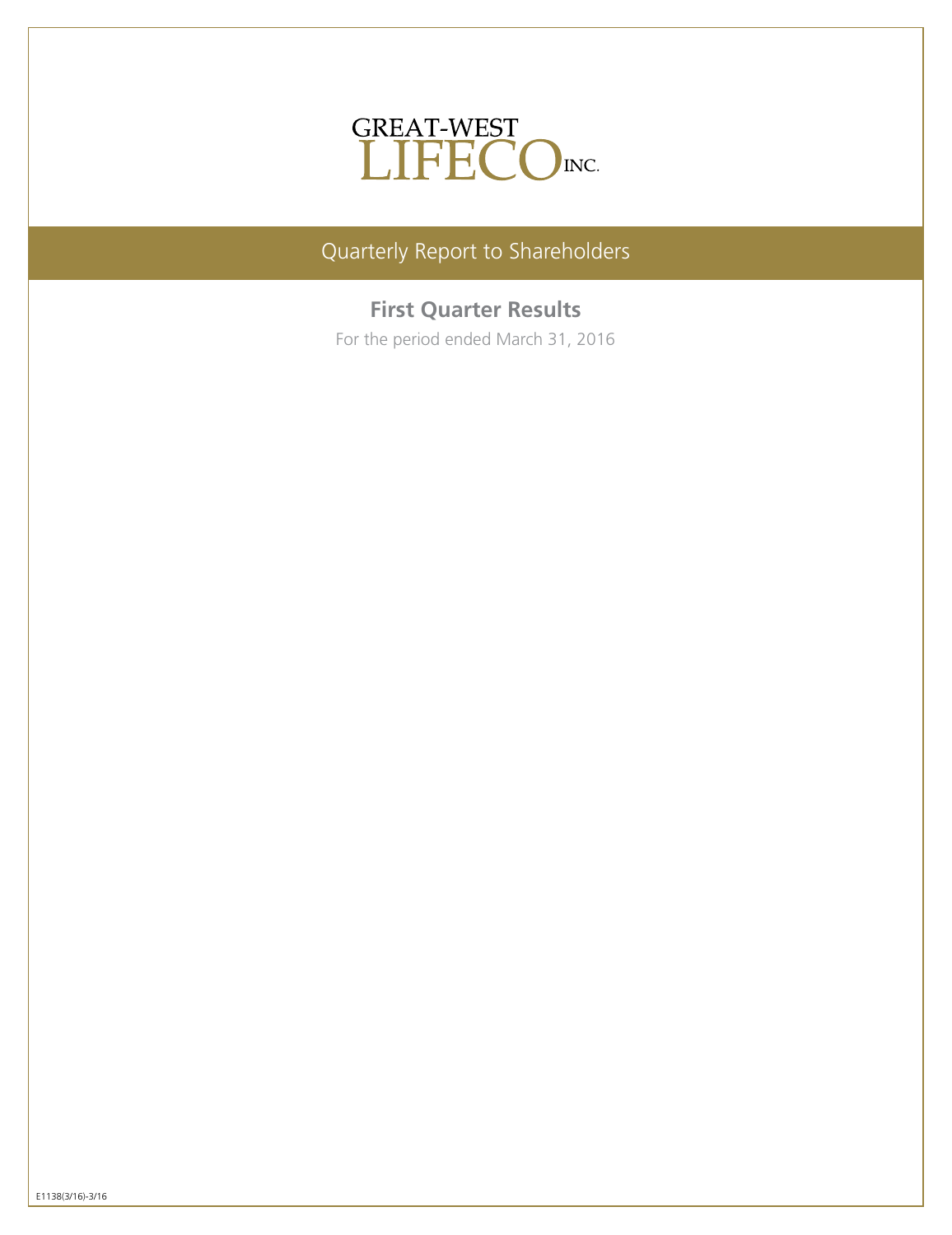# **Quarterly Report to Shareholders**

For cautionary notes regarding forward-looking information and non-IFRS financial measures, see page 4.

Copies of this report are available at www.greatwestlifeco.com or by contacting the Corporate Secretary's Office at 204-946-4388.

Great-West Life and key design are trademarks of The Great-West Life Assurance Company. London Life and Freedom 55 Financial are trademarks of London Life Assurance Company. Canada Life and design are trademarks of The Canada Life Assurance Company.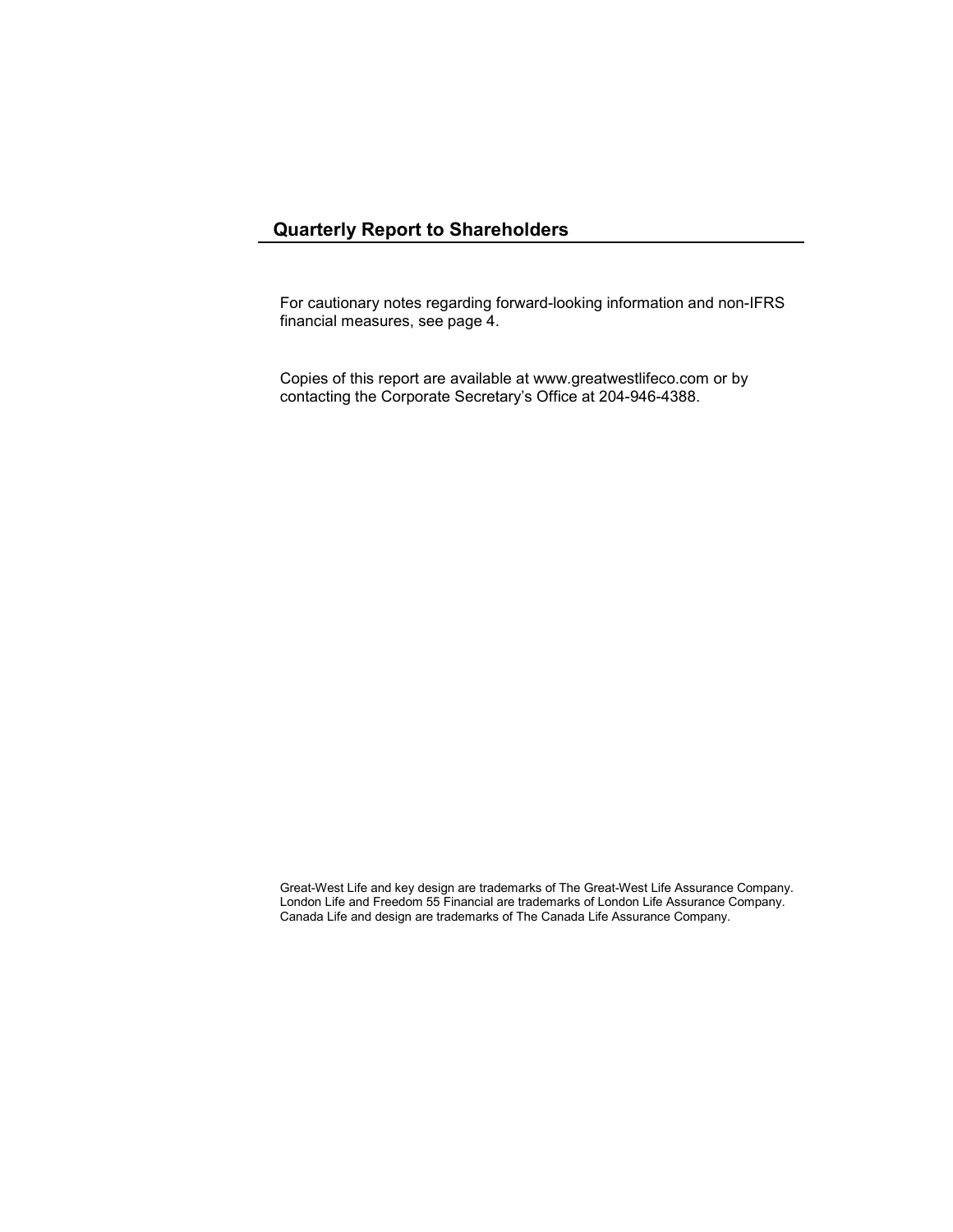

# **QUARTERLY REPORT TO THE SHAREHOLDERS**

# **January 1 to March 31, 2016 Three Months Results**

The condensed consolidated interim unaudited financial statements including notes at March 31, 2016 were approved by the Board of Directors at a meeting held today in Winnipeg.

Great-West Lifeco Inc. (Lifeco) has reported net earnings attributable to common shareholders of \$620 million or \$0.625 per common share for the three months ended March 31, 2016 compared to \$700 million or \$0.702 per common share for the same period in 2015.

Consolidated assets under administration at March 31, 2016 were approximately \$1.2 trillion, a decrease of \$26.0 billion from December 31, 2015.

# *Highlights – In Quarter*

- Lifeco sales in the first quarter of 2016 of \$48.0 billion were up 73% from the same quarter in 2015:
	- Canada sales were \$3.3 billion, up 3%, primarily due to strong sales in Group and Individual Insurance.
	- Europe sales were \$4.6 billion, up 60% compared to the first quarter of 2015, excluding the acquisition of Equitable Life's U.K. annuity business in 2015. The increase was primarily due to strong sales in the U.K., Ireland and Germany.
	- Great-West Financial sales were US\$20.3 billion, up 154%, primarily due to higher large plan sales in Empower Retirement.
	- Putnam gross sales were US\$9.0 billion, up 10% overall. Institutional sales increased 54% as the pipeline continues to remain strong, while mutual fund sales decreased by 12%, reflective of the decline in industry flows in the segments where Putnam operates.
- Lifeco maintained a strong ROE of 14.0%.
- Lifeco's capital position remained very strong. The Great-West Life Assurance Company reported a Minimum Continuing Capital Surplus Requirements (MCCSR) ratio of 236% at March 31, 2016.
- Lifeco declared a quarterly common dividend of \$0.3460 per common share payable June 30, 2016.
- On March 9, 2016, Lifeco announced that it had reached an agreement to acquire Aviva Health Insurance Ireland Limited (Aviva Health), an Irish health insurance provider, and to increase its 49% interest in GloHealth Financial Services Limited (GloHealth) to 100% ownership. Aviva Health and GloHealth will combine to become one of the leading providers in the Irish health insurance market, servicing a customer base of more than 400,000 participants in Ireland. The transaction is expected to close in the third quarter of 2016.

## OPERATING RESULTS

Consolidated net earnings of Lifeco include the net earnings of The Great-West Life Assurance Company (Great-West Life) and its operating subsidiaries, London Life Insurance Company (London Life) and The Canada Life Assurance Company (Canada Life); Great-West Life & Annuity Insurance Company (Great-West Financial) and Putnam Investments, LLC (Putnam), together with Lifeco's Corporate operating results. For reporting purposes,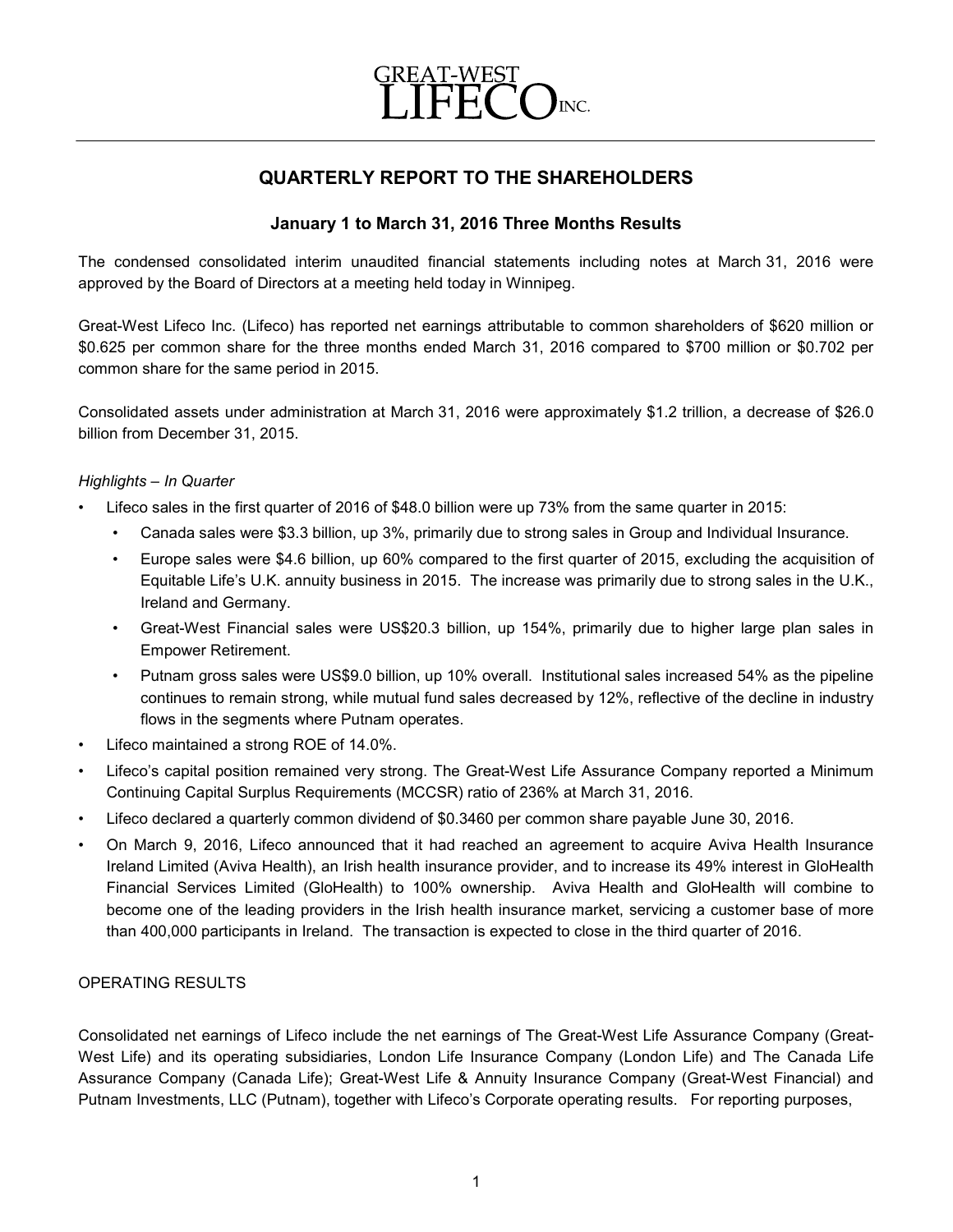

FFT

#### CANADA

Net earnings attributable to common shareholders for the first quarter of 2016 were \$276 million compared to \$299 million in the first quarter of 2015.

Total sales in the first quarter of 2016 of \$3.3 billion increased compared to \$3.2 billion in the first quarter of 2015, reflecting strong sales in both Group and Individual Insurance.

Total Canada segment assets under administration at March 31, 2016 were \$167 billion compared to \$166 billion at December 31, 2015.

# UNITED STATES

Net earnings attributable to common shareholders for the first quarter of 2016 were \$63 million, reflecting Great-West Financial net earnings of \$88 million and a net loss of \$25 million for Putnam, compared to \$121 million in the first quarter of 2015.

Great-West Financial sales in the first quarter of 2016 were US\$20.3 billion, up from US\$8.0 billion in the first quarter of 2015, primarily due to an increase in Empower Retirement driven by large plan sales. Approximately 90% of the in-quarter sales increase related to one new client with over 200,000 participants.

Putnam assets under management as at March 31, 2016 were US\$145.8 billion compared to US\$148.4 billion at December 31, 2015, a decrease of 2%, primarily due to mutual fund net asset outflows. Net asset outflows for the first quarter of 2016 were US\$1.7 billion compared to nominal net asset inflows for the same quarter in 2015, as inquarter institutional net asset inflows of US\$0.9 billion were more than offset by mutual fund net asset outflows of US\$2.6 billion.

Total United States segment assets under administration at March 31, 2016 were \$790 billion compared to \$808 billion at December 31, 2015.

## EUROPE

Net earnings attributable to common shareholders for the first quarter of 2016 were \$287 million compared to \$286 million in the first quarter of 2015.

Insurance & Annuities sales for the first quarter of 2016 were \$4.6 billion, compared to \$4.5 billion a year ago, which included the \$1.6 billion acquisition of The Equitable Life Assurance Society's (Equitable Life) U.K. annuity business. Excluding the Equitable Life acquisition in 2015, sales increased by 60%, driven by higher fund management sales in Ireland, higher pension sales in Ireland and Germany and higher sales of retail payout annuities in the U.K. as well as the impact of currency movement.

Total Europe segment assets under administration at March 31, 2016 were \$230 billion compared to \$238 billion at December 31, 2015.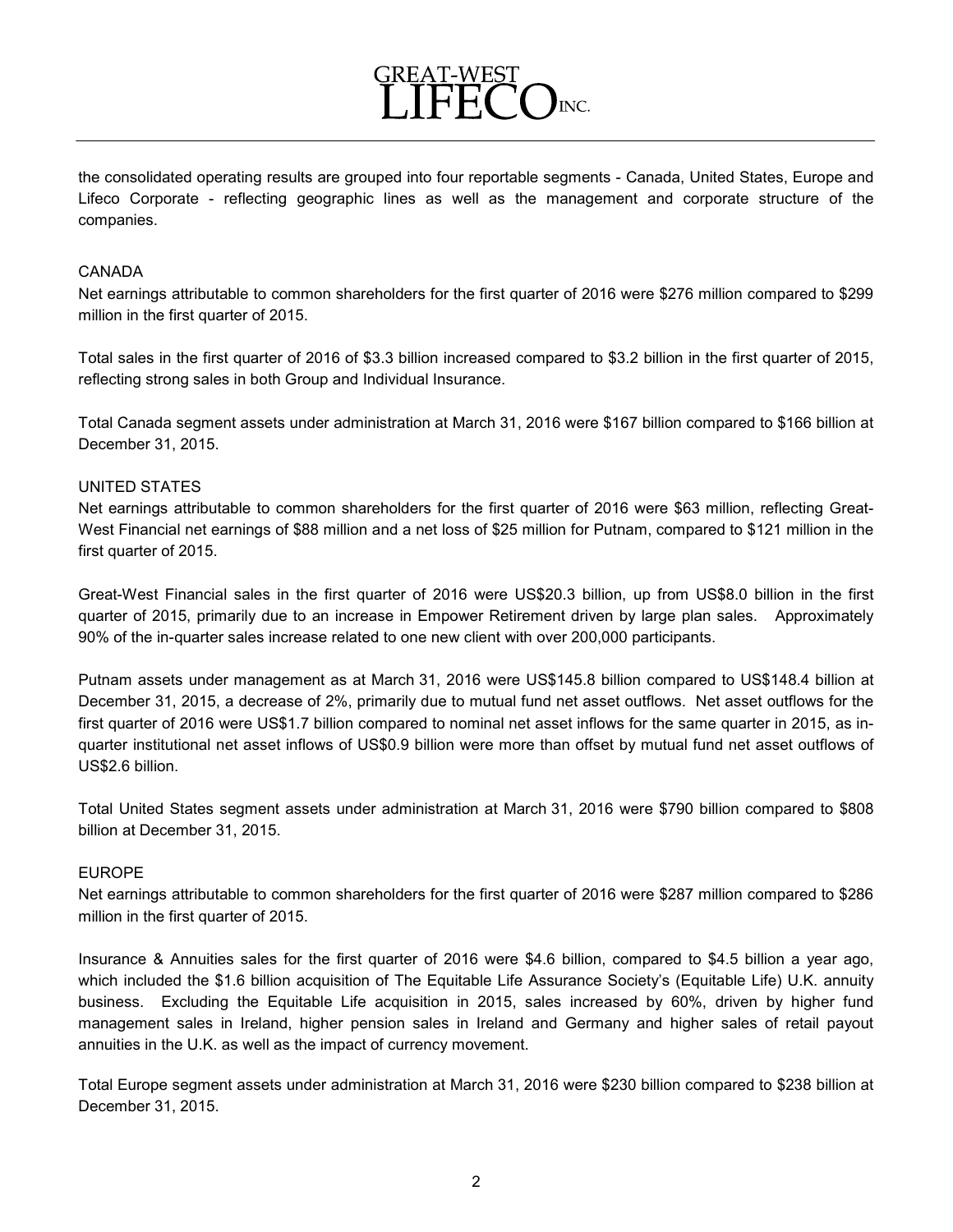

# LIFECO CORPORATE

Lifeco Corporate segment's net loss attributable to common shareholders of \$6 million in the first quarter of 2016 was comparable to a net loss of \$6 million in the first quarter of 2015.

# QUARTERLY DIVIDENDS

At its meeting today, the Board of Directors approved a quarterly dividend of \$0.3460 per share on the common shares of Lifeco payable June 30, 2016 to shareholders of record at the close of business June 2, 2016.

In addition, the Directors approved quarterly dividends on Lifeco's preferred shares, as follows:

| <b>First Preferred Shares</b> | <b>Record Date</b> | <b>Payment Date</b>  | Amount, per share |
|-------------------------------|--------------------|----------------------|-------------------|
| Series F                      | June 2, 2016       | June 30, 2016        | \$0.36875         |
| Series G                      | June 2, 2016       | <u>June 30, 2016</u> | \$0.3250          |
| Series H                      | June 2, 2016       | June 30, 2016        | \$0.30313         |
| Series I                      | June 2, 2016       | June 30, 2016        | \$0.28125         |
| Series L                      | June 2, 2016       | June 30, 2016        | \$0.353125        |
| Series M                      | June 2, 2016       | <u>June 30, 2016</u> | \$0.3625          |
| Series N                      | June 2, 2016       | June 30, 2016        | \$0.1360          |
| Series O                      | June 2, 2016       | June 30, 2016        | \$0.109823        |
| <b>Series P</b>               | June 2, 2016       | <u>June 30, 2016</u> | \$0.3375          |
| Series Q                      | June 2, 2016       | June 30, 2016        | \$0.321875        |
| <b>Series R</b>               | June 2, 2016       | June 30, 2016        | \$0.3000          |
| Series S                      | June 2, 2016       | June 30, 2016        | \$0.328125        |

all payable June 30, 2016 to shareholders of record at the close of business June 2, 2016.

P. A. Mahon President and Chief Executive Officer May 5, 2016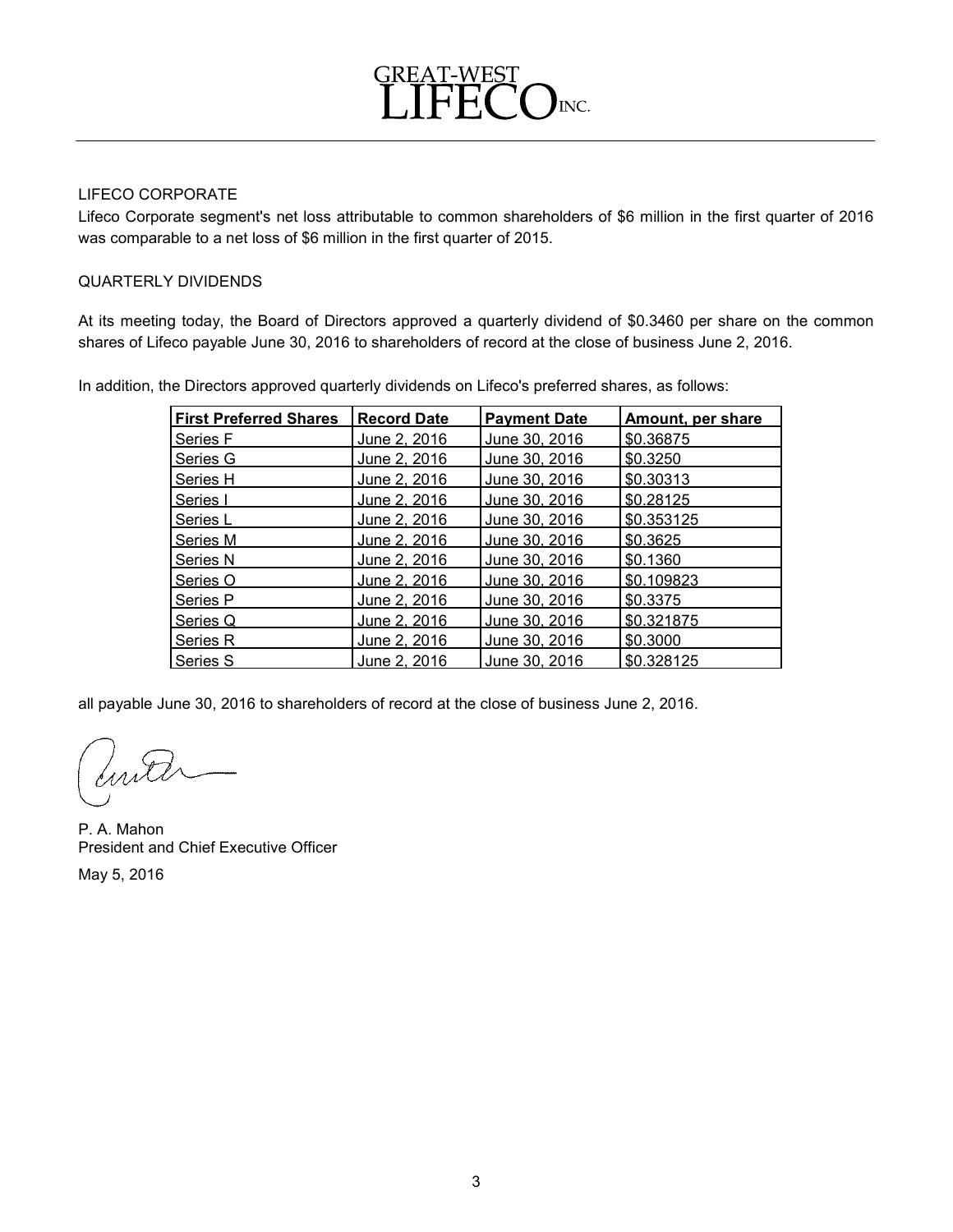

# **MANAGEMENT'S DISCUSSION AND ANALYSIS FOR THE PERIOD ENDED MARCH 31, 2016 DATED: MAY 5, 2016**

This Management's Discussion and Analysis (MD&A) presents management's view of the financial condition, results of operations and cash flows of Great-West Lifeco Inc. (Lifeco or the Company) for the three months ended March 31, 2016 and includes a comparison to the corresponding period in 2015, to the three months ended December 31, 2015, and to the Company's financial condition as at December 31, 2015. This MD&A provides an overall discussion, followed by analysis of the performance of Lifeco's three major reportable segments: Canada, United States (U.S.) and Europe.

# **BASIS OF PRESENTATION AND SUMMARY OF ACCOUNTING POLICIES**

The consolidated financial statements of Lifeco, which are the basis for data presented in this report, have been prepared in accordance with International Financial Reporting Standards (IFRS) unless otherwise noted and are presented in millions of Canadian dollars unless otherwise indicated. This MD&Ashould be read in conjunction with the Company's condensed consolidated financial statements for the period ended March 31, 2016. Also refer to the 2015 Annual MD&A and consolidated financial statements in the Company's 2015 Annual Report.

#### **CAUTIONARY NOTE REGARDING FORWARD-LOOKING INFORMATION**

This MD&A may contain forward-looking statements. Forward-looking statements include statements that are predictive in nature, depend upon or refer to future events or conditions, or include words such as "expects", "anticipates", "intends", "plans", "believes", "estimates" and other similar expressions or negative versions thereof. These statements may include, without limitation, statements about the Company's operations, business, financial condition, expected financial performance (including revenues, earnings or growth rates), ongoing business strategies or prospects, and possible future actions by the Company, including statements made with respect to the expected benefits of acquisitions and divestitures. Forward-looking statements are based on expectations, forecasts, predictions, projections and conclusions about future events that were current at the time of the statements and are inherently subject to, among other things, risks, uncertainties and assumptions about the Company, economic factors and the financial services industry generally, including the insurance and mutual fund industries. They are not guarantees of future performance, and the reader is cautioned that actual events and results could differ materially from those expressed or implied by forward-looking statements. Material factors and assumptions that were applied in formulating the forward-looking information contained herein include the assumption that the business and economic conditions affecting the Company's operations will continue substantially in their current state, including, without limitation, with respect to customer behaviour, the Company's reputation, market prices for products provided, sales levels, premium income, fee income, expense levels, mortality experience, morbidity experience, policy lapse rates, reinsurance arrangements, liquidity requirements, capital requirements, credit ratings, taxes, inflation, interest and foreign exchange rates, investment values, hedging activities, global equity and capital markets, business competition and other general economic, political and market factors in North America and internationally. Many of these assumptions are based on factors and events that are not within the control of the Company and there is no assurance that they will prove to be correct. Other important factors and assumptions that could cause actual results to differ materially from those contained in forward-looking statements include customer responses to new products, impairments of goodwill and other intangible assets, the Company's ability to execute strategic plans and changes to strategic plans, technological changes, breaches or failure of information systems and security (including cyber attacks), payments required under investment products, changes in local and international laws and regulations, changes in accounting policies and the effect of applying future accounting policy changes, unexpected judicial or regulatory proceedings, catastrophic events, continuity and availability of personnel and third party service providers, the Company's ability to complete strategic transactions and integrate acquisitions and unplanned material changes to the Company's facilities, customer and employee relations or credit arrangements. The reader is cautioned that the foregoing list of assumptions and factors is not exhaustive, and there may be other factors listed in other filings with securities regulators, including factors set out in the Company's 2015 Annual MD&A under "Risk Management and Control Practices" and "Summary of Critical Accounting Estimates", which, along with other filings, is available for review at www.sedar.com. The reader is also cautioned to consider these and other factors, uncertainties and potential events carefully and not to place undue reliance on forward-looking statements. Other than as specifically required by applicable law, the Company does not intend to update any forward-looking statements whether as a result of new information, future events or otherwise.

## **CAUTIONARY NOTE REGARDING NON-IFRS FINANCIAL MEASURES**

This MD&A contains some non-IFRS financial measures. Terms by which non-IFRS financial measures are identified include, but are not limited to, "operating earnings", "constant currency basis", "premiums and deposits", "sales", "assets under management", "assets under administration" and other similar expressions. Non-IFRS financial measures are used to provide management and investors with additional measures of performance to help assess results where no comparable IFRS measure exists. However, non-IFRS financial measures do not have standard meanings prescribed by IFRS and are not directly comparable to similar measures used by other companies. Refer to the appropriate reconciliations of these non-IFRS financial measures to measures prescribed by IFRS.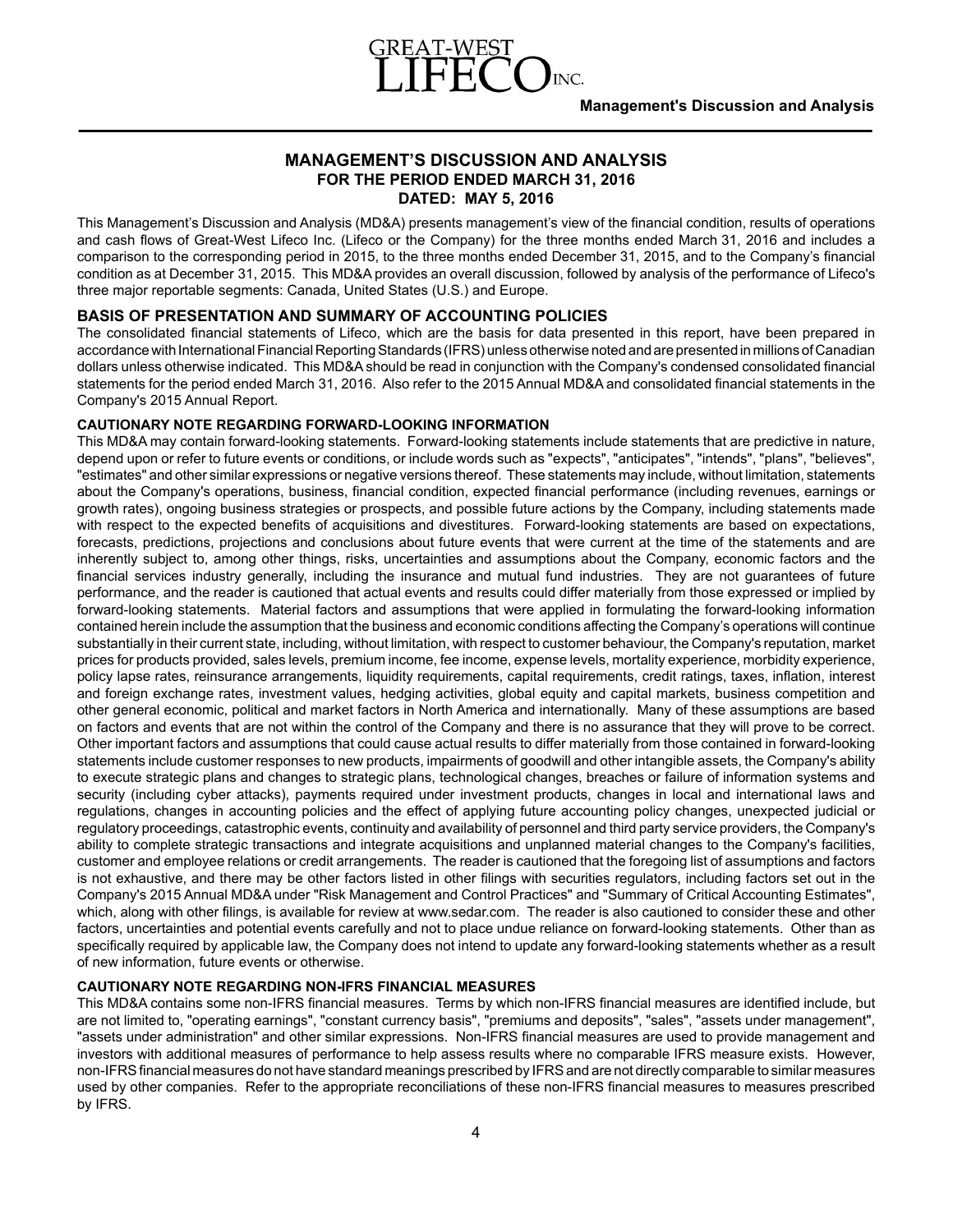

# **CONSOLIDATED OPERATING RESULTS**

#### **Selected consolidated financial information**

(in Canadian \$ millions, except for per share amounts)

|                                                                                          | As at or for the three months ended |             |         |             |    |             |
|------------------------------------------------------------------------------------------|-------------------------------------|-------------|---------|-------------|----|-------------|
|                                                                                          |                                     | March 31    | Dec. 31 |             |    | March 31    |
|                                                                                          |                                     | 2016        |         | 2015        |    | 2015        |
| <b>Premiums and deposits:</b>                                                            |                                     |             |         |             |    |             |
| Amounts reported in the financial statements                                             |                                     |             |         |             |    |             |
| Net premium income (Life insurance, guaranteed annuities and insured health<br>products) | \$                                  | 7,015       | \$      | 6,162       | \$ | 6,932       |
| Policyholder deposits (segregated funds):                                                |                                     |             |         |             |    |             |
| Individual products                                                                      |                                     | 3,689       |         | 3,814       |    | 2,981       |
| Group products                                                                           |                                     | 2.238       |         | 2.001       |    | 2,035       |
| Premiums and deposits reported in the financial statements                               |                                     | 12,942      |         | 11,977      |    | 11,948      |
| Self-funded premium equivalents (Administrative services only contracts) <sup>(1)</sup>  |                                     | 698         |         | 665         |    | 662         |
| Proprietary mutual funds and institutional deposits <sup>(1)</sup>                       |                                     | 16,354      |         | 15,480      |    | 12,938      |
| Total premiums and deposits <sup>(1)</sup>                                               |                                     | 29,994      |         | 28,122      |    | 25,548      |
| Fee and other income                                                                     |                                     | 1,254       |         | 1,333       |    | 1,258       |
| Paid or credited to policyholders <sup>(2)</sup>                                         |                                     | 9,678       |         | 5,532       |    | 9,889       |
| <b>Earnings</b>                                                                          |                                     |             |         |             |    |             |
| Net earnings - common shareholders                                                       | \$                                  | 620         | \$      | 683         | \$ | 700         |
| Per common share                                                                         |                                     |             |         |             |    |             |
| Basic earnings                                                                           |                                     | 0.625       |         | 0.688       |    | 0.702       |
| Dividends paid                                                                           |                                     | 0.346       |         | 0.326       |    | 0.326       |
| Book value                                                                               |                                     | 19.29       |         | 20.07       |    | 17.68       |
| Return on common shareholders' equity <sup>(3)</sup>                                     |                                     |             |         |             |    |             |
| Net earnings                                                                             |                                     | 14.0%       |         | 14.7%       |    | 16.0%       |
| Total assets per financial statements                                                    |                                     | \$390,245   |         | \$ 399,935  | \$ | 381,331     |
| Proprietary mutual funds and institutional net assets <sup>(4)</sup>                     |                                     | 237,984     |         | 252,480     |    | 238,650     |
| Total assets under management <sup>(4)</sup>                                             |                                     | 628.229     |         | 652,415     |    | 619,981     |
| Other assets under administration <sup>(5)</sup>                                         |                                     | 558,290     |         | 560,102     |    | 556,893     |
| Total assets under administration                                                        |                                     | \$1,186,519 |         | \$1,212,517 |    | \$1,176,874 |
| <b>Total equity</b>                                                                      | \$                                  | 24,531      | \$      | 25,260      | \$ | 22,888      |

 $(1)$  In addition to premiums and deposits reported in the financial statements, the Company includes premium equivalents on self-funded group insurance administrative services only (ASO) contracts and deposits on proprietary mutual funds and institutional accounts to calculate total premiums and deposits (a non-IFRS financial measure). This measure provides useful information as it is an indicator of top line growth.

(2) Paid or credited to policyholders includes the impact of changes in fair values of assets supporting insurance and investment contract liabilities.<br>  $\frac{1}{3}$  Petura on common oberabolders' quity is detailed within th

(3) Return on common shareholders' equity is detailed within the "Capital Allocation Methodology" section.<br>
(4) Total coasts under management (a non IEDS financial magazine) provides an indicator of the size and

Total assets under management (a non-IFRS financial measure) provides an indicator of the size and volume of the overall business of the Company. Services provided in respect of assets under management include the selection of investments, the provision of investment advice and discretionary portfolio management on behalf of clients. This includes internally and externally managed funds where the Company has oversight over the investment policies.

<sup>(5)</sup> Other assets under administration (a non-IFRS financial measure) includes assets where the Company only provides administration services for which the Company earns fee and other income. These assets are beneficially owned by clients and the Company does not direct the investing activities. Services provided relating to assets under administration include recordkeeping, safekeeping, collecting investment income, settling of transactions or other administrative services. Administrative services are an important aspect of the overall business of the Company and should be considered when comparing volumes, size and trends.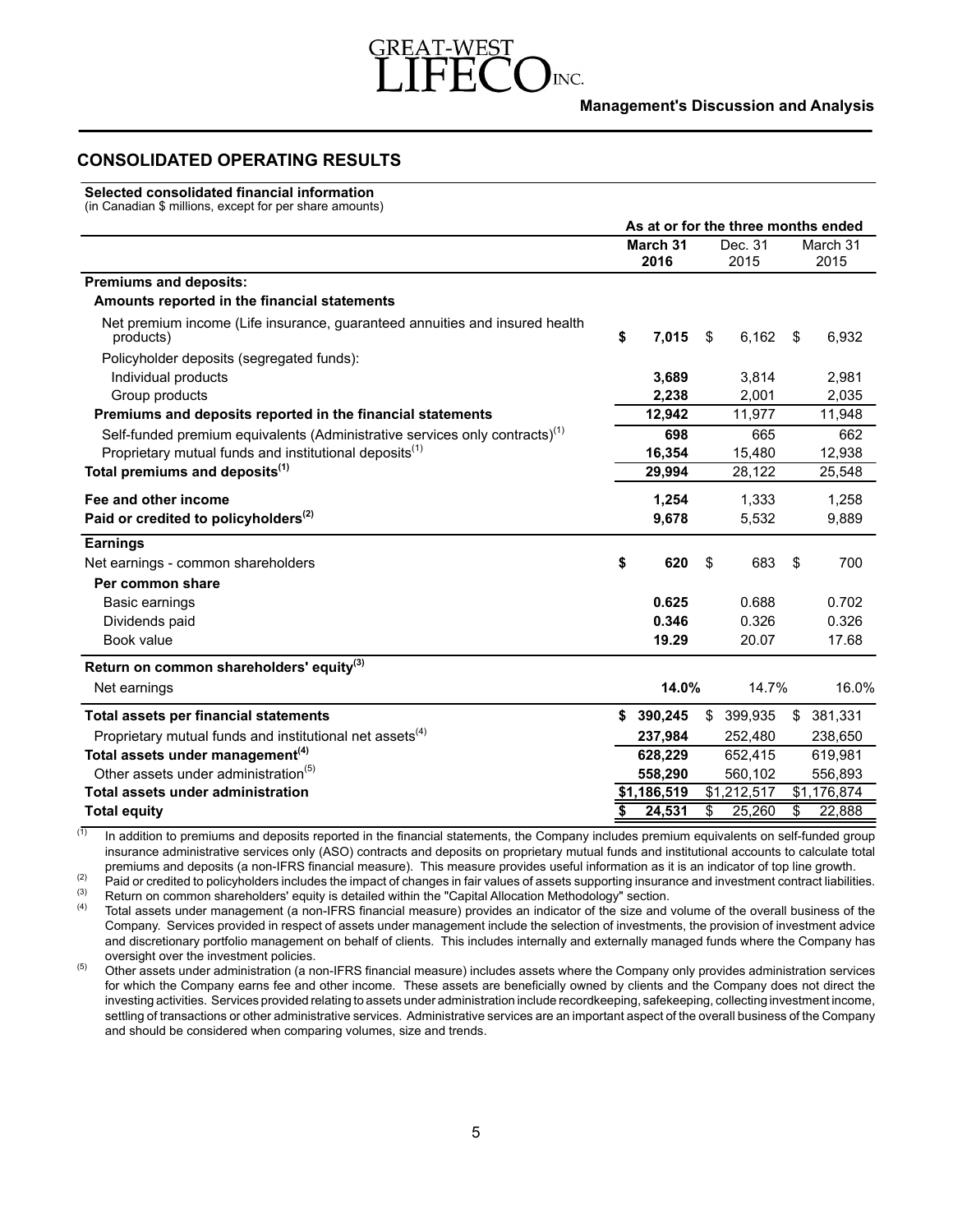# INC.

# **NET EARNINGS**

Consolidated net earnings of Lifeco include the net earnings of The Great-West Life Assurance Company (Great-West Life) and its operating subsidiaries, London Life Insurance Company (London Life), The Canada Life Assurance Company (Canada Life) and Irish Life Group Limited (Irish Life); Great-West Life & Annuity Insurance Company (Great-West Financial) and Putnam Investments, LLC (Putnam), together with Lifeco's Corporate operating results.

Lifeco's net earnings attributable to common shareholders for the three month period ended March 31, 2016 were \$620 million compared to \$700 million a year ago and \$683 million in the previous quarter. On a per share basis, this represents \$0.625 per common share (\$0.623 diluted) for the first quarter of 2016 compared to \$0.702 per common share (\$0.700 diluted) a year ago and \$0.688 per common share (\$0.686 diluted) in the previous quarter.

| Net earnings - common shareholders |                  |        |                            |                  |
|------------------------------------|------------------|--------|----------------------------|------------------|
|                                    |                  |        | For the three months ended |                  |
|                                    | March 31<br>2016 |        | Dec. 31<br>2015            | March 31<br>2015 |
| Canada                             |                  |        |                            |                  |
| Individual Insurance               | \$               | 92S    | 51S                        | 77               |
| Wealth Management                  |                  | 101    | 119                        | 122              |
| Group Insurance                    |                  | 67     | 74                         | 109              |
| Canada Corporate                   |                  | 16     | 18                         | (9)              |
|                                    |                  | 276    | 262                        | 299              |
| <b>United States</b>               |                  |        |                            |                  |
| <b>Financial Services</b>          |                  | 90     | 86                         | 120              |
| Asset Management                   |                  | (25)   | 41                         | 2                |
| U.S. Corporate                     |                  | (2)    | (2)                        | (1)              |
|                                    |                  | 63     | 125                        | 121              |
| <b>Europe</b>                      |                  |        |                            |                  |
| Insurance & Annuities              |                  | 226    | 234                        | 216              |
| Reinsurance                        |                  | 63     | 73                         | 77               |
| Europe Corporate                   |                  | (2)    | (4)                        | (7)              |
|                                    |                  | 287    | 303                        | 286              |
| <b>Lifeco Corporate</b>            |                  | (6)    | (7)                        | (6)              |
| Net earnings - common shareholders | \$               | 620 \$ | 683 \$                     | 700              |
|                                    |                  |        |                            |                  |

The information in the table above is a summary of results for net earnings of the Company. Additional commentary regarding net earnings is included in the "Segmented Operating Results" section.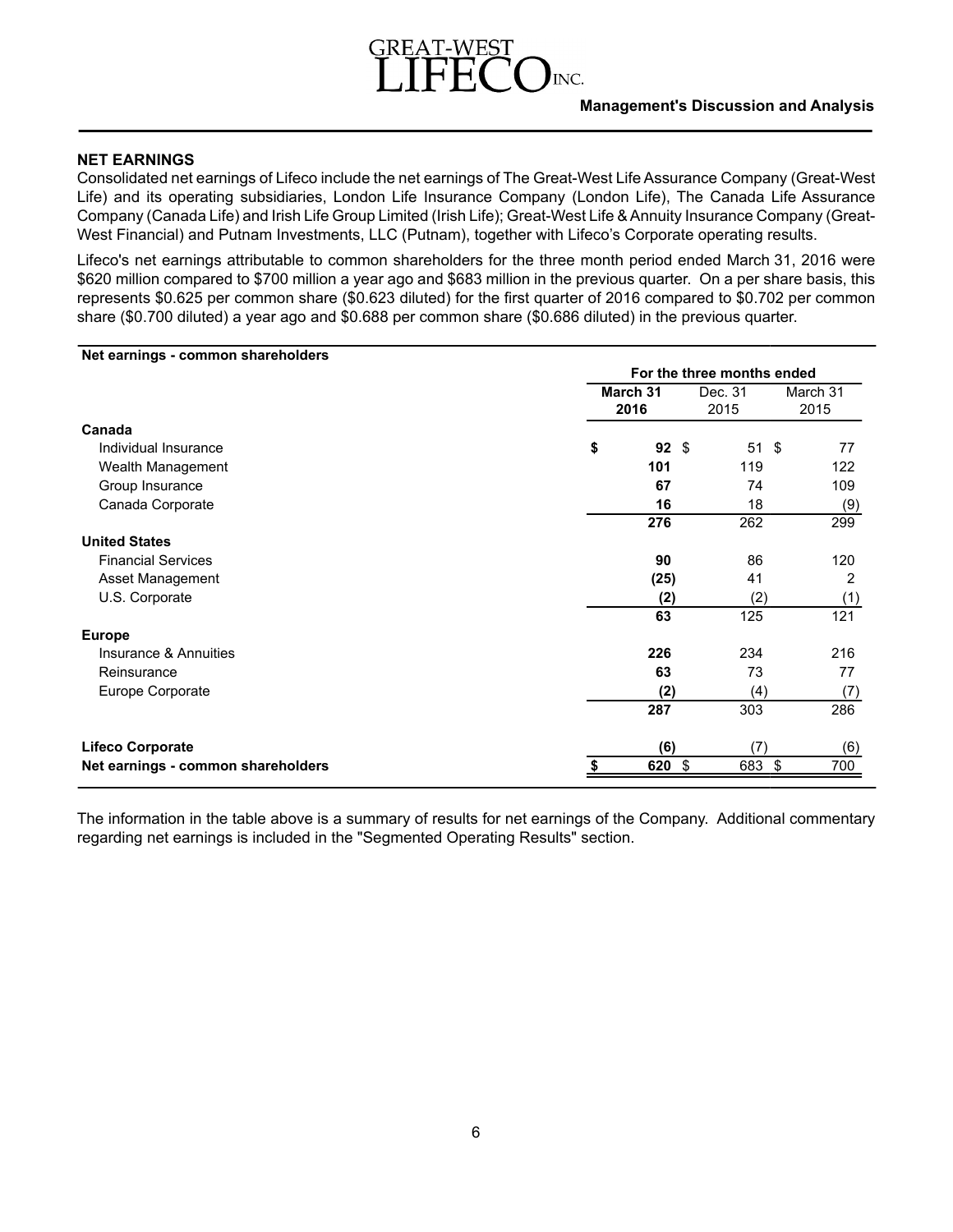# **MARKET IMPACTS**

## Interest Rate Environment

Interest rates in countries where the Company operates decreased during the quarter, but did not impact the range of interest rate scenarios tested through the valuation process. The net change in interest rates had no material impact on net earnings or on the Minimum Continuing Capital and Surplus Requirements (MCCSR) ratio.

In order to mitigate the Company's exposure to interest rate fluctuations, the Company follows disciplined processes for matching asset and liability cash flows. As a result, the impact of changes in fair values of bonds backing insurance contract liabilities recorded through profit or loss is mostly offset by a corresponding change in the insurance contract liabilities.

Refer to note 5 to the Company's condensed consolidated financial statements for the period ended March 31, 2016 for a further description of the Company's sensitivity to interest rate fluctuations.

## Equity Markets

In the regions where the Company operates, average equity market levels in the first quarter of 2016 were lower compared to the same period in 2015. The change in average market levels and market volatility during the quarter had a negative impact on net earnings of approximately \$13 million (\$8 million positive impact on earnings in the first quarter of 2015), relative to the Company's expectation, related to asset-based fee income and the costs related to guarantees of death, maturity or income benefits within certain wealth management products offered by the Company. In addition, net earnings were negatively impacted by approximately \$7 million (\$7 million positive impact on earnings in the first quarter of 2015) related to seed money investments held in the Asset Management and Canada Corporate business units.

Comparing the first quarter of 2016 to the first quarter of 2015, average equity market levels were down by 14% in Canada (as measured by S&P TSX), by 5% in the U.S. (as measured by S&P 500), by 13% in broader Europe (as measured by Eurostoxx 50) and by 12% in the U.K. (as measured by FTSE 100), which impacted fee income. The major equity indices finished the first quarter of 2016 up 4% in Canada and 1% in the U.S.; however were down 8% in broader Europe and 1% in the U.K., compared to December 31, 2015.

## Foreign Currency

Throughout this document, a number of terms are used to highlight the impact of foreign exchange on results, such as: "constant currency basis", "impact of currency movement" and "effect of currency translation fluctuations". These measures have been calculated using the average or period end rates, as appropriate, in effect at the date of the comparative period. This non-IFRS measure provides useful information as it facilitates the comparability of results between periods.

During the first quarter of 2016, the average currency translation rate of the U.S. dollar, the British pound and the euro increased compared to the first quarter of 2015. The overall impact of currency movement on the Company's net earnings for the three month period ended March 31, 2016 was an increase of \$23 million compared to translation rates a year ago.

From December 31, 2015 to March 31, 2016, the market rates at the end of the reporting period used to translate U.S. dollar, British pound and euro assets and liabilities to the Canadian dollar decreased. The movements in end of period market rates resulted in unrealized foreign exchange losses from the translation of foreign operations, including related hedging activities, of \$975 million during the quarter recorded in other comprehensive income.

Translation rates for the reporting period and comparative periods are detailed in the "Translation of Foreign Currency" section.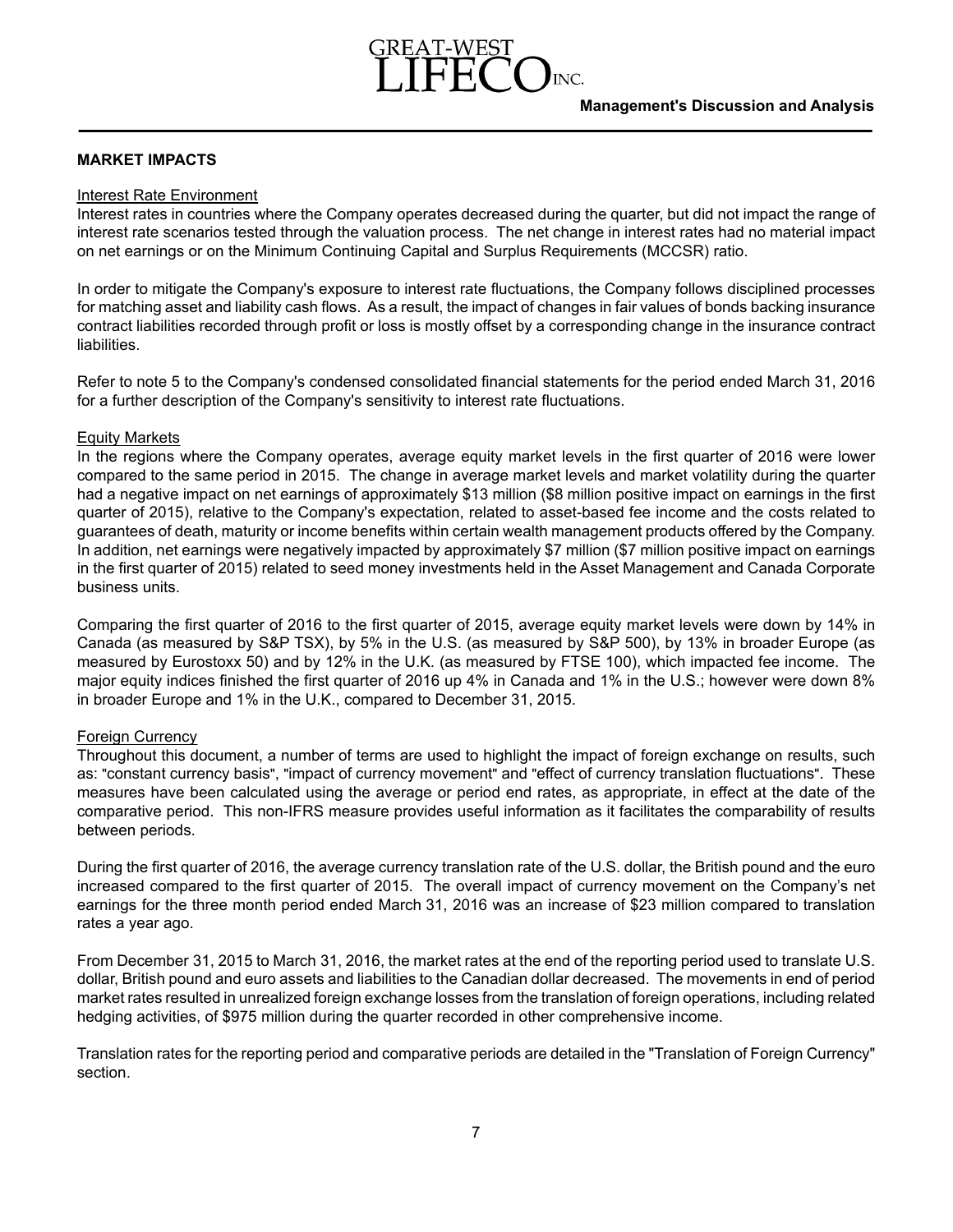# **ACTUARIAL ASSUMPTION CHANGES**

During the first quarter of 2016, the Company updated a number of assumptions resulting in a positive net earnings impact of \$48 million, compared to \$82 million for the same quarter last year and \$97 million for the previous quarter. In Europe, net earnings were positively impacted by actuarial assumption changes of \$39 million due to modeling refinements. In Canada, a number of smaller assumption changes contributed to the \$9 million positive net earnings impact.

# **PREMIUMS AND DEPOSITS AND SALES**

Total premiums and deposits (a non-IFRS financial measure) include premiums on risk-based insurance and annuity products net of ceded reinsurance (as defined under IFRS), premium equivalents on self-funded group insurance administrative services only (ASO) contracts, deposits on individual and group segregated fund products as well as deposits on proprietary mutual funds and institutional accounts. This measure provides an indicator of top line growth.

Sales (a non-IFRS financial measure) for risk-based insurance and annuity products include 100% of single premium and annualized premiums expected in the first twelve months of the plan. Group insurance and ASO sales reflect annualized premiums and premium equivalents for new policies and new benefits covered or expansion of coverage on existing policies. For individual wealth management products, sales include deposits on segregated fund products, proprietary mutual funds and institutional accounts as well as deposits on non-proprietary mutual funds. For group wealth management products, sales include assets transferred from previous plan providers and the expected annual contributions from the new plan. This measure provides an indicator of new business growth.

| <b>Premiums and deposits</b>       |                                     |          |    |                            |                          |
|------------------------------------|-------------------------------------|----------|----|----------------------------|--------------------------|
|                                    |                                     |          |    | For the three months ended |                          |
|                                    |                                     | March 31 |    | Dec. 31                    | March 31                 |
|                                    |                                     | 2016     |    | 2015                       | 2015                     |
| Canada                             |                                     |          |    |                            |                          |
| Individual Insurance               | \$                                  | 1,236    | \$ | 1,304                      | \$<br>1,154              |
| Wealth Management                  |                                     | 2,726    |    | 2,804                      | 2,811                    |
| Group Insurance                    |                                     | 2,074    |    | 2,002                      | 1,948                    |
|                                    |                                     | 6,036    |    | 6,110                      | 5,913                    |
| <b>United States</b>               |                                     |          |    |                            |                          |
| <b>Financial Services</b>          |                                     | 3,729    |    | 5,087                      | 2,730                    |
| Asset Management                   |                                     | 12,388   |    | 10,869                     | 10,232                   |
|                                    |                                     | 16,117   |    | 15,956                     | 12,962                   |
| <b>Europe</b>                      |                                     |          |    |                            |                          |
| Insurance & Annuities              |                                     | 5,674    |    | 4,497                      | 5,160                    |
| Reinsurance                        |                                     | 2,167    |    | 1,559                      | 1,513                    |
|                                    |                                     | 7,841    |    | 6,056                      | 6,673                    |
| <b>Total premiums and deposits</b> |                                     | 29,994   | \$ | 28,122                     | \$<br>25,548             |
| <b>Sales</b>                       |                                     |          |    |                            |                          |
|                                    |                                     |          |    | For the three months ended |                          |
|                                    | March 31<br>Dec. 31<br>2016<br>2015 |          |    |                            | March 31<br>$2015^{(1)}$ |
|                                    |                                     |          |    |                            |                          |
| Canada                             | \$                                  | 3,268    | \$ | 3,492                      | \$<br>3,183              |
| United States <sup>(1)</sup>       |                                     | 40,158   |    | 31,630                     | 20,123                   |
| Europe - Insurance & Annuities     |                                     | 4,574    |    | 3,917                      | 4,456                    |
| <b>Total sales</b>                 | \$                                  | 48,000   | \$ | 39,039                     | \$<br>27,762             |

(1) Comparative figures for sales (a non-IFRS financial measure) have been restated to improve consistency across the Company's business units.

The information in the table above is a summary of results for the Company's total premiums and deposits and sales. Additional commentary regarding premiums and deposits and sales is included in the "Segmented Operating Results" section.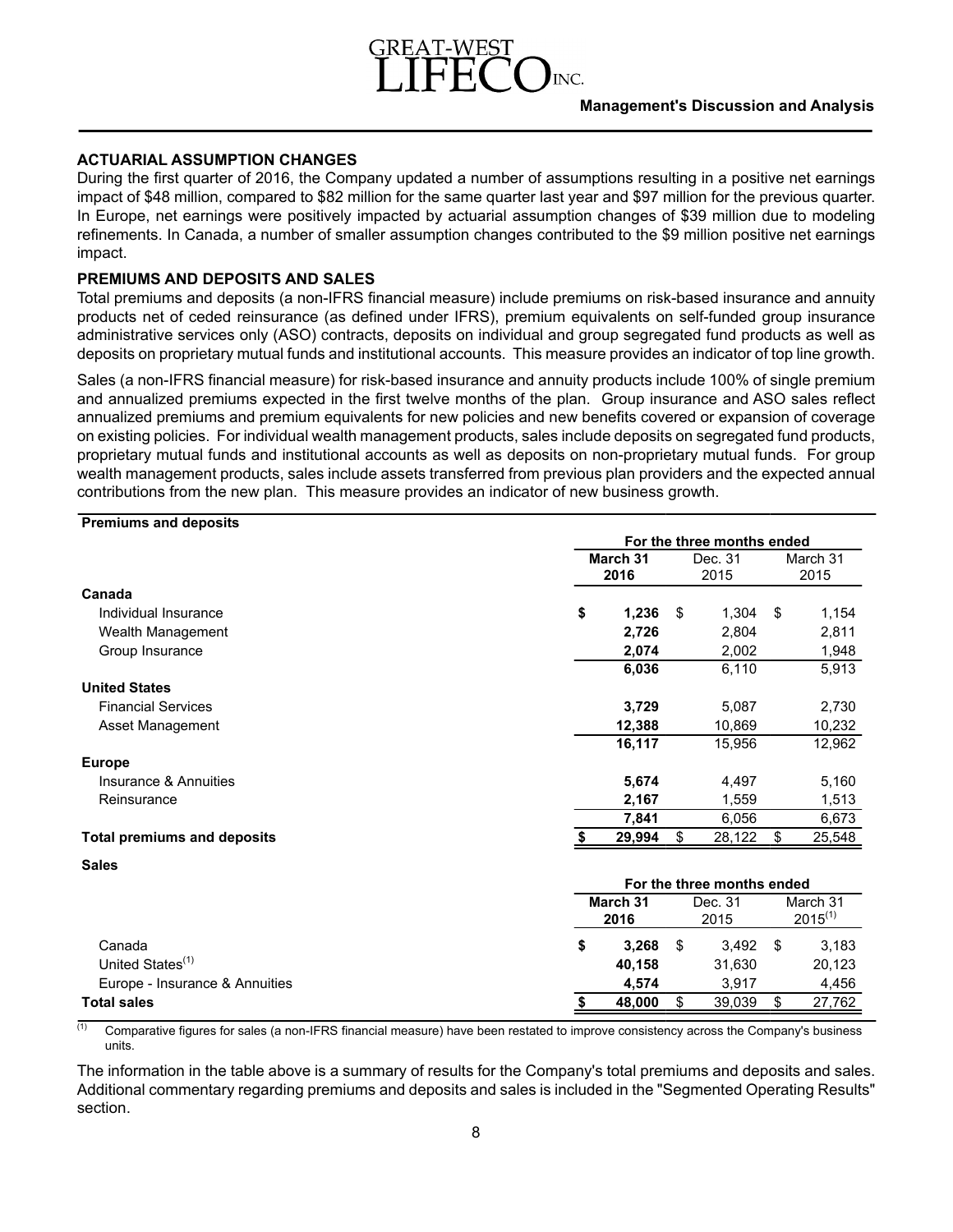# **NET INVESTMENT INCOME**

| Net investment income                                            |   |               |                            |          |
|------------------------------------------------------------------|---|---------------|----------------------------|----------|
|                                                                  |   |               | For the three months ended |          |
|                                                                  |   | March 31      | Dec. 31                    | March 31 |
|                                                                  |   | 2016          | 2015                       | 2015     |
| Investment income earned (net of investment properties expenses) | S | 1,656<br>- \$ | $1,623$ \$                 | 1,475    |
| Allowances for credit losses on loans and receivables            |   | (7)           | (1)                        |          |
| Net realized gains                                               |   | 51            | 78                         | 87       |
| Regular investment income                                        |   | 1.700         | 1.700                      | 1,563    |
| Investment expenses                                              |   | (27)          | (30)                       | (27)     |
| Regular net investment income                                    |   | 1.673         | 1,670                      | 1,536    |
| Changes in fair value through profit or loss                     |   | 2,410         | (844)                      | 2,953    |
| Net investment income                                            |   | 4,083 \$      | 826 \$                     | 4,489    |
|                                                                  |   |               |                            |          |

Net investment income in the first quarter of 2016, which includes changes in fair value through profit or loss, decreased by \$406 million compared to the same quarter last year. The changes in fair values in the first quarter of 2016 were an increase of \$2,410 million compared to an increase of \$2,953 million for the first quarter of 2015, primarily due to a smaller decline in Canadian bond yields in the first quarter of 2016 compared to the same quarter last year.

Regular net investment income in the first quarter of 2016 of \$1,673 million, which excludes changes in fair value through profit or loss, increased by \$137 million compared to the same quarter last year. The increase was primarily due to the impact of currency movement as the U.S. dollar and British pound strengthened against the Canadian dollar, partially offset by lower net realized gains. Net realized gains include gains on available-for-sale securities of \$31 million for the first quarter of 2016 compared to \$74 million for the same quarter last year.

Net investment income in the first quarter of 2016 increased by \$3,257 million compared to the previous quarter, primarily due to net increases in fair values of \$2,410 million in the first quarter of 2016 compared to net decreases of \$844 million in the previous quarter. The net increase in fair values during the first quarter was primarily due to decreasing global bond yields, while the net decrease in fair values in the previous quarter was primarily due to increases in U.K. and U.S. government bond yields.

## **Credit Markets**

In the first quarter of 2016, the Company experienced net charges on impaired investments, including dispositions, which negatively impacted common shareholders' net earnings by \$4 million (\$3 million net recovery in the first quarter of 2015). Changes in credit ratings in the Company's bond portfolio resulted in a net decrease in provisions for future credit losses in insurance contract liabilities, which positively impacted common shareholders' net earnings by \$14 million (\$6 million net charge in the first quarter of 2015), primarily driven by upgrades to certain holdings related to the U.K. hospitality industry.

In late April 2016, a U.K. retailer, which is a tenant in properties that the Company has issued mortgages on, filed for administration (insolvency protection). The Company is assessing the impact on its holdings related to this retailer, however does not expect the impact to be material.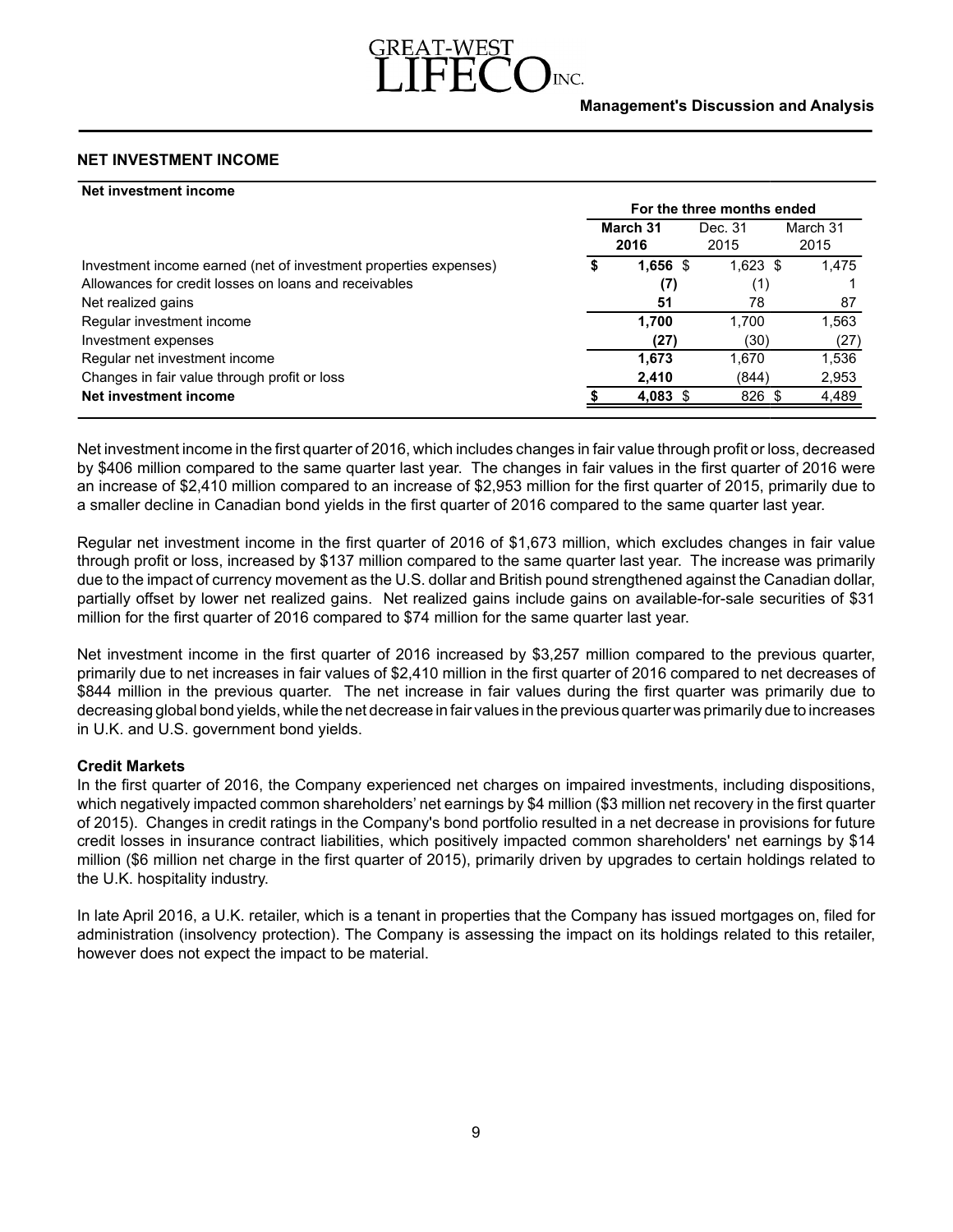# INC.

# **FEE AND OTHER INCOME**

In addition to providing traditional risk-based insurance products, the Company also provides certain products on a fee-for-service basis. The most significant of these products are segregated funds and mutual funds, for which the Company earns investment management fees on assets managed and other fees, as well as ASO contracts, under which the Company provides group benefit plan administration on a cost-plus basis.

#### **Fee and other income**

|                                          |                  |            | For the three months ended |  |                  |
|------------------------------------------|------------------|------------|----------------------------|--|------------------|
|                                          | March 31<br>2016 |            | Dec. 31<br>2015            |  | March 31<br>2015 |
| Canada                                   |                  |            |                            |  |                  |
| Segregated funds, mutual funds and other | \$               | 319S       | 328 <sup>5</sup>           |  | 319              |
| ASO contracts                            |                  | 43         | 41                         |  | 39               |
|                                          |                  | 362        | 369                        |  | 358              |
| <b>United States</b>                     |                  |            |                            |  |                  |
| Segregated funds, mutual funds and other |                  | 571        | 637                        |  | 573              |
| <b>Europe</b>                            |                  |            |                            |  |                  |
| Segregated funds, mutual funds and other |                  | 321        | 327                        |  | 327              |
| Total fee and other income               |                  | $1.254$ \$ | $1.333$ \$                 |  | 1,258            |

The information in the table above is a summary of gross fee and other income for the Company. Additional commentary regarding fee and other income is included in the "Segmented Operating Results" section.

# **PAID OR CREDITED TO POLICYHOLDERS**

|                      | For the three months ended                              |  |  |  |  |  |  |  |  |
|----------------------|---------------------------------------------------------|--|--|--|--|--|--|--|--|
|                      | March 31<br>March 31<br>Dec. 31<br>2016<br>2015<br>2015 |  |  |  |  |  |  |  |  |
| Canada               | $3,301$ \$<br>$2,799$ \$<br>3,765<br>S                  |  |  |  |  |  |  |  |  |
| <b>United States</b> | 1.121<br>2,112<br>1.084                                 |  |  |  |  |  |  |  |  |
| Europe               | 4.265<br>1.649<br>5,003                                 |  |  |  |  |  |  |  |  |
| <b>Total</b>         | 9,889<br>$9,678$ \$<br>$5,532$ \$                       |  |  |  |  |  |  |  |  |

Amounts paid or credited to policyholders include life and health claims, policy surrenders, annuity and maturity payments, segregated fund guarantee payments, policyholder dividend and experience refund payments and changes in insurance and investment contract liabilities. The changes in contract liabilities include the impact of changes in fair value of certain invested assets supporting those liabilities as well as changes in the provision for future credit losses. The amounts do not include benefit payments for ASO contracts or segregated funds and mutual funds.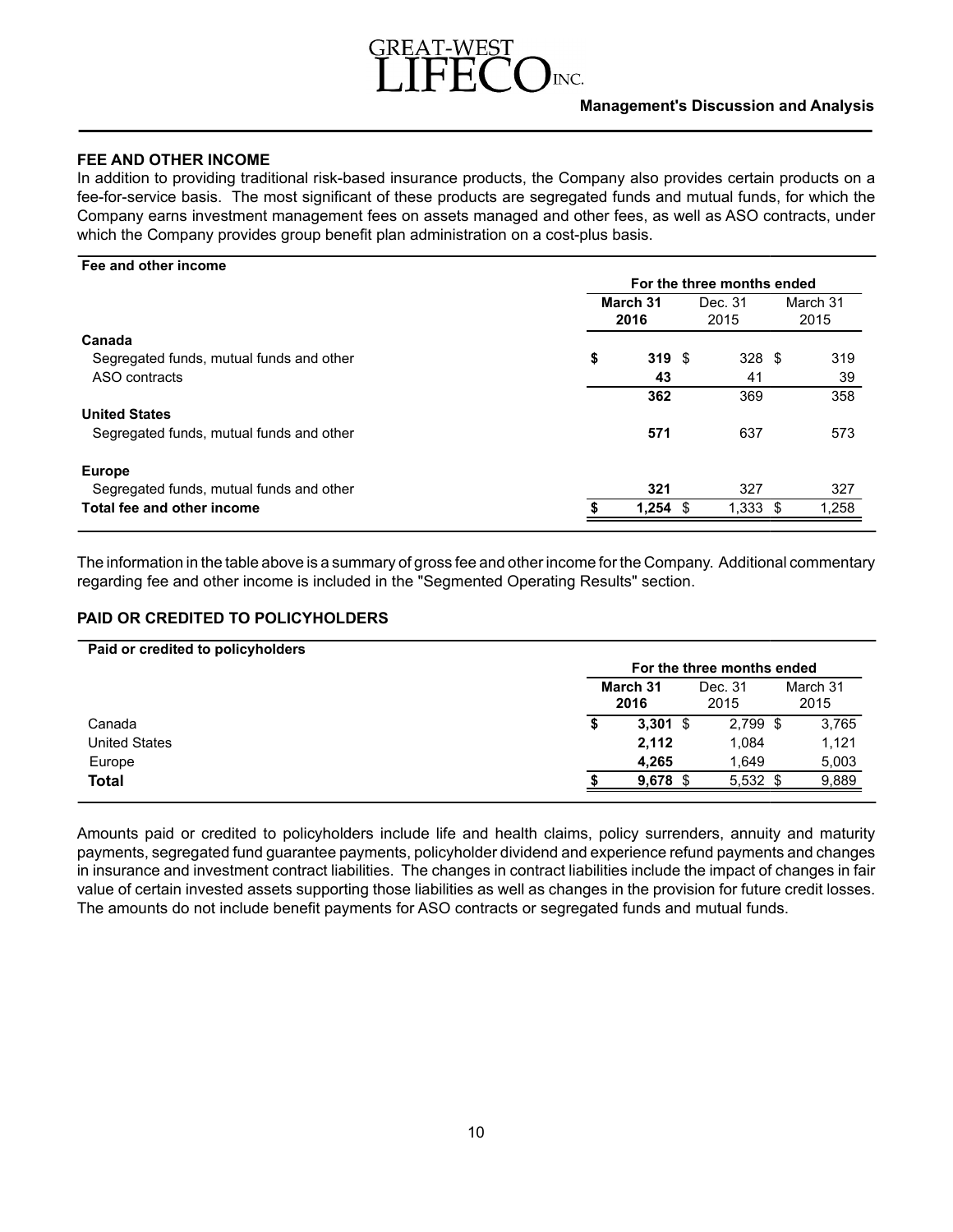# **Management's Discussion and Analysis**

For the three months ended March 31, 2016, consolidated amounts paid or credited to policyholders were \$9.7 billion, including \$6.5 billion of policyholder benefit payments and a \$3.2 billion increase in contract liabilities. The decrease of \$0.2 billion from the same period in 2015 consisted of a \$1.2 billion decrease in changes in contract liabilities, mostly offset by a \$1.0 billion increase in benefit payments. The decrease in the change in contract liabilities was primarily due to the acquisition of The Equitable Life Assurance Society's (Equitable Life) annuity business during the first quarter of 2015 and fair value adjustments to insurance contract liabilities as a result of changes in interest rates in Canada, the U.S. and Europe. The increase in benefit payments was primarily due to new and restructured reinsurance treaties and the impact of currency movement.

Compared to the previous quarter, consolidated amounts paid or credited to policyholders increased by \$4.1 billion. The increase consisted of a \$3.4 billion increase in changes in contract liabilities, primarily due to fair value adjustments to insurance contract liabilities as a result of changes in interest rates in Canada, the U.S. and Europe. The increase also consisted of a \$0.7 billion increase in benefit payments, primarily due to new and restructured reinsurance treaties.

# **INCOME TAXES**

The Company's effective income tax rate is generally lower than the statutory income tax rate of 26.75% due to benefits related to non-taxable investment income and lower income tax in foreign jurisdictions.

In the first quarter of 2016, the Company had an effective income tax rate of 3%, down from 23% in the first quarter of 2015. The decrease in the effective income tax rate for the first quarter of 2016 was primarily due to a higher percentage of the Company's income consisting of non-taxable investment income and income subject to lower rates of income tax in foreign jurisdictions. During the first quarter of 2016, one-time items totaling \$66 million decreased the effective income tax rate by 10%, primarily due to elections and settlements with tax authorities. The first quarter of 2015 included an increase in reserves for uncertain tax positions which increased the effective income tax rate in that period.

The first quarter 2016 effective income tax rate of 3% was lower than the fourth quarter 2015 rate of 8%. The decrease in the first quarter 2016 effective income tax rate was primarily due to the reasons discussed above. Reducing the fourth quarter 2015 effective income tax rate by 4% was a one-time true-up of a US\$27 million tax benefit in the Asset Management business unit of the U.S. segment.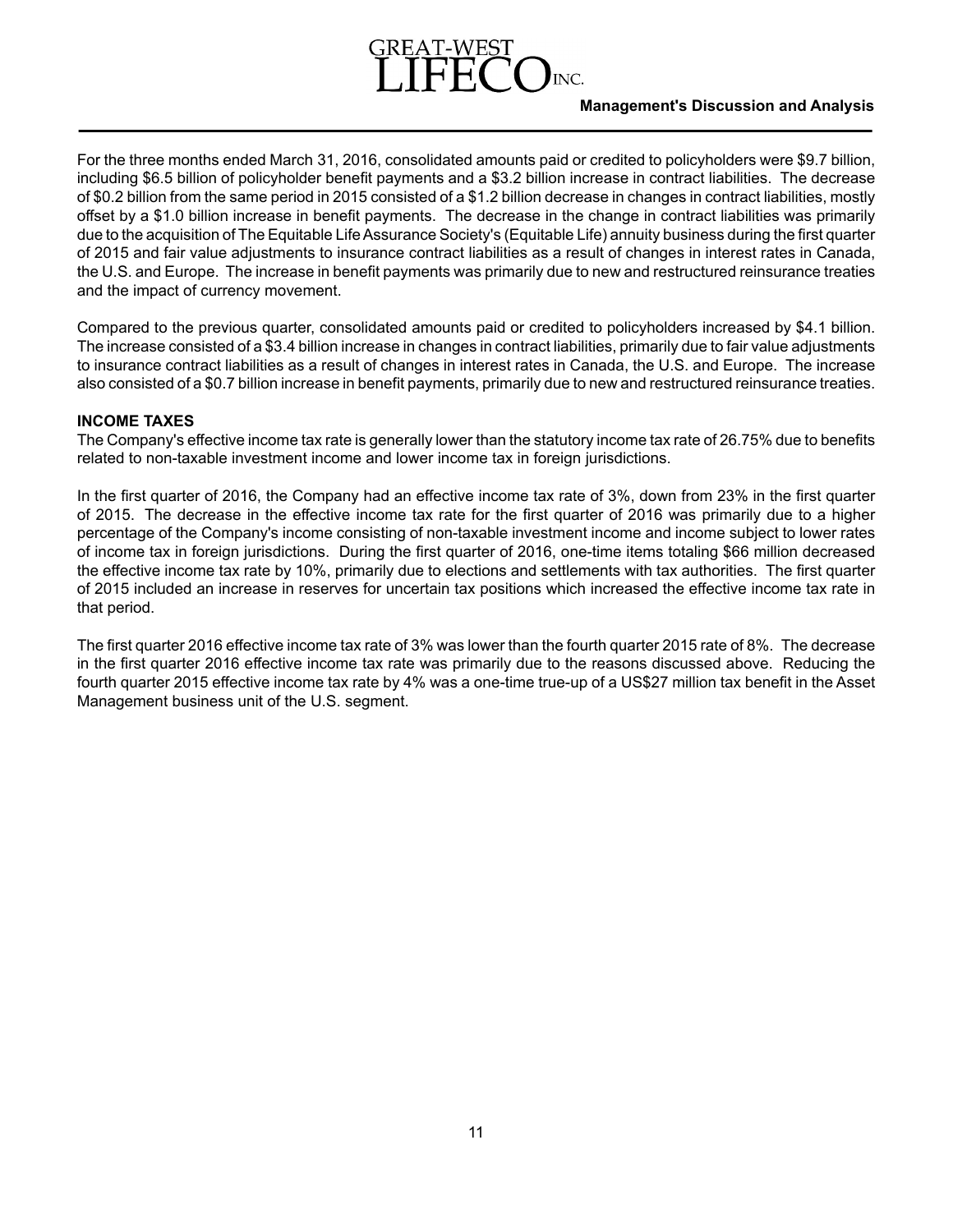# **CONSOLIDATED FINANCIAL POSITION**

# **ASSETS**

| <b>Assets under administration</b>                       |              |                  |               |                      |                |               |               |              |  |  |  |  |
|----------------------------------------------------------|--------------|------------------|---------------|----------------------|----------------|---------------|---------------|--------------|--|--|--|--|
|                                                          |              |                  |               |                      | March 31, 2016 |               |               |              |  |  |  |  |
|                                                          |              | Canada           |               | <b>United States</b> |                | <b>Europe</b> |               | <b>Total</b> |  |  |  |  |
| <b>Assets</b>                                            |              |                  |               |                      |                |               |               |              |  |  |  |  |
| Invested assets                                          | \$           | 68,159           | \$            | 42,274               | \$             | 49,230        | \$            | 159,663      |  |  |  |  |
| Goodwill and intangible assets                           |              | 5,128            |               | 2,319                |                | 2,327         |               | 9,774        |  |  |  |  |
| Other assets                                             |              | 3,103            |               | 4,556                |                | 20,148        |               | 27,807       |  |  |  |  |
| Segregated funds net assets                              |              | 70,470           |               | 34,275               |                | 88,256        |               | 193,001      |  |  |  |  |
| <b>Total assets</b>                                      |              | 146,860          |               | 83,424               |                | 159,961       |               | 390,245      |  |  |  |  |
| Proprietary mutual funds and institutional               |              |                  |               |                      |                |               |               |              |  |  |  |  |
| net assets                                               |              |                  |               |                      |                |               |               |              |  |  |  |  |
| Total assets under management                            |              |                  |               | 286,257              |                | 189,874       |               | 628,229      |  |  |  |  |
| Other assets under administration                        |              | 15,231           |               | 503,156              |                | 39,903        |               | 558,290      |  |  |  |  |
| Total assets under administration                        | s.           | 167,329          | \$            | 789,413              | S              | 229,777       | \$            | 1,186,519    |  |  |  |  |
|                                                          |              |                  |               | December 31, 2015    |                |               |               |              |  |  |  |  |
|                                                          |              | Canada           |               | <b>United States</b> |                | Europe        |               | Total        |  |  |  |  |
| <b>Assets</b>                                            |              |                  |               |                      |                |               |               |              |  |  |  |  |
| Invested assets                                          | \$           | 67,701           | \$            | 43,809               | \$             | 50,071        | \$            | 161,581      |  |  |  |  |
| Goodwill and intangible assets                           |              | 5,132            |               | 2,465                |                | 2,352         |               | 9,949        |  |  |  |  |
| Other assets                                             |              | 2,793            |               | 4,535                |                | 22,883        |               | 30,211       |  |  |  |  |
| Segregated funds net assets                              |              | 70,269           |               | 35,966               |                | 91,959        |               | 198,194      |  |  |  |  |
| <b>Total assets</b>                                      |              | 145,895          |               | 86,775               |                | 167,265       |               | 399,935      |  |  |  |  |
| Proprietary mutual funds and institutional<br>net assets |              | 5,039            |               | 218,231              |                | 29,210        |               | 252,480      |  |  |  |  |
| Total assets under management                            |              | 150,934          |               | 305,006              |                | 196,475       |               | 652,415      |  |  |  |  |
| Other assets under administration                        |              | 15,390           |               | 503,125              |                | 41,587        |               | 560,102      |  |  |  |  |
| Total assets under administration                        |              | 166,324          | $\frac{1}{2}$ | 808,131              |                | 238,062       |               | 1,212,517    |  |  |  |  |
|                                                          | $\triangleq$ | 5,238<br>152,098 |               | 202,833              | $\frac{1}{2}$  | 29,913        | $\frac{1}{2}$ | 237,984      |  |  |  |  |

Total assets under administration at March 31, 2016 decreased by \$26.0 billion to \$1.2 trillion compared to December 31, 2015, primarily due to the impact of currency movement as the Canadian dollar strengthened against the U.S. dollar, euro and British pound, partially offset by new business growth.

# **INVESTED ASSETS**

The Company manages its general fund assets to support the cash flow, liquidity and profitability requirements of the Company's insurance and investment products. The Company follows prudent and conservative investment policies, so that assets are not unduly exposed to concentration, credit or market risks. The Company implements strategies within the overall framework of the Company's policies, reviewing and adjusting them on an ongoing basis in light of liability cash flows and capital market conditions. The majority of investments of the general fund are in medium-term and long-term fixed-income investments, primarily bonds and mortgages, reflecting the characteristics of the Company's liabilities.

**Bond portfolio** – It is the Company's policy to acquire only investment grade bonds subject to prudent and well-defined investment policies. The total bond portfolio, including short-term investments, was \$114.1 billion or 71% of invested assets at March 31, 2016 and \$114.9 billion or 71% at December 31, 2015. The overall quality of the bond portfolio remained high, with 99% of the portfolio rated investment grade and 81% rated A or higher.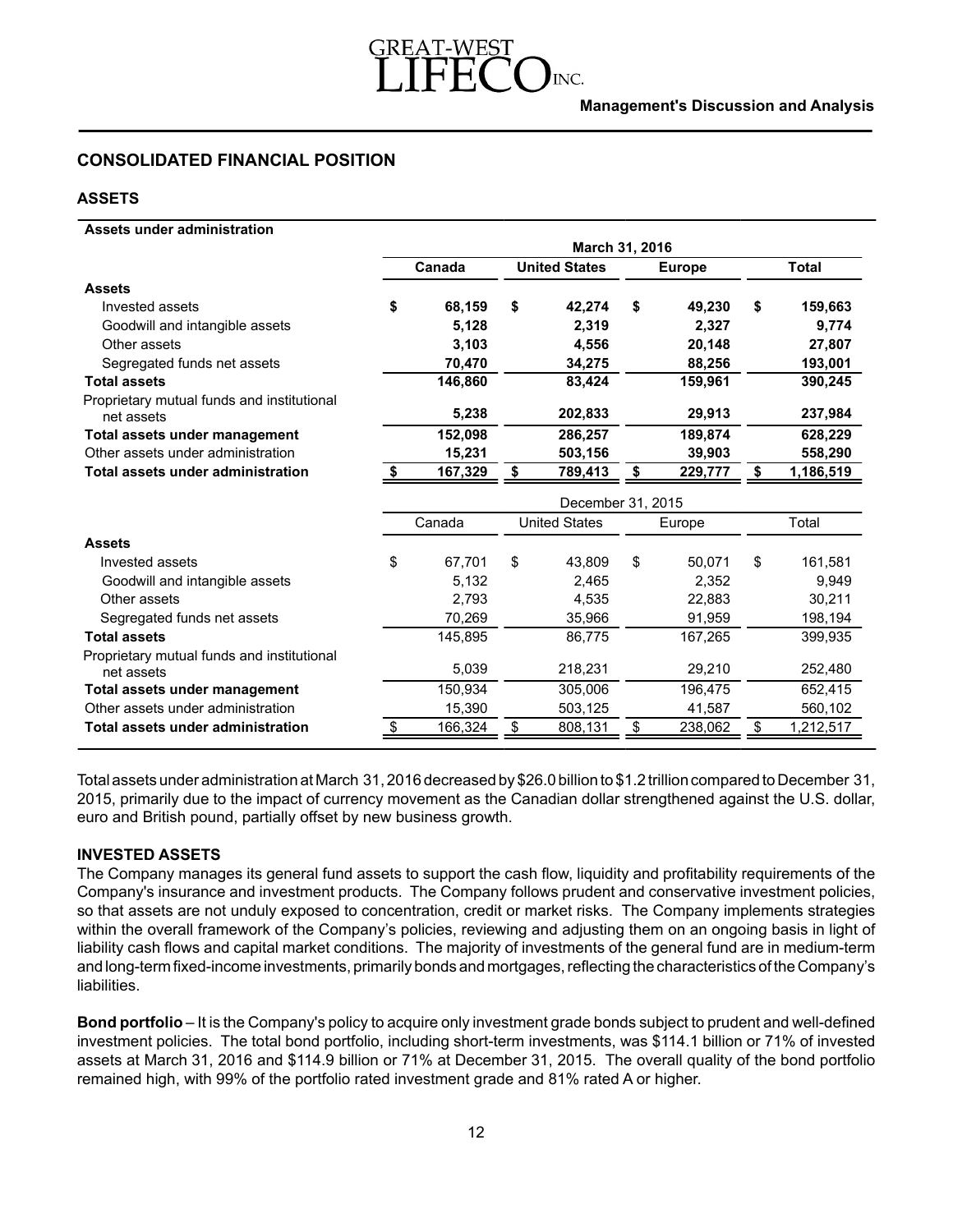# INC.

# **Management's Discussion and Analysis**

| <b>Bond portfolio quality</b> |                                            |      |    |         |      |  |
|-------------------------------|--------------------------------------------|------|----|---------|------|--|
|                               | <b>March 31, 2016</b><br>December 31, 2015 |      |    |         |      |  |
| AAA                           | \$<br>35,663                               | 31%  | \$ | 36,434  | 32%  |  |
| AA                            | 21,694                                     | 19   |    | 20,364  | 18   |  |
| A                             | 34,757                                     | 31   |    | 35,623  | 31   |  |
| <b>BBB</b>                    | 20,629                                     | 18   |    | 20,984  | 18   |  |
| <b>BB</b> or lower            | 1,398                                      |      |    | 1,538   |      |  |
| <b>Total</b>                  | 114,141                                    | 100% |    | 114,943 | 100% |  |

**Mortgage portfolio** – It is the Company's practice to acquire only high quality commercial mortgages meeting strict underwriting standards and diversification criteria. The Company has a well-defined risk-rating system, which it uses in its underwriting and credit monitoring processes for commercial loans. Residential loans are originated by the Company's mortgage specialists in accordance with well-established underwriting standards and are well diversified across each geographic region, including specific diversification requirements for non-insured mortgages.

| Mortgage portfolio        |                       |  |             |  |        |      |  |        |                   |
|---------------------------|-----------------------|--|-------------|--|--------|------|--|--------|-------------------|
|                           | <b>March 31, 2016</b> |  |             |  |        |      |  |        | December 31, 2015 |
| Mortgage loans by type    | <b>Insured</b>        |  | Non-insured |  | Total  |      |  | Total  |                   |
| Single family residential | 740                   |  | 1.245       |  | 1.985  | 9%   |  | 1.962  | 9%                |
| Multi-family residential  | 2.918                 |  | 2.791       |  | 5.709  | 27   |  | 5.821  | 26                |
| Commercial                | 240                   |  | 13.468      |  | 13.708 | 64   |  | 14.238 | 65                |
| <b>Total</b>              | 3.898                 |  | 17.504      |  | 21.402 | 100% |  | 22.021 | 100%              |
|                           |                       |  |             |  |        |      |  |        |                   |

The total mortgage portfolio was \$21.4 billion or 13% of invested assets at March 31, 2016, compared to \$22.0 billion or 14% of invested assets at December 31, 2015. Total insured loans were \$3.9 billionor 18% of the mortgage portfolio.

#### **Single family residential mortgages**

| <b>Region</b><br>March 31, 2016 |  |       |      |    | December 31, 2015 |      |  |  |  |
|---------------------------------|--|-------|------|----|-------------------|------|--|--|--|
| Ontario                         |  | 960   | 49%  | \$ | 946               | 49%  |  |  |  |
| Quebec                          |  | 412   | 21   |    | 405               | 21   |  |  |  |
| Alberta                         |  | 136   |      |    | 136               |      |  |  |  |
| <b>British Columbia</b>         |  | 122   | 6    |    | 123               | 6    |  |  |  |
| Newfoundland                    |  | 107   | 5    |    | 105               | 5    |  |  |  |
| Saskatchewan                    |  | 84    | 4    |    | 84                | 4    |  |  |  |
| Nova Scotia                     |  | 62    | 3    |    | 62                | 3    |  |  |  |
| Manitoba                        |  | 55    | 3    |    | 55                | 3    |  |  |  |
| New Brunswick                   |  | 43    | 2    |    | 42                | 2    |  |  |  |
| Other                           |  | 4     |      |    | 4                 |      |  |  |  |
| <b>Total</b>                    |  | 1,985 | 100% |    | 1,962             | 100% |  |  |  |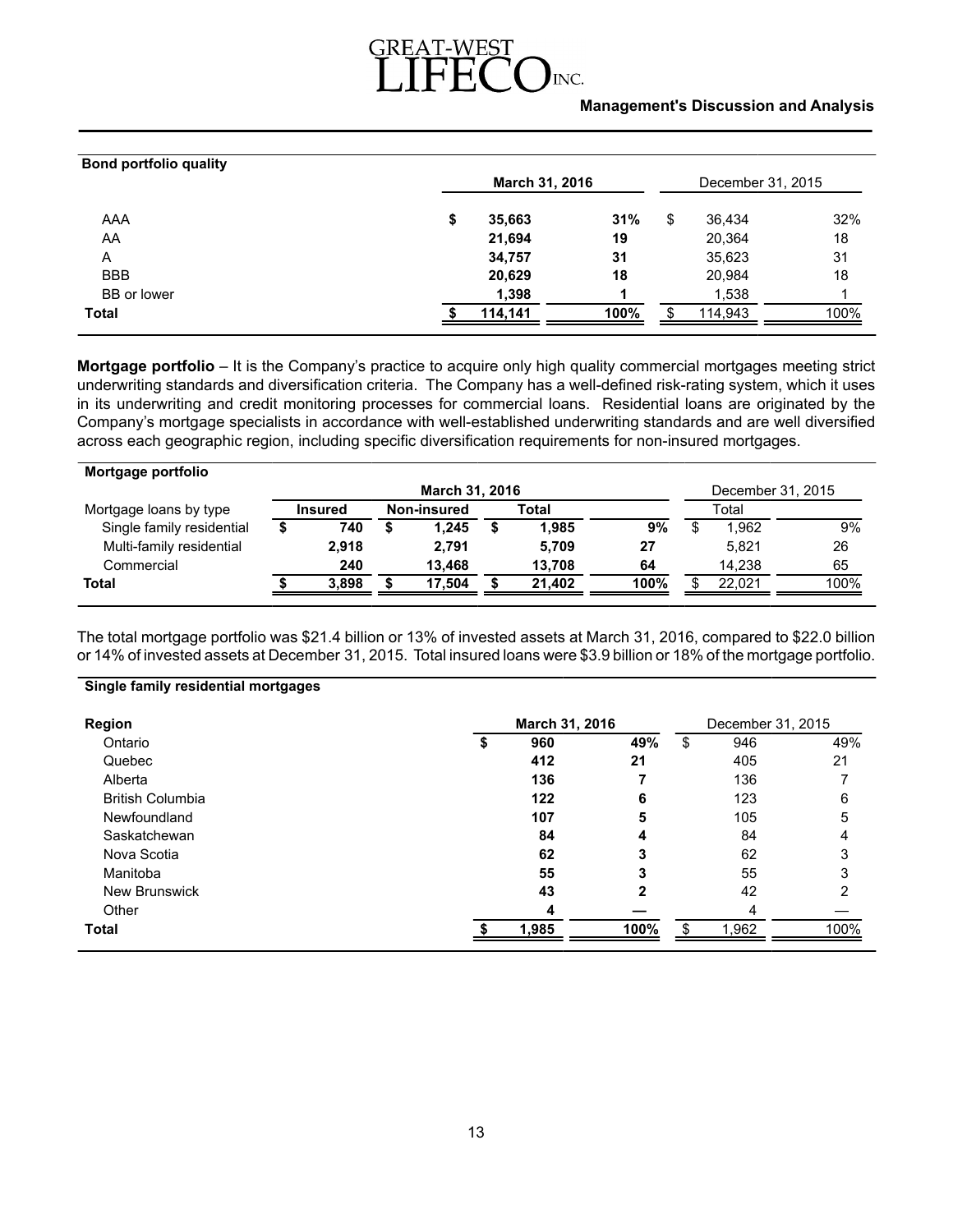# **Management's Discussion and Analysis**

During the three months ended March 31, 2016, single family mortgage originations, including renewals, were \$187 million, of which 29% were insured. Insured mortgages include mortgages where insurance is provided by a third party and protects the Company in the event that the borrower is unable to fulfil their mortgage obligations. Loans that are insured are subject to the requirements of the mortgage default insurance provider. For new originations of non-insured residential mortgages, the Company's investment policies limit the amortization period to a maximum of 25 years and the loan-to-value to a maximum of 80% of the purchase price or current appraised value of the property. The weighted average remaining amortization period for the single family residential mortgage portfolio is 22 years as at March 31, 2016.

# *Provision for future credit losses*

As a component of insurance contract liabilities, the total actuarial provision for future credit losses is determined consistent with the Canadian Institute of Actuaries' Standards of Practice and includes provisions for adverse deviation.

At March 31, 2016, the total actuarial provision for future credit losses in insurance contract liabilities was \$3,462 million compared to \$3,558 million at December 31, 2015, a decrease of \$96 million primarily due to the impact of currency movement and credit rating activity, partially offset by normal business activity.

The aggregate of impairment provisions of \$27 million (\$24 million at December 31, 2015) and actuarial provisions for future credit losses in insurance contract liabilities of \$3,462 million (\$3,558 million at December 31, 2015) represents 2.4% of bond and mortgage assets, including funds held by ceding insurers, at March 31, 2016 (2.4% at December 31, 2015).

# *Energy Sector*

| Holdings of Energy Sector <sup>(1)</sup> related Bonds, Mortgages and Investment Properties |                       |       |  |             |  |               |       |       |               |
|---------------------------------------------------------------------------------------------|-----------------------|-------|--|-------------|--|---------------|-------|-------|---------------|
|                                                                                             | <b>March 31, 2016</b> |       |  |             |  |               |       |       | Dec. 31, 2015 |
|                                                                                             | Canada                |       |  | <b>U.S.</b> |  | <b>Europe</b> | Total |       | Total         |
| Bonds $^{(2)(3)}$                                                                           |                       | 1.526 |  | 2.070       |  | 1.510         |       | 5.106 | \$<br>5.216   |
| Mortgages $(4)$                                                                             |                       | 2,200 |  | 313         |  | 51            |       | 2.564 | 2,560         |
| Investment properties                                                                       |                       | 292   |  |             |  |               |       | 292   | 300           |
| <b>Total</b>                                                                                |                       | 4.018 |  | 2.383       |  | 1.561         |       | 7.962 | 8,076         |

 $\overline{^{(1)}}$  Energy sector bond holdings are a sub-category of certain industry sectors presented in note 7(a)(ii) in the Company's December 31, 2015 annual consolidated financial statements.

(2) Amortized cost of these bonds is \$5,013 million at March 31, 2016 and \$5,177 million at December 31, 2015.

(3) Includes certain funds held by ceding insurers with a carrying value of \$524 million and an amortized cost of \$493 million.<br>(4) Includes \$611 million of insured mortgages at March 31, 2016 and \$613 million at December

Includes \$611 million of insured mortgages at March 31, 2016 and \$613 million at December 31, 2015.

At March 31, 2016, the Company's holdings of energy sector related investments included direct exposure of bond holdings of \$5.1 billion, or 3.0% of invested assets, including funds held by ceding insurers. The Company's energy sector related bond holdings were well diversified across multiple sub-sectors and were high quality with approximately 97% rated investment grade. Approximately half of the portfolio was invested in Midstream and Refining entities and half in Integrated, Independent and Oil Field Services entities.

In addition, the Company also holds indirect exposure to commercial mortgages and investment properties in the energy sector of \$2.9 billion, or 1.7% of invested assets, including funds held by ceding insurers. These holdings were concentrated in certain geographic regions where the economy is more dependent upon the energy sector and were well diversified across property type - Industrial/Other (30%), Multi-family (27%), Office (23%) and Retail (20%). Approximately 82% of the portfolio was concentrated in the province of Alberta, with the remainder primarily in the state of Texas. The weighted average loan-to-value ratio of the commercial mortgages was less than 55% at March 31, 2016.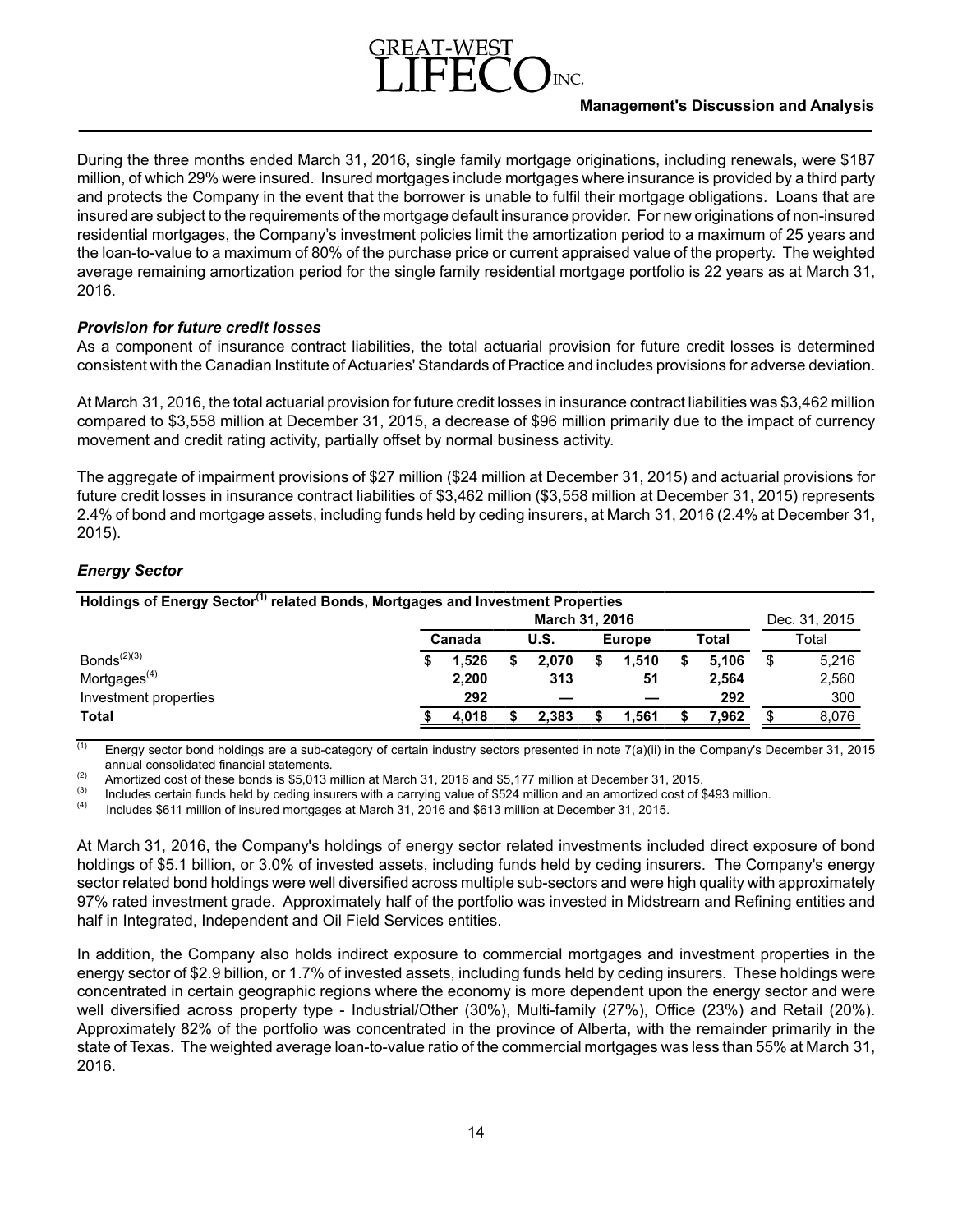# **DERIVATIVE FINANCIAL INSTRUMENTS**

During the first quarter of 2016, there were no major changes to the Company's policies and procedures with respect to the use of derivative financial instruments. The Company's derivative transactions are generally governed by International Swaps and Derivatives Association, Inc. (ISDA) Master Agreements, which provide for legally enforceable set-off and close-out netting of exposure to specific counterparties in the event of early termination of a transaction, which includes, but is not limited to, events of default and bankruptcy. In the event of an early termination, the Company is permitted to set off receivables from a counterparty against payables to the same counterparty, in the same legal entity, arising out of all included transactions. The Company's ISDA Master Agreements may include Credit Support Annex provisions, which require both the pledging and accepting of collateral in connection with its derivative transactions.

At March 31, 2016, total financial collateral, including initial margin and overcollateralization, received on derivative assets was \$73 million (\$107 million at December 31, 2015) and pledged on derivative liabilities was \$433 million (\$671 million at December 31, 2015). Collateral pledged on derivative liabilities decreased in the first quarter of 2016 as a result of a decrease in derivative liabilities, primarily driven by the impact of the strengthening Canadian dollar against the U.S. dollar on cross-currency swap fair values.

During the three month period ended March 31, 2016, the outstanding notional amount of derivative contracts increased by \$2.5 billion to \$19.2 billion, primarily due to an increase of \$2.2 billion in forward settling to-be-announced security transactions and regular hedging activities.

The Company's exposure to derivative counterparty credit risk, which reflects the current fair value of those instruments in a gain position, increased to \$602 million at March 31, 2016 from \$461 million at December 31, 2015. Market values increased on cross-currency swaps as the end of period rates for the Canadian dollar strengthened against the U.S. dollar, euro and British pound.

# **LIABILITIES**

| <b>Total liabilities</b>                                                       |                  |         |                             |
|--------------------------------------------------------------------------------|------------------|---------|-----------------------------|
|                                                                                | March 31<br>2016 |         | December 31<br>$2015^{(1)}$ |
| Insurance and investment contract liabilities                                  |                  | 157.468 | 160.745                     |
| Other general fund liabilities                                                 |                  | 15.245  | 15.736                      |
| Investment and insurance contracts on account of segregated fund policyholders |                  | 193.001 | 198,194                     |
| <b>Total</b>                                                                   |                  | 365,714 | 374,675                     |

 $\overline{11}$  Comparative figures have been reclassified as described in note 16 to the Company's March 31, 2016 condensed consolidated financial statements.

Total liabilities decreased by \$9.0 billion to \$365.7 billion at March 31, 2016 from December 31, 2015. Investment and insurance contracts on account of segregated fund policyholders decreased by \$5.2 billion, primarily due to the impact of currency movement of \$5.7 billion, partially offset by net deposits of \$0.5 billion. Insurance and investment contract liabilities decreased by \$3.3 billion, primarily due to the strengthening of the Canadian dollar against the U.S. dollar, euro and British pound, partially offset by the impact of fair value adjustments.

# **Segregated Fund and Variable Annuity Guarantees**

The Company offers retail segregated fund products, unitized with profits (UWP) products and variable annuity products that provide for certain guarantees that are tied to the market values of the investment funds.

The guaranteed minimum withdrawal benefit (GMWB) products offered by the Company offer levels of death and maturity guarantees. At March 31, 2016, the amount of GMWB products in-force in Canada, the U.S., Ireland and Germany were \$3,499 million (\$3,488 million at December 31, 2015). The Company has a hedging program in place to manage certain risks associated with options embedded in its GMWB products.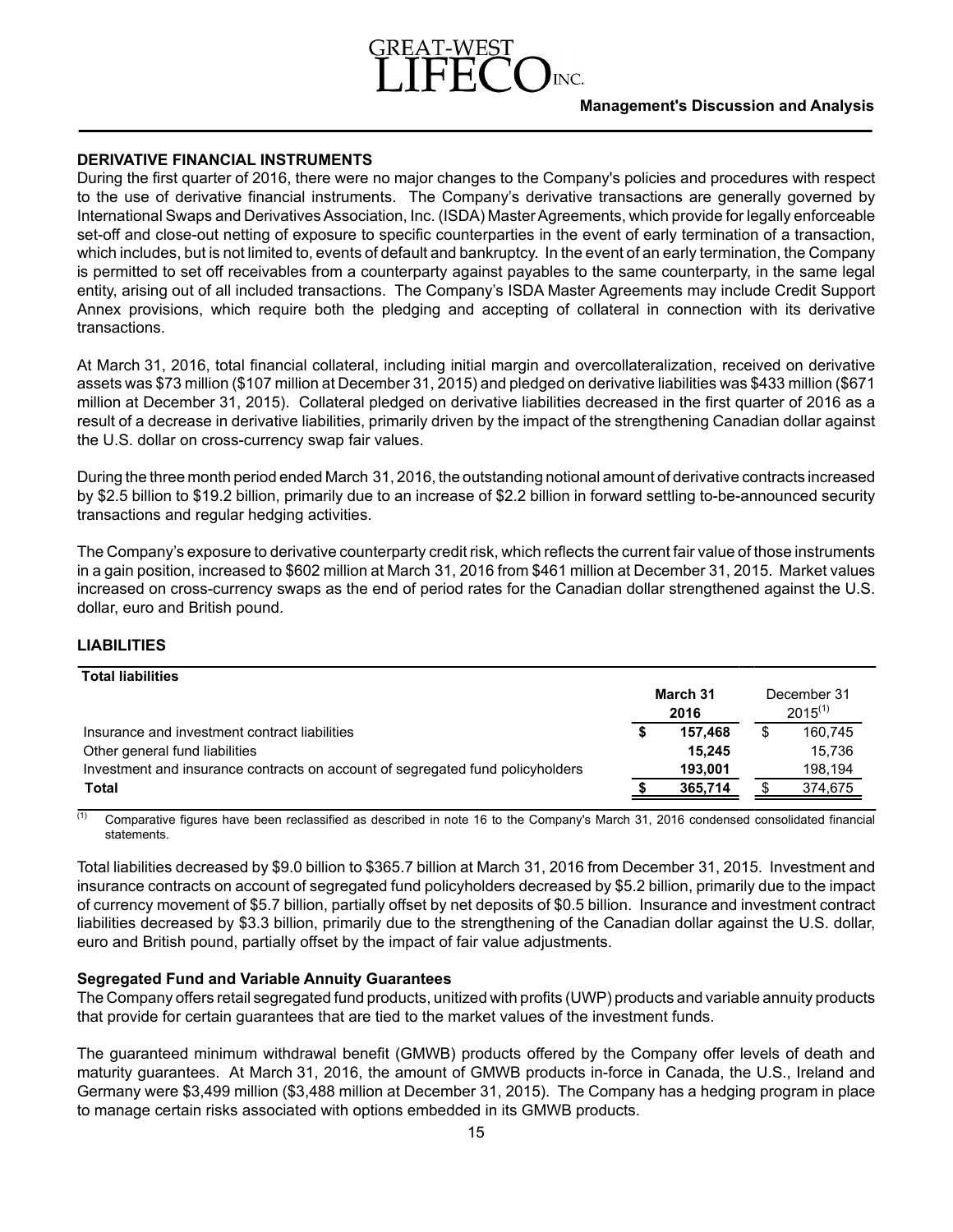

#### **Segregated fund and variable annuity guarantee exposure**

| Investment deficiency by benefit type |        |                     |                                                 |                 |              |                      |  |  |  |  |
|---------------------------------------|--------|---------------------|-------------------------------------------------|-----------------|--------------|----------------------|--|--|--|--|
|                                       |        |                     | <b>Income</b>                                   | <b>Maturity</b> | <b>Death</b> | Total <sup>(1)</sup> |  |  |  |  |
| \$                                    | 29,503 | \$                  | \$<br>$\qquad \qquad \overline{\qquad \qquad }$ | 36 \$           | 189 \$       | 189                  |  |  |  |  |
|                                       | 11,199 |                     | 18                                              |                 | 49           | 67                   |  |  |  |  |
|                                       |        |                     |                                                 |                 |              |                      |  |  |  |  |
|                                       | 8,709  |                     | 21                                              |                 | 443          | 443                  |  |  |  |  |
|                                       | 1,119  |                     | 520                                             |                 | 28           | 548                  |  |  |  |  |
|                                       | 9,828  |                     | 541                                             |                 | 471          | 991                  |  |  |  |  |
|                                       | 50,530 |                     | 559                                             | 36 <sup>5</sup> | 709          | 1,247                |  |  |  |  |
|                                       |        | <b>Market Value</b> |                                                 |                 |              | March 31, 2016       |  |  |  |  |

 $\overline{11}$  A policy can only receive a payout from one of the three trigger events (income election, maturity or death). Total deficiency measures the point-in-time exposure assuming the most costly trigger event for each policy occurred on March 31, 2016.

 $(2)$  Reinsurance exposure is to markets in Canada and the United States.

The investment deficiency measures the point-in-time exposure to a trigger event (i.e., income election, maturity or death) assuming it occurred on March 31, 2016. The actual cost to the Company will depend on the trigger event having occurred and the market values at that time. The actual claims before tax associated with these guarantees were \$8 million in-quarter (\$3 million for the first quarter of 2015) with the majority arising in the Reinsurance business unit in the Europe segment.

# **SHARE CAPITAL AND SURPLUS**

Share capital outstanding at March 31, 2016 was \$9,681 million, which comprises \$7,167 million of common shares, \$2,264 million of non-cumulative First Preferred Shares, \$213 million of 5-year rate reset First Preferred Shares and \$37 million of floating rate First Preferred Shares.

The Company commenced a normal course issuer bid (NCIB) on January 8, 2016 for one year to purchase and cancel up to 8,000,000 of its common shares at market prices in order to mitigate the dilutive effect of stock options granted under the Company's Stock Option Plan. The NCIB was amended effective February 23, 2016 to purchase up to 20,000,000 common shares. The amended NCIB will continue to January 7, 2017. During the three months ended March 31, 2016, the Company repurchased and subsequently cancelled 624,181 common shares (2015 - 765,450) at an average cost per share of \$34.32 (2015 - \$34.23) under its NCIB.

# **LIQUIDITY AND CAPITAL MANAGEMENT AND ADEQUACY**

# **LIQUIDITY**

The Company's liquidity requirements are largely self-funded, with short-term obligations being met by internal funds and maintaining adequate levels of liquid investments. The Company holds cash, cash equivalents and short-term bonds at the Lifeco holding company level and with the Lifeco consolidated subsidiary companies. At March 31, 2016, the Company and its operating subsidiaries held cash, cash equivalents and short-term bonds of \$7.4 billion (\$7.1 billion at December 31, 2015) and other available government bonds of \$35.1 billion (\$35.6 billion at December 31, 2015). Included in the cash, cash equivalents and short-term bonds at March 31, 2016 was approximately \$0.8 billion (\$0.9 billion at December 31, 2015) at the Lifeco holding company level. In addition, the Company maintains sufficient committed lines of credit with Canadian chartered banks for unanticipated liquidity needs, if required**.**

The Company does not have a formal common shareholder dividend policy. Dividends on outstanding common shares of the Company are declared and paid at the sole discretion of the Board of Directors of the Company. The decision to declare a dividend on the common shares of the Company takes into account a variety of factors including the level of earnings, adequacy of capital and availability of cash resources.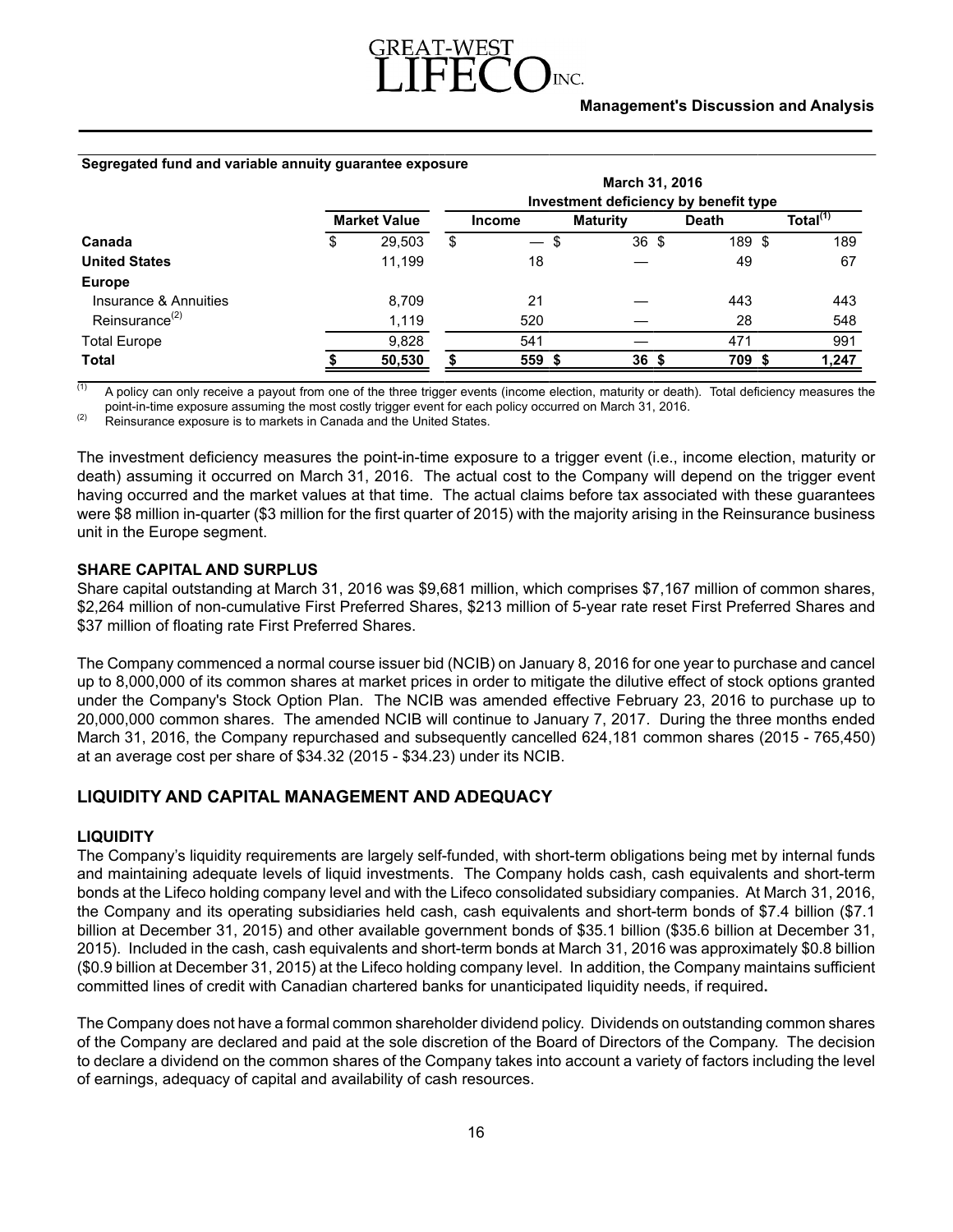

As a holding company, the Company's ability to pay dividends is dependent upon the Company receiving dividends from its operating subsidiaries. The Company's operating subsidiaries are subject to regulation in a number of jurisdictions, each of which maintains its own regime for determining the amount of capital that must be held in connection with the different businesses carried on by the operating subsidiaries. The requirements imposed by the regulators in any jurisdiction may change from time to time, and thereby impact the ability of the operating subsidiaries to pay dividends to the Company. For entities based in Europe, the local solvency capital regime has changed to the Solvency II basis, effective January 1, 2016. During 2016, the Company's regulated insurance and reinsurance European businesses will continue to develop internal risk models and undertake steps to manage the potential capital volatility under the new regulations in cooperation with the European regulators.

# **CASH FLOWS**

| <b>Cash flows</b>                                                 |                                        |       |      |       |  |  |
|-------------------------------------------------------------------|----------------------------------------|-------|------|-------|--|--|
|                                                                   | For the three months ended<br>March 31 |       |      |       |  |  |
|                                                                   |                                        | 2016  |      | 2015  |  |  |
| Cash flows relating to the following activities:                  |                                        |       |      |       |  |  |
| Operations                                                        | \$                                     | 1.366 | - \$ | 1,092 |  |  |
| Financing                                                         |                                        | (413) |      | (380) |  |  |
| Investment                                                        |                                        | (708) |      | (104) |  |  |
|                                                                   |                                        | 245   |      | 608   |  |  |
| Effects of changes in exchange rates on cash and cash equivalents |                                        | (135) |      | 91    |  |  |
| Increase (decrease) in cash and cash equivalents in the period    |                                        | 110   |      | 699   |  |  |
| Cash and cash equivalents, beginning of period                    |                                        | 2.813 |      | 2,498 |  |  |
| Cash and cash equivalents, end of period                          |                                        | 2,923 |      | 3,197 |  |  |

The principal source of funds for the Company on a consolidated basis is cash provided by operating activities, including premium income, net investment income and fee income. These funds are used primarily to pay policy benefits, policyholder dividends and claims as well as operating expenses and commissions. Cash flows generated by operations are mainly invested to support future liability cash requirements. Cash flows related to financing activities include the issuance and repayment of capital instruments, and associated dividends and interest payments.

In the first quarter of 2016, cash and cash equivalents increased by \$110 million from December 31, 2015. Cash flows provided by operations during the first quarter of 2016 were \$1,366 million, an increase of \$274 million compared to the first quarter of 2015. Cash flows used in financing were \$413 million, primarily used for payments of dividends to the preferred and common shareholders of \$374 million and a decrease to a line of credit of a subsidiary of \$41 million. During the quarter, the Company increased the dividend to common shareholders from \$0.326 per common share to \$0.346 per common share. For the three months ended March 31, 2016, cash flows were used by the Company to acquire an additional \$708 million of investment assets.

# **COMMITMENTS/CONTRACTUAL OBLIGATIONS**

As reported in the 2015 Annual MD&A, during the first quarter of 2016, one of the Company's subsidiaries entered into an office lease agreement for 15 years commencing in 2018, which replaces an existing lease. The incremental annual lease payments relating to this agreement are not material.

Other than the item noted above, commitments/contractual obligations have not changed materially from December 31, 2015.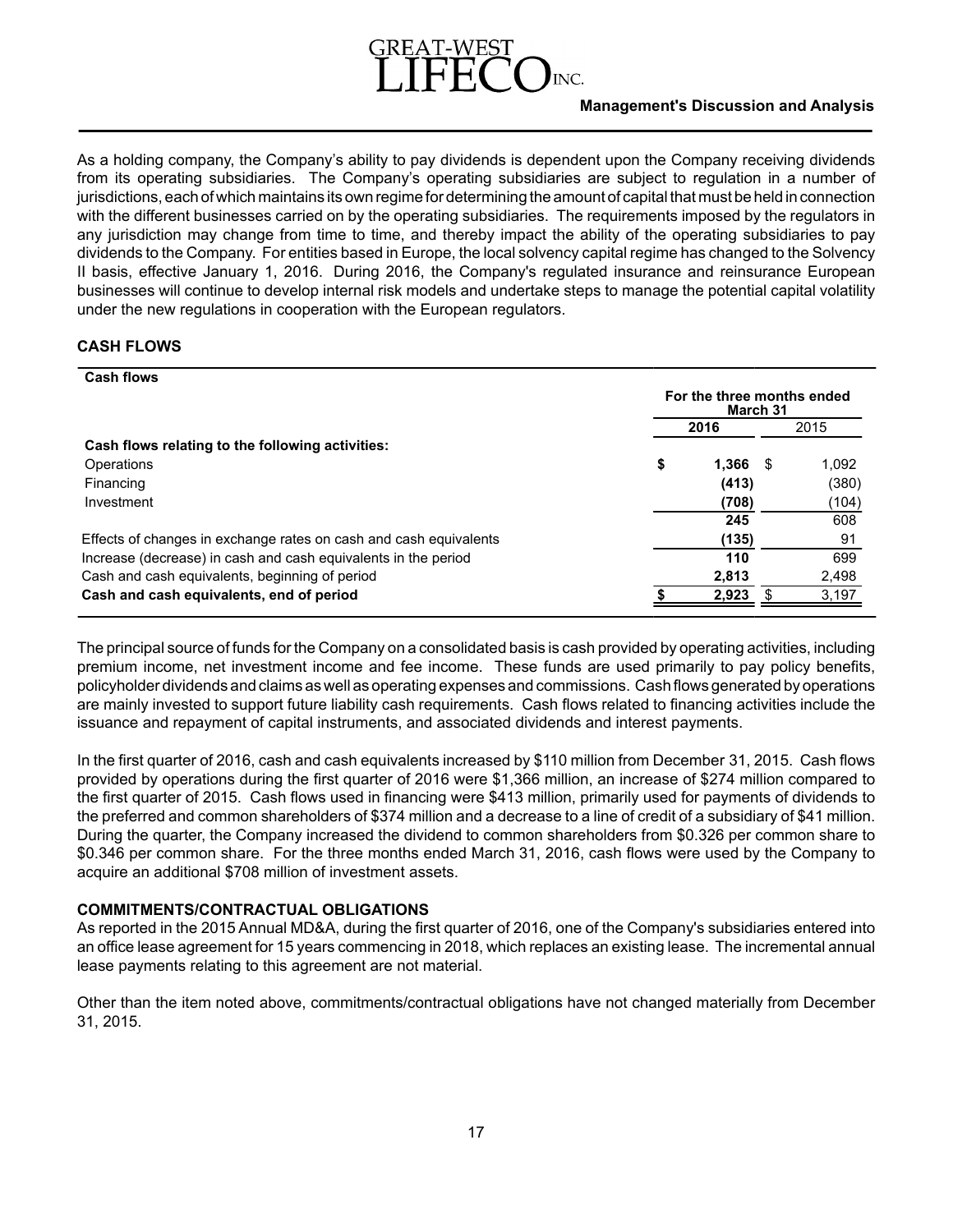# **CAPITAL MANAGEMENT AND ADEQUACY**

At the holding company level, the Company monitors the amount of consolidated capital available and the amounts deployed in its various operating subsidiaries. The amount of capital deployed in any particular company or country is dependent upon local regulatory requirements, as well as the Company's internal assessment of capital requirements in the context of its operational risks and requirements and strategic plans.

The Company's practice is to maintain the capitalization of its regulated operating subsidiaries at a level that will exceed the relevant minimum regulatory capital requirements in the jurisdictions in which they operate. The capitalization decisions of the Company and its operating subsidiaries also give consideration to the impact such actions may have on the opinions expressed by various credit rating agencies that provide financial strength and other ratings to the Company.

In Canada, the Office of the Superintendent of Financial Institutions (OSFI) has established a capital adequacy measurement for life insurance companies incorporated under the Insurance Companies Act (Canada) and their subsidiaries, known as the MCCSR ratio. The internal target range of the MCCSR ratio for Lifeco's major Canadian operating subsidiaries is 175% to 215% (on a consolidated basis).

Great-West Life's MCCSR ratio at March 31, 2016 was 236% (238% at December 31, 2015). London Life's MCCSR ratio at March 31, 2016 was 218% (226% at December 31, 2015). Canada Life's MCCSR ratio at March 31, 2016 was 263% (260% at December 31, 2015). The MCCSR ratio does not take into account any impact from \$0.8 billion of liquidity at the Lifeco holding company level at March 31, 2016 (\$0.9 billion at December 31, 2015).

In calculating the MCCSR position, available regulatory capital is reduced by goodwill and intangible assets, subject to a prescribed inclusion for a portion of intangible assets. The OSFI MCCSR guideline also prescribes that quarterly re-measurements to defined benefit plans, impacting available capital for the Company's federally regulated subsidiaries, are amortized over twelve quarters.

Due to the evolving nature of IFRS and proposed future changes to IFRS for the measurement of insurance contract liabilities, there will likely be further regulatory capital and accounting changes, some of which may be significant.

The Company has established policies and procedures designed to identify, measure and report all material risks. Management is responsible for establishing capital management procedures for implementing and monitoring the capital plan. The capital plan is designed to ensure that the Company maintains adequate capital, taking into account the Company's strategy, risk profile and business plans. The Board of Directors reviews and approves the annual capital plan as well as capital transactions undertaken by management pursuant to the plan. In addition to undertaking capital transactions, the Company uses and provides traditional and structured reinsurance to support capital and risk management.

## **OSFI Regulatory Capital Initiatives**

On March 31, 2016, OSFI issued for public consultation the draft guideline: Life Insurance Capital Adequacy Test (LICAT). OSFI plans for the LICAT guideline to replace the MCCSR guideline in 2018. OSFI has stated that the LICAT guideline is not expected to increase the amount of capital in the industry compared to the current MCCSR guideline. Since OSFI developed the LICAT guideline to better align risk measures with the economic realities of the life insurance business, capital distribution and impact by risk and by company may change.

The Company has actively participated in the OSFI Quantitative Impact Studies over recent years relating to the LICAT draft guideline. The guideline has continued to evolve subsequent to the most recent Quantitative Impact Study completion and the Company continues to actively engage in development consultations. The Company will continue ongoing dialogue with OSFI, the Canadian Institute of Actuaries, the Canadian Life and Health Insurance Association and other industry participants during the consultation period and subsequent implementation planning.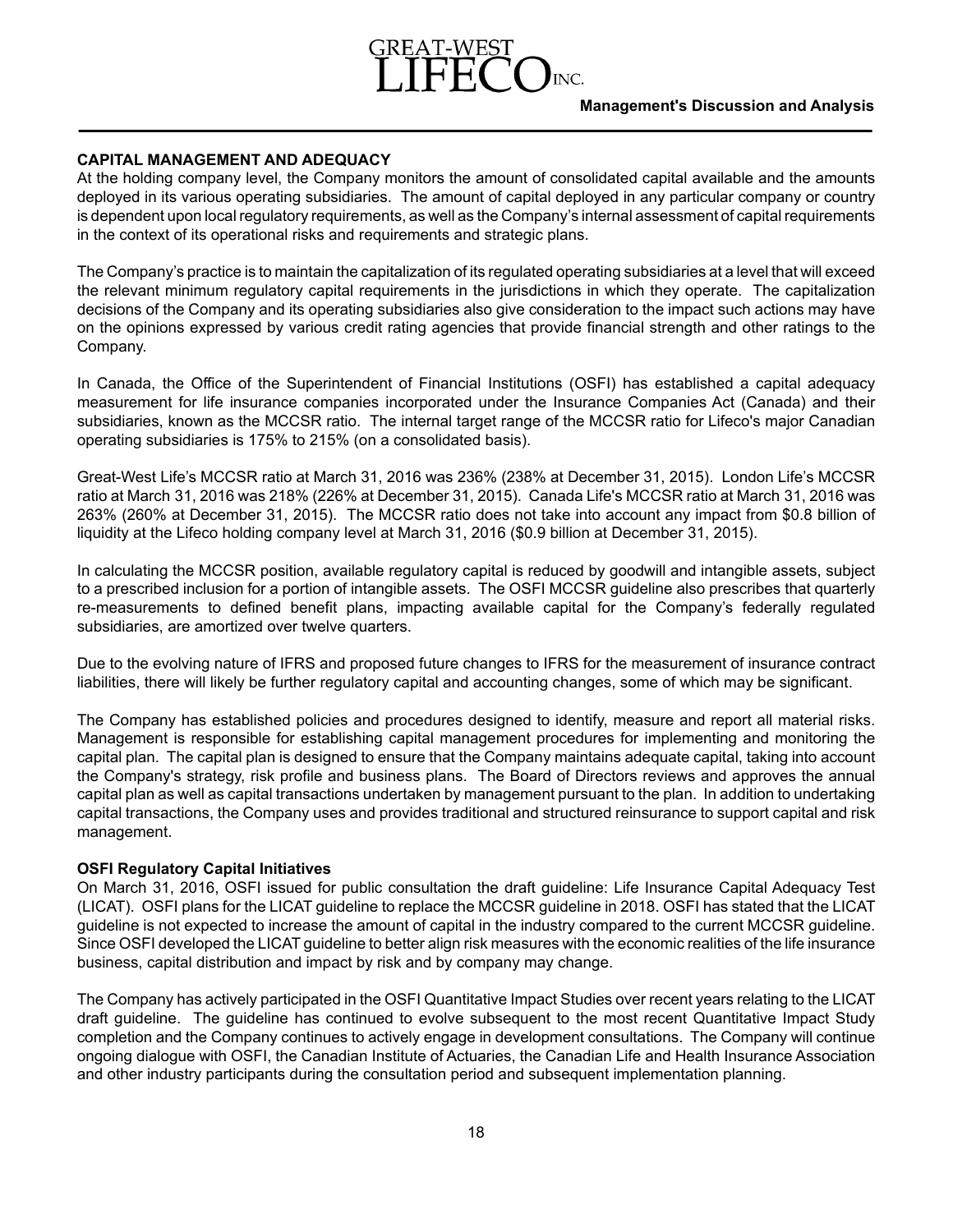

OSFI will consider the comments received during the public consultation period in developing the final version of the LICAT guideline. OSFI also plans to conduct test runs to help inform the final calibration of the LICAT guideline. The Company will actively contribute to the OSFI test run process and will continue to advance its implementation planning for the future adoption of the LICAT.

# **CAPITAL ALLOCATION METHODOLOGY**

The Company has a capital allocation methodology, which allocates financing costs in proportion to allocated capital. For the Canadian and European segments (essentially Great-West Life), this allocation method tracks the regulatory capital requirements, while for U.S. Financial Services and U.S. Asset Management (Putnam), it tracks the financial statement carrying value of the business units. Total leverage capital is consistently allocated across all business units in proportion to total capital resulting in a debt-to-equity ratio in each business unit mirroring the consolidated Company.

The capital allocation methodology allows the Company to calculate comparable Return on Equity (ROE) for each business unit. These ROEs are therefore based on the capital the business unit has been allocated and the financing charges associated with that capital.

| Return on Equity <sup>(1)</sup>        |                |         |         |
|----------------------------------------|----------------|---------|---------|
|                                        | <b>Mar. 31</b> | Dec. 31 | Mar. 31 |
|                                        | 2016           | 2015    | 2015    |
| Canada                                 | 20.0%          | 20.2 %  | 22.2 %  |
| U.S. Financial Services $(2)$          | 11.6%          | 13.0%   | 16.0 %  |
| U.S. Asset Management (Putnam)         | $0.2 \%$       | 1.4%    | (0.7)%  |
| <b>Europe</b>                          | 16.4%          | 16.8 %  | 18.0%   |
| <b>Lifeco Corporate</b>                | (2.7)%         | (2.7)%  | (5.1)%  |
| <b>Total Lifeco Net Earnings Basis</b> | 14.0%          | 14.7 %  | 16.0 %  |

(1) Return on Equity is the calculation of net earnings divided by the average common shareholders' equity over the trailing four quarters. Includes U.S. Corporate.

The Company reported ROE based on net earnings of 14.0% at March 31, 2016, compared to 14.7% at December 31, 2015. The decline was caused by lower year-over-year in-quarter net earnings along with the increased average equity position caused by the weakening of the Canadian dollar over the trailing four quarters.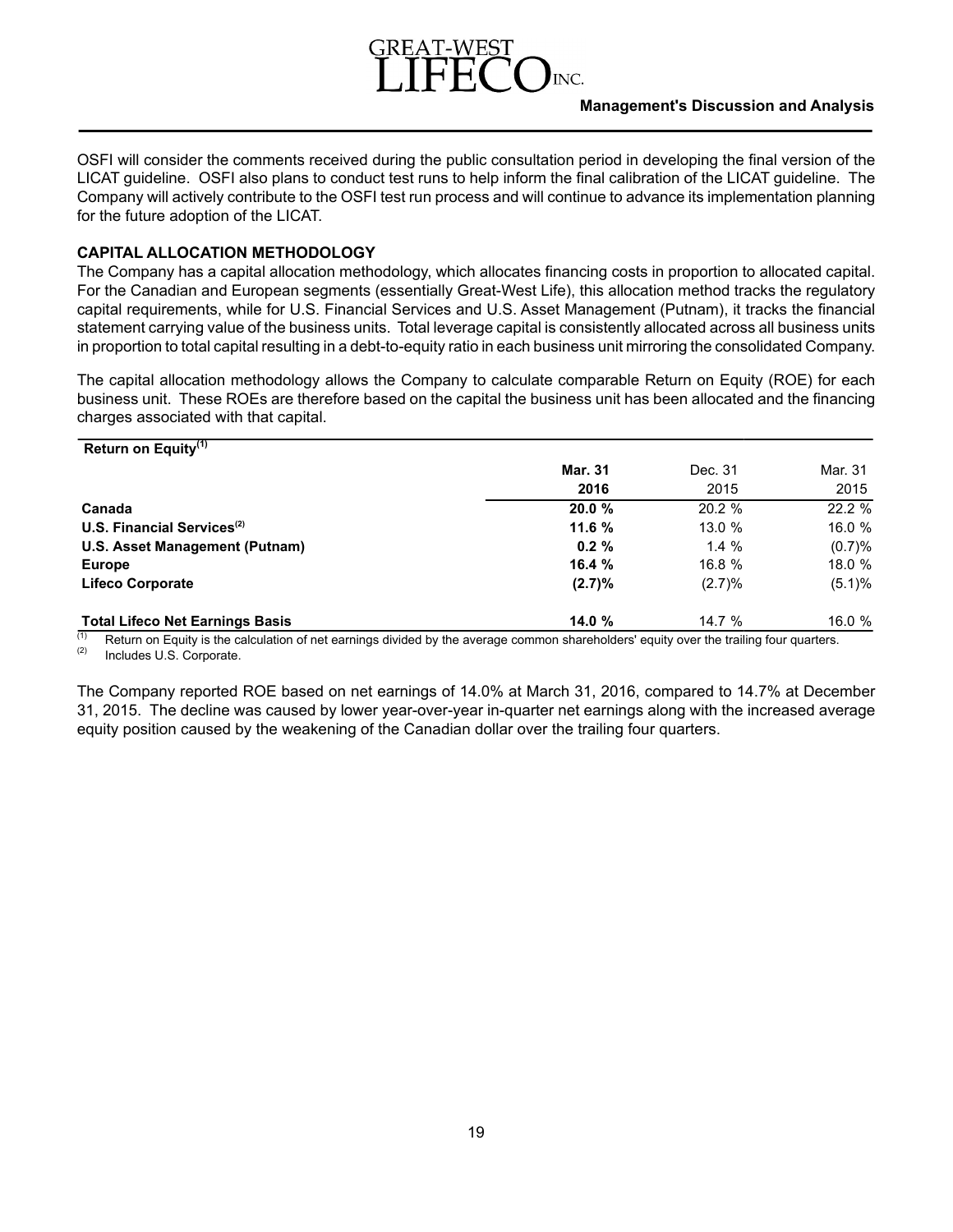# **RATINGS**

Lifeco maintains ratings from five independent ratings companies. In the first quarter of 2016, the credit ratings for Lifeco and its major operating subsidiaries were unchanged (set out in table below). The Company continued to receive strong ratings relative to its North American peer group resulting from its conservative risk profile, stable net earnings and consistent dividend track record.

Lifeco's operating companies are assigned a group rating from each rating agency. This group rating is predominantly supported by the Company's leading position in the Canadian insurance market and competitive positions in the U.S. and Europe. Great-West Life, London Life and Canada Life have common management, governance and strategy, as well as an integrated business platform. Each operating company benefits from the strong implicit financial support and collective ownership by Lifeco. There were no changes to the Company's group credit ratings in the first quarter of 2016.

| Rating agency             | <b>Measurement</b>           | Lifeco   | <b>Great-West</b><br>Life | London<br>Life | Canada<br><b>Life</b> | <b>Great-West</b><br><b>Financial</b> |
|---------------------------|------------------------------|----------|---------------------------|----------------|-----------------------|---------------------------------------|
| A.M. Best Company         | <b>Financial Strength</b>    |          | A+                        | A+             | A+                    | A+                                    |
| <b>DBRS</b> Limited       | <b>Issuer Rating</b>         | A (high) | AA                        |                |                       |                                       |
|                           | <b>Financial Strength</b>    |          | AA.                       | AA             | AA                    | <b>NR</b>                             |
|                           | Senior Debt                  | A (high) |                           |                |                       |                                       |
|                           | <b>Subordinated Debt</b>     |          |                           |                | AA (low)              |                                       |
| <b>Fitch Ratings</b>      | Insurer Financial Strength   |          | AA                        | AA             | AA                    | AA                                    |
|                           | Senior Debt                  | A        |                           |                |                       |                                       |
| Moody's Investors Service | Insurance Financial Strength |          | Aa3                       | Aa3            | Aa3                   | Aa3                                   |
| Standard & Poor's Ratings | Insurer Financial Strength   |          | AA                        | AA             | AA.                   | AA                                    |
| Services                  | Senior Debt                  | A+       |                           |                |                       |                                       |
|                           | <b>Subordinated Debt</b>     |          |                           |                | AA-                   |                                       |

Irish Life Assurance Plc (ILA) is not part of the group ratings. ILA has an insurer financial strength rating of AA from Fitch Ratings and a long-term credit rating of A+ from Standard & Poor's Ratings Services. The ILA €200 million perpetual capital notes assumed on the acquisition of Irish Life are rated A by Fitch Ratings and A- by Standard & Poor's Ratings Services.

# *SEGMENTED OPERATING RESULTS*

The consolidated operating results of Lifeco, including the comparative figures, are presented on an IFRS basis after capital allocation. Consolidated operating results for Lifeco comprise the net earnings of Great-West Life and its operating subsidiaries, London Life and Canada Life; Great-West Financial and Putnam; together with Lifeco's corporate results.

For reporting purposes, the consolidated operating results are grouped into four reportable segments – Canada, United States, Europe and Lifeco Corporate – reflecting geographic lines as well as the management and corporate structure of the companies.

# **CANADA**

The Canada segment of Lifeco includes the operating results of the Canadian businesses operated by Great-West Life, London Life and Canada Life, together with an allocation of a portion of Lifeco's corporate results. There are three primary business units included in this segment. Through the Individual Insurance business unit, the Company provides life, disability and critical illness insurance products to individual clients. Through the Wealth Management business unit, the Company provides accumulation products and annuity products for both group and individual clients in Canada. Through the Group Insurance business unit, the Company provides life, accidental death and dismemberment, critical illness, health and dental protection, creditor and direct marketing insurance as well as specialty products to group clients in Canada.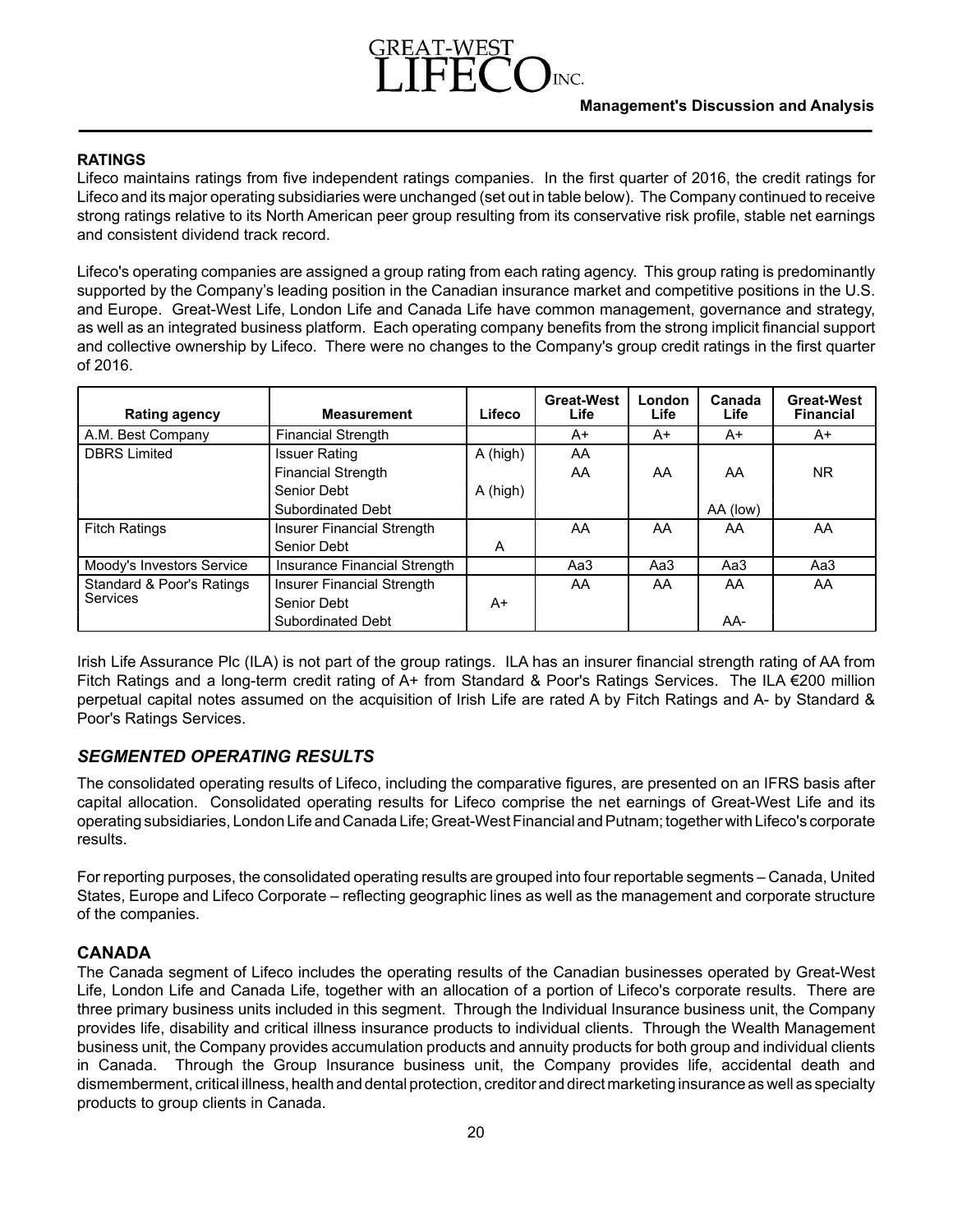

#### **Selected consolidated financial information - Canada**

|                                                       | For the three months ended |            |                 |            |  |                  |  |
|-------------------------------------------------------|----------------------------|------------|-----------------|------------|--|------------------|--|
|                                                       | March 31<br>2016           |            | Dec. 31<br>2015 |            |  | March 31<br>2015 |  |
| Premiums and deposits                                 | \$                         | $6,036$ \$ |                 | $6.110$ \$ |  | 5,913            |  |
| Sales                                                 |                            | 3.268      |                 | 3.492      |  | 3,183            |  |
| Fee and other income                                  |                            | 362        |                 | 369        |  | 358              |  |
| Net earnings - common shareholders                    |                            | 276        |                 | 262        |  | 299              |  |
| Total assets                                          | \$                         | 146,860    | -SS             | 145,895 \$ |  | 147,372          |  |
| Proprietary mutual funds and institutional net assets |                            | 5.238      |                 | 5.039      |  | 5,019            |  |
| Total assets under management                         |                            | 152,098    |                 | 150.934    |  | 152,391          |  |
| Other assets under administration                     |                            | 15.231     |                 | 15.390     |  | 15,164           |  |
| Total assets under administration                     |                            | 167,329    |                 | 166,324 \$ |  | 167,555          |  |

#### **2016 DEVELOPMENTS**

- Premiums and deposits for the three months ended March 31, 2016 were \$6.0 billion, an increase of \$123 million compared to the same quarter last year.
- Sales for the three months ended March 31, 2016 were \$3.3 billion, a 3% increase from the same quarter in 2015, primarily due to strong sales in both Group and Individual Insurance, which increased 125% and 11%, respectively.
- Net earnings for the three months ended March 31, 2016 were \$276 million, compared to \$299 million for the same period last year. The decrease was primarily due to less favourable morbidity experience, the impact of lower equity market levels and lower contributions from investment experience, partially offset by lower income taxes.
- The Company continues to invest in its data and analytics capabilities with the view to generate insights that lead to greater efficiency and better customer outcomes. A Chief Data and Analytics Officer has recently been hired to lead this effort. The Company also plans to build its relationships with centres of excellence in this field and is currently concluding a partnership with the IVADO centre at the University of Montreal to collaborate on data projects.
- In April 2016, the International Association of Business Communicators awarded the Wealth Management marketing team with three of its top awards for the launch of the HelloLife<sup>TM</sup> retirement program. The Company claimed two Merit prizes for Internal Communication and Writing and won the Award of Excellence for Marketing, Advertising and Brand Communication.

# **BUSINESS UNITS - CANADA**

## *INDIVIDUAL INSURANCE*

## **OPERATING RESULTS**

|                       | For the three months ended |            |                 |            |  |          |  |
|-----------------------|----------------------------|------------|-----------------|------------|--|----------|--|
|                       | March 31<br>2016           |            | Dec. 31<br>2015 |            |  | March 31 |  |
|                       |                            |            |                 |            |  | 2015     |  |
| Premiums and deposits |                            | $1,236$ \$ |                 | $1,304$ \$ |  | 1,154    |  |
| Sales                 |                            | 125        |                 | 137        |  | 113      |  |
| Net earnings          |                            | 92         |                 | 51         |  | 77       |  |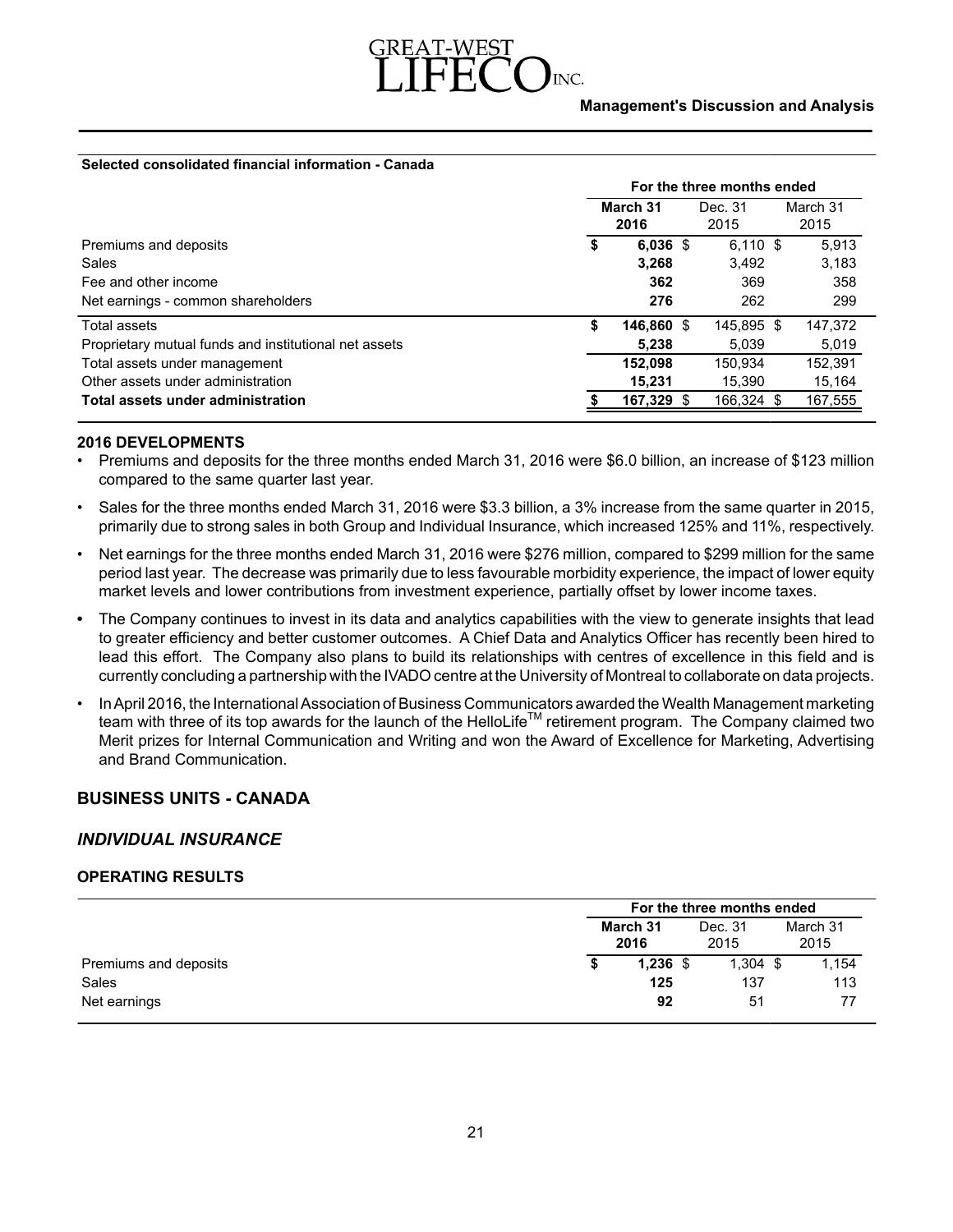# **Premiums and deposits**

Individual Insurance premiums for the first quarter of 2016 increased by \$82 million to \$1,236 million compared to the same quarter last year. Individual Life premiums for the quarter increased by \$81 million to \$1,153 million compared to the same quarter last year, primarily due to a 10% increase in participating life premiums. Living Benefits premiums of \$83 million were comparable to same quarter last year.

Individual Insurance premiums for the first quarter of 2016 decreased by \$68 million compared to the previous quarter, primarily due to lower participating life premiums.

# **Sales**

Individual Insurance sales for the first quarter of 2016 increased by \$12 million to \$125 million compared to the same quarter last year. Participating life sales remained strong, up \$9 million or 11%. Term Life insurance product sales increased by \$3 million or 27% and Living Benefits sales increased by \$1 million, while Universal Life insurance product sales were comparable to the same quarter last year.

Individual Insurance sales for the first quarter of 2016 decreased by \$12 million compared to the previous quarter, primarily due to a 10% decrease in participating life sales.

# **Net earnings**

Net earnings for the first quarter of 2016 increased by \$15 million to \$92 million compared to the same quarter last year. The increase was primarily due to higher contributions from insurance contract liability basis changes, partially offset by less favourable morbidity experience and lower contributions from investment experience. In addition, net earnings in 2016 were positively impacted by changes to certain income tax estimates.

Net earnings for the first quarter of 2016 increased by \$41 million compared to the previous quarter. The increase was primarily due to higher contributions from investment experience and insurance contract liability basis changes, partially offset by less favourable morbidity experience. In addition, net earnings in 2016 were positively impacted by changes to certain income tax estimates.

For the first quarter of 2016, the net earnings attributable to the participating account decreased by \$28 million to \$5 million compared to the same quarter last year, primarily due to lower contributions from investment experience on participating surplus assets and higher new business strain.

The net earnings attributable to the participating account for the first quarter of 2016 decreased by \$35 million compared to the previous quarter, primarily due to lower contributions from insurance contract liability basis changes and higher new business strain.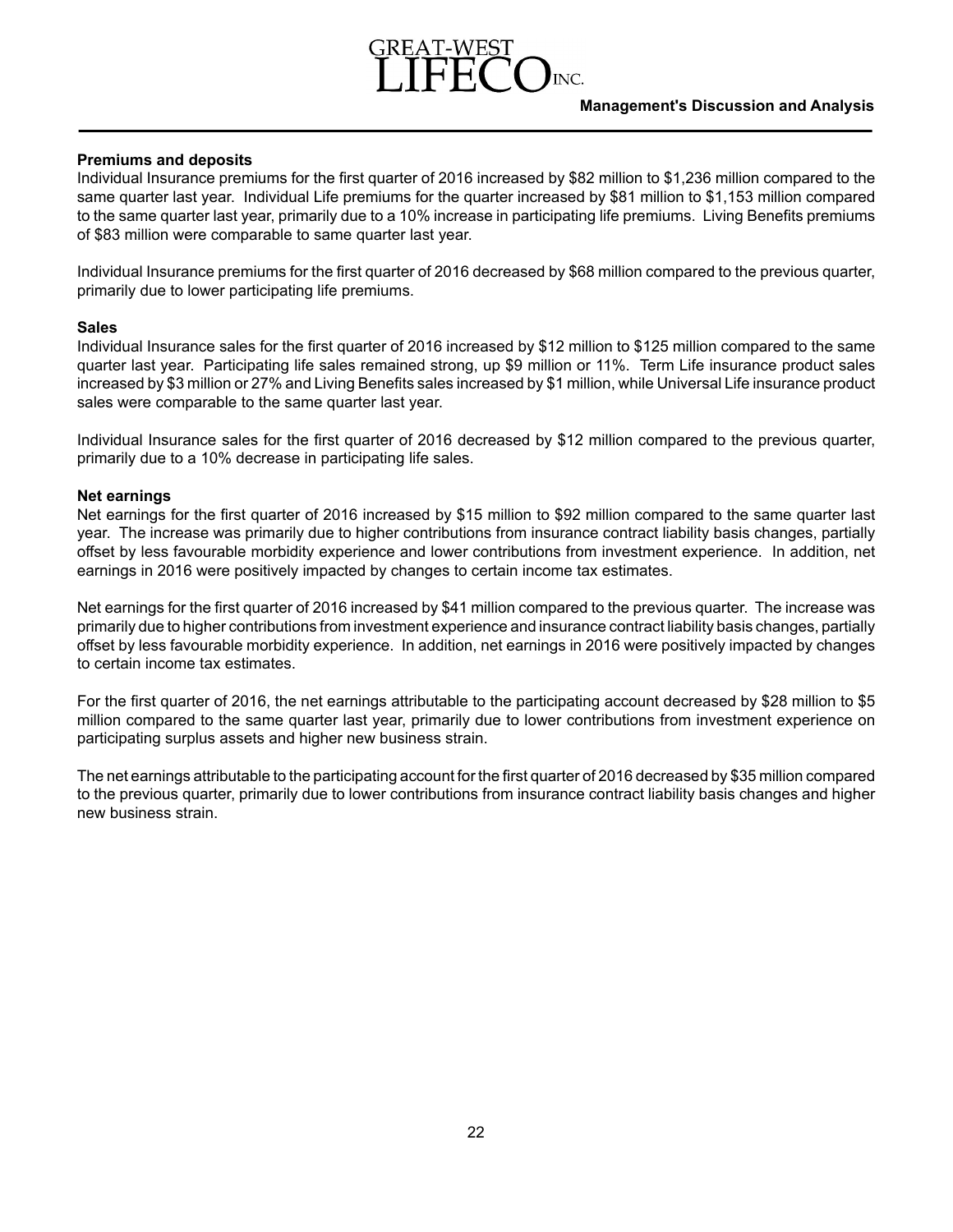

# *WEALTH MANAGEMENT*

# **OPERATING RESULTS**

|                       |                  | For the three months ended |                  |  |  |  |  |  |  |
|-----------------------|------------------|----------------------------|------------------|--|--|--|--|--|--|
|                       | March 31<br>2016 | Dec. 31<br>2015            | March 31<br>2015 |  |  |  |  |  |  |
| Premiums and deposits | $2,726$ \$       | $2,804$ \$                 | 2,811            |  |  |  |  |  |  |
| Sales                 | 2,860            | 3,220                      | 2,944            |  |  |  |  |  |  |
| Fee and other income  | 307              | 316                        | 308              |  |  |  |  |  |  |
| Net earnings          | 101              | 119                        | 122              |  |  |  |  |  |  |

## **Premiums and deposits**

Premiums and deposits for the first quarter of 2016 decreased by \$85 million to \$2,726 million compared to the same quarter last year. The decrease was primarily due to lower premiums and deposits related to individual investment funds, reflective of a decline in industry asset flows pertaining to segregated funds and mutual funds, partially offset by an increase in premiums and deposits related to group capital accumulation plan (GCAP) products.

Premiums and deposits for the first quarter of 2016 decreased by \$78 million compared to the previous quarter. The decrease was primarily driven by lower premiums related to single premium group annuities (SPGAs), partially offset by higher premiums related to individual segregated fund products and GCAP products.

## **Sales**

Sales for the first quarter of 2016 decreased by \$84 million to \$2,860 million compared to the same quarter last year. The decrease was primarily due to lower sales of individual investment funds, partially offset by higher sales of GCAP products and group investment only (IO) products.

Sales for the first quarter of 2016 decreased by \$360 million compared to the previous quarter. The decrease was primarily driven by lower sales of individual investment funds, GCAP products and SPGAs, partially offset by higher sales of group IO products.

For the GCAP and proprietary individual investment fund business, net cash inflows for the first quarter of 2016 were \$341 million compared to \$250 million in the same quarter last year and \$358 million in the previous quarter.

## **Fee and other income**

Fee and other income of \$307 million for the first quarter of 2016 was comparable to the same quarter last year. Growth in other income related to distribution arrangements was offset by lower fee income due to lower average assets under administration driven by lower average equity market levels.

Fee and other income for the first quarter of 2016 decreased by \$9 million compared to the previous quarter, primarily due to lower average assets under administration driven by lower average equity market levels.

## **Net earnings**

Net earnings for the first quarter of 2016 decreased by \$21 million to \$101 million compared to the same quarter last year. The decrease was primarily due to lower contributions from investment experience, lower net fee income and less favourable longevity experience.

Net earnings for the first quarter of 2016 decreased by \$18 million compared to the previous quarter, primarily due to lower contributions from insurance contract liability basis changes, partially offset by more favourable longevity experience.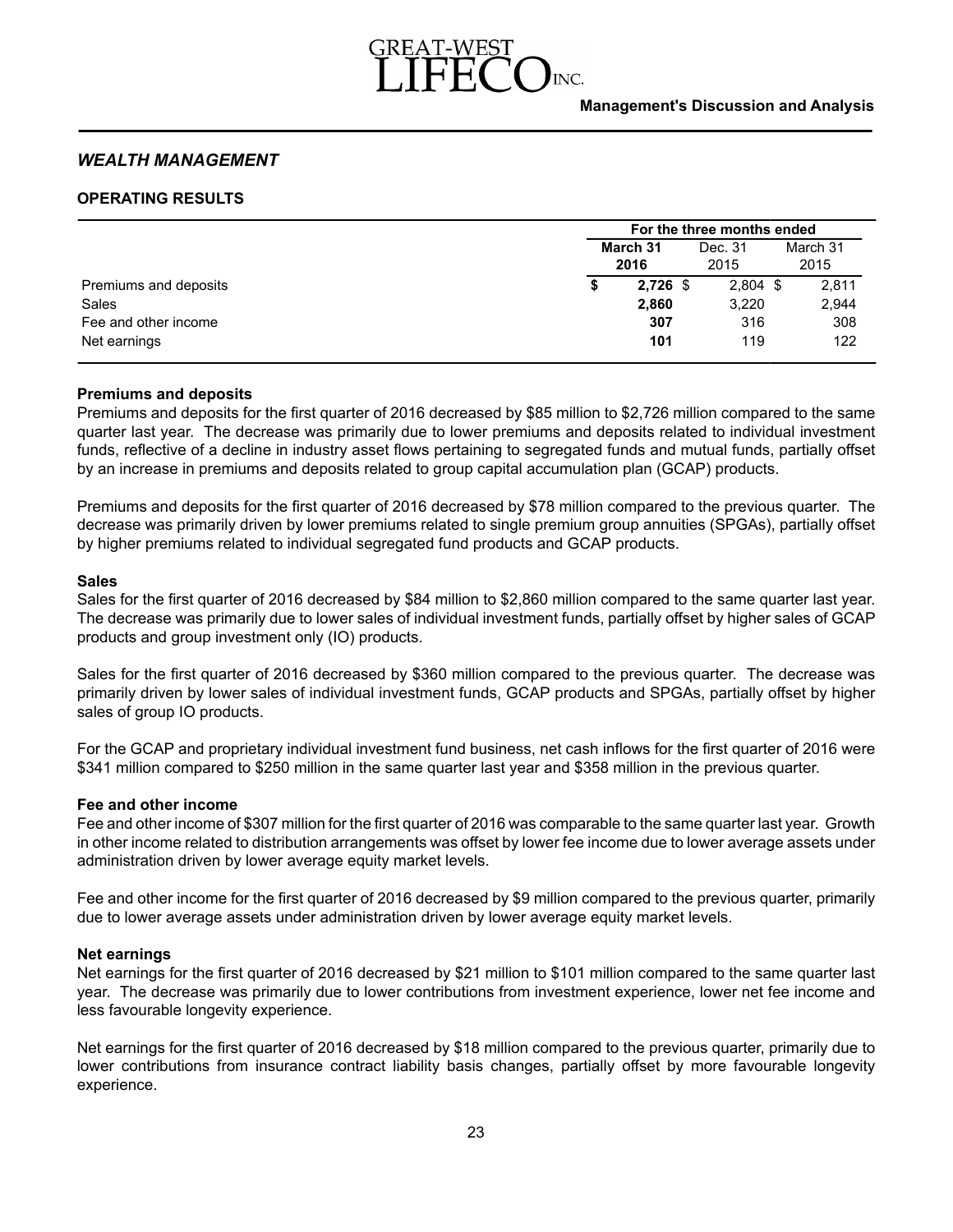

# *GROUP INSURANCE* **OPERATING RESULTS**

|                       | For the three months ended |                 |                  |  |  |  |  |  |
|-----------------------|----------------------------|-----------------|------------------|--|--|--|--|--|
|                       | March 31<br>2016           | Dec. 31<br>2015 | March 31<br>2015 |  |  |  |  |  |
| Premiums and deposits | $2,074$ \$                 | $2,002$ \$      | 1,948            |  |  |  |  |  |
| Sales                 | 283                        | 135             | 126              |  |  |  |  |  |
| Fee and other income  | 43                         | 41              | 39               |  |  |  |  |  |
| Net earnings          | 67                         | 74              | 109              |  |  |  |  |  |

# **Premiums and deposits**

Premiums and deposits for the first quarter of 2016 increased by \$126 million to \$2,074 million compared to the same quarter last year, primarily due to an increase in mid-size and large-case market premiums and deposits.

Premiums and deposits for the first quarter of 2016 increased by \$72 million compared to the previous quarter, primarily due to an increase in large-case market premiums and deposits.

#### **Sales**

Sales for the first quarter of 2016 increased by \$157 million, or 125%, to \$283 million compared to the same quarter last year. The increase was primarily due to higher sales in the large-case market, along with increased creditor and small-case market sales.

Sales for the first quarter of 2016 increased by \$148 million compared to the previous quarter, primarily due to higher sales in the large-case market, partially offset by lower sales in the mid-size case market.

## **Fee and other income**

Fee and other income of \$43 million for the first quarter of 2016 increased 10% over the same quarter last year and was comparable to the previous quarter.

## **Net earnings**

Net earnings for the first quarter of 2016 decreased by \$42 million to \$67 million compared to the same quarter last year. The decrease was primarily due to less favourable long-term disability morbidity experience of \$28 million, mostly related to large non-refund cases, as well as lower contributions from investment experience. The Company is implementing rate increases with respect to long-term disability contracts where appropriate, as contracts are renewed. In addition, net earnings for the first quarter of 2015 were positively impacted by a claims process change that resulted in one-time additional claim terminations, which did not recur in 2016.

Net earnings for the first quarter of 2016 decreased by \$7 million compared to the previous quarter, primarily due to lower contributions from insurance contract liability basis changes. The decrease was partially offset by more favourable morbidity experience, driven by both improved long-term disability experience and improved healthcare experience.

# *CANADA CORPORATE*

Canada Corporate consists of items not associated directly with or allocated to the Canadian business units.

For the first quarter of 2016, Canada Corporate had net earnings of \$16 million compared to a net loss of \$9 million for the same quarter last year. The change in net earnings was primarily due to changes to certain income tax estimates and higher net investment income, driven by higher fair value adjustments on investment properties held in Canada Corporate.

For the first quarter of 2016, Canada Corporate net earnings of \$16 million were comparable to the previous quarter.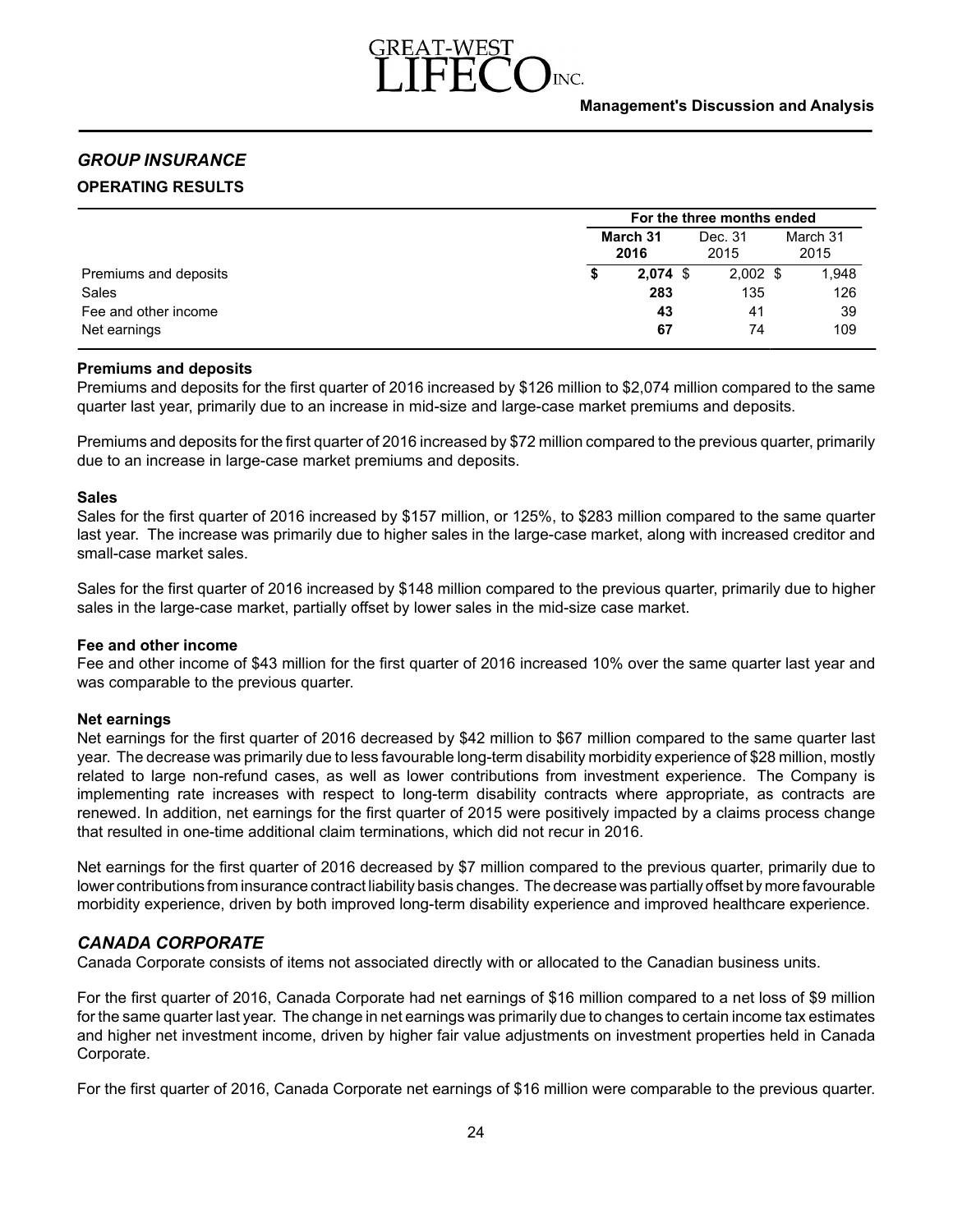# **UNITED STATES**

The United States operating results for Lifeco include the results of Great-West Financial, Putnam and the results of the insurance businesses in the United States branches of Great-West Life and Canada Life, together with an allocation of a portion of Lifeco's corporate results.

Through its Financial Services business unit, and specifically the Empower Retirement brand, the Company provides an array of financial security products, including employer-sponsored defined contribution plans, administrative and recordkeeping services, individual retirement accounts, fund management as well as investment and advisory services. The Company also provides life insurance, annuity and executive benefits products through its Individual Markets operations.

Through its Asset Management business unit, the Company provides investment management, certain administrative functions, distribution and related services, through a broad range of investment products.

# **TRANSLATION OF FOREIGN CURRENCY**

Foreign currency assets and liabilities are translated into Canadian dollars at the market rate at the end of the financial period. All income and expense items are translated at an average rate for the period.

Currency translation impact is a non-IFRS financial measure that highlights the impact of changes in currency translation rates on IFRS results. This measure provides useful information as it facilitates the comparability of results between periods. Refer to the Cautionary Note regarding non-IFRS Financial Measures at the beginning of this document.

| Selected consolidated financial information - United States |                            |            |    |                 |    |                          |
|-------------------------------------------------------------|----------------------------|------------|----|-----------------|----|--------------------------|
|                                                             | For the three months ended |            |    |                 |    |                          |
|                                                             | March 31<br>2016           |            |    | Dec. 31<br>2015 |    | March 31<br>$2015^{(1)}$ |
| Premiums and deposits                                       |                            | 16,117     | \$ | 15.956          | \$ | 12.962                   |
| Sales $(1)$                                                 |                            | 40.158     |    | 31,630          |    | 20,123                   |
| Fee and other income                                        |                            | 571        |    | 637             |    | 573                      |
| Net earnings - common shareholders                          |                            | 63         |    | 125             |    | 121                      |
| Net earnings - common shareholders (US\$)                   |                            | 47         |    | 92              |    | 98                       |
| Total assets                                                | \$                         | 83.424 \$  |    | 86.775 \$       |    | 81,216                   |
| Proprietary mutual funds and institutional net assets       |                            | 202.833    |    | 218,231         |    | 211,294                  |
| Total assets under management                               |                            | 286.257    |    | 305.006         |    | 292,510                  |
| Other assets under administration                           |                            | 503,156    |    | 503,125         |    | 494,200                  |
| Total assets under administration                           |                            | 789,413 \$ |    | 808,131 \$      |    | 786,710                  |
|                                                             |                            |            |    |                 |    |                          |

(1) Comparative figures for sales (a non-IFRS financial measure) have been restated to improve consistency across the Company's business units.

# **2016 DEVELOPMENTS**

Net earnings for the three months ended March 31, 2016 were US\$47 million, a decrease of US\$51 million compared to the same quarter last year, primarily due to lower contributions from investment experience, lower net fee income and higher operating expenses, partially offset by lower income taxes.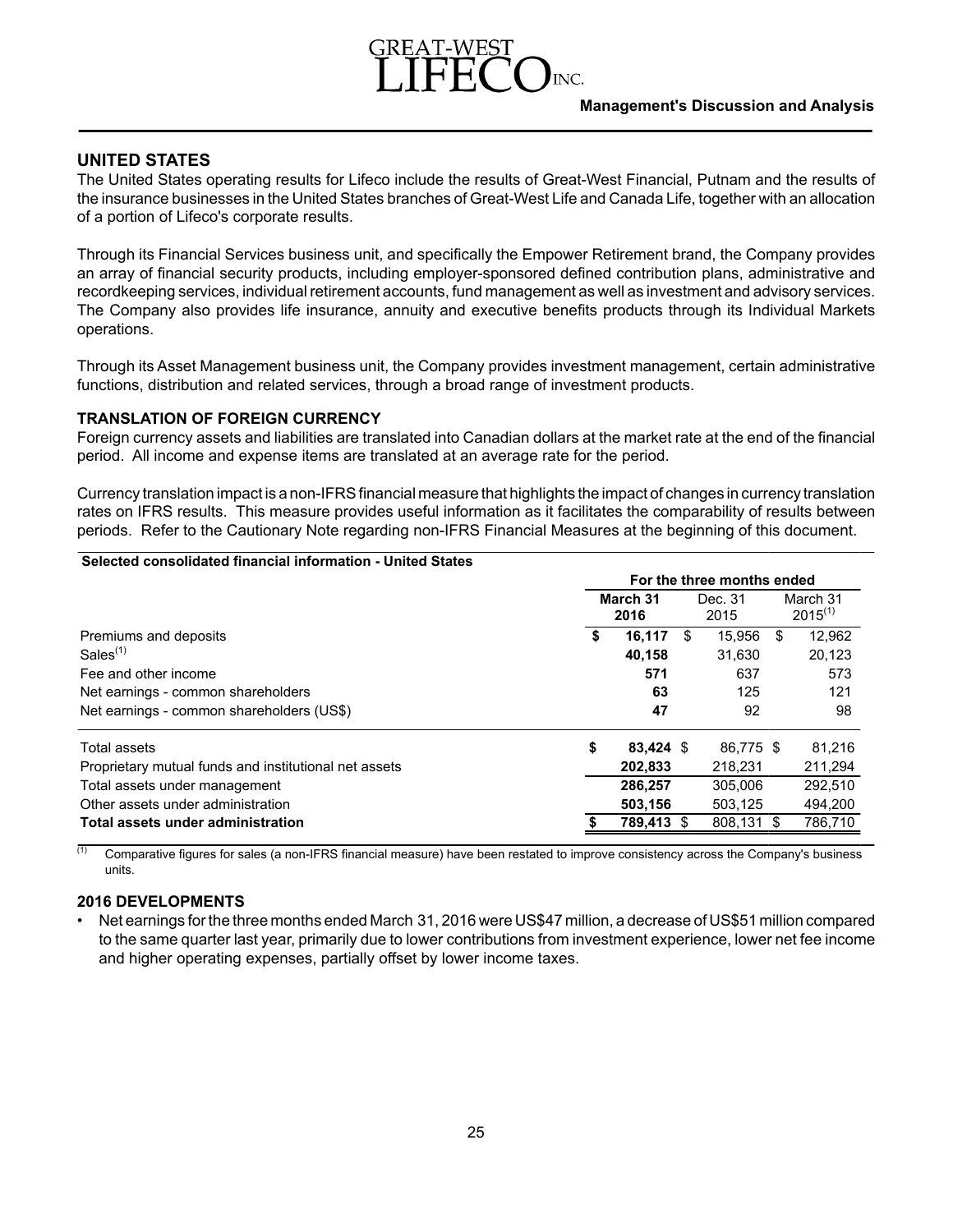# **Management's Discussion and Analysis**

- Great-West Life & Annuity Insurance Capital, LP II has US\$300 million of 7.153% subordinated debentures outstanding maturing in 2046, that have a first call date of May 16, 2016. The call option was not exercised, as the notification period concluded April 16, 2016. When companies within the Lifeco group make decisions on capital and capital instruments, they do so on a case-by-case basis for each specific capital instrument under consideration. All relevant variables are identified and evaluated including but not limited to the economic impact to the Company, the market conditions, legal structure and obligations, the use to be made of the proceeds, regulatory and rating agency considerations and the custom and practice in the market in which the securities were issued. Refer to Note 9 to the Company's condensed consolidated financial statements for the period ended March 31, 2016 for further discussion.
- On April 6, 2016, the U.S. Department of Labor issued a new rule redefining and expanding who is a fiduciary by reason of providing investment advice to a retirement plan or holder of an individual retirement account. Compliance with the rule will generally be required by April 10, 2017 (certain parts by January 1, 2018). Great-West Financial is in the process of analyzing the rule against current business practices in its Empower Retirement and Individual Markets businesses. The rule may require changes to certain aspects of product and service delivery but Management does not expect that it will prevent Great-West Financial or Putnam from executing on their overall business strategy and growth objectives.

# **BUSINESS UNITS – UNITED STATES**

# *FINANCIAL SERVICES*

# **2016 DEVELOPMENTS**

- Sales for the three months ended March 31, 2016 were US\$20.3 billion, an increase of US\$12.3 billion compared to the same quarter last year, primarily due to higher large plan sales in Empower Retirement. Empower Retirement participant accounts have grown to over 8 million at March 31, 2016 from over 7.3 million at March 31, 2015.
- Premiums and deposits for the three months ended March 31, 2016 were US\$2.7 billion, an increase of US\$0.5 billion from the same quarter last year, primarily due to higher transfers from retail investment options in Empower Retirement.
- Net earnings for the three months ended March 31, 2016 were US\$67 million, a decrease of US\$30 million over the same quarter last year, primarily due to lower contributions from investment experience and higher operating expenses, partially offset by lower income taxes.
- Empower Retirement continues to incur strategic and business development expenses as it focuses on enhancements, which will improve the client-facing experience as well as streamline the back-office processing over the next several years. The Company anticipates investing approximately US\$150 million in total on this multiyear initiative, with over US\$126 million already invested by March 31, 2016. In 2015, these costs decreased net earnings by US\$34 million and are expected to decrease net earnings by approximately US\$20 million in 2016. For the three months ended March 31, 2016, these costs have decreased net earnings by US\$6 million.
- The Company has set an annual cost-savings target of US\$40 million to US\$50 million pre-tax. Integration activities are expected to be completed by the second quarter of 2017 with the annual reduction of operating costs fully reflected upon the completion of the business transformation in the next three to four years. These synergies are expected to be achieved through efficiencies from the conversion of business onto a single back-office platform, increased utilization of Great-West Global, which launched in the third quarter of 2015, with over 350 professionals based in India, as well as scale-driven cost improvements. Ongoing operations will include amortization expense from system and infrastructure enhancements. The Company expects that these enhancements will increase market share by driving future sales and improving the retention of participants and assets.
- At the 23<sup>rd</sup> Annual Mutual Fund Industry Awards, Empower Retirement, the second largest retirement services provider in the U.S., was named "Retirement Leader of the Year" for its contributions to the retirement industry.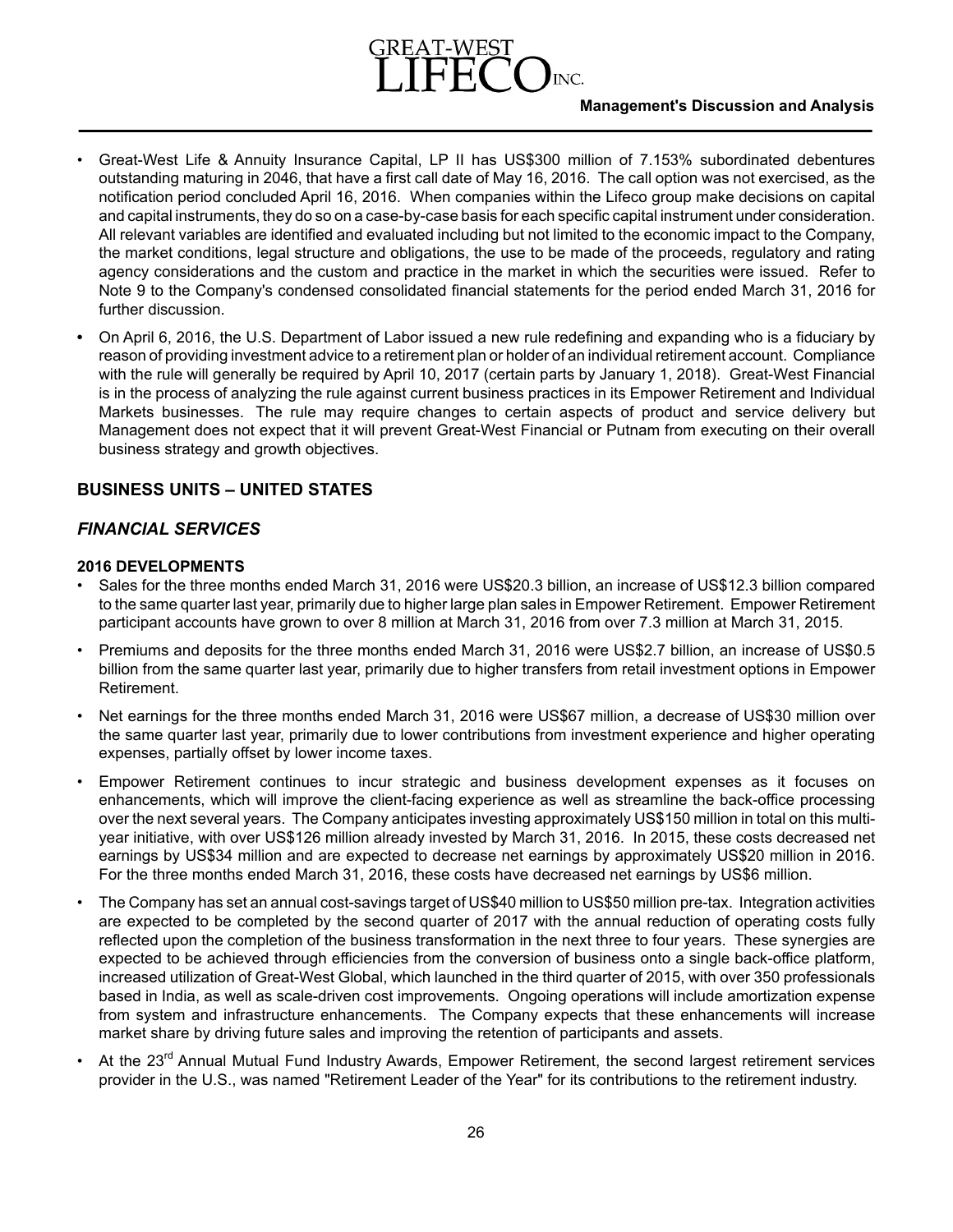

# **OPERATING RESULTS**

|                              | For the three months ended |            |                 |            |  |                          |
|------------------------------|----------------------------|------------|-----------------|------------|--|--------------------------|
|                              | March 31<br>2016           |            | Dec. 31<br>2015 |            |  | March 31<br>$2015^{(1)}$ |
| Premiums and deposits        | \$                         | $3,729$ \$ |                 | $5.087$ \$ |  | 2,730                    |
| Sales $(1)$                  |                            | 27,770     |                 | 20.761     |  | 9,891                    |
| Fee and other income         |                            | 321        |                 | 349        |  | 295                      |
| Net earnings                 |                            | 90         |                 | 86         |  | 120                      |
| Premiums and deposits (US\$) | \$                         | $2.722$ \$ |                 | $3,796$ \$ |  | 2,202                    |
| Sales $(US$)^{(1)}$          |                            | 20,270     |                 | 15,493     |  | 7,977                    |
| Fee and other income (US\$)  |                            | 234        |                 | 260        |  | 238                      |
| Net earnings (US\$)          |                            | 67         |                 | 63         |  | 97                       |

 $\overline{^{(1)}}$  Comparative figures for sales (a non-IFRS financial measure) have been restated to improve consistency across the Company's business units.

#### **Premiums and deposits**

Premiums and deposits for the first quarter of 2016 increased by US\$0.5 billion to US\$2.7 billion compared to the same quarter last year, due to increases of US\$460 million in Empower Retirement and US\$60 million in Individual Markets. The increase in Empower Retirement was due to higher transfers from retail investment options. The increase in Individual Markets was primarily due to higher sales in the executive benefits line of business.

Premiums and deposits for the first quarter of 2016 decreased by US\$1.1 billion compared to the previous quarter, primarily due to one large sale in Empower Retirement in the fourth quarter of 2015, which did not recur in 2016.

#### **Sales**

Sales in the first quarter of 2016 increased by US\$12.3 billion to US\$20.3 billion compared to the same quarter last year, due to an increase in Empower Retirement driven by large plan sales. Approximately 90% of the in-quarter sales increase related to one new client with over 200,000 participants.

Sales in the first quarter of 2016 increased by US\$4.8 billion compared to the previous quarter, primarily due to an increase in Empower Retirement sales. The increase in Empower Retirement sales was primarily due to the same reason discussed for the in-quarter results.

#### **Fee and other income**

Fee income is derived primarily from assets under management, assets under administration, shareholder servicing fees, administration and record-keeping services and investment advisory services. Generally, fees are earned based on assets under management, assets under administration or the number of plans and participants for which services are provided.

Fee and other income for the first quarter of 2016 decreased by US\$4 million to US\$234 million compared to the same quarter last year, which reflects lower asset-based fees driven by lower average equity market levels and one-time adjustments to fee income, partially offset by growth in assets and participants.

Fee and other income for the first quarter of 2016 decreased by US\$26 million compared to the previous quarter. The fourth quarter of 2015 included a one-time adjustment to fee income relating to variable asset-based fees of US\$18 million. Excluding the impact of this item, fee and other income decreased US\$8 million, primarily due to the same reasons discussed for the in-quarter results.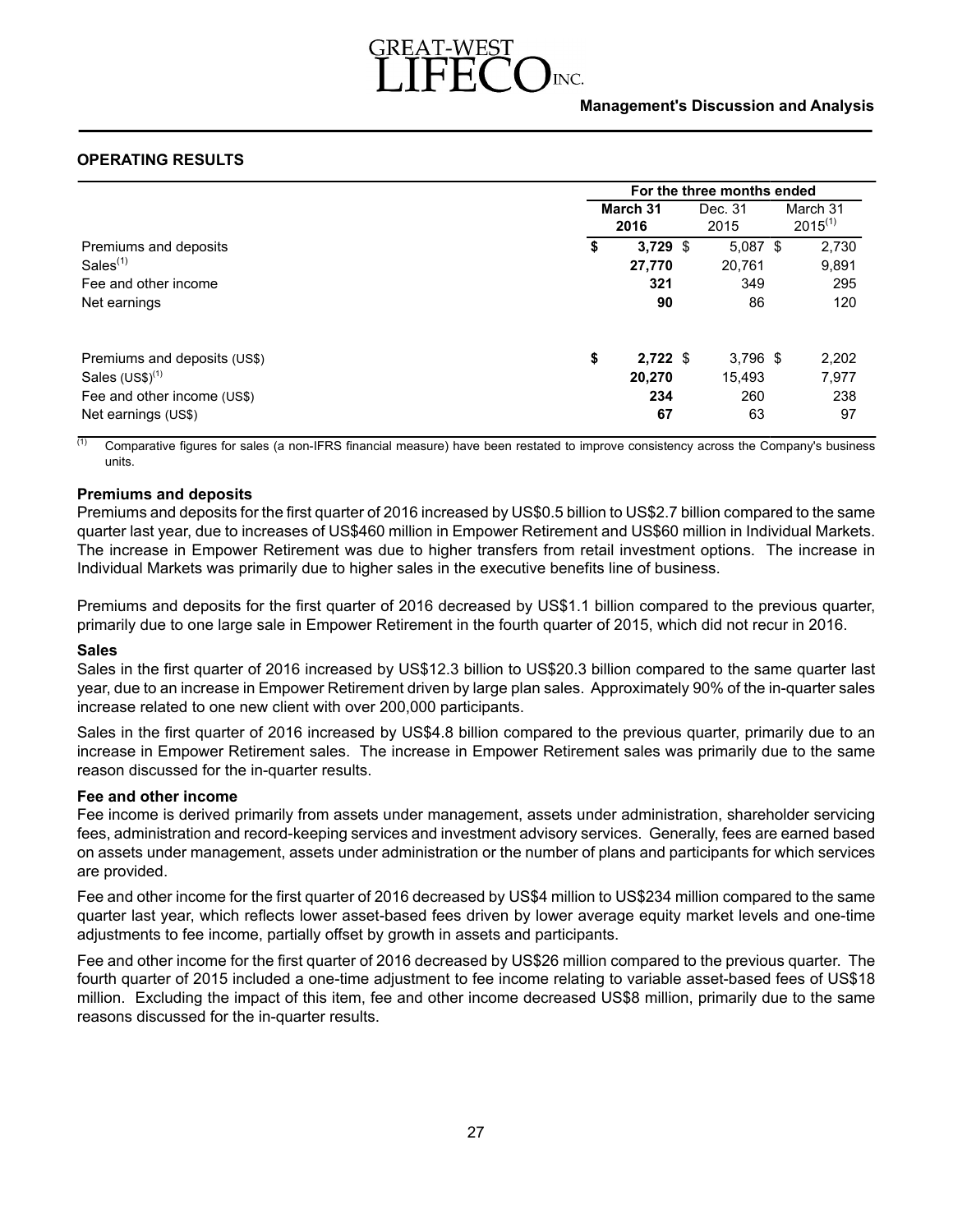# **Net earnings**

Net earnings for the first quarter of 2016 decreased by US\$30 million to US\$67 million compared to the same quarter last year, primarily due to lower contributions from investment experience and higher operating expenses, driven primarily by business growth. The decreases were partially offset by lower income taxes, driven by a management election to claim foreign tax credits. First quarter 2016 results include US\$5 million of strategic and business development expenses related to Empower Retirement, compared to US\$6 million for the first quarter of 2015.

Net earnings for the first quarter of 2016 increased by US\$4 million compared to the previous quarter, primarily due to lower income taxes as discussed for the in-quarter results, partially offset by lower fee income related to assetbased fees driven by lower average equity market levels. The fourth quarter of 2015 included an adjustment to the contingent consideration related to the J.P. Morgan Retirement Plan Services acquisition that positively impacted net earnings and did not recur.

# *ASSET MANAGEMENT*

# **2016 DEVELOPMENTS**

- Putnam's ending assets under management (AUM) at March 31, 2016 of US\$145.8 billion decreased by US\$13.4 billion compared to the same quarter last year, while average AUM of US\$141.4 billion decreased by US\$17.0 billion compared to the same quarter last year, primarily due to the cumulative impact of negative markets and net asset outflows.
- Sales for the three months ended March 31, 2016 were US\$9.0 billion, an increase of US\$0.8 billion compared to the same quarter last year.
- Fee income for the three months ended March 31, 2016 was US\$183 million, a decreaseof US\$41 millioncompared to the same quarter last year.
- Five of Putnam's mutual funds received the 2016 Lipper Fund Awards to honour their consistent, strong risk-adjusted performance relative to their peers for periods of three years or more.
- At the 23<sup>rd</sup> Annual Mutual Fund Industry Awards, Putnam won the inaugural "Social Media Leader of the Year Award" for its industry leading social media platforms.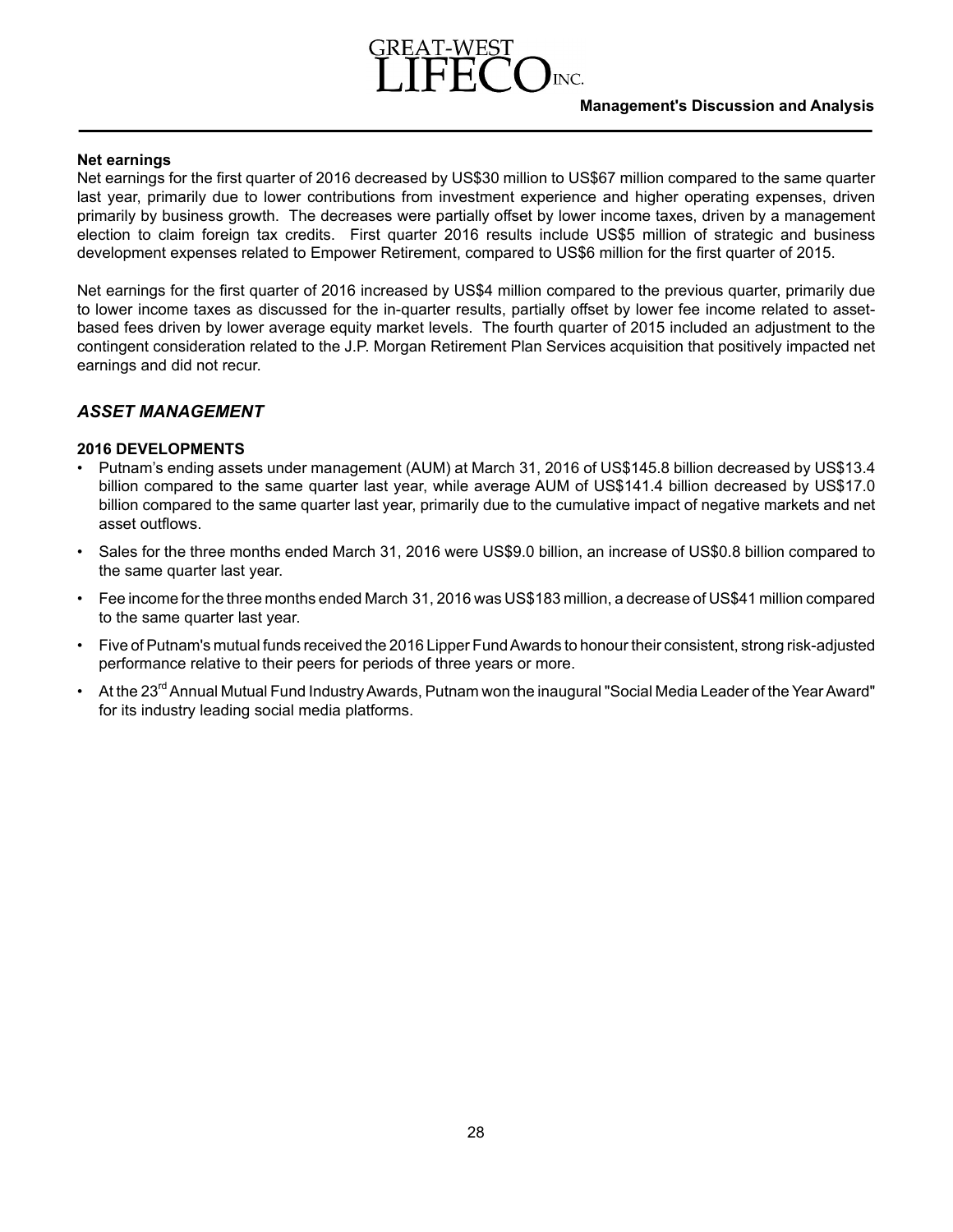

## **Management's Discussion and Analysis**

# **OPERATING RESULTS**

|                                                                      | For the three months ended |            |    |                 |    |                  |  |
|----------------------------------------------------------------------|----------------------------|------------|----|-----------------|----|------------------|--|
|                                                                      | March 31<br>2016           |            |    | Dec. 31<br>2015 |    | March 31<br>2015 |  |
| Sales                                                                | \$                         | 12,388     | \$ | 10,869          | \$ | 10,232           |  |
| Fee income                                                           |                            |            |    |                 |    |                  |  |
| Investment management fees                                           |                            | 199        |    | 218             |    | 213              |  |
| Performance fees                                                     |                            | (5)        |    | 14              |    | 3                |  |
| Service fees                                                         |                            | 42         |    | 44              |    | 42               |  |
| Underwriting & distribution fees                                     |                            | 14         |    | 12              |    | 20               |  |
| Fee income                                                           |                            | 250        |    | 288             |    | 278              |  |
| Core net earnings (loss) <sup>(1)</sup>                              |                            | (17)       |    | 23              |    | 15               |  |
| Less: Financing and other expenses (after-tax) $(1)$                 |                            | (8)        |    | 18              |    | $\frac{(13)}{2}$ |  |
| Reported net earnings (loss)                                         |                            | (25)       |    | 41              |    |                  |  |
| Sales (US\$)                                                         | \$                         | 9,042      | \$ | 8,111           | \$ | 8,252            |  |
| Fee income (US\$)                                                    |                            |            |    |                 |    |                  |  |
| Investment management fees (US\$)                                    |                            | 145        |    | 163             |    | 172              |  |
| Performance fees (US\$)                                              |                            | (4)        |    | 11              |    | 3                |  |
| Service fees (US\$)                                                  |                            | 31         |    | 33              |    | 34               |  |
| Underwriting & distribution fees (US\$)                              |                            | 11         |    | 9               |    | 15               |  |
| Fee income (US\$)                                                    |                            | 183        |    | 216             |    | 224              |  |
| Core net earnings (loss) (US\$) <sup>(1)</sup>                       |                            | (12)       |    | 17              |    | 12               |  |
| Less: Financing and other expenses (after-tax) (US\$) <sup>(1)</sup> |                            | (6)        |    | 14              |    | (10)             |  |
| Reported net earnings (loss) (US\$)                                  |                            | (18)       |    | 31              |    | $\overline{2}$   |  |
| Pre-tax operating margin $(US$)^{(2)}$                               |                            | $(12.3)\%$ |    | 13.5%           |    | 9.2%             |  |
| Average assets under management (US\$)                               | S                          | 141,391    | S  | 151,216         | \$ | 158,396          |  |

 $\frac{1}{11}$  Core net earnings (loss) (a non-IFRS financial measure) is a measure of the Asset Management business unit's performance. Core net earnings (loss) includes the impact of dealer commissions and software amortization, and excludes the impact of corporate financing charges and allocations, fair value adjustments related to stock-based compensation, certain tax adjustments and other non-recurring transactions.

(2) Pre-tax operating margin (a non-IFRS financial measure) is a measure of the Asset Management business unit's pre-tax core net earnings (loss) divided by the sum of fee income and net investment income.

## **Sales**

Sales in the first quarter of 2016 increased by US\$0.8 billion to US\$9.0 billion compared to the same quarter last year, due to a US\$1.4 billion increase in institutional sales, partially offset by a US\$0.6 billion decrease in mutual fund sales.

Sales in the first quarter of 2016 increased by US\$0.9 billion compared to the previous quarter, due to an increase in institutional and mutual fund sales of US\$0.2 billion and US\$0.7 billion, respectively.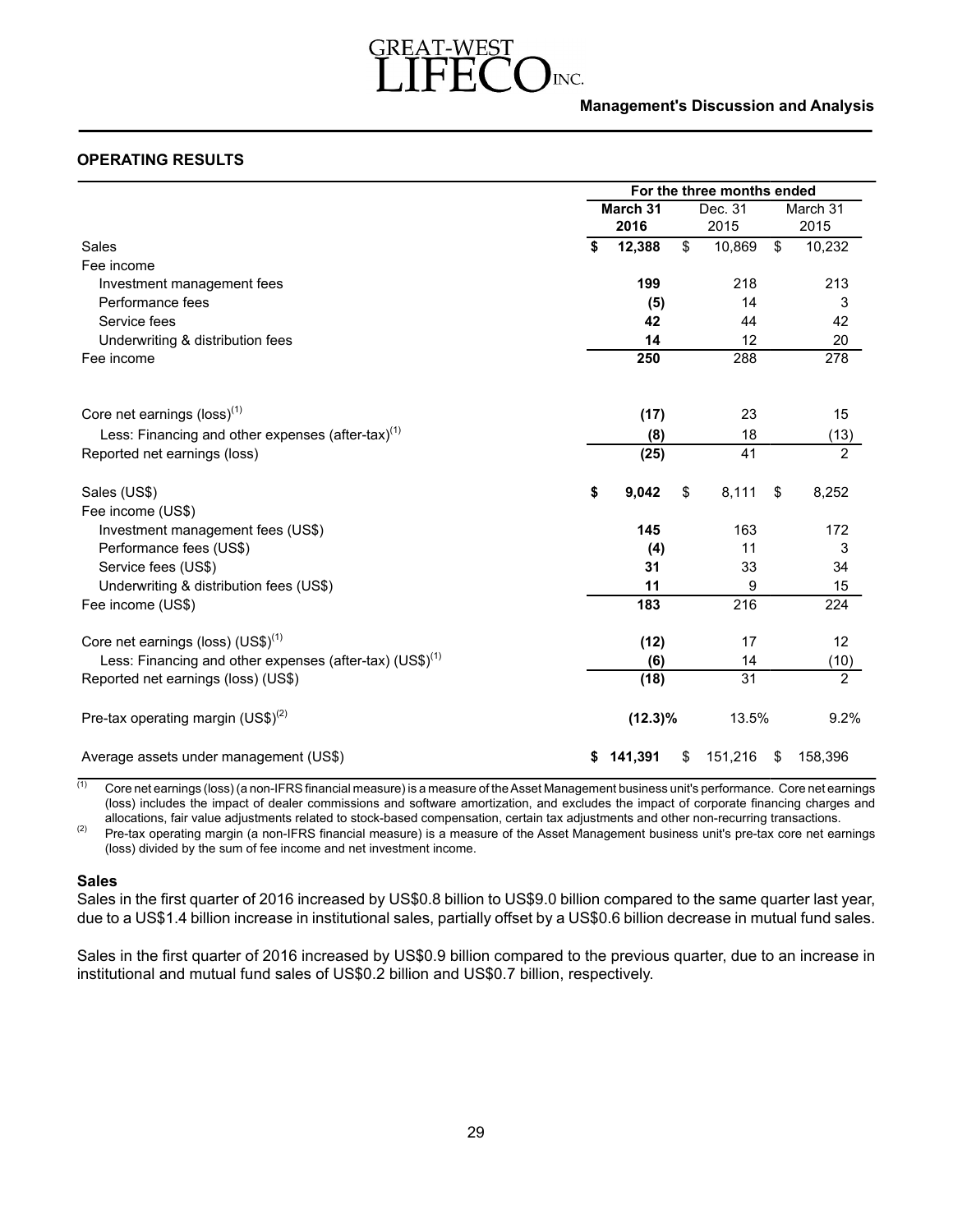# **Fee income**

Fee income is derived primarily from investment management fees, performance fees, transfer agency and other service fees, as well as underwriting and distribution fees. Generally, fees are earned based on AUM and may depend on financial markets, the relative performance of Putnam's investment products, the number of retail accounts and sales.

Fee income for the first quarter of 2016 decreased by US\$41 million to US\$183 million compared to the same quarter last year. The decrease was primarily due to a decrease in investment management fees driven by lower average AUM, resulting from the cumulative impact of negative market performance over the twelve month period and net asset outflows.

Fee income for the first quarter of 2016 decreased by US\$33 million compared to the previous quarter, primarily due to a decrease in investment management fees driven by lower average AUM and a decrease in performance fees due to the seasonality in which these fees are earned.

# **Net earnings**

The core net loss (a non-IFRS financial measure) for the first quarter of 2016 was US\$12 million compared to core net earnings of US\$12 million for the same quarter last year. Core net earnings in the first quarter of 2015 included expense recoveries of US\$5 million that did not recur. Excluding this expense recovery, core net earnings decreased by US\$19 million, primarily due to lower net fee income and lower net investment income, driven by unrealized losses on seed capital, as well as one-time expenses of US\$5 million primarily relating to a new lease agreement. The decreases were partially offset by lower income taxes, driven by a management election to claim foreign tax credits of US\$3 million. In the first quarter of 2016, the reported net loss, including financing and other expenses, was US\$18 million compared to net earnings of US\$2 million for the same quarter last year. Financing and other expenses for the first quarter of 2016 decreased by US\$4 million to US\$6 million compared to the same quarter last year, primarily due to lower income taxes, driven by a management election to claim foreign tax credits of US\$6 million.

The core net loss for the first quarter of 2016 was US\$12 million compared to core net earnings of US\$17 million for the previous quarter. The change in net earnings was primarily due to lower net fee income and lower net investment income driven by unrealized losses on seed capital, higher compensation costs and one-time expenses of US\$5 million primarily relating to a new lease agreement, partially offset by lower income taxes as discussed for the in-quarter results. The reported net loss, including financing and other expenses, for the first quarter of 2016 was US\$18 million compared to net earnings of US\$31 million in the previous quarter. Financing and other expenses for the first quarter of 2016 were US\$6 million compared to an expense recovery of US\$14 million for the previous quarter. In the fourth quarter of 2015, financing and other expenses included the positive impact of adjustments to certain income tax estimates of US\$27 million. Excluding these adjustments in the previous quarter, financing and other expenses decreased by US\$7 million, primarily due to lower income taxes as discussed for the in-quarter results.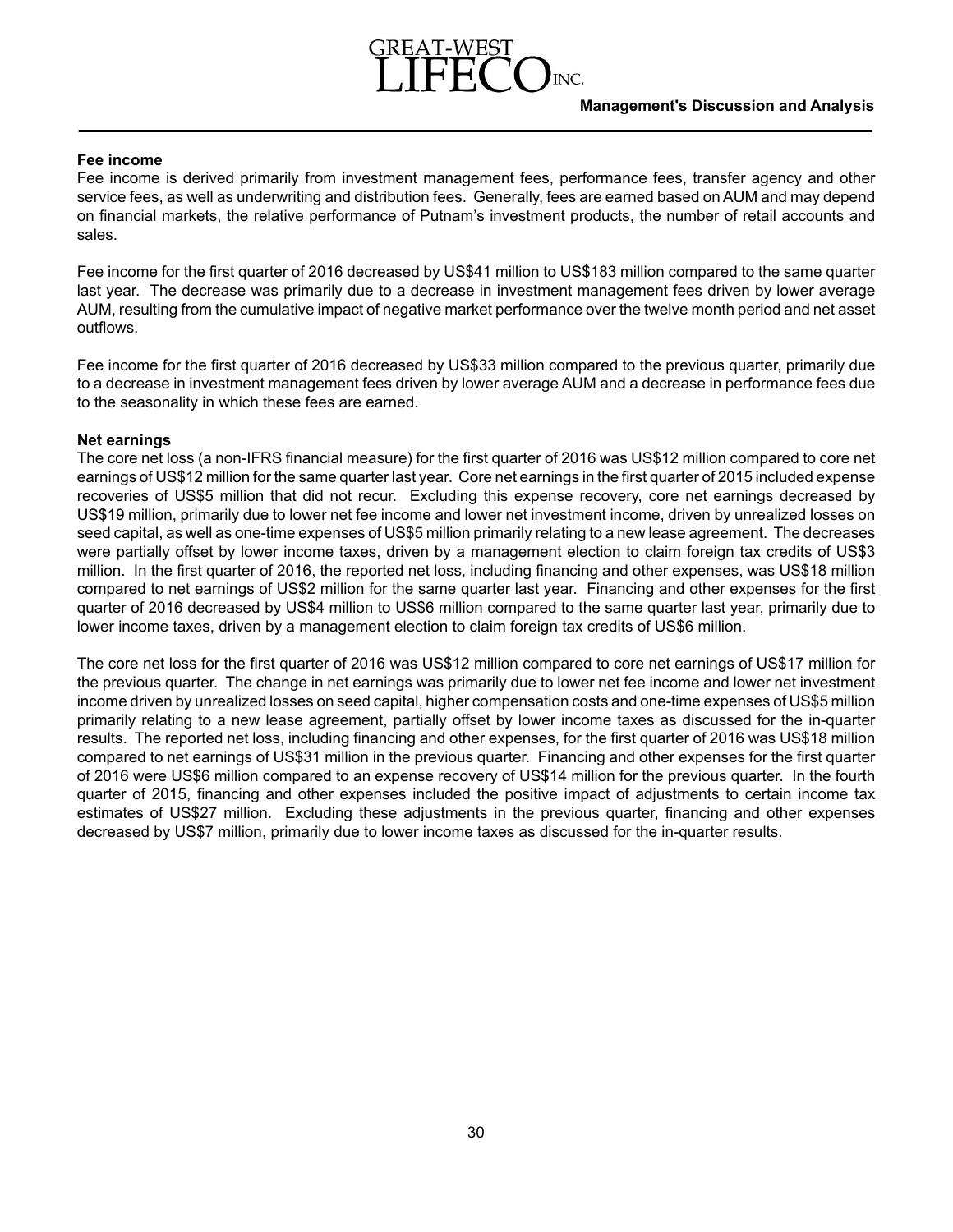

## **ASSETS UNDER MANAGEMENT**

| Assets under management (\$US)        |                  |                            |          |
|---------------------------------------|------------------|----------------------------|----------|
|                                       |                  | For the three months ended |          |
|                                       | March 31         | Dec. 31                    | March 31 |
|                                       | 2016             | 2015                       | 2015     |
| <b>Beginning assets</b>               | \$<br>148,370 \$ | 146,638 \$                 | 157,572  |
| Sales - Mutual funds                  | 4,959            | 4,252                      | 5,608    |
| Redemptions - Mutual funds            | (7, 569)         | (6, 543)                   | (5, 166) |
| Net asset flows - Mutual funds        | (2,610)          | (2, 291)                   | 442      |
| Sales - Institutional                 | 4,083            | 3,859                      | 2,644    |
| Redemptions - Institutional           | (3, 176)         | (2,772)                    | (3,063)  |
| Net asset flows - Institutional       | 907              | 1,087                      | (419)    |
| Net asset flows - Total               | (1,703)          | (1,204)                    | 23       |
| Impact of market/performance          | (864)            | 2,936                      | 1,613    |
| <b>Ending assets</b>                  | 145,803 \$       | 148,370 \$                 | 159,208  |
| Average assets under management       |                  |                            |          |
| <b>Mutual funds</b>                   | 72,522           | 80,180                     | 87,269   |
| Institutional assets                  | 68,869           | 71,036                     | 71,127   |
| Total average assets under management | 141,391<br>-\$   | 151,216<br>-\$             | 158,396  |

Average AUM for the three months ended March 31, 2016was US\$141.4 billion, a decreaseof US\$17.0 billioncompared to the same quarter last year, primarily due to the cumulative impact of negative markets over the twelve month period as well as net asset outflows. Net asset outflows for the first quarter of 2016 were US\$1.7 billion compared to nominal net asset inflows in the same quarter last year. In-quarter mutual fund net asset outflows were US\$2.6 billion and institutional net asset inflows were US\$0.9 billion.

Average AUM decreased by 6% compared to the previous quarter, primarily due to the impact of negative markets and net asset outflows in the first quarter of 2016.

# *UNITED STATES CORPORATE*

United States Corporate consists of items not associated directly with or allocated to the United States business units, including the impact of certain non-continuing items related to the U.S. segment.

In the first quarter of 2016, the net loss of US\$2 million was comparable to both the same quarter last year and to the previous quarter.

# **EUROPE**

The Europe segment comprises two distinct business units: Insurance & Annuities and Reinsurance, together with an allocation of a portion of Lifeco's corporate results. Insurance & Annuities provides protection and wealth management products, including payout annuity products, through subsidiaries of Canada Life in the U.K., the Isle of Man and Germany, as well as through Irish Life in Ireland. Reinsurance operates primarily in the U.S., Barbados and Ireland, and is conducted through Canada Life, London Life and their subsidiaries.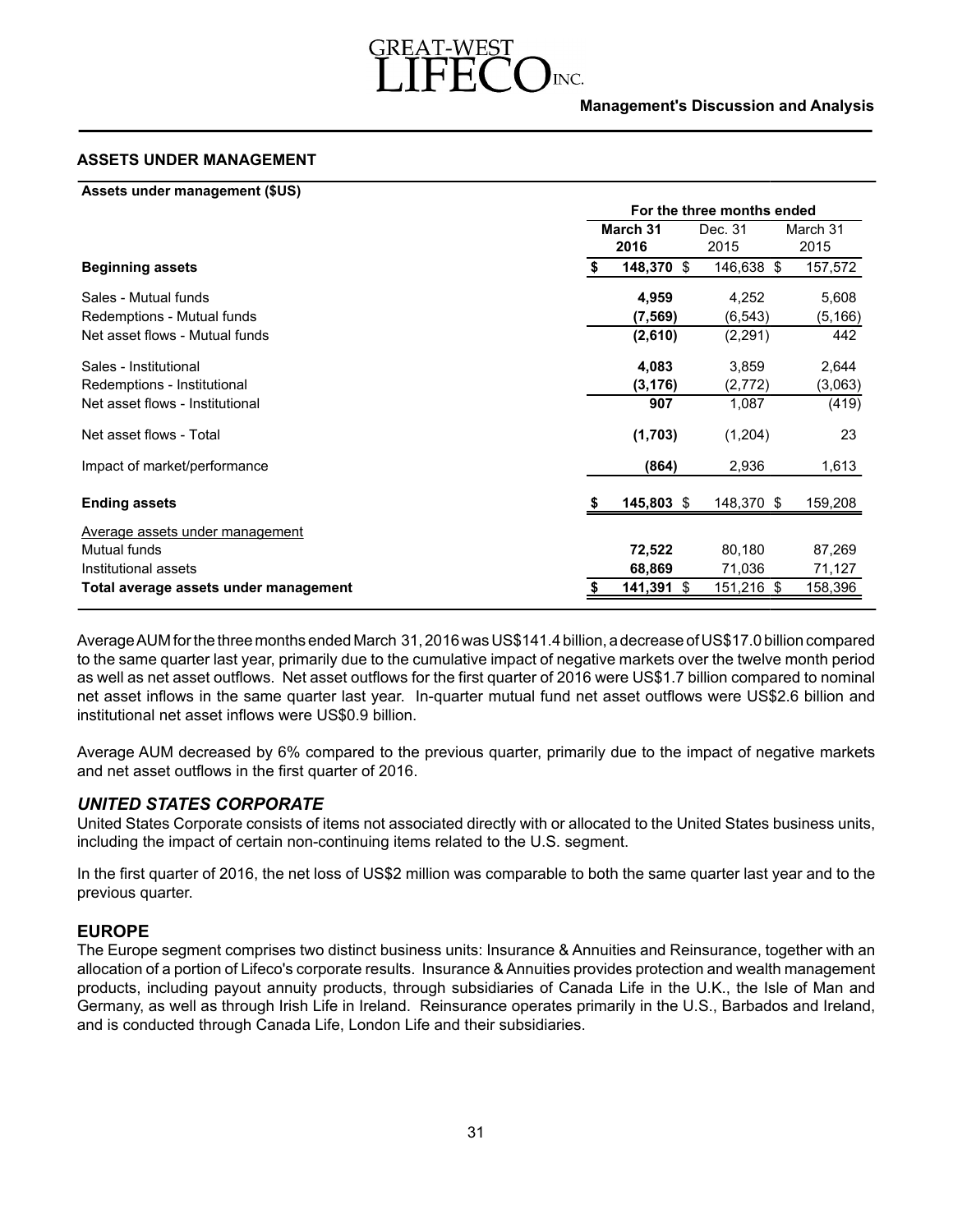

# **TRANSLATION OF FOREIGN CURRENCY**

Foreign currency assets and liabilities are translated into Canadian dollars at the market rate at the end of the financial period. All income and expense items are translated at an average rate for the period.

Currency translation impact is a non-IFRS financial measure that highlights the impact of changes in currency translation rates on IFRS results. This measure provides useful information as it facilitates the comparability of results between periods. Refer to the Cautionary Note regarding non-IFRS Financial Measures at the beginning of this document.

#### **Selected consolidated financial information - Europe**

| For the three months ended |          |         |         |                  |  |  |  |  |  |
|----------------------------|----------|---------|---------|------------------|--|--|--|--|--|
| 2016                       |          | 2015    |         | March 31<br>2015 |  |  |  |  |  |
| \$<br>7,841                | S        | 6.056   | \$      | 6.673            |  |  |  |  |  |
| 321                        |          | 327     |         | 327              |  |  |  |  |  |
| 287                        |          | 303     |         | 286              |  |  |  |  |  |
| \$<br>159.961              | S        | 167.265 | -SS     | 152,743          |  |  |  |  |  |
| 29.913                     |          | 29,210  |         | 22,337           |  |  |  |  |  |
| 189,874                    |          | 196.475 |         | 175,080          |  |  |  |  |  |
| 39,903                     |          | 41.587  |         | 47,529           |  |  |  |  |  |
| 229,777                    | \$.      | 238.062 |         | 222,609          |  |  |  |  |  |
|                            | March 31 |         | Dec. 31 |                  |  |  |  |  |  |

#### **2016 DEVELOPMENTS**

- Net earnings for the first quarter of 2016 of \$287 million were comparable to the same quarter last year.
- Premiums and deposits for the three months ended March 31, 2016 were \$7.8 billion, an increase of \$1.2 billion from the same quarter last year, primarily due to higher sales in Ireland, new and restructured reinsurance agreements and the impact of currency movement.
- In Europe, Solvency II regulations came into effect on January 1, 2016. All of the Company's regulated Europeanbased subsidiaries are positioned to meet the new requirements. Solvency II encompasses both a new capital regime and a new governance/supervisory approach. The new governance regime focuses on more active and risk-focused Board of Directors involvement, which fits well with the Company's existing philosophy and culture. The capital regime has moved from a factor-based approach to a more risk-based methodology which is more sensitive to interest rate movements than the previous regime. In 2016, the Company will continue to focus on managing the potential capital volatility under the new regulations.
- On February 19, 2016, the Company successfully completed the transfer of approximately 31,000 annuity policies from Equitable Life, which was acquired in the first quarter of 2015.
- On March 9, 2016, the Company announced that it had reached an agreement to acquire Aviva Health Insurance Ireland Limited (Aviva Health), an Irish health insurance provider, and to increase its 49% interest in GloHealth Financial Services Limited (GloHealth) to 100% ownership. Aviva Health and GloHealth will combine to become one of the leading providers in the Irish health insurance market, servicing a customer base of more than 400,000 participants. The transaction is expected to close in the third quarter of 2016 and is subject to customary regulatory approvals.
- During the first quarter of 2016, Irish Life Investment Managers (ILIM) launched its new Multi-Asset Multi-Strategy Fund range to its network of Canadian Mutual Funds Dealer Association (MFDA) and Investment Industry Regulatory Organization of Canada (IIROC) advisors. Assets under management for ILIM have grown to €51.0 billion at March 31, 2016 from €48.5 billion at March 31, 2015.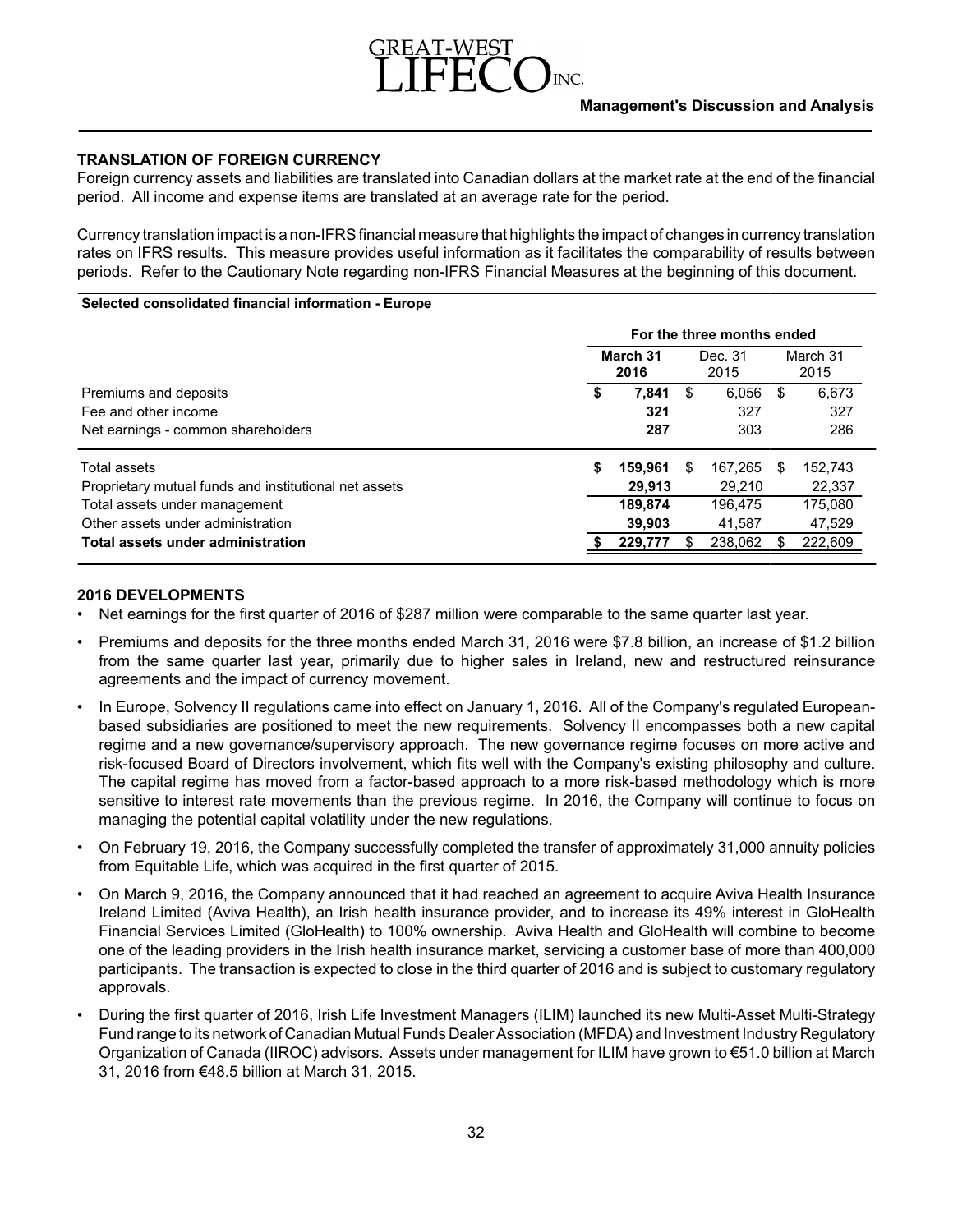

- During the first quarter of 2016, the Company received a number of awards:
	- Irish Life was awarded the Life Sector overall winner in the 2016 Irish Brokers Association Annual Insurance Service Awards for the sixth year in a row.
	- Canada Life Group Insurance, in the U.K., retained the Number One Group Risk Provider position in the Swiss Re 'Group Watch' survey of 2016, for the third year in a row.
	- ∘ At the 2016 European Funds Trophy Awards, Canada Life Investments, a subsidiary of Canada Life in the U.K., was awarded "Best U.K. Asset Management Company (41-70 rated funds category)".

# **BUSINESS UNITS – EUROPE**

# *INSURANCE & ANNUITIES*

## **OPERATING RESULTS**

|                       | For the three months ended |                  |                 |                  |       |  |  |  |  |  |  |  |
|-----------------------|----------------------------|------------------|-----------------|------------------|-------|--|--|--|--|--|--|--|
|                       |                            | March 31<br>2016 | Dec. 31<br>2015 | March 31<br>2015 |       |  |  |  |  |  |  |  |
| Premiums and deposits | S                          | $5,674$ \$       | 4,497 \$        |                  | 5,160 |  |  |  |  |  |  |  |
| Sales                 |                            | 4,574            | 3.917           |                  | 4,456 |  |  |  |  |  |  |  |
| Fee and other income  |                            | 316              | 320             |                  | 322   |  |  |  |  |  |  |  |
| Net earnings          |                            | 226              | 234             |                  | 216   |  |  |  |  |  |  |  |

#### **Premiums and deposits**

Premiums and deposits for the first quarter of 2016 increased by \$0.5 billion to \$5.7 billion compared to the same quarter last year, which included the acquisition of Equitable Life's annuity business in the first quarter of 2015. Excluding the impact of the Equitable Life acquisition, premiums and deposits increased by \$2.1 billion primarily due to higher fund management sales in Ireland, higher pension sales in Ireland and Germany and higher sales of retail payout annuities in the U.K., as well as the impact of currency movement.

Premiums and deposits for the first quarter of 2016 increased by \$1.2 billion compared to the previous quarter, primarily due to higher fund management sales in Ireland and the impact of currency movement. These increases were partially offset by lower pension sales in Ireland and Germany, reflecting normal seasonal fluctuations, and lower sales of wealth management products in the U.K.

#### **Sales**

Sales for the first quarter of 2016 increased by \$0.1 billion to \$4.6 billion compared to the same quarter last year, which included the acquisition of Equitable Life's annuity business in the first quarter of 2015. Excluding the impact of the Equitable Life acquisition, sales increased by 60% due to the same reasons discussed for premiums and deposits for the in-quarter results.

Sales for the first quarter of 2016 increased by \$0.7 billion from the previous quarter, due to the reasons discussed for premiums and deposits for the same period.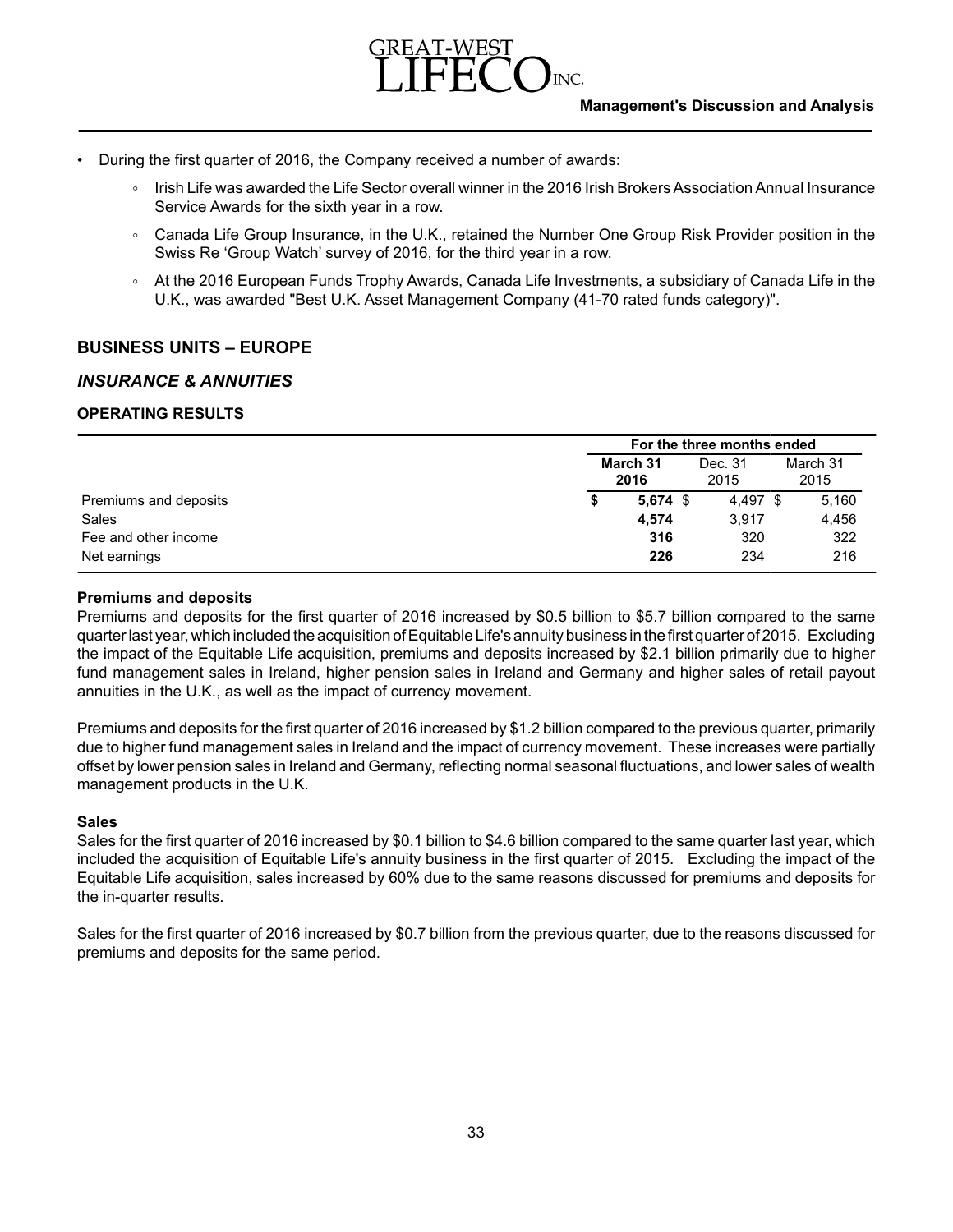# **Fee and other income**

Fee and other income for the first quarter of 2016 decreased by \$6 million to \$316 million compared to the same quarter last year. The decrease was primarily due to lower investment gain related fee income associated with a closed block of Irish unit-linked business, partially offset by the impact of currency movement. The fee income on this block of business is particularly sensitive to the market levels at the start and end of a reporting period.

Fee and other income for first quarter of 2016 decreased by \$4 million compared to the previous quarter, primarily due to the same reasons discussed for the in-quarter results.

# **Net earnings**

Net earnings for the first quarter of 2016 increased by \$10 million to \$226 million compared to the same quarter last year. The increase was primarily due to higher new business volumes in U.K. payout annuities, higher contributions from investment experience and lower income taxes, including the impact of U.K. corporate tax rate changes on deferred tax balances. These increases were partially offset by lower contributions from actuarial liability basis changes and less favourable morbidity experience.

Net earnings for the first quarter of 2016 decreased by \$8 million compared to the previous quarter. The decrease was primarily due to lower contributions from actuarial liability basis changes and less favourable morbidity experience. These decreases were partially offset by higher new business volumes in U.K. payout annuities and higher contributions from investment experience.

# *REINSURANCE*

# **OPERATING RESULTS**

|                       | For the three months ended |            |  |            |  |          |  |  |  |  |
|-----------------------|----------------------------|------------|--|------------|--|----------|--|--|--|--|
|                       | March 31<br>2016           |            |  | Dec. 31    |  | March 31 |  |  |  |  |
|                       |                            |            |  | 2015       |  | 2015     |  |  |  |  |
| Premiums and deposits |                            | $2,167$ \$ |  | $1,559$ \$ |  | 1,513    |  |  |  |  |
| Fee and other income  |                            |            |  |            |  | 5        |  |  |  |  |
| Net earnings          |                            | 63         |  | 73         |  | 77       |  |  |  |  |

# **Premiums and deposits**

Reinsurance premiums can vary significantly from period to period depending on the terms of underlying treaties. For certain life reinsurance transactions, premiums will vary based on the form of the transaction. Treaties where insurance contract liabilities are assumed on a proportionate basis will typically have significantly higher premiums than treaties where claims are not incurred by the reinsurer until a threshold is exceeded. Earnings are therefore not directly correlated to premiums received.

For the three months ended March 31, 2016, premiums and deposits increased by \$0.7 billion to \$2.2 billion compared to the same period last year. The increase was primarily due to new and restructured reinsurance agreements and the impact of currency movement.

Premiums and deposits for the first quarter of 2016 increased by \$0.6 billion compared to the previous quarter, primarily due to the same reasons discussed for the in-quarter results.

## **Fee and other income**

Fee and other income for the first quarter of 2016 of \$5 million was comparable to the same quarter last year and the previous quarter.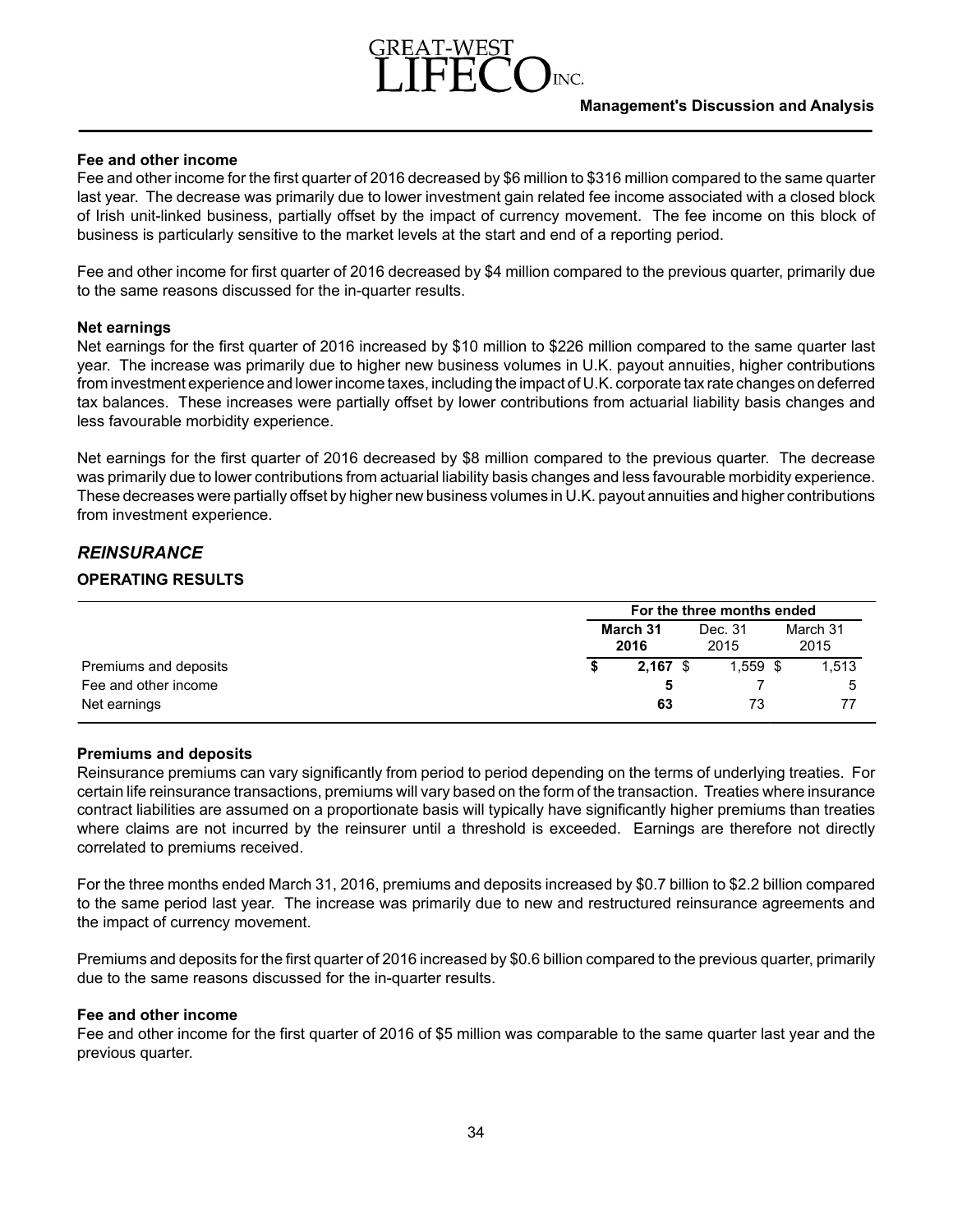# **Net earnings**

Net earnings for the first quarter of 2016 decreased by \$14 million to \$63 million compared to the same quarter last year. The decrease was primarily due to lower contributions from insurance contract liability basis changes and less favourable claims experience, partially offset by lower new business strain and the impact of currency movement.

Net earnings for the first quarter of 2016 decreased by \$10 million compared to the previous quarter. The decrease was primarily due to lower contributions from insurance contract liability basis changes and less favourable claims experience.

# *EUROPE CORPORATE*

The Europe Corporate account includes financing charges, the impact of certain non-continuing items as well as the results for the legacy international businesses.

In the first quarter of 2016, Europe Corporate had a net loss of \$2 million compared to a net loss of \$7 million for the same quarter last year. First quarter 2016 results include restructuring costs of \$1 million relating to the integration of Legal & General International (Ireland) Limited (LGII), compared to \$6 million of restructuring costs relating to the integration of Irish Life for the same quarter last year.

The net loss for the three months ended March 31, 2016 decreased from \$4 million to \$2 million in the current quarter, primarily due to lower restructuring costs relating to the integration of LGII.

# **LIFECO CORPORATE OPERATING RESULTS**

The Lifeco Corporate segment includes operating results for activities of Lifeco that are not associated with the major business units of the Company.

The net loss for the three months ended March 31, 2016 of \$6 million was comparable to both the same quarter last year and to the previous quarter.

# **RISK MANAGEMENT AND CONTROL PRACTICES**

The Board of Directors is ultimately responsible for the Company's governance principles and policies. These include the Enterprise Risk Management Policy, which establishes the guiding principles of risk management, and the Risk Appetite Framework, which reflects the aggregate levels and types of risk that the Company is willing to tolerate in its business activities and operations. During thefirst quarterof 2016, there were no significant changes to the Company's risk management and control practices. Refer to the Company's 2015 Annual MD&A for a detailed description of the Company's risk management and control practices.

# **ACCOUNTING POLICIES**

# **INTERNATIONAL FINANCIAL REPORTING STANDARDS**

Due to the evolving nature of IFRS, there are a number of IFRS changes impacting the Company in 2016, as well as standards that could impact the Company in future reporting periods. The Company actively monitors future IFRS changes proposed by the International Accounting Standards Board (IASB) to assess if the changes to the standards may have an impact on the Company's results or operations.

The Company adopted the narrow scope amendments to IFRS for IFRS 11 *Joint Arrangements,* IAS 16 *Property, Plant and Equipment*, IAS 38 *Intangible Assets*, IAS 1 *Presentation of Financial Statements,* IFRS 10 *Consolidated Financial Statements*, IFRS 12 *Disclosure of Interests in Other Entities*, IAS 28 *Investments in Associates and Joint Ventures* and *Annual Improvements 2012 - 2014 Cycle* effective January 1, 2016. The adoption of these narrow scope amendments did not have a significant impact on the Company's financial statements.

In regards to future accounting policy changes that could impact the Company, there have been no significant changes from the disclosure included in the Company's 2015 Annual MD&A.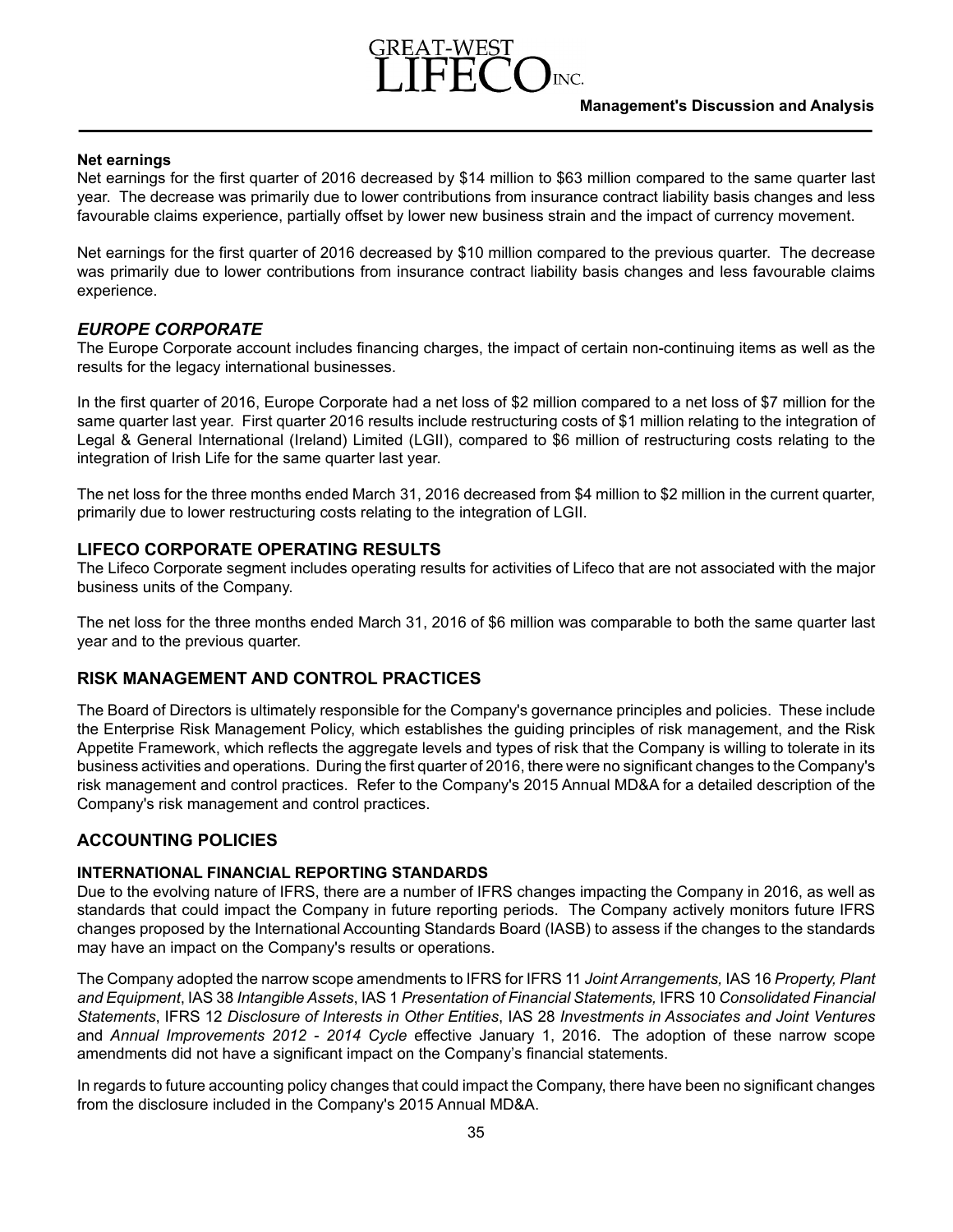# **Management's Discussion and Analysis**

# **OTHER INFORMATION**

# **QUARTERLY FINANCIAL INFORMATION**

|  | <b>Quarterly financial information</b> |
|--|----------------------------------------|
|  |                                        |

| (in \$ millions, except per share amounts) |          |             |            |             |          |          |             |                |  |  |  |  |  |
|--------------------------------------------|----------|-------------|------------|-------------|----------|----------|-------------|----------------|--|--|--|--|--|
|                                            | 2016     |             |            | 2015        |          |          | 2014        |                |  |  |  |  |  |
|                                            | Q1       | Q4          | Q3         | Q2          | Q1       | Q4       | Q3          | Q <sub>2</sub> |  |  |  |  |  |
| Total revenue <sup>(1)</sup>               | \$12,352 | 8,321<br>\$ | 8,596<br>S | 4,224<br>\$ | \$12,679 | \$10,723 | 8,451<br>\$ | \$10.070       |  |  |  |  |  |
| <b>Common shareholders</b>                 |          |             |            |             |          |          |             |                |  |  |  |  |  |
| Net earnings                               |          |             |            |             |          |          |             |                |  |  |  |  |  |
| Total                                      | 620      | 683         | 720        | 659         | 700      | 657      | 687         | 615            |  |  |  |  |  |
| Basic - per share                          | 0.625    | 0.688       | 0.724      | 0.661       | 0.702    | 0.658    | 0.687       | 0.616          |  |  |  |  |  |
| Diluted - per share                        | 0.623    | 0.686       | 0.722      | 0.659       | 0.700    | 0.657    | 0.686       | 0.615          |  |  |  |  |  |

 $(1)$  Revenue includes the change in fair value through profit or loss on investment assets.

Lifeco's consolidated net earnings attributable to common shareholders were \$620 million for the first quarter of 2016 compared to \$700 million reported a year ago. On a per share basis, this represents \$0.625 per common share (\$0.623 diluted) for the first quarter of 2016 compared to \$0.702 per common share (\$0.700 diluted) a year ago.

Total revenue for the first quarter of 2016 was \$12,352 million and comprises premium income of \$7,015 million, regular net investment income of \$1,673 million, a positive change in fair value through profit or loss on investment assets of \$2,410 million and fee and other income of \$1,254 million.

# **DISCLOSURE CONTROLS AND PROCEDURES**

The Company's disclosure controls and procedures are designed to provide reasonable assurance that information relating to the Company which is required to be disclosed in reports filed under provincial and territorial securities legislation is: (a) recorded, processed, summarized and reported within the time periods specified in the provincial and territorial securities legislation, and (b) accumulated and communicated to the Company's senior management, including the President and Chief Executive Officer and the Executive Vice-President and Chief Financial Officer, as appropriate, to allow timely decisions regarding required disclosure.

## **INTERNAL CONTROL OVER FINANCIAL REPORTING**

The Company's internal control over financial reporting is designed to provide reasonable assurance regarding the reliability of financial reporting and the preparation of financial statements for external purposes in accordance with IFRS. The Company's management is responsible for establishing and maintaining effective internal control over financial reporting. All internal control systems have inherent limitations and may become ineffective because of changes in conditions. Therefore, even those systems determined to be effective can provide only reasonable assurance with respect to financial statement preparation and presentation.

There have been no changes in the Company's internal control over financial reporting during the three month period ended March 31, 2016 that have materially affected, or are reasonably likely to materially affect, the Company's internal control over financial reporting.

## **TRANSACTIONS WITH RELATED PARTIES**

Related party transactions have not changed materially from December 31, 2015.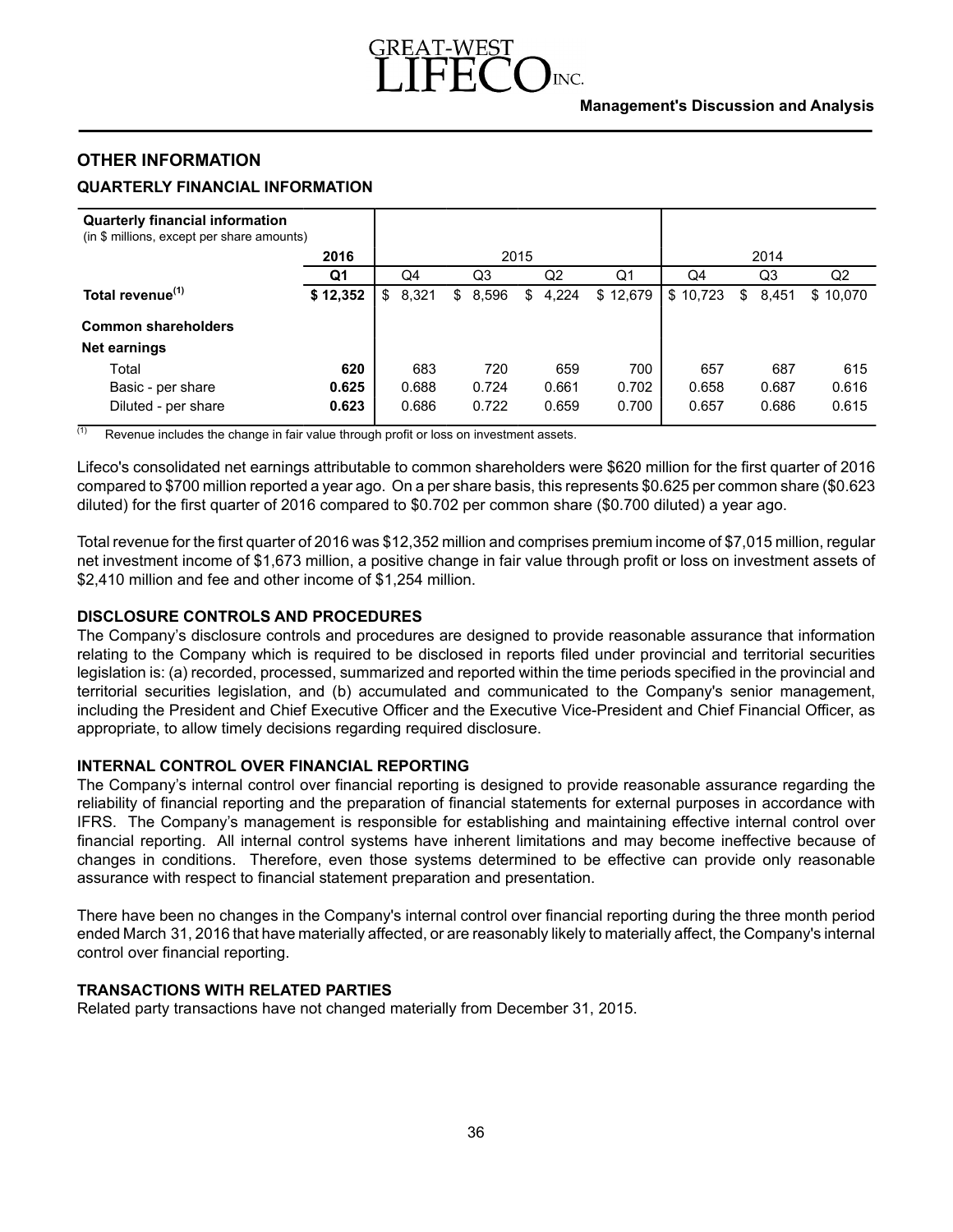# INC.

# **TRANSLATION OF FOREIGN CURRENCY**

Through its operating subsidiaries, Lifeco conducts business in multiple currencies. The four primary currencies are the Canadian dollar, the U.S. dollar, the British pound and the euro. Throughout this document, foreign currency assets and liabilities are translated into Canadian dollars at the market rate at the end of the reporting period. All income and expense items are translated at an average rate for the period. The rates employed are:

| <b>Translation of foreign currency</b> |    |                    |      |                    |                                |                    |         |
|----------------------------------------|----|--------------------|------|--------------------|--------------------------------|--------------------|---------|
| <b>Period ended</b>                    |    | <b>Mar. 31</b>     |      | Dec. 31 Sept. 30   |                                | June 30            | Mar. 31 |
|                                        |    | 2016               |      | 2015               | 2015                           | 2015               | 2015    |
| <b>United States dollar</b>            |    |                    |      |                    |                                |                    |         |
| Balance sheet                          | s. | 1.30               | - \$ | 1.38 \$            | 1.34 \$                        | $1.25$ \$          | 1.27    |
| Income and expenses                    |    | \$1.37S            |      | $1.34 \text{ } $s$ | $1.31 \text{ } $s$             | $1.23 \text{ } $s$ | 1.24    |
| <b>British pound</b>                   |    |                    |      |                    |                                |                    |         |
| Balance sheet                          | \$ |                    |      |                    | <b>1.87</b> \$ 2.04 \$ 2.02 \$ | 1.96 \$            | 1.88    |
| Income and expenses                    | \$ | 1.96 \$            |      |                    | $2.03 \tImes 2.03 \tImes$      | 1.89 \$            | 1.88    |
| Euro                                   |    |                    |      |                    |                                |                    |         |
| Balance sheet                          | \$ | $1.48 \text{ }$ \$ |      | $1.50 \text{ }$ \$ | 1.50 <sup>5</sup>              | $1.39 \text{ } $s$ | - 1.36  |
| Income and expenses                    | \$ | $1.51 \text{ }$ \$ |      | 1.46 \$            | $1.46 \text{ } $$              | 1.36 \$            | 1.40    |

Additional information relating to Lifeco, including Lifeco's most recent consolidated financial statements, CEO/CFO certification and Annual Information Form are available at www.sedar.com.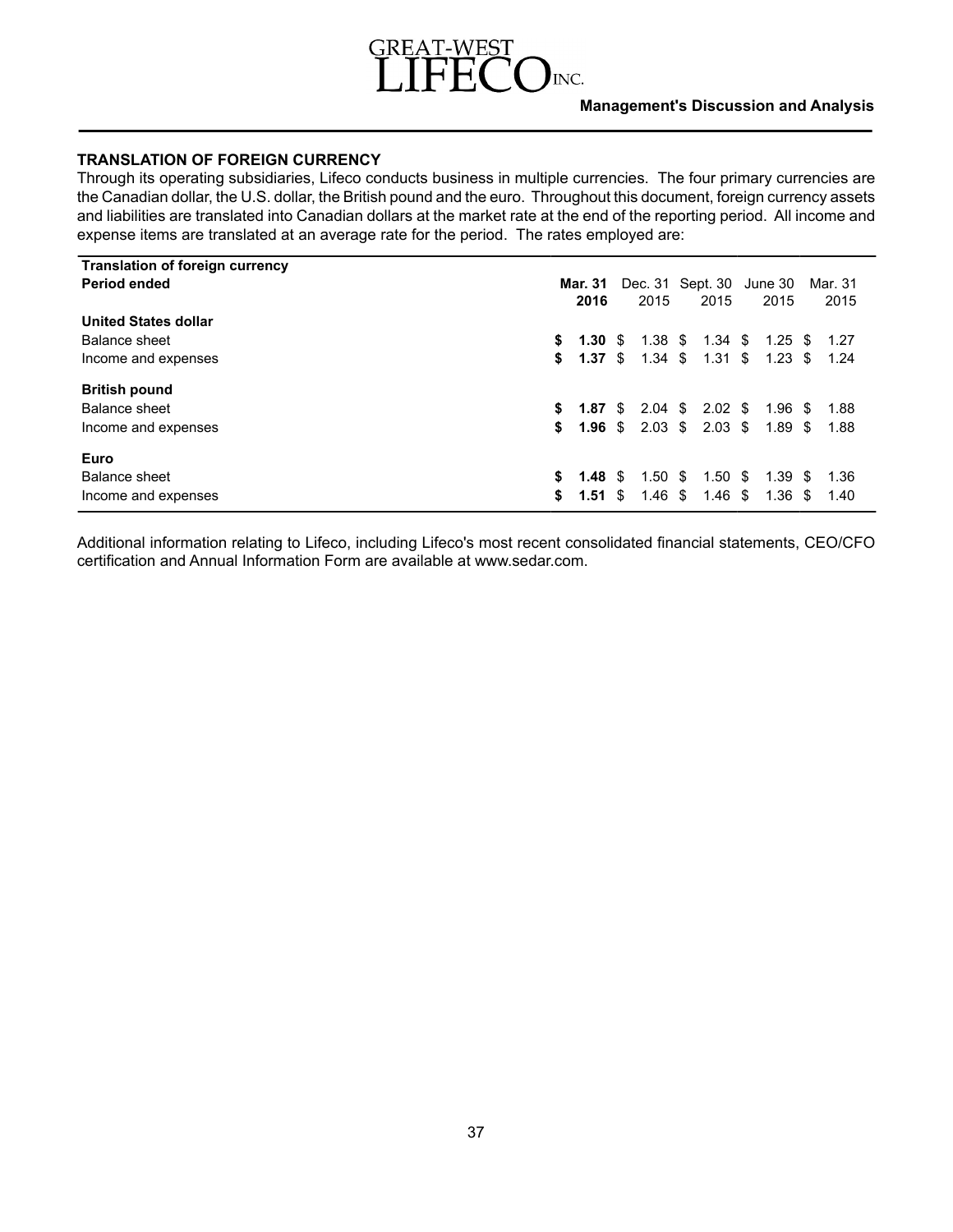

# **CONSOLIDATED STATEMENTS OF EARNINGS** *(unaudited)*

*(in Canadian \$ millions except per share amounts)*

|                                                          | For the three months ended |            |             |                |  |  |  |  |  |  |
|----------------------------------------------------------|----------------------------|------------|-------------|----------------|--|--|--|--|--|--|
|                                                          |                            | March 31   | December 31 | March 31       |  |  |  |  |  |  |
|                                                          |                            | 2016       | 2015        | 2015           |  |  |  |  |  |  |
| <b>Income</b>                                            |                            |            |             |                |  |  |  |  |  |  |
| Premium income                                           |                            |            |             |                |  |  |  |  |  |  |
| Gross premiums written                                   | \$                         | 7,926 \$   | $7,117$ \$  | 7,806          |  |  |  |  |  |  |
| Ceded premiums                                           |                            | (911)      | (955)       | (874)          |  |  |  |  |  |  |
| Total net premiums                                       |                            | 7,015      | 6,162       | 6,932          |  |  |  |  |  |  |
| Net investment income (note 4)                           |                            |            |             |                |  |  |  |  |  |  |
| Regular net investment income                            |                            | 1,673      | 1,670       | 1,536          |  |  |  |  |  |  |
| Changes in fair value through profit or loss             |                            | 2,410      | (844)       | 2,953          |  |  |  |  |  |  |
| Total net investment income                              |                            | 4,083      | 826         | 4,489          |  |  |  |  |  |  |
| Fee and other income                                     |                            | 1,254      | 1,333       | 1,258          |  |  |  |  |  |  |
|                                                          |                            | 12,352     | 8,321       | 12,679         |  |  |  |  |  |  |
| <b>Benefits and expenses</b>                             |                            |            |             |                |  |  |  |  |  |  |
| Policyholder benefits                                    |                            |            |             |                |  |  |  |  |  |  |
| Gross                                                    |                            | 6,642      | 6,060       | 5,640          |  |  |  |  |  |  |
| Ceded                                                    |                            | (472)      | (546)       | (483)          |  |  |  |  |  |  |
| Total net policyholder benefits                          |                            | 6,170      | 5,514       | 5,157          |  |  |  |  |  |  |
| Policyholder dividends and experience refunds            |                            | 369        | 321         | 381            |  |  |  |  |  |  |
| Changes in insurance and investment contract liabilities |                            | 3,139      | (303)       | 4,351          |  |  |  |  |  |  |
| Total paid or credited to policyholders                  |                            | 9,678      | 5,532       | 9,889          |  |  |  |  |  |  |
| Commissions                                              |                            | 566        | 584         | 515            |  |  |  |  |  |  |
| Operating and administrative expenses                    |                            | 1,208      | 1,175       | 1.078          |  |  |  |  |  |  |
| Premium taxes                                            |                            | 92         | 92          | 84             |  |  |  |  |  |  |
| Financing charges (note 9)                               |                            | 78         | 73          | 77             |  |  |  |  |  |  |
| Amortization of finite life intangible assets            |                            | 46         | 37          | 36             |  |  |  |  |  |  |
| Restructuring and acquisition expenses                   |                            | 4          | 7           | $\overline{7}$ |  |  |  |  |  |  |
| Earnings before income taxes                             |                            | 680        | 821         | 993            |  |  |  |  |  |  |
| Income taxes (note 14)                                   |                            | 24         | 66          | 224            |  |  |  |  |  |  |
| Net earnings before non-controlling interests            |                            | 656        | 755         | 769            |  |  |  |  |  |  |
| Attributable to non-controlling interests                |                            | 5          | 41          | 37             |  |  |  |  |  |  |
| Net earnings                                             |                            | 651        | 714         | 732            |  |  |  |  |  |  |
| Preferred share dividends                                |                            | 31         | 31          | 32             |  |  |  |  |  |  |
| Net earnings - common shareholders                       | \$                         | 620 \$     | 683 \$      | 700            |  |  |  |  |  |  |
| Earnings per common share (note 11)                      |                            |            |             |                |  |  |  |  |  |  |
| <b>Basic</b>                                             | \$                         | $0.625$ \$ | $0.688$ \$  | 0.702          |  |  |  |  |  |  |
| <b>Diluted</b>                                           | \$                         | $0.623$ \$ | $0.686$ \$  | 0.700          |  |  |  |  |  |  |
|                                                          |                            |            |             |                |  |  |  |  |  |  |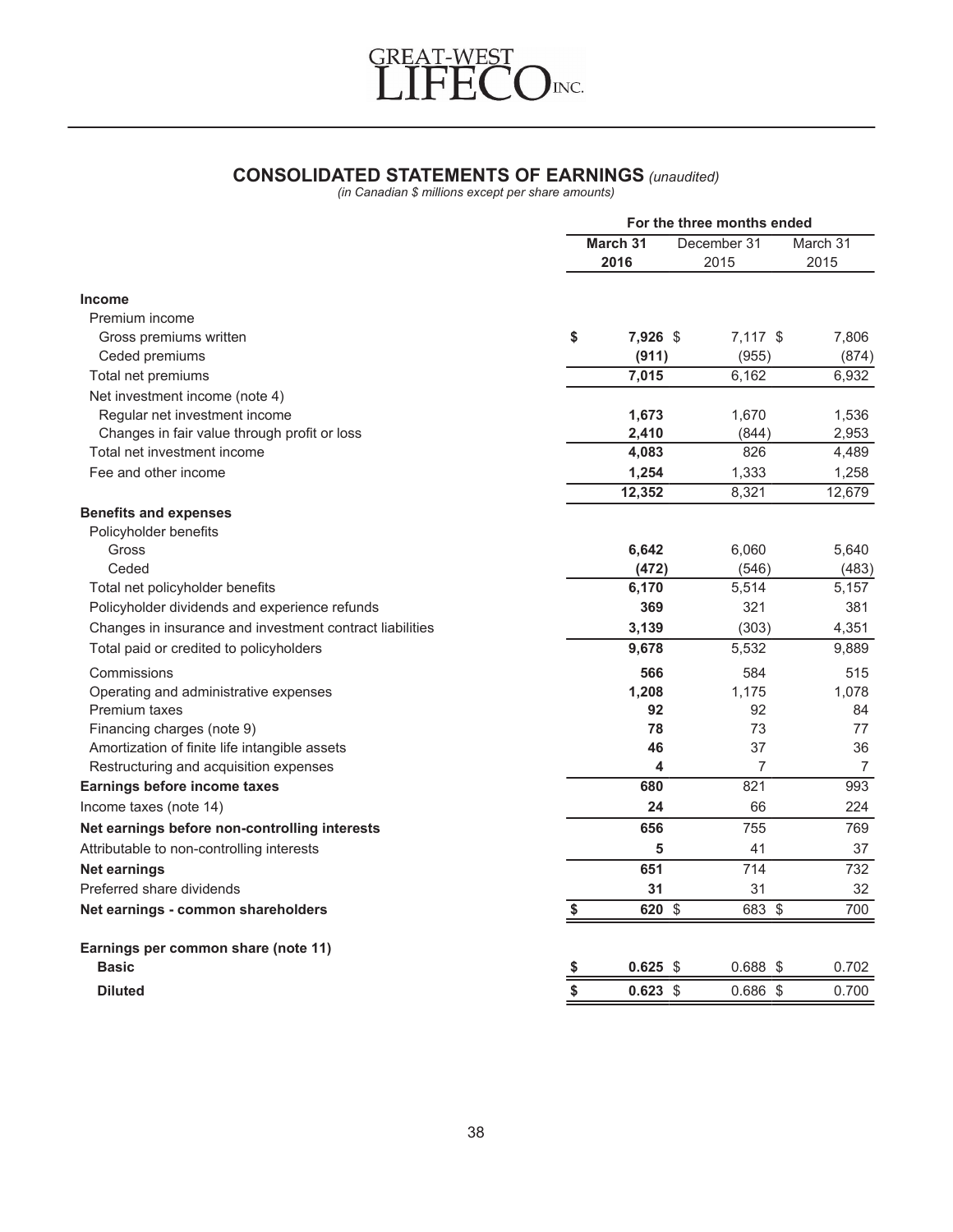

# **CONSOLIDATED STATEMENTS OF COMPREHENSIVE INCOME** *(unaudited)*

|                                                                                                                   | For the three months ended |            |  |             |          |  |  |  |  |  |
|-------------------------------------------------------------------------------------------------------------------|----------------------------|------------|--|-------------|----------|--|--|--|--|--|
|                                                                                                                   |                            | March 31   |  | December 31 | March 31 |  |  |  |  |  |
|                                                                                                                   |                            | 2016       |  | 2015        | 2015     |  |  |  |  |  |
| <b>Net earnings</b>                                                                                               | \$                         | 651 \$     |  | 714 \$      | 732      |  |  |  |  |  |
| Other comprehensive income (loss)                                                                                 |                            |            |  |             |          |  |  |  |  |  |
| Items that may be reclassified subsequently to Consolidated Statements<br>of Earnings                             |                            |            |  |             |          |  |  |  |  |  |
| Unrealized foreign exchange gains (losses) on translation of foreign<br>operations                                |                            | (984)      |  | 291         | 733      |  |  |  |  |  |
| Unrealized foreign exchange gains on euro debt designated as hedge of the<br>net investment in foreign operations |                            | 10         |  |             | 20       |  |  |  |  |  |
| Income tax expense                                                                                                |                            | (1)        |  |             |          |  |  |  |  |  |
| Unrealized gains (losses) on available-for-sale assets                                                            |                            | 121        |  | (44)        | 130      |  |  |  |  |  |
| Income tax (expense) benefit                                                                                      |                            | (24)       |  | 10          | (28)     |  |  |  |  |  |
| Realized gains on available-for-sale assets                                                                       |                            | (31)       |  | (3)         | (73)     |  |  |  |  |  |
| Income tax expense                                                                                                |                            | 4          |  |             | 12       |  |  |  |  |  |
| Unrealized gains (losses) on cash flow hedges                                                                     |                            | 95         |  | (27)        | (135)    |  |  |  |  |  |
| Income tax (expense) benefit                                                                                      |                            | (36)       |  | 10          | 51       |  |  |  |  |  |
| Realized losses on cash flow hedges                                                                               |                            | 1          |  |             | 1        |  |  |  |  |  |
| Non-controlling interests                                                                                         |                            | 6          |  | (52)        | (42)     |  |  |  |  |  |
| Income tax benefit                                                                                                |                            | 3          |  | 3           | 11       |  |  |  |  |  |
| Total items that may be reclassified                                                                              |                            | (836)      |  | 188         | 680      |  |  |  |  |  |
| Items that will not be reclassified to Consolidated Statements of<br><b>Earnings</b>                              |                            |            |  |             |          |  |  |  |  |  |
| Re-measurements on defined benefit pension and other post-employment<br>benefit plans (note 13)                   |                            | (242)      |  | 116         | (223)    |  |  |  |  |  |
| Income tax (expense) benefit                                                                                      |                            | 62         |  | (19)        | 48       |  |  |  |  |  |
| Non-controlling interests                                                                                         |                            | 19         |  | 5           | 7        |  |  |  |  |  |
| Income tax expense                                                                                                |                            | (5)        |  | (1)         | (1)      |  |  |  |  |  |
| Total items that will not be reclassified                                                                         |                            | (166)      |  | 101         | (169)    |  |  |  |  |  |
| Total other comprehensive income (loss)                                                                           |                            | (1,002)    |  | 289         | 511      |  |  |  |  |  |
| <b>Comprehensive income (loss)</b>                                                                                | \$                         | $(351)$ \$ |  | $1,003$ \$  | 1,243    |  |  |  |  |  |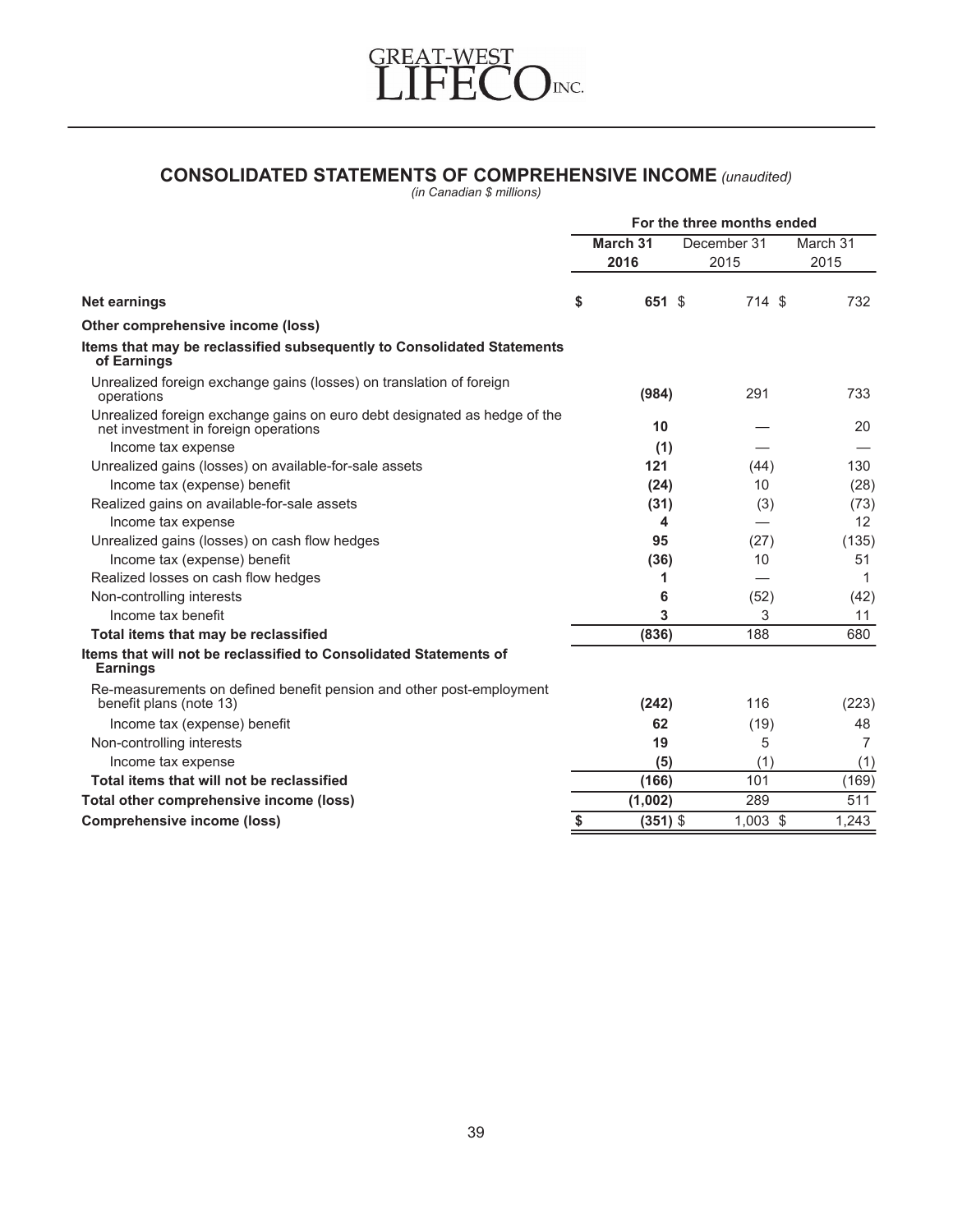

# **CONSOLIDATED BALANCE SHEETS** *(unaudited)*

|                                                                                         | March 31<br>2016 | December 31<br>2015 |
|-----------------------------------------------------------------------------------------|------------------|---------------------|
| <b>Assets</b>                                                                           |                  | (note 16)           |
| Cash and cash equivalents                                                               | \$<br>$2,923$ \$ | 2,813               |
| Bonds (note 4)                                                                          | 114,141          | 114,943             |
| Mortgage loans (note 4)                                                                 | 21,402           | 22,021              |
| Stocks (note 4)                                                                         | 7,827            | 7,873               |
| Investment properties (note 4)                                                          | 5,049            | 5,237               |
| Loans to policyholders                                                                  | 8,321            | 8,694               |
|                                                                                         | 159,663          | 161,581             |
| Funds held by ceding insurers                                                           | 12,954           | 15,512              |
| Goodwill                                                                                | 5,896            | 5,913               |
| Intangible assets                                                                       | 3,878            | 4,036               |
| Derivative financial instruments                                                        | 602              | 461                 |
| Owner occupied properties                                                               | 638              | 653                 |
| <b>Fixed assets</b>                                                                     | 296              | 298                 |
| Other assets                                                                            | 2,471            | 2,643               |
| Premiums in course of collection, accounts and interest receivable                      | 3,833            | 3,553               |
| Reinsurance assets (note 7)                                                             | 5,144            | 5,131               |
| Current income taxes                                                                    | 99               | 69                  |
| Deferred tax assets                                                                     | 1,770            | 1.891               |
| Investments on account of segregated fund policyholders (note 8)                        | 193,001          | 198,194             |
| <b>Total assets</b>                                                                     | \$<br>390,245 \$ | 399,935             |
| <b>Liabilities</b>                                                                      |                  |                     |
| Insurance contract liabilities (note 7)                                                 | \$<br>155,352 \$ | 158,492             |
| Investment contract liabilities (note 7)                                                | 2,116            | 2,253               |
| Debentures and other debt instruments                                                   | 5,284            | 5,395               |
| Capital trust securities                                                                | 161              | 161                 |
| Funds held under reinsurance contracts                                                  | 324              | 356                 |
| Derivative financial instruments                                                        | 2,015            | 2,624               |
| Accounts payable                                                                        | 1,983            | 1,755               |
| <b>Other liabilities</b>                                                                | 3,494            | 3,367               |
| Current income taxes                                                                    | 514              | 492                 |
| Deferred tax liabilities                                                                | 1,470            | 1,586               |
| Investment and insurance contracts on account of segregated fund policyholders (note 8) | 193,001          | 198,194             |
| <b>Total liabilities</b>                                                                | 365,714          | 374,675             |
|                                                                                         |                  |                     |
| <b>Equity</b>                                                                           |                  |                     |
| Non-controlling interests                                                               |                  |                     |
| Participating account surplus in subsidiaries                                           | 2,608            | 2,611               |
| Non-controlling interests in subsidiaries                                               | 248              | 195                 |
| Shareholders' equity                                                                    |                  |                     |
| Share capital (note 10)                                                                 |                  |                     |
| Preferred shares                                                                        | 2,514            | 2,514               |
| Common shares                                                                           | 7,167            | 7,156               |
| Accumulated surplus                                                                     | 10,672           | 10,431              |
| Accumulated other comprehensive income                                                  | 1,216            | 2,218               |
| Contributed surplus                                                                     | 106              | 135                 |
| <b>Total equity</b>                                                                     | 24,531           | 25,260              |
| <b>Total liabilities and equity</b>                                                     | \$<br>390,245 \$ | 399,935             |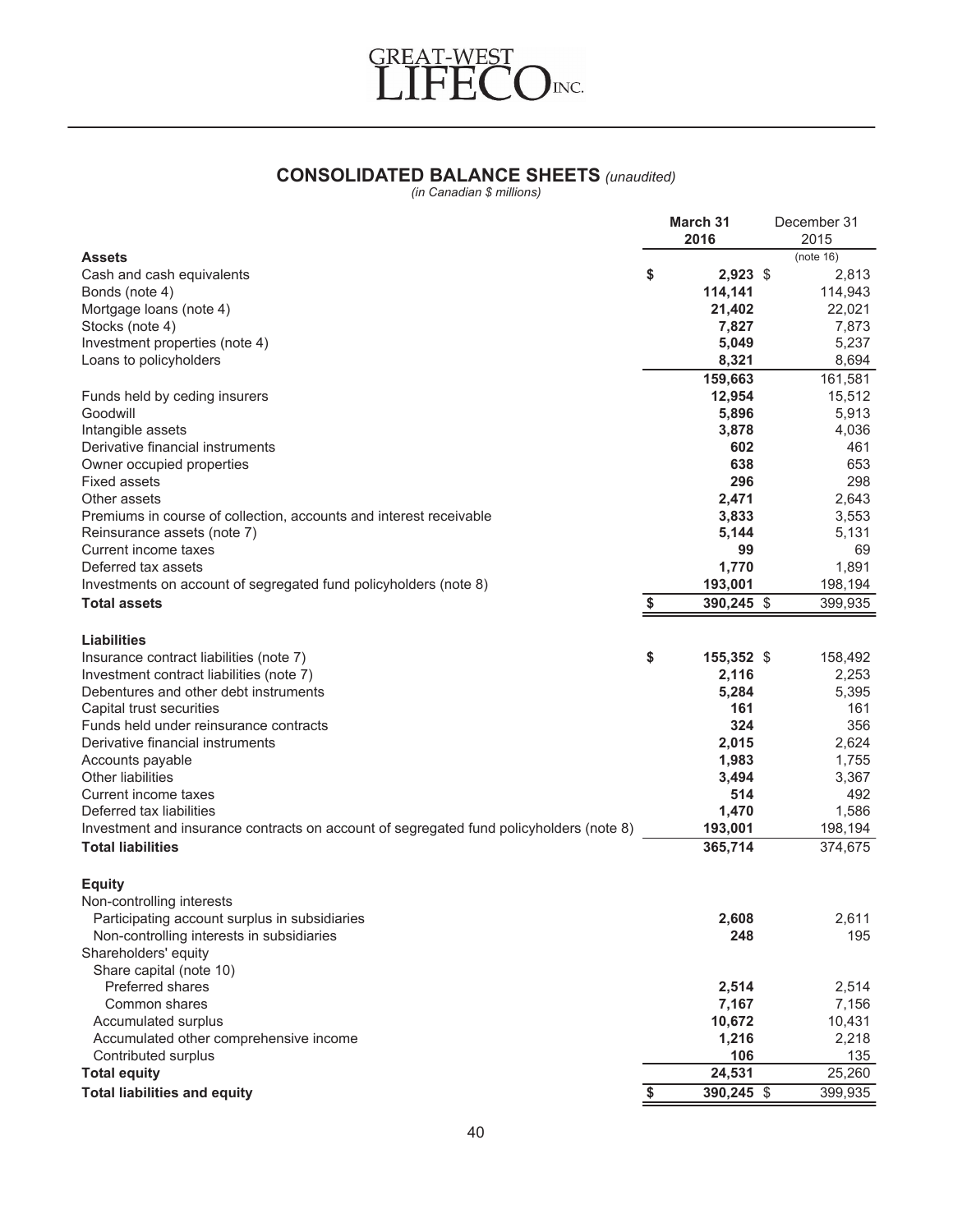

# **CONSOLIDATED STATEMENTS OF CHANGES IN EQUITY** *(unaudited)*

|                                                                                             | March 31, 2016          |  |                               |  |                               |  |                                                        |  |                                  |                          |  |  |  |
|---------------------------------------------------------------------------------------------|-------------------------|--|-------------------------------|--|-------------------------------|--|--------------------------------------------------------|--|----------------------------------|--------------------------|--|--|--|
|                                                                                             | <b>Share</b><br>capital |  | <b>Contributed</b><br>surplus |  | <b>Accumulated</b><br>surplus |  | <b>Accumulated</b><br>other<br>comprehensive<br>income |  | Non-<br>controlling<br>interests | Total<br>equity          |  |  |  |
| Balance, beginning of year<br>Net earnings<br>Other comprehensive loss                      | \$<br>$9,670$ \$        |  | 135S                          |  | $10,431$ \$<br>651            |  | $2,218$ \$<br>(1,002)                                  |  | 2,806 \$<br>5<br>(23)            | 25,260<br>656<br>(1,025) |  |  |  |
|                                                                                             | 9,670                   |  | 135                           |  | 11,082                        |  | 1,216                                                  |  | 2,788                            | 24,891                   |  |  |  |
| Dividends to shareholders<br>Preferred shareholders (note 11)<br>Common shareholders        |                         |  |                               |  | (31)<br>(343)                 |  |                                                        |  |                                  | (31)<br>(343)            |  |  |  |
| Shares exercised and issued under share-based<br>payment plans (note 10)                    | 15                      |  | (45)                          |  |                               |  |                                                        |  | 49                               | 19                       |  |  |  |
| Share-based payment plans expense                                                           |                         |  | 16                            |  |                               |  |                                                        |  |                                  | 16                       |  |  |  |
| Shares purchased and cancelled under Normal<br>Course Issuer Bid (note 10)                  | (21)                    |  |                               |  |                               |  |                                                        |  |                                  | (21)                     |  |  |  |
| Excess of redemption proceeds over stated capital<br>per Normal Course Issuer Bid (note 10) | 17                      |  |                               |  | (17)                          |  |                                                        |  |                                  |                          |  |  |  |
| Dilution loss on non-controlling interests                                                  |                         |  |                               |  | (19)                          |  |                                                        |  | 19                               |                          |  |  |  |
| Balance, end of period                                                                      | $9,681$ \$              |  | 106 <sup>5</sup>              |  | 10,672 \$                     |  | $1,216$ \$                                             |  | 2,856 \$                         | 24,531                   |  |  |  |

|                                                                                             |    |                  |  |                        |    | March 31, 2015         |  |                                                 |                                  |                        |                      |
|---------------------------------------------------------------------------------------------|----|------------------|--|------------------------|----|------------------------|--|-------------------------------------------------|----------------------------------|------------------------|----------------------|
|                                                                                             |    | Share<br>capital |  | Contributed<br>surplus |    | Accumulated<br>surplus |  | Accumulated<br>other<br>comprehensive<br>income | Non-<br>controlling<br>interests |                        | Total<br>equity      |
| Balance, beginning of year<br>Net earnings<br>Other comprehensive income                    | \$ | $9,616$ \$       |  | 126 \$                 |    | $9,134$ \$<br>732      |  | 378 \$<br>511                                   |                                  | $2,643$ \$<br>37<br>25 | 21,897<br>769<br>536 |
|                                                                                             |    | 9,616            |  | 126                    |    | 9,866                  |  | 889                                             |                                  | 2,705                  | 23,202               |
| Dividends to shareholders<br>Preferred shareholders (note 11)<br>Common shareholders        |    |                  |  |                        |    | (32)<br>(325)          |  |                                                 |                                  |                        | (32)<br>(325)        |
| Shares exercised and issued under share-based<br>payment plans (note 10)                    |    | 57               |  | (43)                   |    |                        |  |                                                 |                                  | 39                     | 53                   |
| Share-based payment plans expense                                                           |    |                  |  | 16                     |    |                        |  |                                                 |                                  |                        | 16                   |
| Shares purchased and cancelled under Normal<br>Course Issuer Bid (note 10)                  |    | (26)             |  |                        |    |                        |  |                                                 |                                  |                        | (26)                 |
| Excess of redemption proceeds over stated capital<br>per Normal Course Issuer Bid (note 10) |    | 21               |  |                        |    | (21)                   |  |                                                 |                                  |                        |                      |
| Dilution gain on non-controlling interests                                                  |    |                  |  |                        |    | 3                      |  |                                                 |                                  | (3)                    |                      |
| Balance, end of period                                                                      |    | $9,668$ \$       |  | 99                     | \$ | $9,491$ \$             |  | 889 \$                                          |                                  | $2,741$ \$             | 22,888               |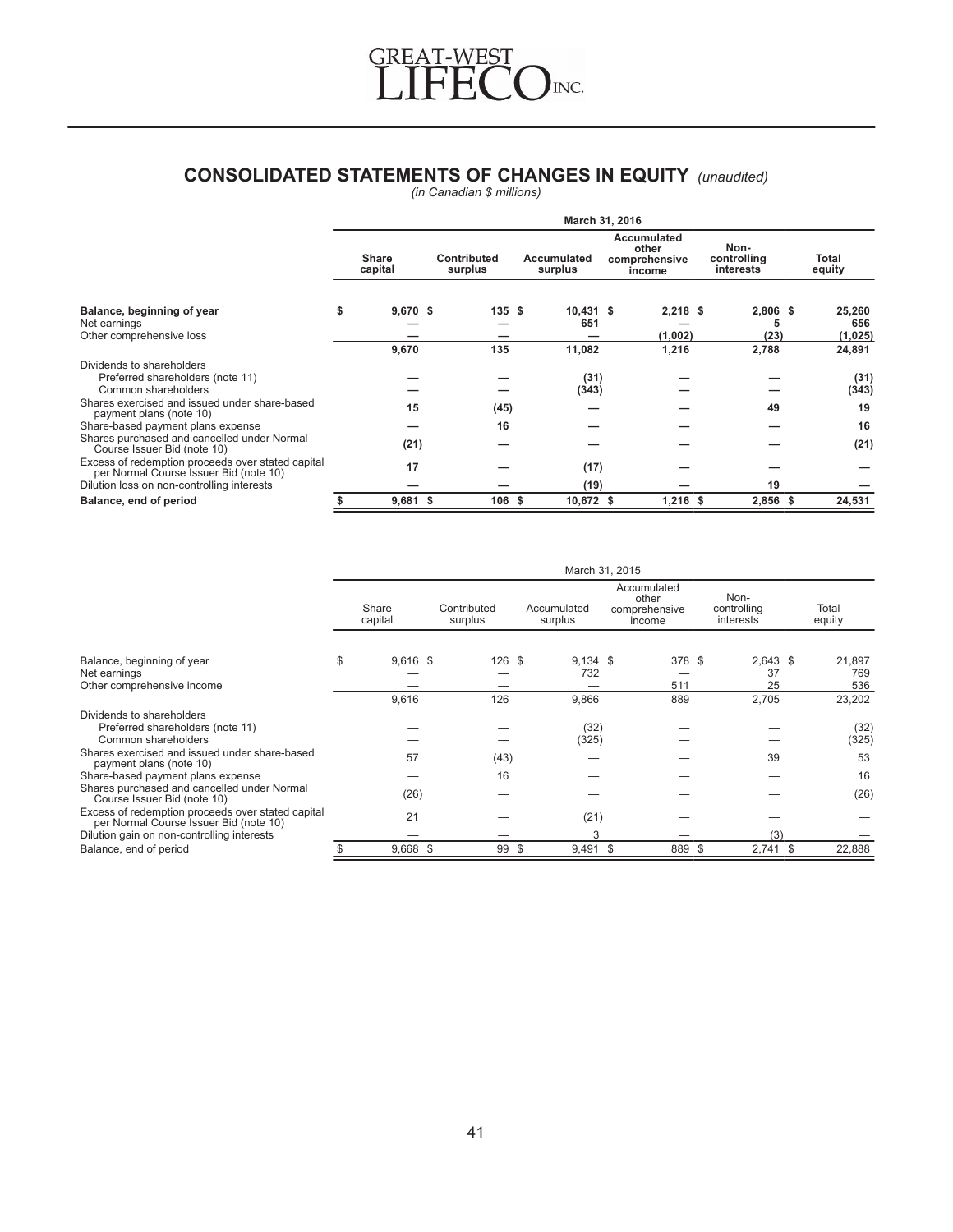

# **CONSOLIDATED STATEMENTS OF CASH FLOWS** *(unaudited)*

|                                                                  | For the three months<br>ended March 31 |         |
|------------------------------------------------------------------|----------------------------------------|---------|
|                                                                  | 2016                                   | 2015    |
| <b>Operations</b>                                                |                                        |         |
| Earnings before income taxes                                     | \$<br>680 \$                           | 993     |
| Income taxes paid, net of refunds received<br>Adjustments:       | (58)                                   | (88)    |
| Change in insurance and investment contract liabilities          | 3,208                                  | 2,851   |
| Change in funds held by ceding insurers                          | 260                                    | 272     |
| Change in funds held under reinsurance contracts                 | (5)                                    | (92)    |
| Change in deferred acquisition costs                             | 10                                     | 10      |
| Change in reinsurance assets                                     | (131)                                  | 11      |
|                                                                  |                                        |         |
| Changes in fair value through profit or loss                     | (2, 410)                               | (2,953) |
| Other                                                            | (188)                                  | 88      |
|                                                                  | 1,366                                  | 1,092   |
| <b>Financing Activities</b>                                      |                                        |         |
| Issue of common shares (note 10)                                 | 15                                     | 57      |
| Purchased and cancelled common shares (note 10)                  | (21)                                   | (26)    |
| Decrease in line of credit of subsidiary                         | (41)                                   | (43)    |
| Increase (decrease) in debentures and other debt instruments     | 8                                      | (11)    |
| Dividends paid on common shares                                  | (343)                                  | (325)   |
| Dividends paid on preferred shares                               | (31)                                   | (32)    |
|                                                                  | (413)                                  | (380)   |
| <b>Investment Activities</b>                                     |                                        |         |
| Bond sales and maturities                                        | 7,610                                  | 9,837   |
| Mortgage loan repayments                                         | 662                                    | 581     |
| Stock sales                                                      | 1,125                                  | 566     |
| Investment property sales                                        |                                        | 4       |
| Change in loans to policyholders                                 | 19                                     | 9       |
| Investment in bonds                                              | (8, 314)                               | (9,937) |
| Investment in mortgage loans                                     | (752)                                  | (624)   |
| Investment in stocks                                             | (984)                                  | (360)   |
| Investment in investment properties                              | (74)                                   | (180)   |
|                                                                  | (708)                                  | (104)   |
| Effect of changes in exchange rates on cash and cash equivalents | (135)                                  | 91      |
| Increase in cash and cash equivalents                            | 110                                    | 699     |
| Cash and cash equivalents, beginning of period                   | 2,813                                  | 2,498   |
| Cash and cash equivalents, end of period                         | $2,923$ \$                             | 3,197   |
| Supplementary cash flow information                              |                                        |         |
| Interest income received                                         | \$<br>1,356 \$                         | 1,288   |
| Interest paid                                                    | \$<br>$39*$                            | 40      |
| Dividend income received                                         | \$<br>$77$ \$                          | 60      |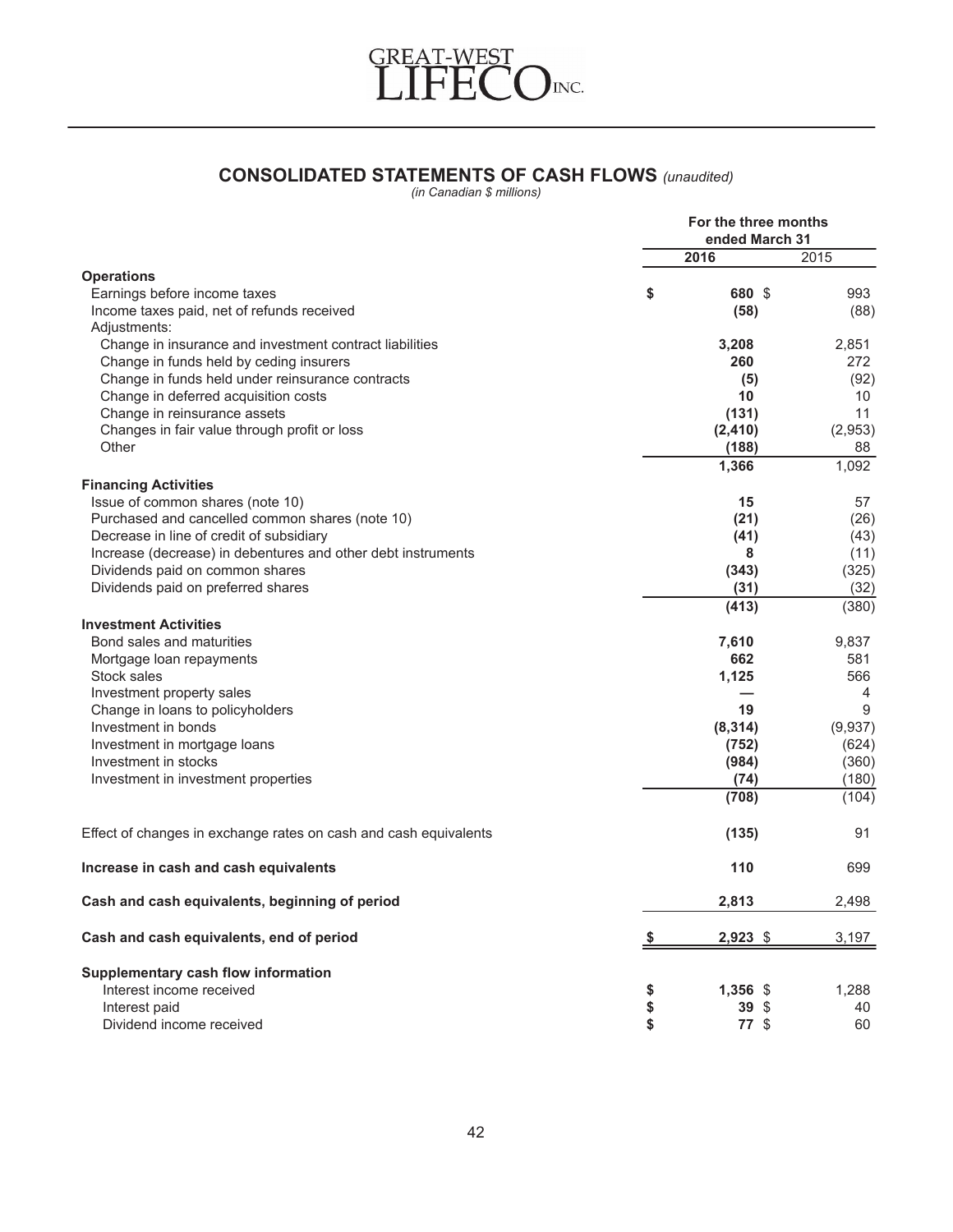

# **CONDENSED NOTES TO CONSOLIDATED INTERIM FINANCIAL STATEMENTS** *(unaudited)*

*(in Canadian \$ millions except per share amounts)*

## **1. Corporate Information**

Great-West Lifeco Inc. (Lifeco or the Company) is a publicly listed company (Toronto Stock Exchange: GWO), incorporated and domiciled in Canada. The registered address of the Company is 100 Osborne Street North, Winnipeg, Manitoba, Canada, R3C 1V3. Lifeco is a member of the Power Financial Corporation (Power Financial) group of companies and its direct parent is Power Financial.

Lifeco is a financial services holding company with interests in the life insurance, health insurance, retirement savings, investment management and reinsurance businesses, primarily in Canada, the United States and Europe through its major operating subsidiaries The Great-West Life Assurance Company (Great-West Life), London Life Insurance Company (London Life), The Canada Life Assurance Company (Canada Life), Great-West Life & Annuity Insurance Company (Great-West Financial) and Putnam Investments, LLC (Putnam).

The condensed consolidated interim unaudited financial statements (financial statements) of the Company as at and for the three months ended March 31, 2016 were approved by the Board of Directors on May 5, 2016.

## **2. Basis of Presentation and Summary of Accounting Policies**

These financial statements should be read in conjunction with the Company's December 31, 2015 consolidated annual audited financial statements and notes thereto.

The financial statements of the Company at March 31, 2016 have been prepared in compliance with the requirements of International Accounting Standard (IAS) 34, *Interim Financial Reporting* as issued by the International Accounting Standards Board (IASB) using the same accounting policies and methods of computation followed in the consolidated financial statements for the year ended December 31, 2015 except as described below.

The Company adopted the narrow scope amendments to International Financial Reporting Standards (IFRS) for IFRS 11 *Joint Arrangements*, IAS 16 *Property, Plant and Equipment*, IAS 38 *Intangible Assets*, IAS 1 *Presentation of Financial Statements*, IFRS 10 *Consolidated Financial Statements*, IFRS 12 *Disclosure of Interests in Other Entities*, IAS 28 *Investments in Associates and Joint Ventures*and *Annual Improvements 2012 - 2014 Cycle* effective January 1, 2016. The adoption of these narrow scope amendments did not have a significant impact on the Company's financial statements.

There have been no other significant changes to the future accounting policies that could impact the Company, as disclosed in the December 31, 2015 consolidated annual audited financial statements.

#### Use of Significant Judgments, Estimates and Assumptions

In preparation of these financial statements, management is required to make significant judgments, estimates and assumptions that affect the reported amounts of assets, liabilities, net earnings and related disclosures. Although some uncertainty is inherent in these judgments and estimates, management believes that the amounts recorded are reasonable. Key sources of estimation uncertainty and areas where significant judgments have been made are further described in the relevant accounting policies as described in note 2 of the Company's December 31, 2015 consolidated annual audited financial statements and notes thereto.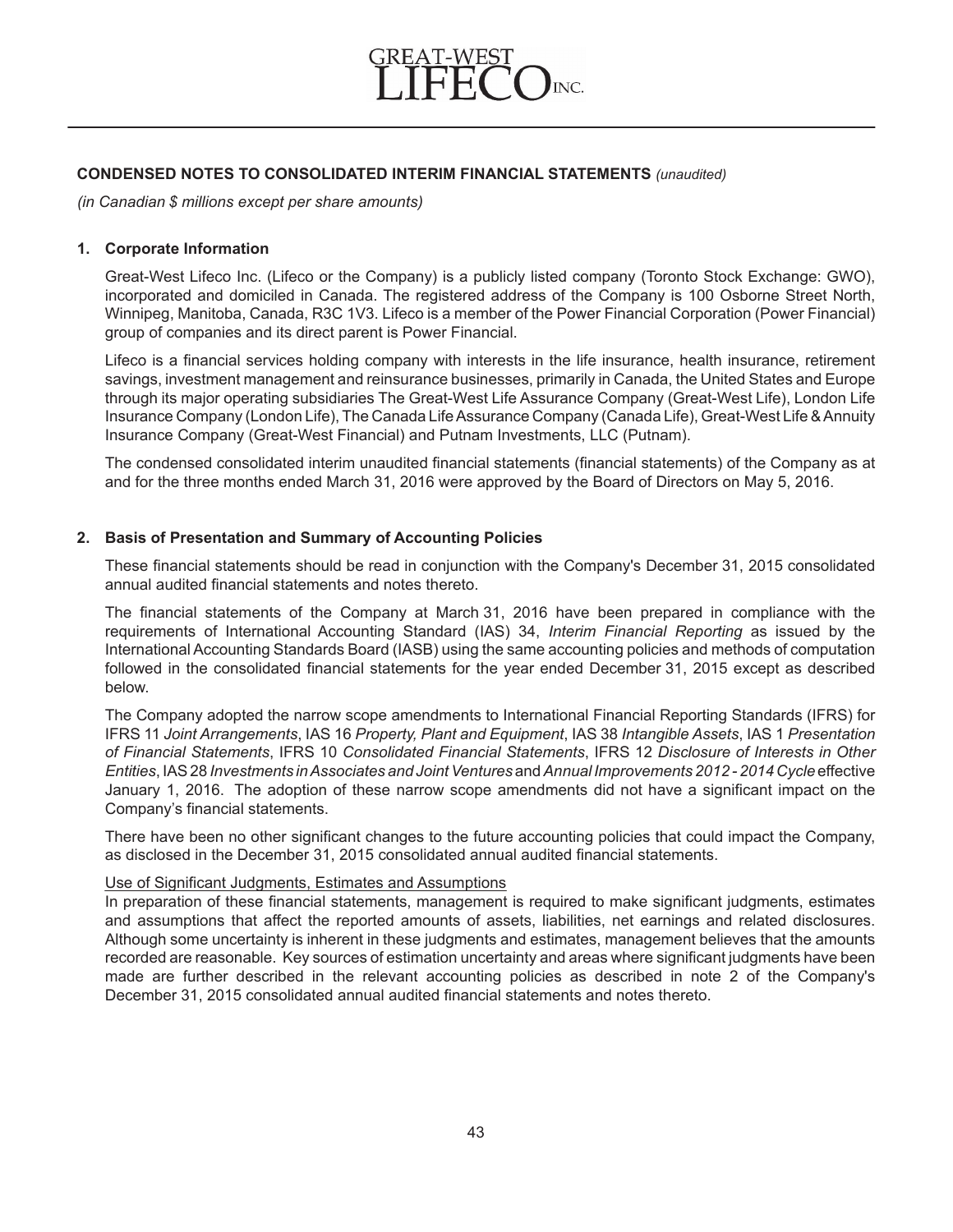

## *2. Basis of Presentation and Summary of Accounting Policies (cont'd)*

The results of the Company reflect management's judgments regarding the impact of prevailing global credit, equity and foreign exchange market conditions. The provision for future credit losses within the Company's insurance contract liabilities relies upon investment credit ratings. The Company's practice is to use third party independent credit ratings where available. Management judgment is required when setting credit ratings for instruments that do not have a third-party credit rating.

# **3. Business Acquisitions**

On March 9, 2016, the Company announced that its indirect wholly owned Irish subsidiary, Irish Life Group Limited, reached agreements to acquire Aviva Health Insurance Ireland Limited (Aviva Health), an Irish health insurance company, and to increase its 49 percent interest in GloHealth Financial Services Limited (GloHealth) to 100 percent ownership. The Company also announced that Aviva Health and GloHealth will combine to become one of the leading providers in the Irish health insurance market. The transaction, which is subject to normal regulatory approvals, is expected to be completed in the third quarter of 2016. The transaction is not expected to have a material impact on the Company's financial results.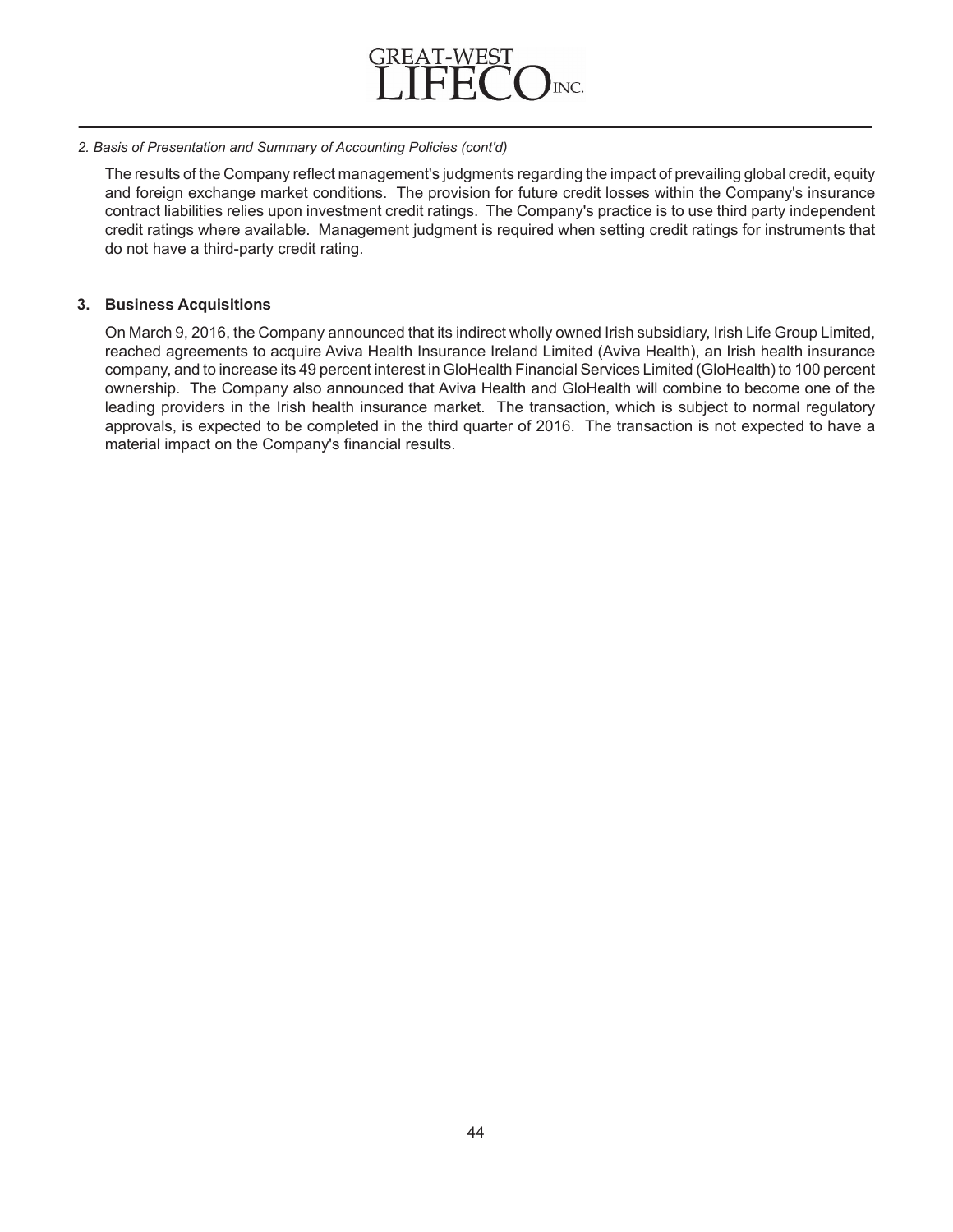

# **4. Portfolio Investments**

**(a) Carrying values and estimated fair values of portfolio investments are as follows:**

|                                                  | March 31, 2016<br>December 31, 2015 |                   |    |               |    |                   |    |               |
|--------------------------------------------------|-------------------------------------|-------------------|----|---------------|----|-------------------|----|---------------|
|                                                  |                                     | Carrying<br>value |    | Fair<br>value |    | Carrying<br>value |    | Fair<br>value |
| <b>Bonds</b>                                     |                                     |                   |    |               |    |                   |    |               |
| Designated fair value through profit or loss (1) | \$                                  | 83,579 \$         |    | 83,579        | \$ | 83,688 \$         |    | 83,688        |
| Classified fair value through profit or loss (1) |                                     | 2,709             |    | 2,709         |    | 2,815             |    | 2,815         |
| Available-for-sale                               |                                     | 11,376            |    | 11,376        |    | 11,535            |    | 11,535        |
| Loans and receivables                            |                                     | 16,477            |    | 18,207        |    | 16,905            |    | 18,253        |
|                                                  |                                     | 114,141           |    | 115,871       |    | 114,943           |    | 116,291       |
| <b>Mortgage loans</b>                            |                                     |                   |    |               |    |                   |    |               |
| Residential                                      |                                     | 7,694             |    | 8,113         |    | 7,783             |    | 8,148         |
| Commercial                                       |                                     | 13,708            |    | 14,911        |    | 14,238            |    | 15,298        |
|                                                  |                                     | 21,402            |    | 23,024        |    | 22,021            |    | 23,446        |
| <b>Stocks</b>                                    |                                     |                   |    |               |    |                   |    |               |
| Designated fair value through profit or loss (1) |                                     | 6,696             |    | 6,696         |    | 6,647             |    | 6,647         |
| Available-for-sale                               |                                     | 50                |    | 50            |    | 57                |    | 57            |
| Available-for-sale, at cost <sup>(2)</sup>       |                                     | 459               |    | N/A           |    | 534               |    | N/A           |
| Equity method                                    |                                     | 622               |    | 623           |    | 635               |    | 601           |
|                                                  |                                     | 7,827             |    | 7,369         |    | 7,873             |    | 7,305         |
| <b>Investment properties</b>                     |                                     | 5,049             |    | 5,049         |    | 5,237             |    | 5,237         |
| <b>Total</b>                                     | \$                                  | 148,419           | \$ | 151,313       | \$ | 150,074           | \$ | 152,279       |

 $(1)$  A financial asset is designated as fair value through profit or loss on initial recognition if it eliminates or significantly reduces an accounting mismatch. Changes in the fair value of financial assets designated as fair value through profit or loss are generally offset by changes in insurance contract liabilities, since the measurement of insurance contract liabilities is determined with reference to the assets supporting the liabilities.

A financial asset is classified as fair value through profit or loss on initial recognition if it is part of a portfolio that is actively traded for the purpose of earning investment income.

 $(2)$  Fair value cannot be reliably measured, therefore the investments are held at cost and excluded from the total fair value amount presented.

During the period ended March 31, 2016, the Company completed the transfer of annuity policies from The Equitable Life Assurance Society (Equitable Life) acquired during 2015. As a result, the related assets presented as Funds Held by Ceding Insurers in the December 31, 2015 financial statements are now recorded in Portfolio Investments.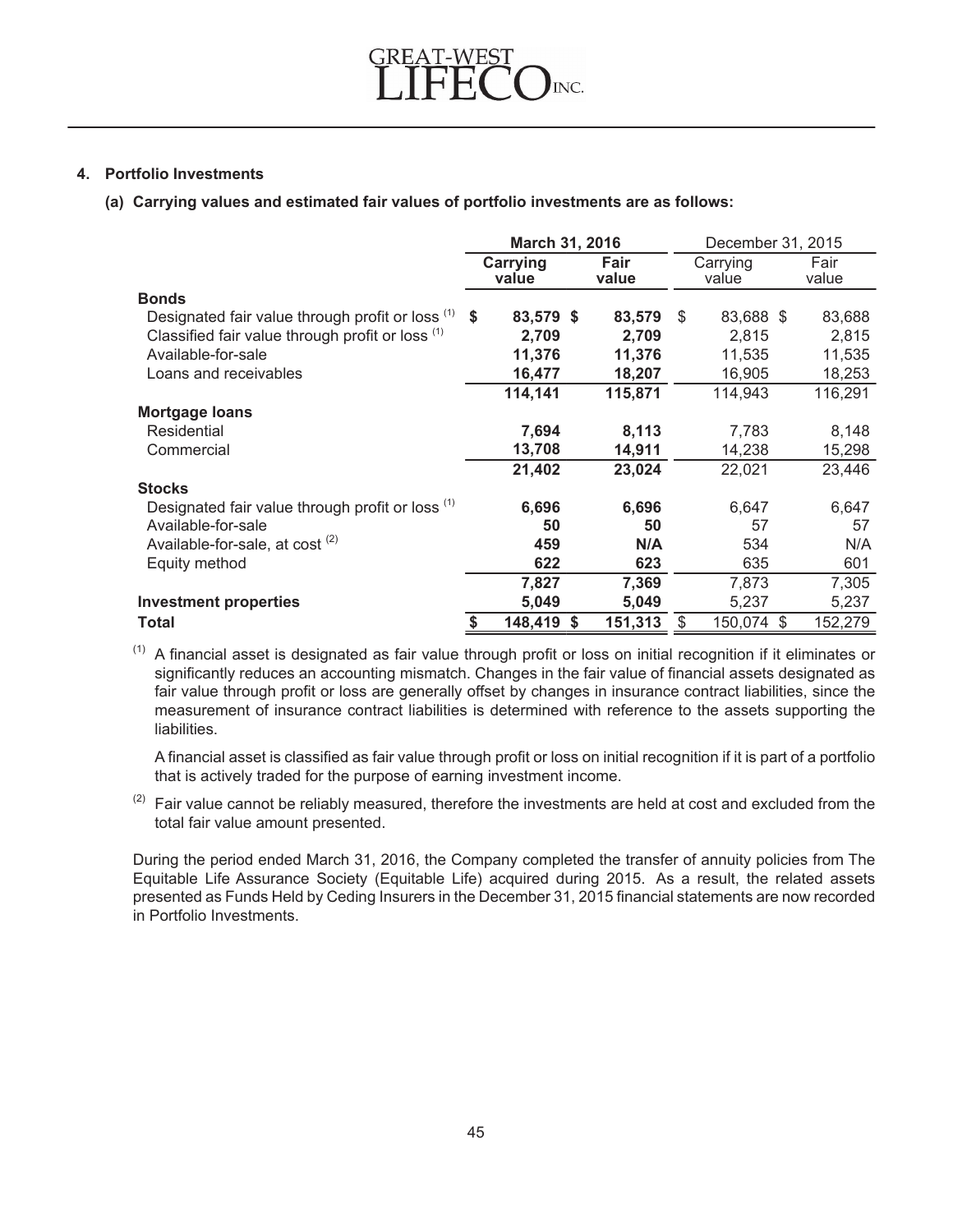

#### *4. Portfolio Investments (cont'd)*

# **(b) Included in portfolio investments are the following:**

Carrying amount of impaired investments

|                                    | March 31<br>2016 | December 31<br>2015 |
|------------------------------------|------------------|---------------------|
| Impaired amounts by classification |                  |                     |
| Fair value through profit or loss  | 311S             | 355                 |
| Available-for-sale                 | 10               | 11                  |
| Loans and receivables              | 32               | 30                  |
| <b>Total</b>                       | 353S             | 396                 |

The carrying amount of impaired investments includes bonds, stocks and mortgage loans. The above carrying values for loans and receivables are net of allowances of \$24 at March 31, 2016 and \$20 at December 31, 2015.

# **(c) Net investment income comprises the following:**

| For the three months<br>ended March 31, 2016                                                                                                                | <b>Bonds</b>                 | Mortgage<br>loans | <b>Stocks</b> | Investment<br>properties |     | <b>Other</b> | Total             |  |
|-------------------------------------------------------------------------------------------------------------------------------------------------------------|------------------------------|-------------------|---------------|--------------------------|-----|--------------|-------------------|--|
| Regular net investment income<br>Investment income earned<br>Net realized gains<br>Available-for-sale<br>Other classifications<br>Net allowances for credit | \$<br>$1,094$ \$<br>30<br>11 | 237S<br>9         | 79 \$<br>1    | 83 \$                    |     | 183S         | 1,676<br>31<br>20 |  |
| losses on loans and<br>receivables                                                                                                                          |                              | (7)               |               |                          |     |              | (7)               |  |
| Other income and expenses                                                                                                                                   |                              |                   |               | (20)                     |     | (27)         | (47)              |  |
|                                                                                                                                                             | 1,135                        | 239               | 80            | 63                       |     | 156          | 1,673             |  |
| Changes in fair value on fair value<br>through profit or loss assets<br>Classified fair value through                                                       | 42                           |                   |               |                          |     |              | 42                |  |
| profit or loss<br>Designated fair value through<br>profit or loss                                                                                           | 2,254                        |                   | 152           |                          |     | (62)         | 2,344             |  |
| Recorded at fair value through<br>profit or loss                                                                                                            |                              |                   |               | 24                       |     |              | 24                |  |
|                                                                                                                                                             | 2,296                        |                   | 152           | 24                       |     | (62)         | 2,410             |  |
| <b>Total</b>                                                                                                                                                | 3,431                        | \$<br>239 \$      | 232           | Ŝ.<br>87                 | -\$ | 94S          | 4,083             |  |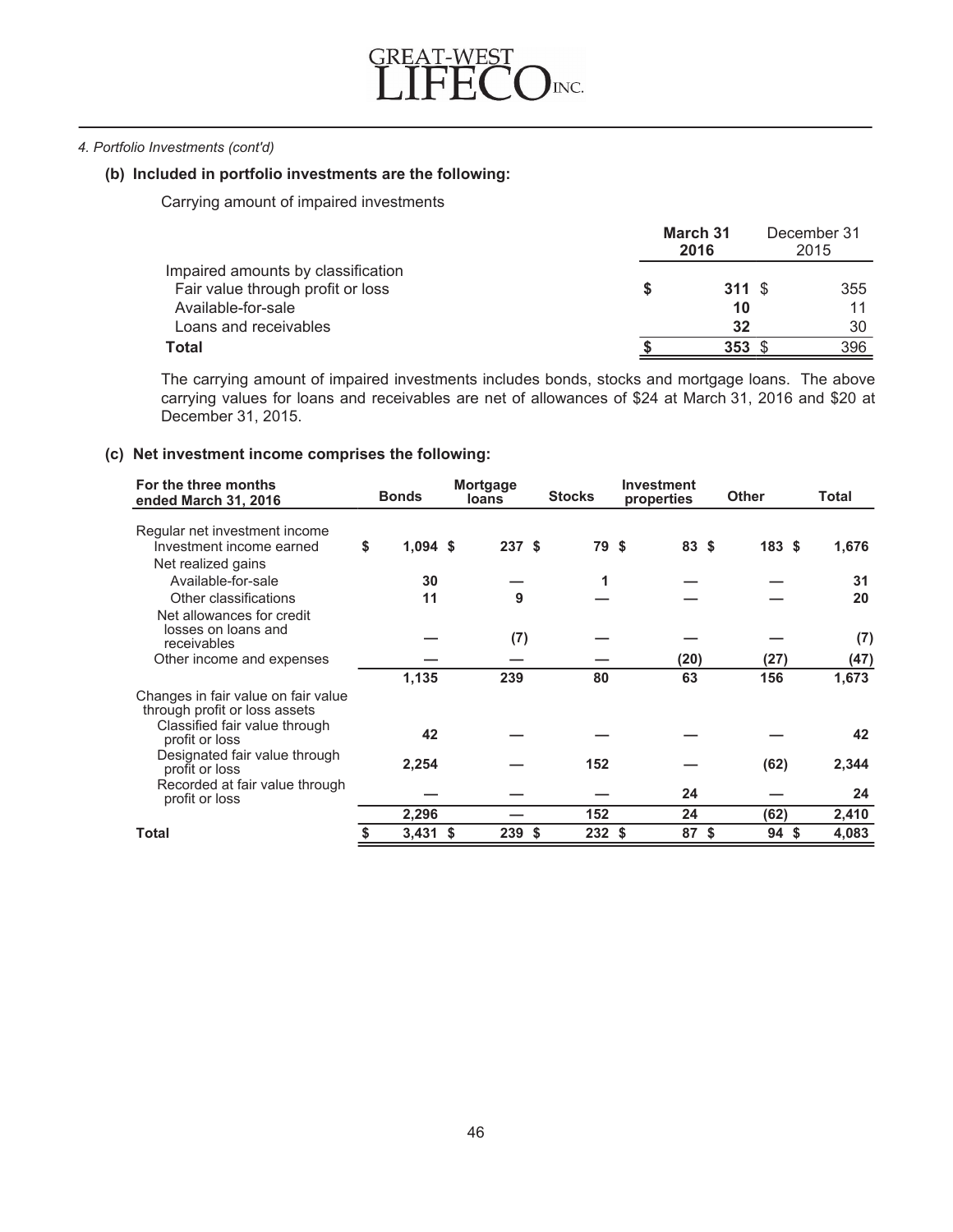#### *4. Portfolio Investments (cont'd)*

| For the three months<br>ended March 31, 2015                         | <b>Bonds</b>     | Mortgage<br>loans | <b>Stocks</b> |    | Investment<br>properties |    |                 |       |  |  |  |  | Other | Total |
|----------------------------------------------------------------------|------------------|-------------------|---------------|----|--------------------------|----|-----------------|-------|--|--|--|--|-------|-------|
|                                                                      |                  |                   |               |    |                          |    |                 |       |  |  |  |  |       |       |
| Regular net investment income<br>Investment income earned            | \$<br>$1,017$ \$ | 243 \$            | 62 \$         |    | 88 \$                    |    | 90 <sup>5</sup> | 1,500 |  |  |  |  |       |       |
| Net realized gains                                                   |                  |                   |               |    |                          |    |                 |       |  |  |  |  |       |       |
| Available-for-sale                                                   | 73               |                   |               |    |                          |    |                 | 74    |  |  |  |  |       |       |
| Other classifications                                                | 5                | 8                 |               |    |                          |    |                 | 13    |  |  |  |  |       |       |
| Net allowances for credit                                            |                  |                   |               |    |                          |    |                 |       |  |  |  |  |       |       |
| losses on loans and<br>receivables                                   |                  |                   |               |    |                          |    |                 |       |  |  |  |  |       |       |
| Other income and expenses                                            |                  |                   |               |    | (25)                     |    | (27)            | (52)  |  |  |  |  |       |       |
|                                                                      | 1,095            | 252               | 63            |    | 63                       |    | 63              | 1,536 |  |  |  |  |       |       |
| Changes in fair value on fair value<br>through profit or loss assets |                  |                   |               |    |                          |    |                 |       |  |  |  |  |       |       |
| Classified fair value through<br>profit or loss                      | 45               |                   |               |    |                          |    |                 | 45    |  |  |  |  |       |       |
| Designated fair value through<br>profit or loss                      | 2,577            |                   | 162           |    |                          |    | 114             | 2,853 |  |  |  |  |       |       |
| Recorded at fair value through<br>profit or loss                     |                  |                   |               |    | 55                       |    |                 | 55    |  |  |  |  |       |       |
|                                                                      | 2,622            |                   | 162           |    | 55                       |    | 114             | 2,953 |  |  |  |  |       |       |
| Total                                                                | \$<br>$3,717$ \$ | 252 \$            | 225           | \$ | 118                      | \$ | 177<br>-\$      | 4,489 |  |  |  |  |       |       |

Investment income earned comprises income from investments that are classified as available-for-sale, loans and receivables and investments classified or designated as fair value through profit or loss. Investment income from bonds and mortgages includes interest income and premium and discount amortization. Income from stocks includes dividends and equity income from the investment in IGM Financial Inc. (IGM) and Allianz Ireland. Investment properties income includes rental income earned on investment properties, ground rent income earned on leased and sub-leased land, fee recoveries, lease cancellation income, and interest and other investment income earned on investment properties. Other income includes policyholder loan income, foreign exchange gains and losses, income earned from derivative financial instruments and other miscellaneous income.

# **5. Financial Instruments Risk Management**

The Company has policies relating to the identification, measurement, monitoring, mitigating and controlling of risks associated with financial instruments. The key risks related to financial instruments are credit risk, liquidity risk and market risk (currency, interest rate and equity). The Risk Committee of the Board of Directors is responsible for the oversight of the Company's key risks. The Company's approach to risk management has not substantially changed from that described in the Company's 2015 Annual Report. Certain risks have been outlined below. For a discussion of the Company's risk governance structure and risk management approach, see the "Financial Instruments Risk Management" note in the Company's December 31, 2015 consolidated audited financial statements.

The Company has also established policies and procedures designed to identify, measure and report all material risks. Management is responsible for establishing capital management procedures for implementing and monitoring the capital plan. The Board of Directors reviews and approves all capital transactions undertaken by management.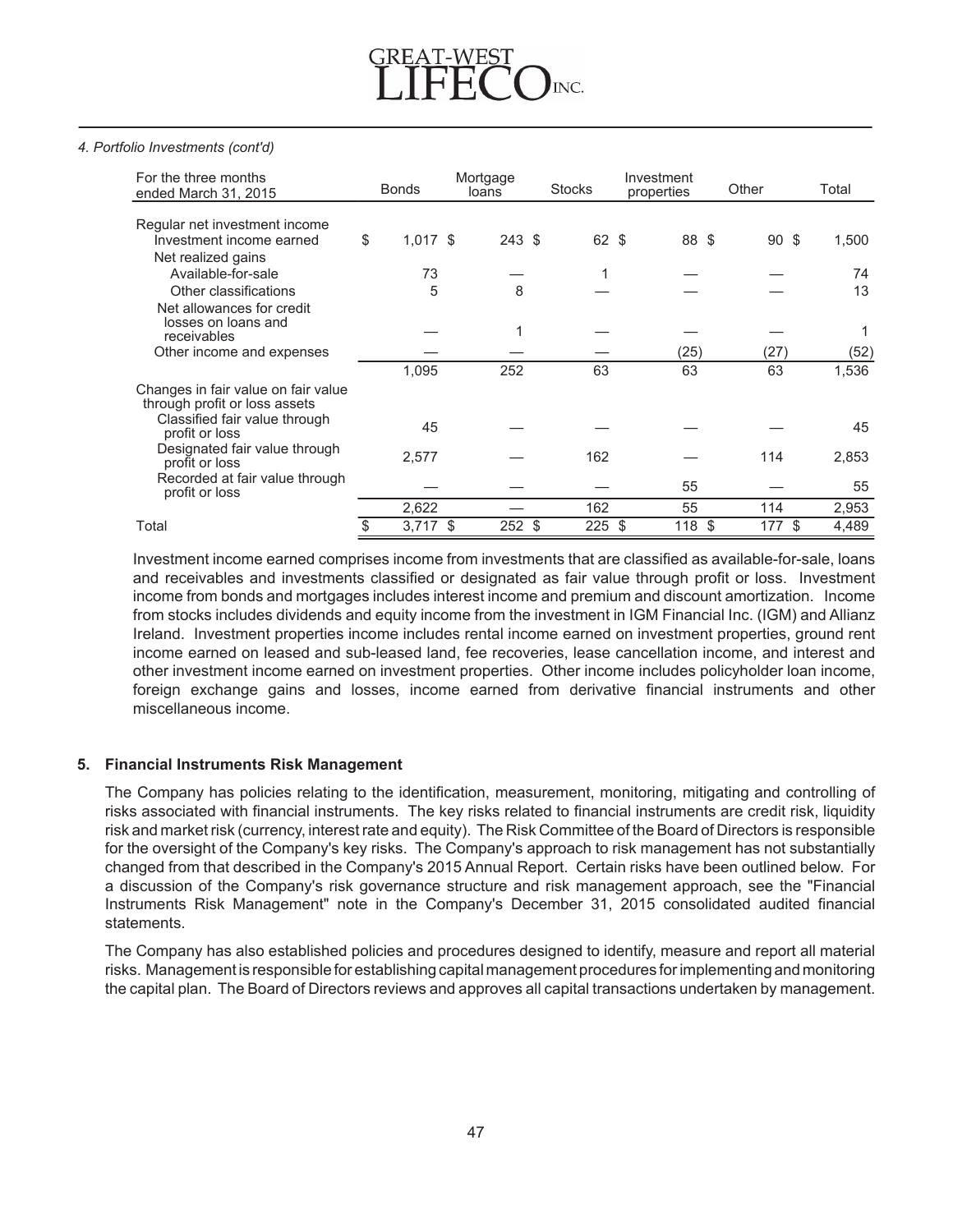

# *5. Financial Instruments Risk Management (cont'd)*

# **(a) Credit Risk**

Credit risk is the risk of financial loss resulting from the failure of debtors to make payments when due.

# Concentration of Credit Risk

Concentrations of credit risk arise from exposures to a single debtor, a group of related debtors or groups of debtors that have similar credit risk characteristics in that they operate in the same geographic region or in similar industries. No significant changes have occurred from the year ended December 31, 2015.

# **(b) Liquidity Risk**

Liquidity risk is the risk that the Company will not be able to meet all cash outflow obligations as they come due. The following policies and procedures are in place to manage this risk:

- The Company closely manages operating liquidity through cash flow matching of assets and liabilities and forecasting earned and required yields, to ensure consistency between policyholder requirements and the yield of assets.
- Management closely monitors the solvency and capital positions of its principal subsidiaries opposite liquidity requirements at the holding company. Additional liquidity is available through established lines of credit or via capital market transactions. The Company maintains committed lines of credit with Canadian chartered banks.

# **(c) Market Risk**

Market risk is the risk that the fair value or future cash flows of a financial instrument will fluctuate as a result of changes in market factors which include three types: currency risk, interest rate (including related inflation) risk and equity risk.

# Caution Related to Risk Sensitivities

These financial statements include estimates of sensitivities and risk exposure measures for certain risks, such as the sensitivity due to specific changes in interest rate levels projected and market prices as at the valuation date. Actual results can differ significantly from these estimates for a variety of reasons including:

- Assessment of the circumstances that led to the scenario may lead to changes in (re)investment approaches and interest rate scenarios considered,
- Changes in actuarial, investment return and future investment activity assumptions,
- Actual experience differing from the assumptions,
- Changes in business mix, effective income tax rates and other market factors,
- Interactions among these factors and assumptions when more than one changes, and
- The general limitations of the Company's internal models.

For these reasons, the sensitivities should only be viewed as directional estimates of the underlying sensitivities for the respective factors based on the assumptions outlined above. Given the nature of these calculations, the Company cannot provide assurance that the actual impact on net earnings attributed to shareholders will be as indicated.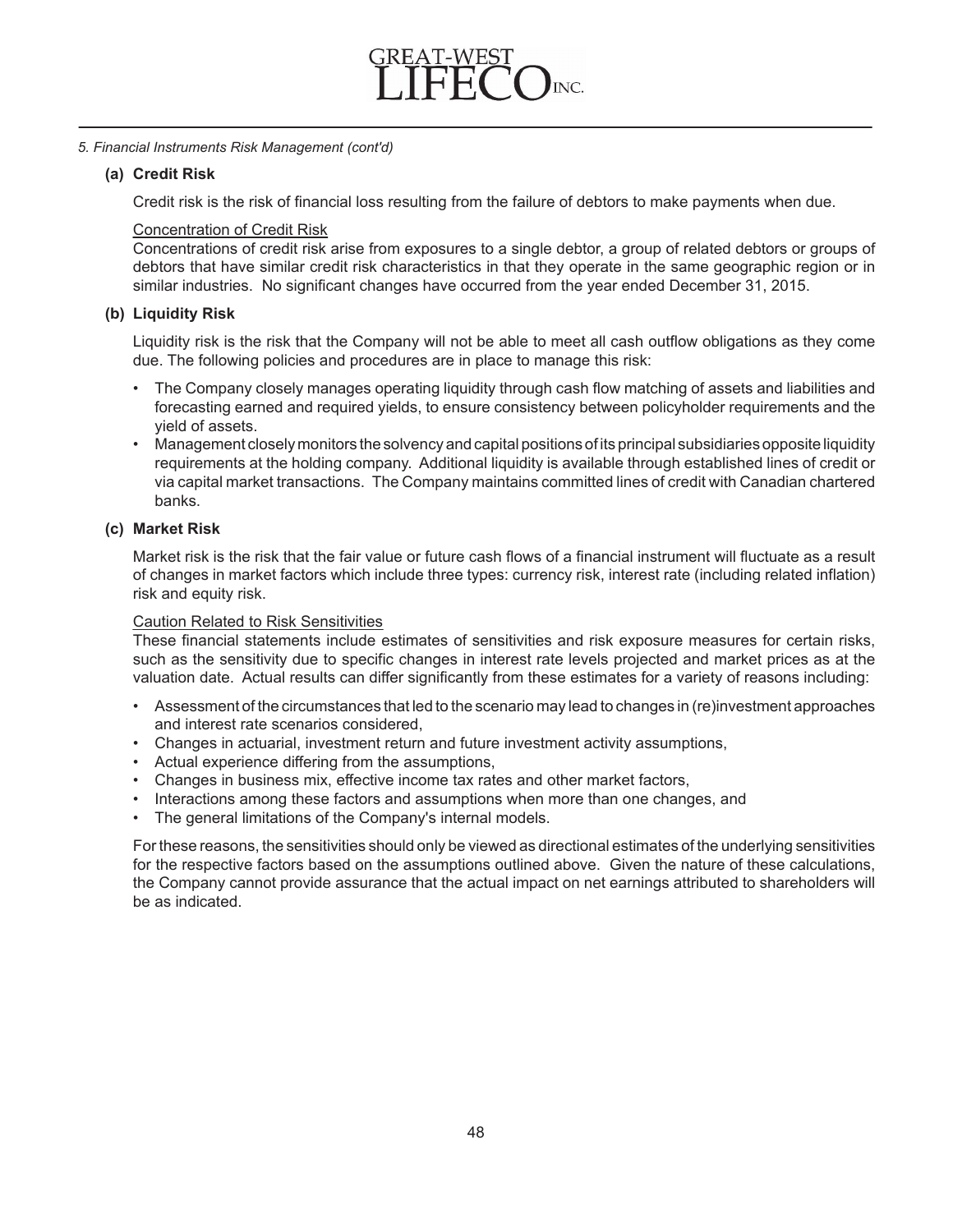

# *5. Financial Instruments Risk Management (cont'd)*

(i) Currency Risk

Currency risk relates to the Company operating and holding financial instruments in different currencies. For the assets backing insurance and investment contract liabilities that are not matched by currency, changes in foreign exchange rates can expose the Company to the risk of foreign exchange losses not offset by liability decreases. The Company has net investments in foreign operations. In addition, the Company's debt obligations are mainly denominated in Canadian dollars. In accordance with IFRS, foreign currency translation gains and losses from net investments in foreign operations, net of related hedging activities and tax effects, are recorded in accumulated other comprehensive income. Strengthening or weakening of the Canadian dollar spot rate compared to the U.S. dollar, British pound and euro spot rates impacts the Company's total equity. Correspondingly, the Company's book value per share and capital ratios monitored by rating agencies are also impacted.

- A 10% weakening of the Canadian dollar against foreign currencies would be expected to increase non-participating insurance and investment contract liabilities and their supporting assets by approximately the same amount resulting in an immaterial change to net earnings. A10% strengthening of the Canadian dollar against foreign currencies would be expected to decrease non-participating insurance and investment contract liabilities and their supporting assets by approximately the same amount resulting in an immaterial change in net earnings.
- (ii) Interest Rate Risk

Interest rate risk exists if asset and liability cash flows are not closely matched and interest rates change causing a difference in value between the asset and liability.

Projected cash flows from the current assets and liabilities are used in the Canadian Asset Liability Method to determine insurance contract liabilities. Valuation assumptions have been made regarding rates of returns on supporting assets, fixed income, equity and inflation. The valuation assumptions use best estimates of future reinvestment rates and inflation assumptions with an assumed correlation together with margins for adverse deviation set in accordance with professional standards. These margins are necessary to provide for possibilities of misestimation and/or future deterioration in the best estimate assumptions and provide reasonable assurance that insurance contract liabilities cover a range of possible outcomes. Margins are reviewed periodically for continued appropriateness.

Testing under a number of interest rate scenarios (including increasing, decreasing and fluctuating rates) is done to assess reinvestment risk. The total provision for interest rates is sufficient to cover a broader or more severe set of risks than the minimum arising from the current Canadian Institute of Actuaries prescribed scenarios.

The range of interest rates covered by these provisions is set in consideration of long-term historical results and is monitored quarterly with a full review annually. An immediate 1% parallel shift in the yield curve would not have a material impact on the Company's view of the range of interest rates to be covered by the provisions. If sustained however, the parallel shift could impact the Company's range of scenarios covered.

The total provision for interest rates also considers the impact of the Canadian Institute of Actuaries prescribed scenarios:

- The effect of an immediate 1% parallel increase in the yield curve on the prescribed scenarios would not change the total provision for interest rates at March 31, 2016 and December 31, 2015.
- The effect of an immediate 1% parallel decrease in the yield curve on the prescribed scenarios would not change the total provision for interest rates at March 31, 2016 and December 31, 2015.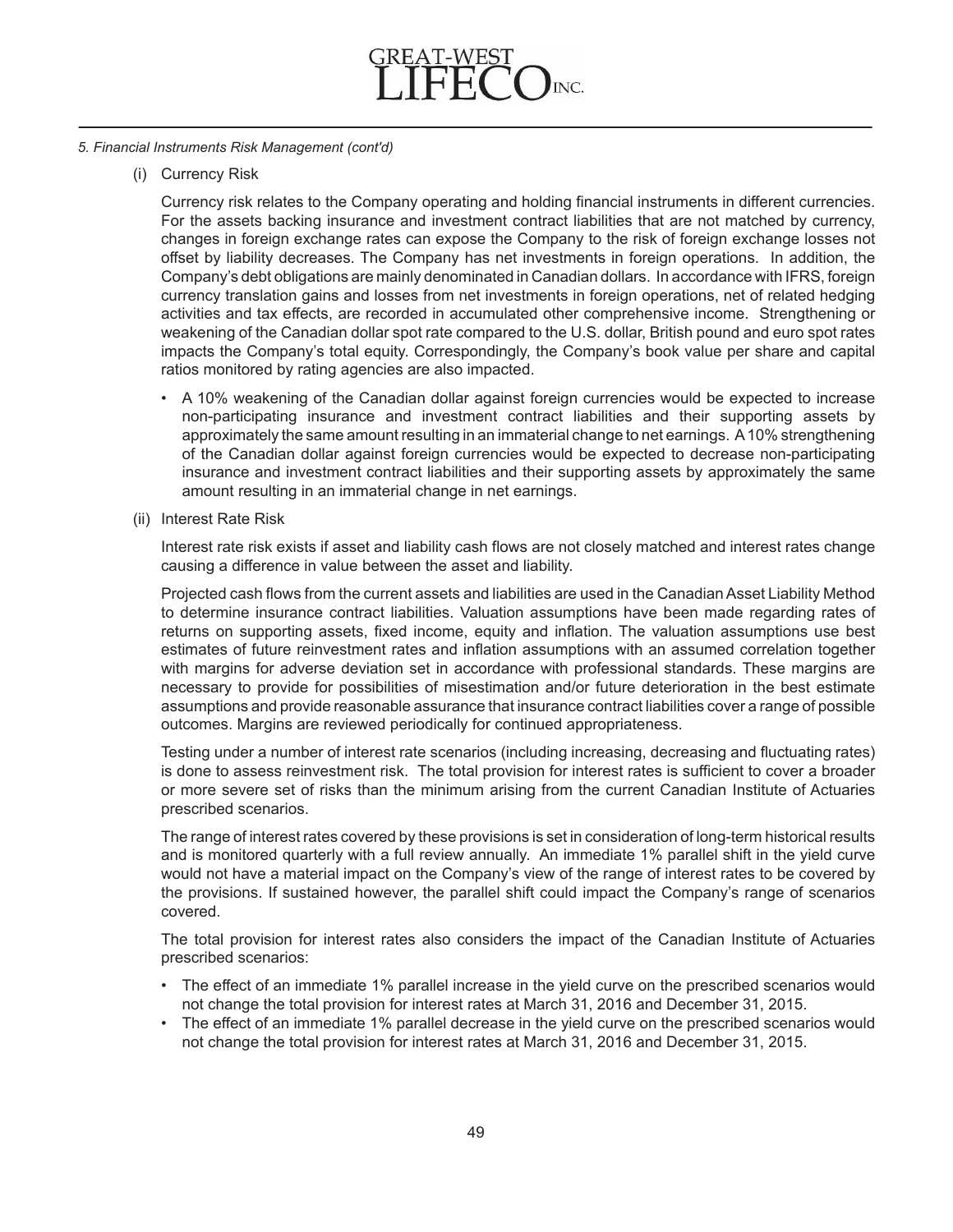

#### *5. Financial Instruments Risk Management (cont'd)*

Another way of measuring the interest rate risk associated with this assumption is to determine the effect on the insurance and investment contract liabilities impacting the shareholders net earnings of the Company of a 1% change in the Company's view of the range of interest rates to be covered by these provisions. The following provides information on the effect of an immediate 1% increase or 1% decrease in the interest rates at both the low and high end of the range of interest rates recognized in the provisions:

|                                                                            |   | March 31, 2016  |             |             | December 31, 2015 |             |
|----------------------------------------------------------------------------|---|-----------------|-------------|-------------|-------------------|-------------|
|                                                                            |   | 1% increase     | 1% decrease | 1% increase |                   | 1% decrease |
| Change in interest rates                                                   |   |                 |             |             |                   |             |
| Increase (decrease) in insurance<br>and investment contract liabilities \$ |   | $(168)$ \$      | 696 \$      | $(163)$ \$  |                   | 614         |
| Increase (decrease) in net<br>earnings                                     | S | $120 \text{ s}$ | $(498)$ \$  | 109S        |                   | (430)       |

#### (iii) Equity Risk

Equity risk is the uncertainty associated with the valuation of assets and liabilities arising from changes in equity markets and other pricing risk. To mitigate pricing risk, the Company has investment policy guidelines in place that provide for prudent investment in equity markets within clearly defined limits. The risks associated with segregated fund guarantees have been mitigated through a hedging program for lifetime Guaranteed Minimum Withdrawal Benefit guarantees using equity futures, currency forwards, and interest rate derivatives. For policies with segregated fund guarantees, the Company generally determines insurance contract liabilities at a conditional tail expectation of 75 (CTE75) level.

Some insurance and investment contract liabilities are supported by investment properties, common stocks and private equities, for example segregated fund products and products with long-tail cash flows. Generally these liabilities will fluctuate in line with equity values. There will be additional impacts on these liabilities as equity values fluctuate. The following provides information on the expected impacts of a 10% increase or 10% decrease in equity values:

|                                                                                      |    |           | March 31, 2016            |            | December 31, 2015         |  |       |  |  |
|--------------------------------------------------------------------------------------|----|-----------|---------------------------|------------|---------------------------|--|-------|--|--|
|                                                                                      |    |           | 10% increase 10% decrease |            | 10% increase 10% decrease |  |       |  |  |
| Change in equity values<br>Increase (decrease) in<br>non-participating insurance and |    |           |                           |            |                           |  |       |  |  |
| investment contract liabilities                                                      | \$ | $(55)$ \$ |                           | 137 S      | $(53)$ \$                 |  | 139   |  |  |
| Increase (decrease) in net<br>earnings                                               | S  | 47 S      |                           | $(105)$ \$ | 45 \$                     |  | (108) |  |  |

The best estimate return assumptions for equities are primarily based on long-term historical averages. Changes in the current market could result in changes to these assumptions and will impact both asset and liability cash flows. The following provides information on the expected impacts of a 1% increase or 1% decrease in the best estimate assumptions:

|                                                                               |   | March 31, 2016 |             | December 31, 2015 |             |            |  |             |
|-------------------------------------------------------------------------------|---|----------------|-------------|-------------------|-------------|------------|--|-------------|
|                                                                               |   | 1% increase    | 1% decrease |                   | 1% increase |            |  | 1% decrease |
| Change in best estimate return<br>assumptions                                 |   |                |             |                   |             |            |  |             |
| Increase (decrease) in<br>non-participating insurance<br>contract liabilities | S | $(533)$ \$     |             | $573$ \$          |             | $(534)$ \$ |  | 573         |
| Increase (decrease) in net<br>earnings                                        | S | 432 \$         |             | $(457)$ \$        |             | 433 \$     |  | (457)       |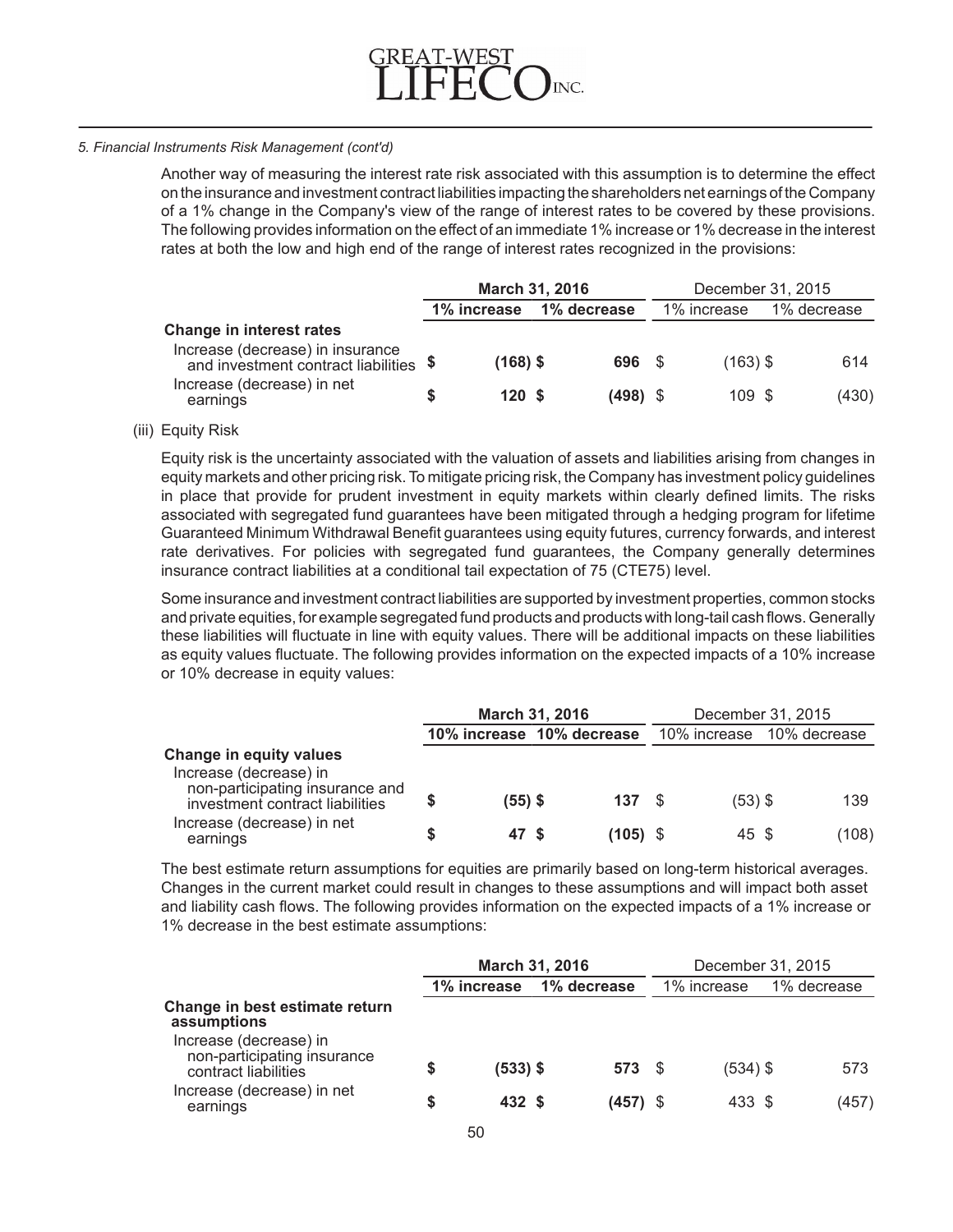

## **6. Fair Value Measurement**

The Company's assets and liabilities recorded at fair value have been categorized based upon the following fair value hierarchy:

Level 1: Fair value measurements utilize observable, quoted prices (unadjusted) in active markets for identical assets or liabilities that the Company has the ability to access. Assets and liabilities utilizing Level 1 inputs include actively exchange-traded equity securities, exchange-traded futures, and mutual and segregated funds which have available prices in an active market with no redemption restrictions.

Level 2: Fair value measurements utilize inputs other than quoted prices included in Level 1 that are observable for the asset or liability, either directly or indirectly. Level 2 inputs include quoted prices for similar assets and liabilities in active markets, and inputs other than quoted prices that are observable for the asset or liability, such as interest rates and yield curves that are observable at commonly quoted intervals. The fair values for some Level 2 securities were obtained from a pricing service. The pricing service inputs include, but are not limited to, benchmark yields, reported trades, broker/dealer quotes, issuer spreads, two-sided markets, benchmark securities, offers and reference data. Level 2 assets and liabilities include those priced using a matrix which is based on credit quality and average life, government and agency securities, restricted stock, some private bonds and equities, most investment-grade and high-yield corporate bonds, most asset-backed securities, most over-the-counter derivatives, and mortgage loans. Investment contracts that are measured at fair value are mostly included in the Level 2 category.

Level 3: Fair value measurements utilize one or more significant inputs that are not based on observable market inputs and include situations where there is little, if any, market activity for the asset or liability. The values of the majority of Level 3 securities were obtained from single broker quotes, internal pricing models, or external appraisers. Assets and liabilities utilizing Level 3 inputs generally include certain bonds, certain asset-backed securities, some private equities, investments in mutual and segregated funds where there are redemption restrictions, certain over-the-counter derivatives, and investment properties.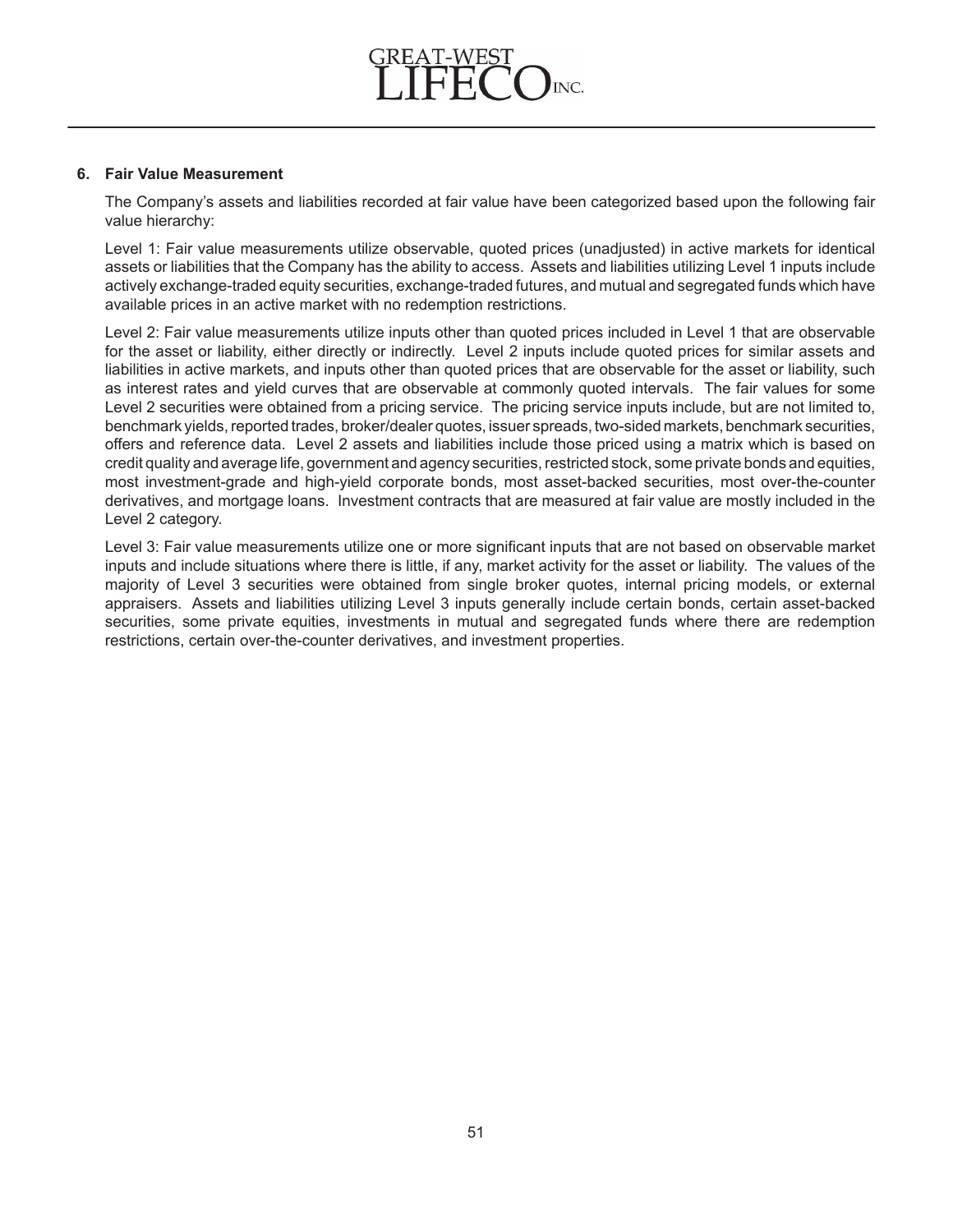

The following presents the Company's assets and liabilities measured at fair value on a recurring basis by hierarchy level:

|                                                                       | March 31, 2016 |             |                |            |              |    |              |  |  |
|-----------------------------------------------------------------------|----------------|-------------|----------------|------------|--------------|----|--------------|--|--|
| Assets measured at fair value                                         |                | Level 1     |                | Level 2    | Level 3      |    | <b>Total</b> |  |  |
| Cash and cash equivalents                                             | \$             | $2,923$ \$  |                | S          |              | \$ | 2,923        |  |  |
| Financial assets at fair value through profit or loss<br><b>Bonds</b> |                |             |                | 86,287     | 1            |    | 86,288       |  |  |
| <b>Stocks</b>                                                         |                | 6,636       |                | 5          | 55           |    | 6,696        |  |  |
| Total financial assets at fair value through profit or loss           |                | 6,636       |                | 86,292     | 56           |    | 92,984       |  |  |
| Available-for-sale financial assets<br><b>Bonds</b>                   |                |             |                | 11,376     |              |    | 11,376       |  |  |
| <b>Stocks</b>                                                         |                | 49          |                |            | 1            |    | 50           |  |  |
| Total available-for-sale financial assets                             |                | 49          |                | 11,376     | 1            |    | 11,426       |  |  |
| Investment properties                                                 |                |             |                |            | 5,049        |    | 5,049        |  |  |
| Derivatives <sup>(1)</sup>                                            |                | 3           |                | 599        |              |    | 602          |  |  |
| Other assets:                                                         |                |             |                |            |              |    |              |  |  |
| Trading account assets                                                |                | 392         |                | 192        | $\mathbf{2}$ |    | 586          |  |  |
| Other $(2)$                                                           |                | 140         |                |            |              |    | 140          |  |  |
| Total assets measured at fair value                                   | S              | $10,143$ \$ |                | 98,459 \$  | $5,108$ \$   |    | 113,710      |  |  |
| Liabilities measured at fair value                                    |                |             |                |            |              |    |              |  |  |
| Derivatives $(3)$                                                     | \$             |             | 3 <sup>5</sup> | $2,012$ \$ |              | S. | 2,015        |  |  |
| Investment contract liabilities                                       |                |             |                | 2,093      | 23           |    | 2,116        |  |  |
| <b>Other liabilities</b>                                              |                | 140         |                |            |              |    | 140          |  |  |
| Total liabilities measured at fair value                              | \$             | $143$ \$    |                | 4,105 \$   | 23           | \$ | 4,271        |  |  |

 $(1)$  Excludes collateral received of \$73.<br> $(2)$  Includes cash collateral under securities lending agreements.

 $^{(3)}$  Excludes collateral pledged of \$361.

There were no transfers of the Company's assets and liabilities between Level 1 and Level 2 in the period.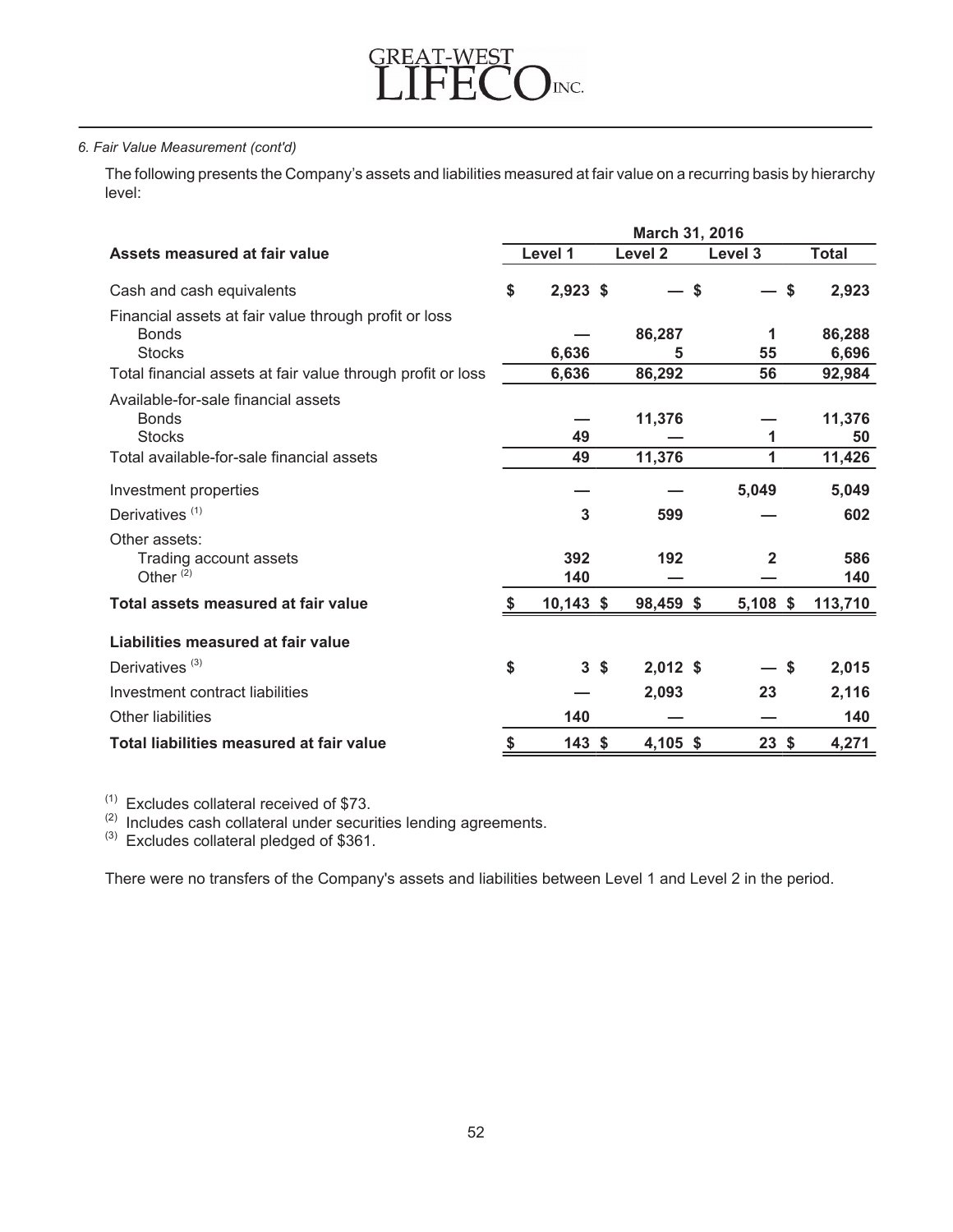

|                                                                                        | December 31, 2015 |             |  |             |                     |    |                 |  |  |  |  |
|----------------------------------------------------------------------------------------|-------------------|-------------|--|-------------|---------------------|----|-----------------|--|--|--|--|
| Assets measured at fair value                                                          |                   | Level 1     |  | Level 2     | Level 3             |    | Total           |  |  |  |  |
| Cash and cash equivalents                                                              | \$                | $2,813$ \$  |  | \$          |                     | \$ | 2,813           |  |  |  |  |
| Financial assets at fair value through profit or loss<br><b>Bonds</b><br><b>Stocks</b> |                   | 6,573       |  | 86,493<br>8 | 10<br>66            |    | 86,503<br>6,647 |  |  |  |  |
| Total financial assets at fair value through profit or loss                            |                   | 6,573       |  | 86,501      | 76                  |    | 93,150          |  |  |  |  |
| Available-for-sale financial assets<br><b>Bonds</b>                                    |                   |             |  | 11,534      | 1                   |    | 11,535          |  |  |  |  |
| <b>Stocks</b><br>Total available-for-sale financial assets                             |                   | 56<br>56    |  | 11,534      | 1<br>$\overline{2}$ |    | 57<br>11,592    |  |  |  |  |
| Investment properties                                                                  |                   |             |  |             | 5,237               |    | 5,237           |  |  |  |  |
| Derivatives <sup>(1)</sup>                                                             |                   | 4           |  | 457         |                     |    | 461             |  |  |  |  |
| Other assets:<br>Trading account assets                                                |                   | 381         |  | 204         | 5                   |    | 590             |  |  |  |  |
| Total assets measured at fair value                                                    |                   | $9,827$ \$  |  | 98,696 \$   | 5,320 \$            |    | 113,843         |  |  |  |  |
| Liabilities measured at fair value                                                     |                   |             |  |             |                     |    |                 |  |  |  |  |
| Derivatives <sup>(2)</sup>                                                             | \$                | $3\sqrt{3}$ |  | $2,621$ \$  |                     | \$ | 2,624           |  |  |  |  |
| Investment contract liabilities                                                        |                   |             |  | 2,226       | 27                  |    | 2,253           |  |  |  |  |
| Total liabilities measured at fair value                                               | \$                | $3\sqrt{3}$ |  | 4,847 \$    | $27 \text{ }$ \$    |    | 4,877           |  |  |  |  |

 $(1)$  Excludes collateral received of \$107.<br> $(2)$  Excludes collateral pledged of \$608.

There were no transfers of the Company's assets and liabilities between Level 1 and Level 2 in the period.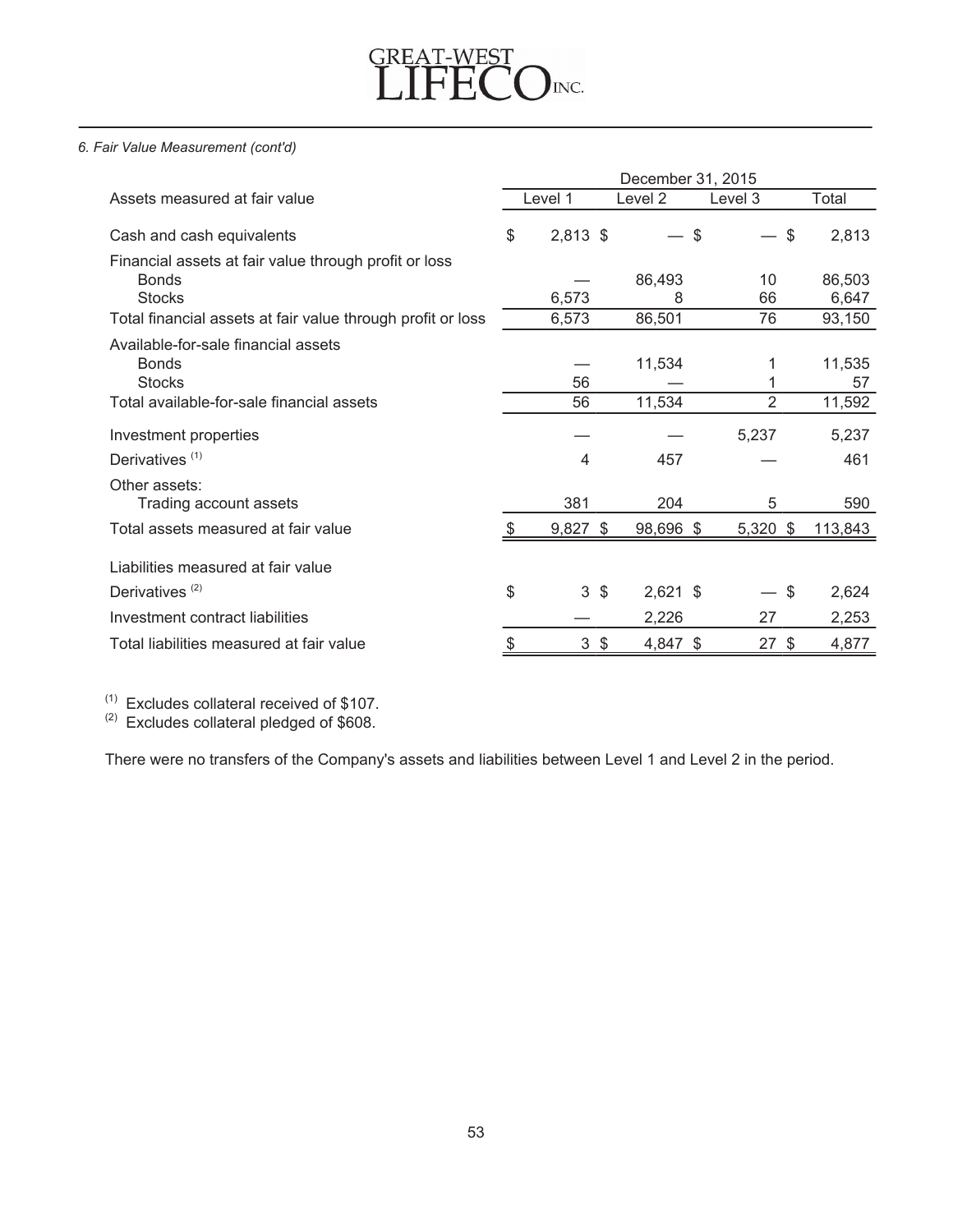

The following presents additional information about assets and liabilities measured at fair value on a recurring basis and for which the Company has utilized Level 3 inputs to determine fair value:

|                                                                                                                              |                                                         |      |                                 |     |                                                                          | March 31, 2016                          |   |                          |                                                |                                   |                                              |     |
|------------------------------------------------------------------------------------------------------------------------------|---------------------------------------------------------|------|---------------------------------|-----|--------------------------------------------------------------------------|-----------------------------------------|---|--------------------------|------------------------------------------------|-----------------------------------|----------------------------------------------|-----|
|                                                                                                                              | <b>Fair value</b><br>through<br>profit or<br>loss bonds |      | Available-<br>for-sale<br>bonds |     | <b>Fair value</b><br>through<br>profit or<br><b>loss</b><br>stocks $(3)$ | Available-<br>for-sale<br><b>stocks</b> |   | Investment<br>properties | Other<br>assets-<br>trading<br>$account^{(4)}$ | <b>Total</b><br>Level 3<br>assets | Investment<br>contract<br><b>liabilities</b> |     |
| Balance, beginning of<br>year                                                                                                | \$<br>10 <sup>5</sup>                                   |      | 1 <sup>s</sup>                  |     | 66 \$                                                                    | 1 <sup>5</sup>                          |   | 5,237 \$                 | 5 <sup>5</sup>                                 | 5,320 \$                          |                                              | 27  |
| Total gains (losses)<br>Included in net<br>earnings                                                                          |                                                         |      |                                 |     | (3)                                                                      |                                         |   | 24                       |                                                | 21                                |                                              |     |
| Included in other<br>comprehensive<br>income $(1)$                                                                           | (1)                                                     |      |                                 |     |                                                                          |                                         |   | (286)                    |                                                | (287)                             |                                              |     |
| Purchases                                                                                                                    |                                                         |      |                                 |     | $\overline{2}$                                                           |                                         |   | 74                       | 1                                              | 77                                |                                              |     |
| <b>Sales</b>                                                                                                                 |                                                         |      |                                 |     | (10)                                                                     |                                         |   |                          | (4)                                            | (14)                              |                                              |     |
| Other<br>Transfers into Level 3 <sup>(2)</sup>                                                                               |                                                         |      |                                 |     |                                                                          |                                         |   |                          |                                                |                                   |                                              | (4) |
| Transfers out of<br>Level 3 $(2)$                                                                                            | (8)                                                     |      | (1)                             |     |                                                                          |                                         |   |                          |                                                | (9)                               |                                              |     |
| Balance, end of period                                                                                                       | \$<br>1 <sup>5</sup>                                    |      |                                 | \$  | 55 \$                                                                    | 1 <sup>5</sup>                          |   | 5,049 \$                 | 2 <sup>5</sup>                                 | $5,108$ \$                        |                                              | 23  |
| Total gains (losses) for<br>the period included<br>in net investment<br>income                                               |                                                         | - \$ |                                 | -\$ | $(3)$ \$                                                                 |                                         | S | 24S                      | S.                                             | 21S                               |                                              |     |
| Change in unrealized<br>gains (losses) for<br>the period included<br>in net earnings for<br>assets held at<br>March 31, 2016 | \$                                                      | S    |                                 | \$  | $(3)$ \$                                                                 |                                         | S | 24S                      | \$                                             | 21S                               |                                              |     |

 $(1)$  Other comprehensive income for investment properties represents the unrealized losses on foreign exchange.

 $(2)$  Transfers into Level 3 are due primarily to decreased observability of inputs in valuation methodologies. Transfers out of Level 3 are due primarily to increased observability of inputs in valuation methodologies as evidenced by corroboration of market prices with multiple pricing vendors or the lifting of redemption restrictions on investments in mutual and segregated funds.

(3) Includes investments in mutual and segregated funds where there are redemption restrictions. The fair value is based on observable, quoted prices.

 $<sup>(4)</sup>$  Includes illiquid equities where prices are not quoted; however, the Company does not believe changing the</sup> inputs to reasonably alternate assumptions would change the values significantly.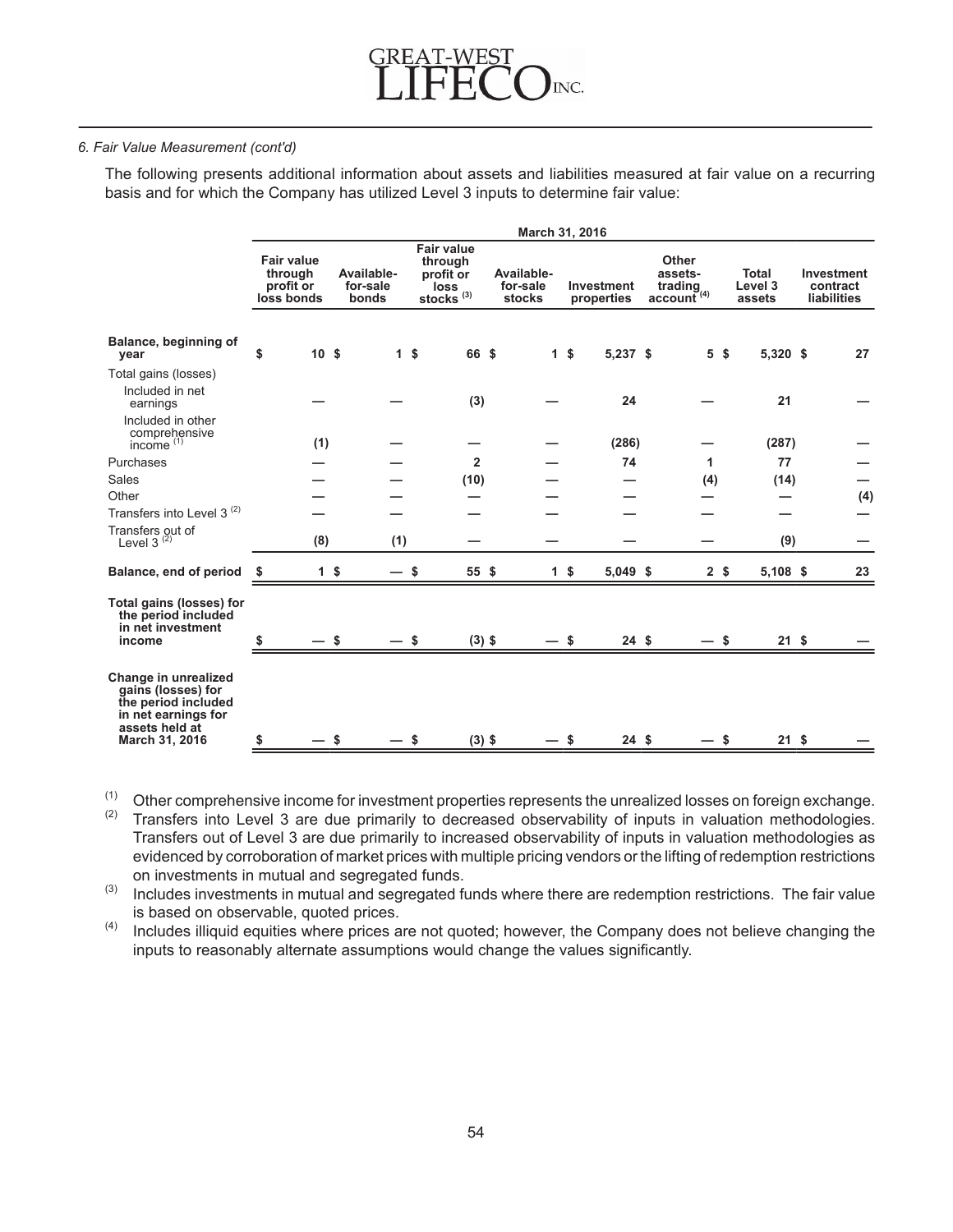# GREAT-WEST INC.

#### *6. Fair Value Measurement (cont'd)*

|                                                                                                               | December 31, 2015                                |                 |                                 |                |                                                            |      |                                  |                |                          |  |                                                 |                            |                                       |
|---------------------------------------------------------------------------------------------------------------|--------------------------------------------------|-----------------|---------------------------------|----------------|------------------------------------------------------------|------|----------------------------------|----------------|--------------------------|--|-------------------------------------------------|----------------------------|---------------------------------------|
|                                                                                                               | Fair value<br>through<br>profit or<br>loss bonds |                 | Available-<br>for-sale<br>bonds |                | Fair value<br>through<br>profit or<br>loss<br>stocks $(3)$ |      | Available-<br>for-sale<br>stocks |                | Investment<br>properties |  | Other<br>assets -<br>trading<br>$account^{(4)}$ | Total<br>Level 3<br>assets | Investment<br>contract<br>liabilities |
| Balance, beginning of<br>year                                                                                 | \$<br>86 \$                                      |                 |                                 | 1 <sup>5</sup> | 17S                                                        |      |                                  | 1 <sup>5</sup> | 4,613 \$                 |  |                                                 | \$<br>4,718 \$             | 28                                    |
| Total gains                                                                                                   |                                                  |                 |                                 |                |                                                            |      |                                  |                |                          |  |                                                 |                            |                                       |
| Included in net<br>earnings                                                                                   | 5                                                |                 |                                 |                | 7                                                          |      |                                  |                | 249                      |  |                                                 | 261                        |                                       |
| Included in other<br>comprehensive<br>income $(1)$                                                            |                                                  |                 |                                 |                |                                                            |      |                                  |                | 379                      |  |                                                 | 379                        |                                       |
| Purchases                                                                                                     |                                                  |                 |                                 |                | 50                                                         |      |                                  |                | 278                      |  | 5                                               | 333                        |                                       |
| <b>Sales</b>                                                                                                  |                                                  |                 |                                 |                | (4)                                                        |      |                                  |                | (282)                    |  |                                                 | (286)                      |                                       |
| Repayments                                                                                                    | (47)                                             |                 |                                 |                |                                                            |      |                                  |                |                          |  |                                                 | (47)                       |                                       |
| Other                                                                                                         |                                                  |                 |                                 |                |                                                            |      |                                  |                |                          |  |                                                 |                            | (1)                                   |
| Transfers into Level 3 <sup>(2)</sup>                                                                         |                                                  |                 |                                 |                |                                                            |      |                                  |                |                          |  |                                                 |                            |                                       |
| Transfers out of<br>Level 3 $(2)$                                                                             | (34)                                             |                 |                                 |                | (4)                                                        |      |                                  |                |                          |  |                                                 | (38)                       |                                       |
| Balance, end of year                                                                                          | \$<br>$10 \, \text{S}$                           |                 |                                 | $1 \quad$      | 66 \$                                                      |      |                                  | $1 \text{ } $$ | 5,237 \$                 |  | $5 \text{ }$ \$                                 | 5,320 \$                   | 27                                    |
| Total gains for the<br>year included in<br>net investment<br>income                                           | \$                                               | $5 \text{ }$ \$ |                                 | \$             |                                                            | 7 \$ |                                  | \$             | 249 \$                   |  |                                                 | 261 \$<br>\$               |                                       |
| Change in unrealized<br>gains for the year<br>included in earnings<br>for assets held at<br>December 31, 2015 | \$                                               | 5 \$            |                                 | \$             |                                                            | 7 \$ |                                  | \$             | 243 \$                   |  | \$                                              | $255$ \$                   |                                       |

 $(1)$  Other comprehensive income for investment properties represents the unrealized gains on foreign exchange.

 $(2)$  Transfers into Level 3 are due primarily to decreased observability of inputs in valuation methodologies. Transfers out of Level 3 are due primarily to increased observability of inputs in valuation methodologies as evidenced by corroboration of market prices with multiple pricing vendors or the lifting of redemption restrictions on investments in mutual and segregated funds.

(3) Includes investments in mutual and segregated funds where there are redemption restrictions. The fair value is based on observable, quoted prices.

 $(4)$  Includes illiquid equities where prices are not quoted; however, the Company does not believe changing the inputs to reasonably alternate assumptions would change the values significantly.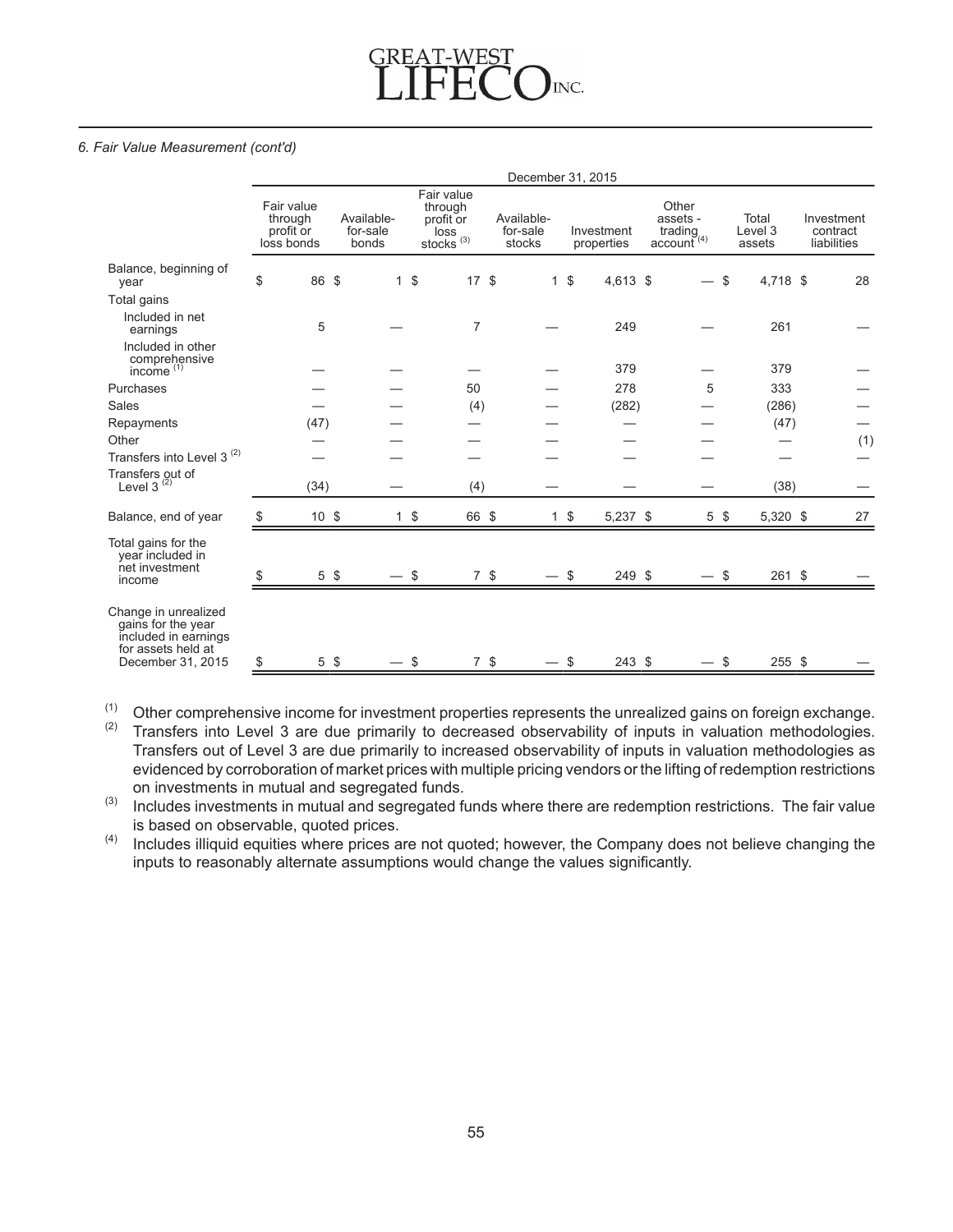

The following sets out information about significant unobservable inputs used at period-end in measuring assets and liabilities categorized as Level 3 in the fair value hierarchy.

| Type of asset              | <b>Valuation approach</b>                                                                                                                                                                                                                               | <b>Significant</b><br>unobservable input | I Input value            | Inter-relationship between<br>key unobservable inputs and<br>fair value measurement                                                                                                                      |
|----------------------------|---------------------------------------------------------------------------------------------------------------------------------------------------------------------------------------------------------------------------------------------------------|------------------------------------------|--------------------------|----------------------------------------------------------------------------------------------------------------------------------------------------------------------------------------------------------|
| I Investment<br>properties | Investment property valuations are Discount rate<br>generally determined using property<br>valuation models based on expected<br>capitalization rates and models that<br>discount expected future net cash                                              |                                          | Range of 3.1% - 10.0%    | A decrease in the discount rate<br>would result in an increase in fair<br>An increase in the<br>value.<br>discount rate would result in a<br>decrease in fair value.                                     |
|                            | flows. The determination of the fair   Reversionary rate<br>value of investment property requires<br>the use of estimates such as future<br>cash flows (such as future leasing<br>assumptions, rental rates, capital<br>and operating expenditures) and |                                          | Range of 4.3% - 8.3%     | A decrease in the reversionary<br>rate would result in an increase<br>in fair value. An increase in the<br>reversionary rate would result in<br>a decrease in fair value.                                |
|                            | discount, reversionary and overall Vacancy rate<br>capitalization rates applicable to the<br>asset based on current market rates.                                                                                                                       |                                          | Weighted average of 3.8% | A decrease in the expected<br>vacancy rate would generally<br>result in an increase in fair value.<br>An increase in the expected<br>vacancy rate would generally<br>result in a decrease in fair value. |

# **7. Insurance and Investment Contract Liabilities**

|                                 | <b>March 31, 2016</b>                                     |            |            |            |         |  |
|---------------------------------|-----------------------------------------------------------|------------|------------|------------|---------|--|
|                                 | <b>Gross</b><br><b>Reinsurance</b><br>liability<br>assets |            |            | <b>Net</b> |         |  |
| Insurance contract liabilities  |                                                           | 155,352 \$ | $5,144$ \$ |            | 150,208 |  |
| Investment contract liabilities |                                                           | 2.116      |            |            | 2,116   |  |
| <b>Total</b>                    |                                                           | 157,468 \$ | 5.144S     |            | 152,324 |  |
|                                 |                                                           |            |            |            |         |  |

|                                 |   | December 31, 2015                           |            |  |            |  |  |
|---------------------------------|---|---------------------------------------------|------------|--|------------|--|--|
|                                 |   | Gross<br>Reinsurance<br>liability<br>assets |            |  | <b>Net</b> |  |  |
| Insurance contract liabilities  |   | 158.492 \$                                  | $5.131$ \$ |  | 153,361    |  |  |
| Investment contract liabilities |   | 2.253                                       |            |  | 2,253      |  |  |
| Total                           | S | 160.745 \$                                  | $5.131$ \$ |  | 155.614    |  |  |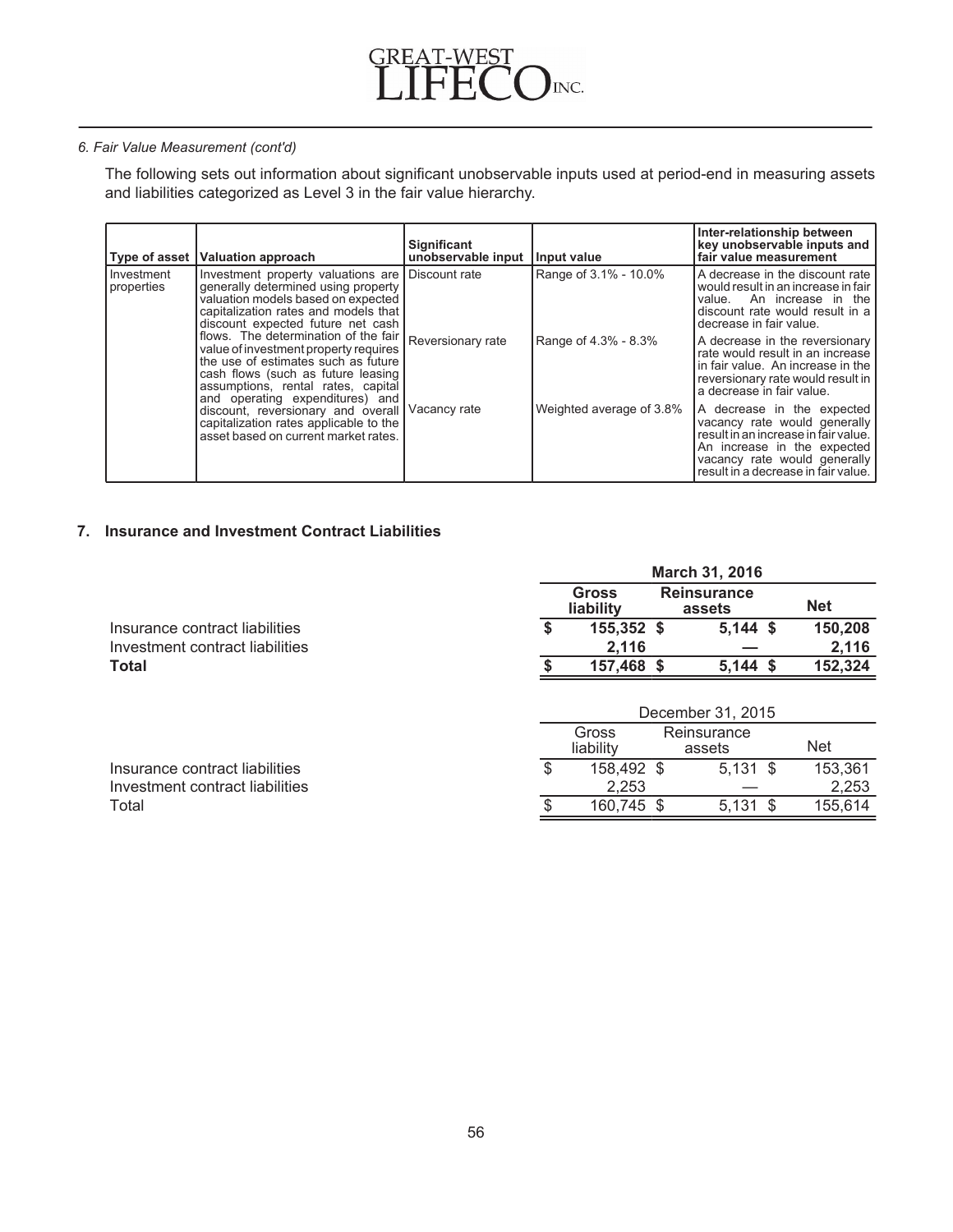

# **8. Segregated Funds**

The following presents details of the investments, determined in accordance with the relevant statutory reporting requirements of each region of the Company's operations, on account of segregated fund policyholders:

# **(a) Investments on account of segregated fund policyholders**

|                                       | March 31<br>2016 |             | December 31<br>2015 |  |
|---------------------------------------|------------------|-------------|---------------------|--|
| Cash and cash equivalents             | \$               | $11,992$ \$ | 11,656              |  |
| <b>Bonds</b>                          |                  | 42,433      | 42,160              |  |
| Mortgage loans                        |                  | 2.615       | 2,596               |  |
| Stocks and units in unit trusts       |                  | 76,822      | 80,829              |  |
| Mutual funds                          |                  | 49.022      | 50,101              |  |
| Investment properties                 |                  | 10,647      | 10,839              |  |
|                                       |                  | 193,531     | 198,181             |  |
| Accrued income                        |                  | 424         | 382                 |  |
| Other liabilities                     |                  | (2, 350)    | (1,759)             |  |
| Non-controlling mutual funds interest |                  | 1.396       | 1,390               |  |
| <b>Total</b>                          |                  | 193,001     | 198,194<br>- \$     |  |

# **(b) Investment and insurance contracts on account of segregated fund policyholders**

|                                                                    | For the three months<br>ended March 31 |              |          |
|--------------------------------------------------------------------|----------------------------------------|--------------|----------|
|                                                                    |                                        | 2016         | 2015     |
| Balance, beginning of year<br>Additions (deductions):              | S                                      | 198,194 \$   | 174,966  |
| Policyholder deposits                                              |                                        | 5,927        | 5,016    |
| Net investment income                                              |                                        | 659          | 231      |
| Net realized capital gains on investments                          |                                        | 702          | 1,593    |
| Net unrealized capital gains (losses) on investments               |                                        | (1, 374)     | 7,810    |
| Unrealized gains (losses) due to changes in foreign exchange rates |                                        | (5,688)      | 2,331    |
| Policyholder withdrawals                                           |                                        | (5, 446)     | (4, 742) |
| Segregated Fund investment in General Fund                         |                                        | 16           | (7)      |
| General Fund investment in Segregated Fund                         |                                        | (1)          | (1)      |
| Net transfer from General Fund                                     |                                        | 6            | 25       |
| Non-controlling mutual funds interest                              |                                        | 6            | 211      |
| <b>Total</b>                                                       |                                        | (5, 193)     | 12,467   |
| Balance, end of period                                             |                                        | 193,001<br>S | 187,433  |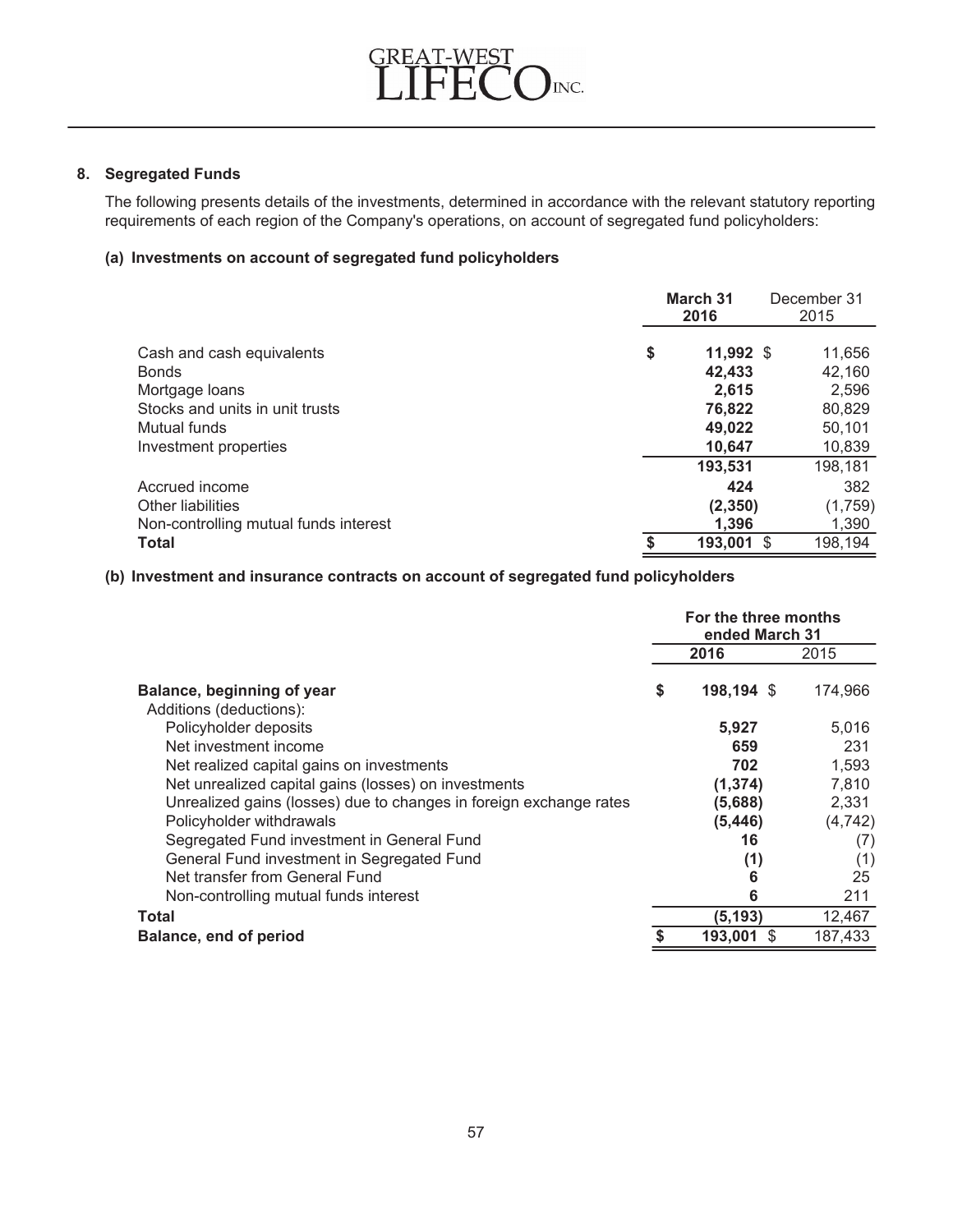

# *8. Segregated Funds (cont'd)*

# **(c) Investments on account of segregated fund policyholders by fair value hierarchy level (note 6)**

|                                                                           | March 31, 2016 |            |  |           |  |             |         |
|---------------------------------------------------------------------------|----------------|------------|--|-----------|--|-------------|---------|
|                                                                           |                | Level 1    |  | Level 2   |  | Level 3     | Total   |
| Investments on account of segregated<br>fund policyholders <sup>(1)</sup> |                | 120,317 \$ |  | 62,985 \$ |  | $11.541$ \$ | 194,843 |

 $(1)$  Excludes other liabilities, net of other assets, of \$1,842.

|                                                                | December 31, 2015 |                    |  |           |  |           |             |
|----------------------------------------------------------------|-------------------|--------------------|--|-----------|--|-----------|-------------|
|                                                                |                   | ∟evel <sup>1</sup> |  | Level 2   |  | Level 3   | $\tau$ otal |
|                                                                |                   |                    |  |           |  |           |             |
| Investments on account of segregated<br>fund policyholders (1) |                   | 120,283 \$         |  | 67,333 \$ |  | 11,765 \$ | 199,381     |

 $(1)$  Excludes other liabilities, net of other assets, of \$1,187.

During the first three months of 2016 certain foreign stock holdings valued at \$2,646 have been transferred from Level 2 to Level 1 (\$412 were transferred from Level 1 to Level 2 at December 31, 2015) based on the Company's ability to utilize observable, quoted prices in active markets.

Level 2 assets include those assets where fair value is not available from normal market pricing sources and where the Company does not have visibility through to the underlying assets.

The following presents additional information about the Company's investments on account of segregated fund policyholders for which the Company has utilized Level 3 inputs to determine fair value:

|                                                                    | March 31<br>2016 | December 31<br>2015 |        |
|--------------------------------------------------------------------|------------------|---------------------|--------|
| Balance, beginning of year                                         | 11,765 \$        |                     | 10,390 |
| Total gains (losses) included in segregated fund investment income | (121)            |                     | 1,039  |
| Purchases                                                          | 66               |                     | 944    |
| Sales                                                              | (169)            |                     | (607)  |
| Transfers out of Level 3                                           |                  |                     | (1)    |
| Balance, end of period                                             | $11.541$ \$      |                     | 11,765 |

Transfers into Level 3 are due primarily to decreased observability of inputs in valuation methodologies. Transfers out of Level 3 are due primarily to increased observability of inputs in valuation methodologies as evidenced by corroboration of market prices with multiple pricing vendors. There were no transfers into Level 3 during the period ended March 31, 2016.

For further details on the Company's risk and guarantee exposure and the management of these risks, refer to the "Segregated Fund and Variable Annuity Guarantees" section of the Company's Management's Discussion and Analysis for the period ended March 31, 2016 and the "Risk Management and Control Practices" section of the Company's December 31, 2015 Management's Discussion and Analysis.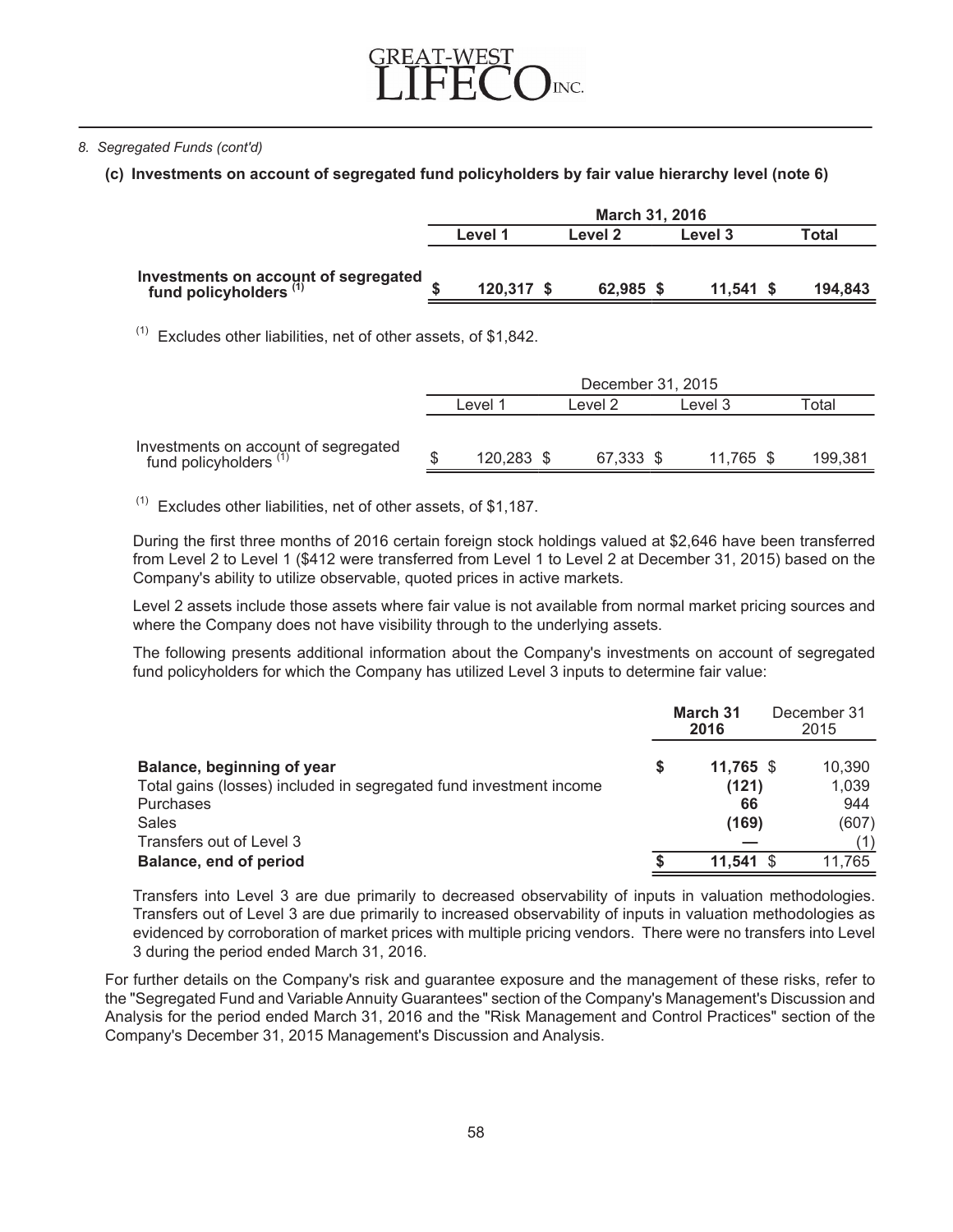

# **9. Financing Charges**

Financing charges consist of the following:

|                                                             | For the three months<br>ended March 31 |              |      |  |
|-------------------------------------------------------------|----------------------------------------|--------------|------|--|
|                                                             |                                        | 2016         | 2015 |  |
| <b>Operating charges:</b>                                   |                                        |              |      |  |
| Interest on operating lines and short-term debt instruments |                                        | $2 \sqrt{3}$ |      |  |
| <b>Financial charges:</b>                                   |                                        |              |      |  |
| Interest on long-term debentures and other debt instruments |                                        | 66           | 66   |  |
| Interest on capital trust securities                        |                                        |              | 3    |  |
| Other                                                       |                                        |              |      |  |
|                                                             |                                        | 76           | 76   |  |
| <b>Total</b>                                                |                                        | 78 \$        | 77   |  |

Subsequent to the quarter ended March 31, 2016, Great-West Life & Annuity Insurance Capital, LP II, a subsidiary, elected to not call its U.S. \$300 7.153% junior subordinated debentures with a first par call date of May 16, 2016 and a final maturity date of May 16, 2046. Beginning May 16, 2016, the debentures will pay a floating rate of interest set at 3-month LIBOR plus 2.538%. Great-West Financial also entered into an interest rate swap transaction whereby it will pay a fixed 4.68% rate of interest and will receive a floating 3-month LIBOR plus 2.538% rate of interest on the notional principal amount.

## **10. Share Capital**

## **Common Shares**

|                                                                                   | For the three months ended March 31 |              |                |          |  |  |  |
|-----------------------------------------------------------------------------------|-------------------------------------|--------------|----------------|----------|--|--|--|
|                                                                                   | 2016                                |              | 2015           |          |  |  |  |
|                                                                                   |                                     | Carrying     |                | Carrying |  |  |  |
|                                                                                   | <b>Number</b>                       | <b>Value</b> | <b>Number</b>  | Value    |  |  |  |
| <b>Common shares</b>                                                              |                                     |              |                |          |  |  |  |
| Balance, beginning of year                                                        | 993,350,331 \$                      | 7.156        | 996,699,371 \$ | 7,102    |  |  |  |
| Purchased and cancelled under Normal Course<br>Issuer Bid                         | (624, 181)                          | (21)         | (765, 450)     | (26)     |  |  |  |
| Excess of redemption proceeds over stated<br>capital per Normal Course Issuer Bid |                                     | 17           |                | 21       |  |  |  |
| Exercised and issued under stock option plan                                      | 473,574                             | 15           | 1,670,744      | 57       |  |  |  |
| Balance, end of period                                                            | 993,199,724 \$                      | 7,167        | 997,604,665 \$ | 7,154    |  |  |  |

On January 5, 2016, the Company announced a normal course issuer bid commencing January 8, 2016 and terminating January 7, 2017 to purchase for cancellation up to but not more than 8,000,000 of its common shares at market prices. On February 22, 2016, the Company announced an amendment to the current normal course issuer bid allowing the Company to purchase up to 20,000,000 of its common shares at market prices. The amended normal course issuer bid was effective February 23, 2016 and will continue until January 7, 2017.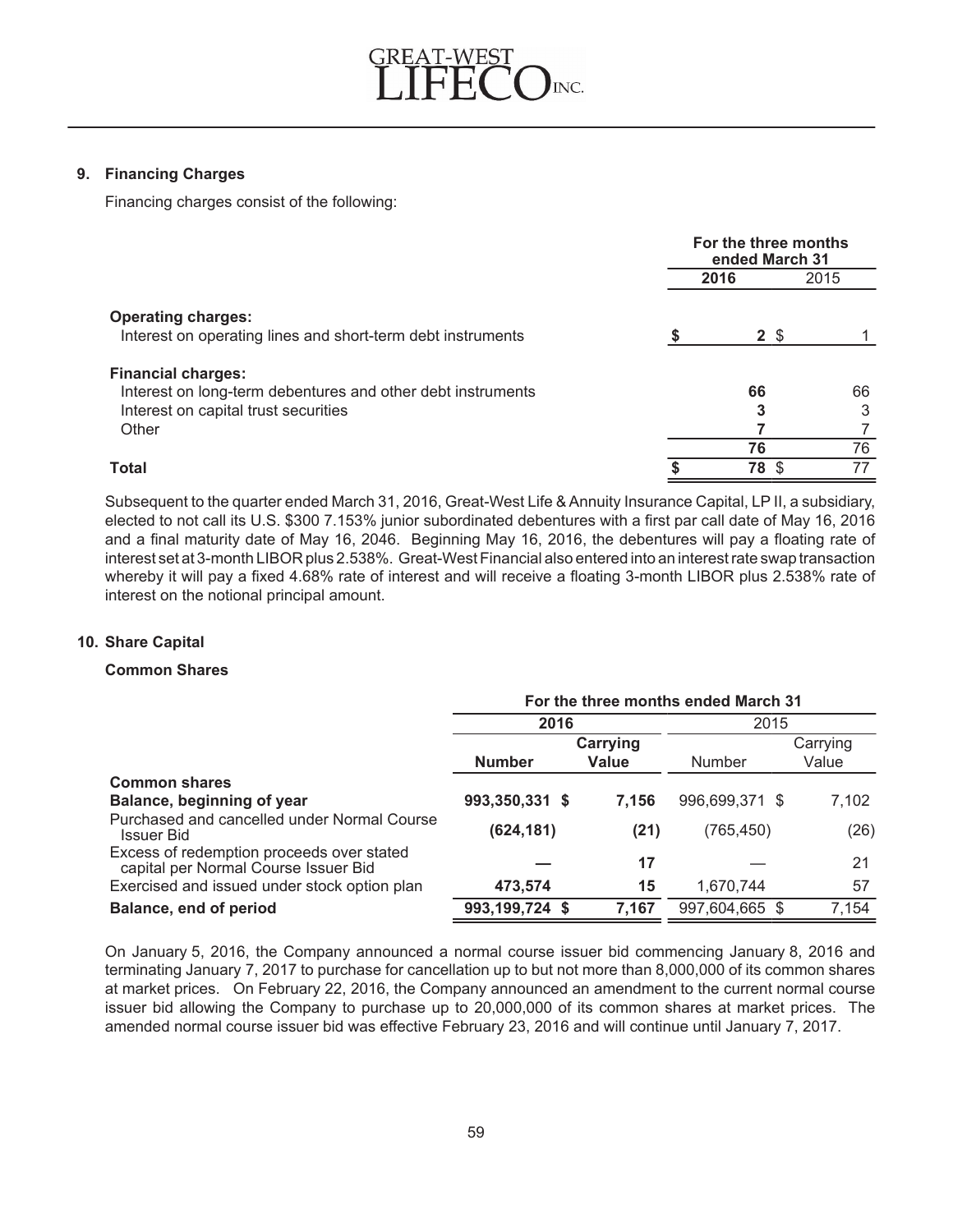

#### *10. Share Capital (cont'd)*

During the three months ended March 31, 2016, the Company repurchased and subsequently cancelled 624,181 common shares at a cost of \$21 (765,450 during the three months ended March 31, 2015 under the previous normal course issuer bid at a cost of \$26). The Company's share capital was reduced by the average carrying value of the shares repurchased for cancellation. The excess paid over the average carrying value was \$17 and was recognized as a reduction to equity (\$21 during the three months ended March 31, 2015 under the previous normal course issuer bid).

During the three months ended March 31, 2016, 473,574 common shares were exercised under the Company's stock plan with a carrying value of \$15 (1,670,744 with a carrying value of \$57 during the three months ended March 31, 2015).

## **11. Earnings per Common Share**

|                                                             | For the three months<br>ended March 31 |             |  |             |
|-------------------------------------------------------------|----------------------------------------|-------------|--|-------------|
|                                                             |                                        | 2016        |  | 2015        |
| <b>Earnings</b>                                             |                                        |             |  |             |
| Net earnings                                                | \$                                     | 651 \$      |  | 732         |
| Preferred share dividends                                   |                                        | (31)        |  | (32)        |
| Net earnings - common shareholders                          |                                        | 620 \$      |  | 700         |
| Number of common shares                                     |                                        |             |  |             |
| Average number of common shares outstanding                 |                                        | 993,250,972 |  | 996,852,230 |
| Add: Potential exercise of outstanding stock options        |                                        | 1,807,514   |  | 2,279,239   |
| Average number of common shares outstanding - diluted basis |                                        | 995,058,486 |  | 999,131,469 |
| Basic earnings per common share                             |                                        | $0.625$ \$  |  | 0.702       |
| Diluted earnings per common share                           |                                        | $0.623$ \$  |  | 0.700       |
| Dividends per common share                                  |                                        | $0.3460$ \$ |  | 0.3260      |

#### **12. Capital Management**

## **(a) Policies and Objectives**

Managing capital is the continual process of establishing and maintaining the quantity and quality of capital appropriate for the Company and ensuring capital is deployed in a manner consistent with the expectations of the Company's stakeholders. For these purposes, the Board considers the key stakeholders to be the Company's shareholders, policyholders and holders of subordinated liabilities in addition to the relevant regulators in the various jurisdictions where the Company and its subsidiaries operate.

The Company manages its capital on both a consolidated basis as well as at the individual operating subsidiary level. The primary objectives of the Company's capital management strategy are:

- to maintain the capitalization of its regulated operating subsidiaries at a level that will exceed the relevant minimum regulatory capital requirements in the jurisdictions in which they operate;
- to maintain strong credit and financial strength ratings of the Company ensuring stable access to capital markets; and
- to provide an efficient capital structure to maximize shareholders value in the context of the Company's operational risks and strategic plans.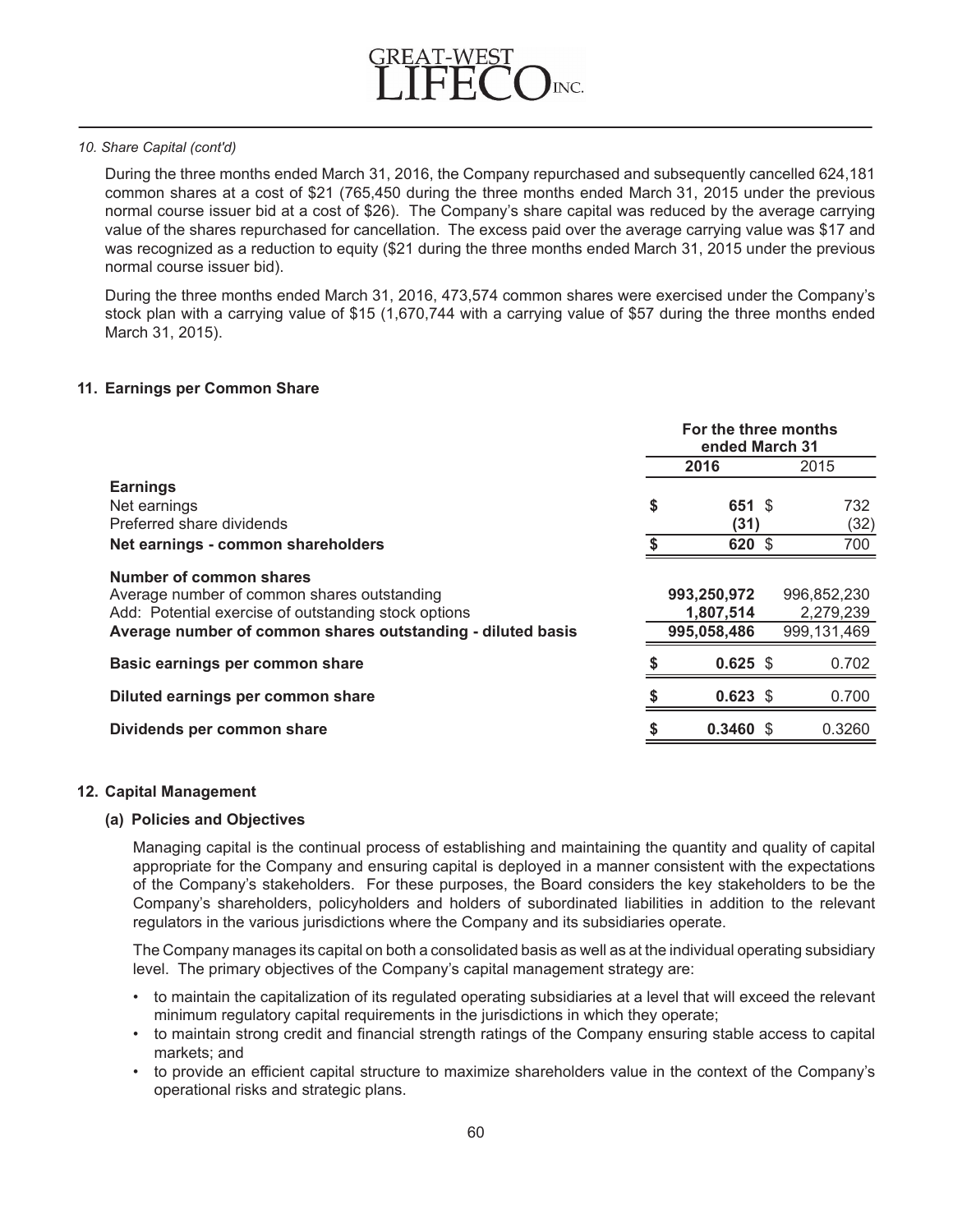

#### *12. Capital Management (cont'd)*

The capital planning process is the responsibility of the Company's Chief Financial Officer. The capital plan is reviewed by the Executive Committee of the Board of Directors and approved by the Company's Board of Directors on an annual basis. The Board of Directors reviews and approves all capital transactions undertaken by management.

The target level of capitalization for the Company and its subsidiaries is assessed by considering various factors such as the probability of falling below the minimum regulatory capital requirements in the relevant operating jurisdiction, the views expressed by various credit rating agencies that provide financial strength and other ratings to the Company, and the desire to hold sufficient capital to be able to honour all policyholder and other obligations of the Company with a high degree of confidence.

## **(b) Regulatory Capital**

In Canada, the Office of the Superintendent of Financial Institutions Canada has established a capital adequacy measurement for life insurance companies incorporated under the Insurance Companies Act (Canada) and their subsidiaries, known as the Minimum Continuing Capital and Surplus Requirements. For this purpose, various additions or deductions from capital are mandated by the guidelines issued by the Office of the Superintendent of Financial Institutions Canada. The following provides a summary of the Minimum Continuing Capital and Surplus Requirements information and ratios for Great-West Life:

|                                    | March 31<br>2016 |        |   | December 31<br>2015 |
|------------------------------------|------------------|--------|---|---------------------|
| <b>Adjusted Net Tier 1 Capital</b> | S                | 12.722 |   | 13,195              |
| <b>Net Tier 2 Capital</b>          |                  | 2,770  |   | 2,535               |
| <b>Total Capital Available</b>     |                  | 15.492 | S | 15,730              |
| <b>Total Capital Required</b>      |                  | 6.559  | S | 6,599               |
| <b>Tier 1 Ratio</b>                |                  | 194%   |   | 200%                |
| <b>Total Ratio</b>                 |                  | 236%   |   | 238%                |

Other foreign operations and foreign subsidiaries of the Company are required to comply with local capital or solvency requirements in their respective jurisdictions.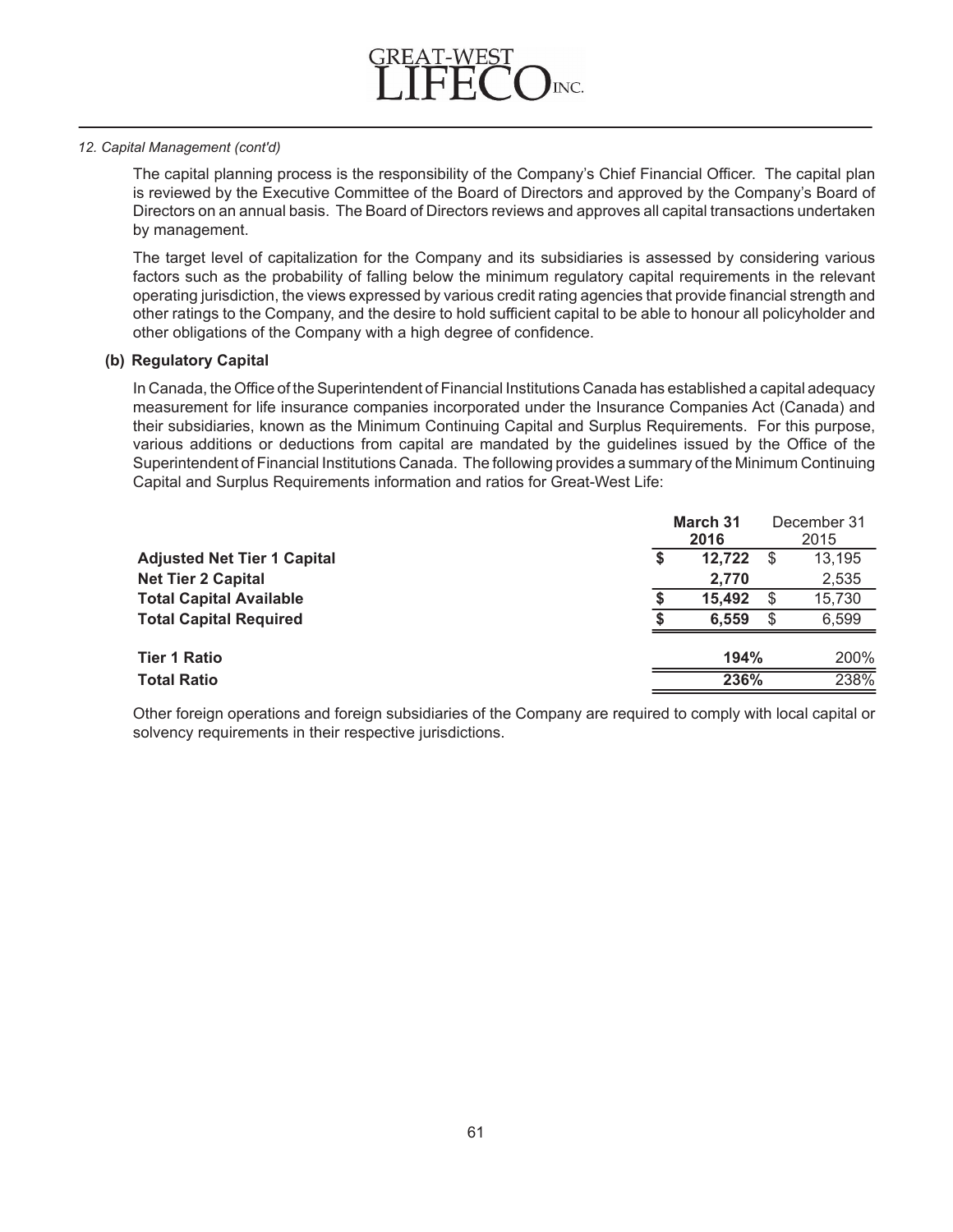

# **13. Pension Plans and Other Post-Employment Benefits**

The total pension plans and other post-employment benefits expense included in operating expenses and other comprehensive income are as follows:

|                                                                                                          |   | For the three months<br>ended March 31 |       |
|----------------------------------------------------------------------------------------------------------|---|----------------------------------------|-------|
|                                                                                                          |   | 2016                                   | 2015  |
| Pension plans                                                                                            |   |                                        |       |
| Service costs                                                                                            | S | 52 <sub>5</sub>                        | 50    |
| Curtailment                                                                                              |   | (13)                                   |       |
| Net interest cost                                                                                        |   | 6                                      | 6     |
|                                                                                                          |   | 45                                     | 56    |
| Other post-employment benefits                                                                           |   |                                        |       |
| Service costs                                                                                            |   | 1                                      |       |
| Net interest cost                                                                                        |   | 3                                      | 4     |
|                                                                                                          |   | 4                                      | 5     |
| Pension plans and other post-employment benefits expense - Consolidated<br><b>Statements of Earnings</b> |   | 49                                     | 61    |
| Pension plans - re-measurements                                                                          |   |                                        |       |
| <b>Actuarial loss</b>                                                                                    |   | 273                                    | 537   |
| Return on assets greater than assumed                                                                    |   | (6)                                    | (420) |
| Administrative expenses less than assumed                                                                |   | (1)                                    |       |
| Change in the asset ceiling                                                                              |   | (26)                                   | 85    |
| Actuarial (gain) loss - investment in associate (1)                                                      |   | (9)                                    | 4     |
| Pension plans re-measurement loss                                                                        |   | 231                                    | 206   |
| Other post-employment benefits - re-measurements                                                         |   |                                        |       |
| <b>Actuarial loss</b>                                                                                    |   | 11                                     | 17    |
| Pension plans and other post-employment benefits re-measurements - other<br>comprehensive loss           |   | 242                                    | 223   |
| Total pension plans and other post-employment benefits expense including<br>re-measurements              |   | 291 \$                                 | 284   |

 $(1)$  This includes the Company's share of pension plan re-measurements for an investment in an associate accounted for under the equity method.

The following sets out the weighted average pension plans and other post-employment benefits discount rate used to re-measure the defined benefit obligation at the following dates:

|                                | March 31 |         | December 31 |      |  |
|--------------------------------|----------|---------|-------------|------|--|
|                                | 2016     | 2015    | 2015        | 2014 |  |
| Weighted average discount rate | 3.5%     | $3.1\%$ | $3.8\%$     | 3.5% |  |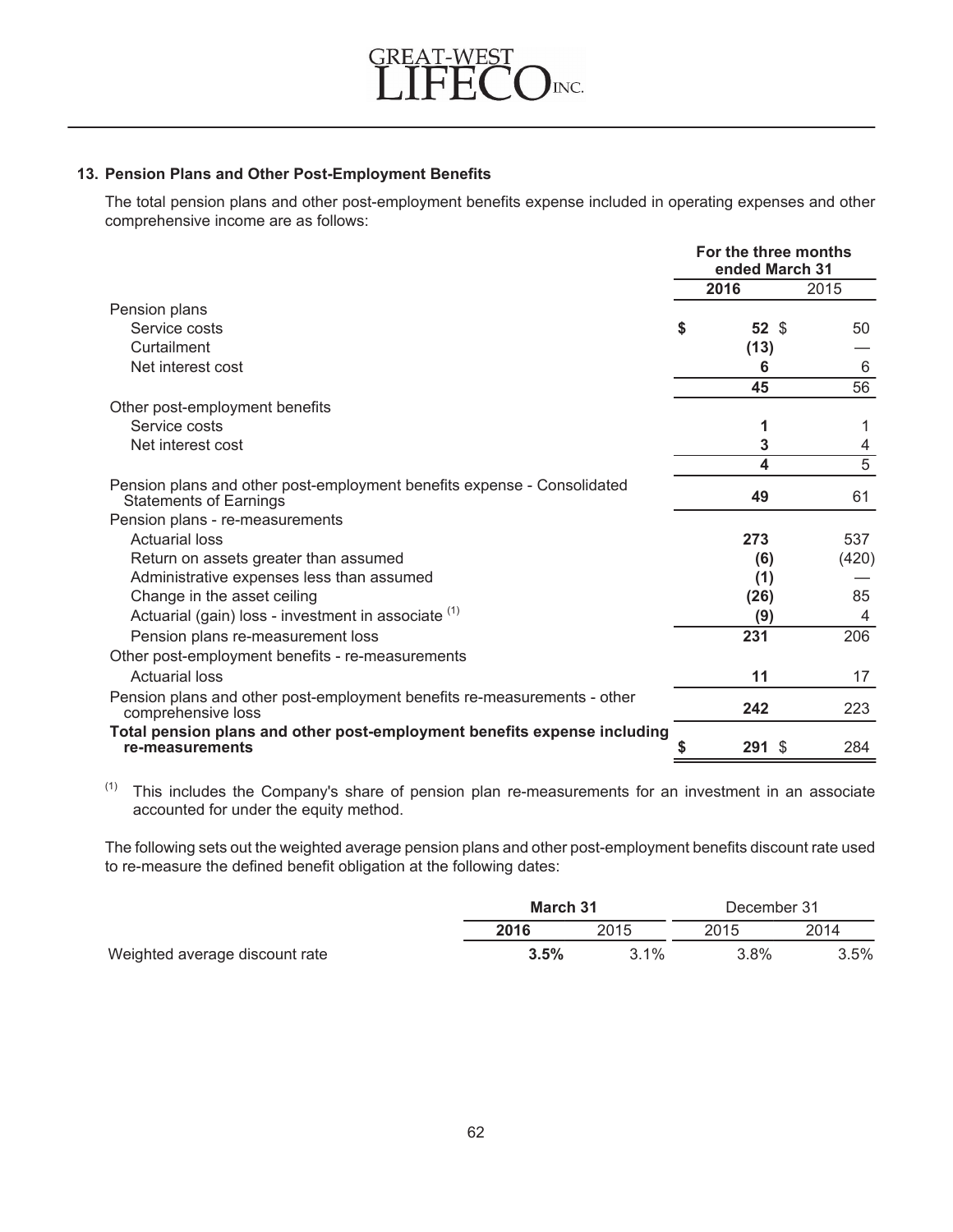

#### **14. Income Taxes**

#### **(a) Income Tax Expense**

Income tax expense (recovery) consists of the following:

|                          | For the three months<br>ended March 31 |      |
|--------------------------|----------------------------------------|------|
|                          | 2016                                   | 2015 |
| Current income taxes     | 54 S                                   | 149  |
| Deferred income taxes    | (30)                                   | 75   |
| Total income tax expense | 24<br>- \$                             | 224  |

## **(b) Effective Income Tax Rate**

The overall effective income tax rate for Lifeco for the three months ended March 31, 2016 was 3.5% compared to 13.3% for the full year 2015 and 22.6% for the three months ended March 31, 2015. The effective income tax rates are generally lower than the Company's statutory income tax rate of 26.75% due to benefits related to non-taxable investment income and lower income tax in certain foreign jurisdictions.

The effective income tax rate for the three months ended March 31, 2016 is lower than the rate for the three months ended March 31, 2015 and the full year 2015 effective income tax rate primarily due to a higher percentage of the Company's income consisting of non-taxable investment income and income subject to lower rates of income tax in certain foreign jurisdictions, as well as the impact of elections and settlements with tax authorities.

# **(c) Deferred Tax Assets**

A deferred income tax asset is recognized for deductible temporary differences and unused losses and carryforwards only to the extent that realization of the related income tax benefit through future taxable profits is probable.

Recognition is based on the fact that it is probable that the entity will have taxable profits and/or tax planning opportunities will be available to allow the deferred income tax asset to be utilized. Changes in circumstances in future periods may adversely impact the assessment of the recoverability. The uncertainty of the recoverability is taken into account in establishing the deferred income tax assets. The Company's annual financial planning process provides a significant basis for the measurement of deferred income tax assets.

The deferred income tax asset includes balances which are dependent on future taxable profits where the relevant entities have incurred losses in either the current year or the preceding year. The aggregate deferred income tax asset for the most significant entities where this applies is \$1,373 at March 31, 2016 (\$1,434 at December 31, 2015).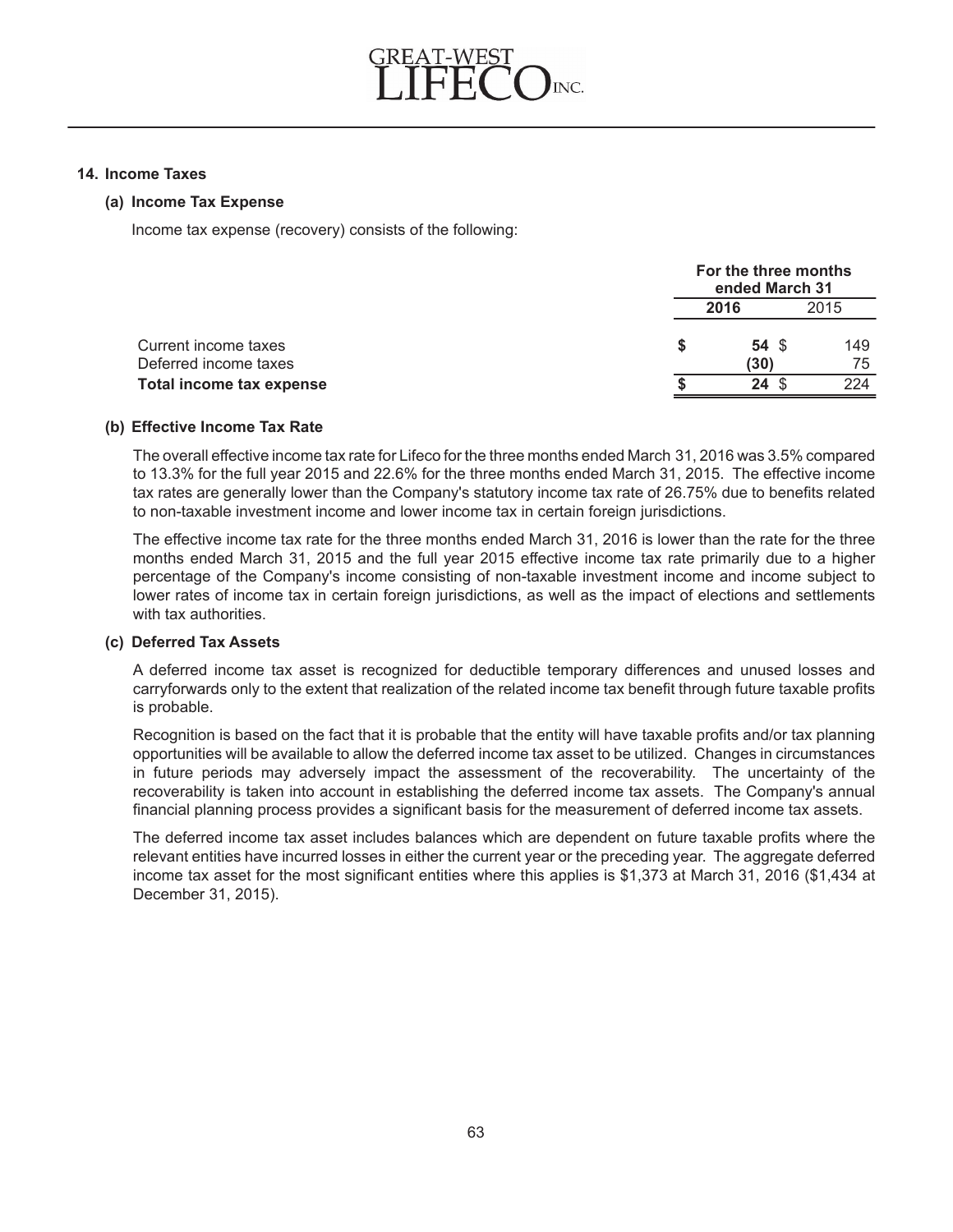

# **15. Segmented Information**

# **Consolidated Net Earnings**

# **For the three months ended March 31, 2016**

|                                                                | <b>United</b><br><b>Canada</b><br><b>States</b> |            | <b>Europe</b> | Lifeco     |           | <b>Total</b>     |                         |
|----------------------------------------------------------------|-------------------------------------------------|------------|---------------|------------|-----------|------------------|-------------------------|
|                                                                |                                                 |            |               |            | Corporate |                  |                         |
| <b>Income</b>                                                  |                                                 |            |               |            |           |                  |                         |
| Total net premiums<br>Net investment income                    | \$                                              | $2,861$ \$ | 1,380 \$      | $2,774$ \$ |           | \$               | 7,015                   |
| Regular net investment income                                  |                                                 | 736        | 454           | 483        |           |                  | 1,673                   |
| Changes in fair value through profit or loss                   |                                                 | 537        | 481           | 1,392      |           |                  | 2,410                   |
| Total net investment income                                    |                                                 | 1,273      | 935           | 1,875      |           |                  | 4,083                   |
| Fee and other income                                           |                                                 | 362        | 571           | 321        |           |                  | 1,254                   |
|                                                                |                                                 | 4,496      | 2,886         | 4,970      |           |                  | 12,352                  |
| <b>Benefits and expenses</b>                                   |                                                 |            |               |            |           |                  |                         |
| Paid or credited to policyholders                              |                                                 | 3,301      | 2,112         | 4,265      |           |                  | 9,678                   |
| Other $(1)$                                                    |                                                 | 817        | 686           | 359        |           | $\boldsymbol{4}$ | 1,866                   |
| Financing charges                                              |                                                 | 29         | 37            | 12         |           |                  | 78                      |
| Amortization of finite life intangible assets                  |                                                 | 16         | 22            | 8          |           |                  | 46                      |
| Restructuring and acquisition expenses                         |                                                 |            | 3             | 1          |           |                  | $\overline{\mathbf{4}}$ |
| Earnings (loss) before income taxes                            |                                                 | 333        | 26            | 325        |           | (4)              | 680                     |
| Income taxes (recovery)                                        |                                                 | 51         | (40)          | 13         |           |                  | 24                      |
| Net earnings (loss) before non-controlling<br><b>interests</b> |                                                 | 282        | 66            | 312        |           | (4)              | 656                     |
| Non-controlling interests                                      |                                                 | 5          | 1             | (1)        |           |                  | 5                       |
| <b>Net earnings (loss)</b>                                     |                                                 | 277        | 65            | 313        |           | (4)              | 651                     |
| Preferred share dividends                                      |                                                 | 26         |               | 5          |           |                  | 31                      |
| Net earnings (loss) before capital allocation                  |                                                 | 251        | 65            | 308        |           | (4)              | 620                     |
| Impact of capital allocation                                   |                                                 | 25         | (2)           | (21)       |           | (2)              |                         |
| Net earnings (loss) - common shareholders                      | \$                                              | 276 \$     | 63 \$         | 287 \$     |           | $(6)$ \$         | 620                     |

 $<sup>(1)</sup>$  Includes commissions, operating and administrative expenses and premium taxes.</sup>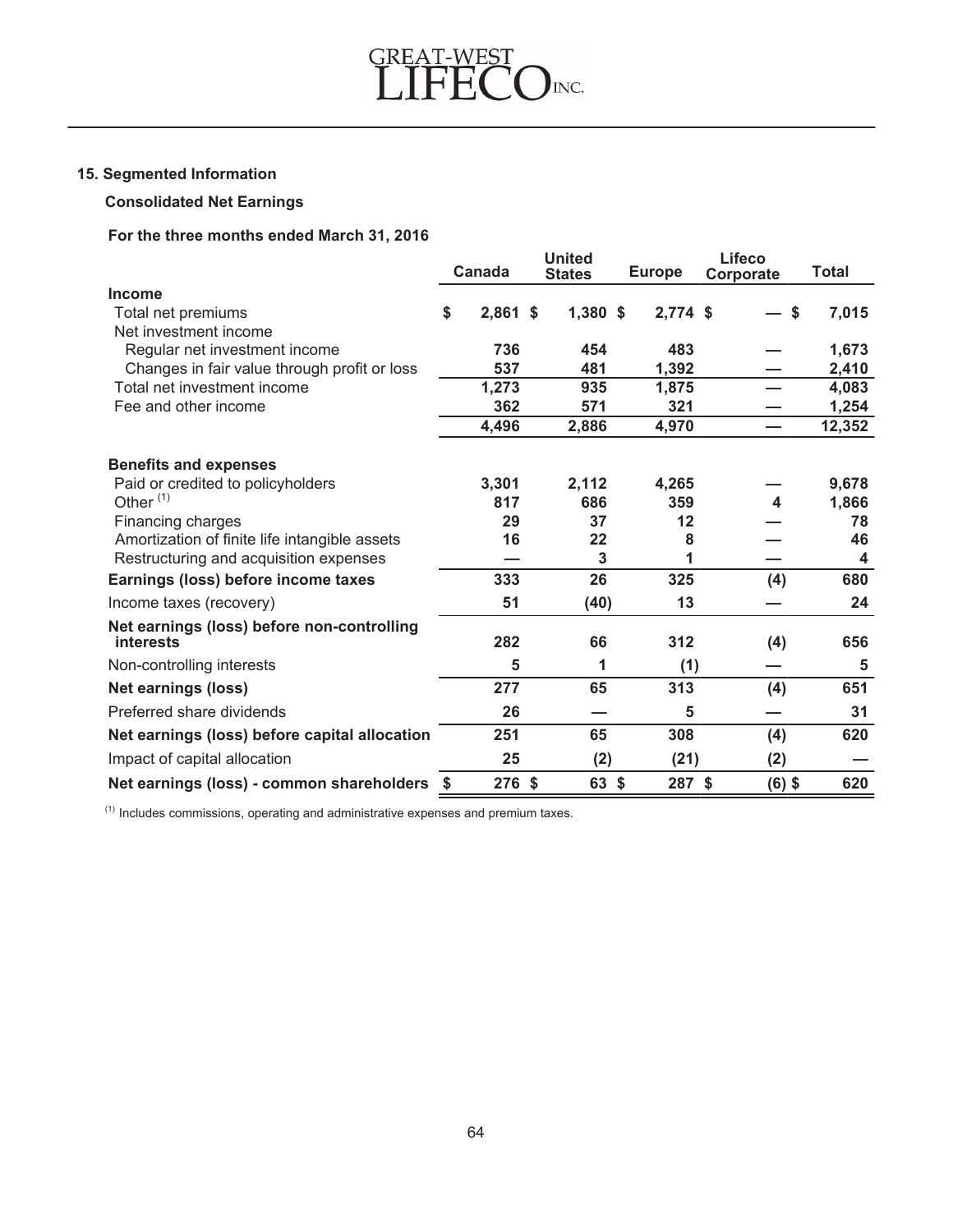

## *15. Segmented Information (cont'd)*

For the three months ended March 31, 2015

|                                                         | United |          |               |                | Lifeco |            |           |                |        |
|---------------------------------------------------------|--------|----------|---------------|----------------|--------|------------|-----------|----------------|--------|
|                                                         | Canada |          |               | <b>States</b>  |        | Europe     | Corporate |                | Total  |
| Income                                                  |        |          |               |                |        |            |           |                |        |
| Total net premiums                                      | \$     | 2,667 \$ |               | 729 \$         |        | $3,536$ \$ |           | \$             | 6,932  |
| Net investment income                                   |        |          |               |                |        |            |           |                |        |
| Regular net investment income                           |        | 629      |               | 395            |        | 513        |           | (1)            | 1,536  |
| Changes in fair value through profit or loss            |        | 1,376    |               | 232            |        | 1,345      |           |                | 2,953  |
| Total net investment income                             |        | 2,005    |               | 627            |        | 1,858      |           | (1)            | 4,489  |
| Fee and other income                                    |        | 358      |               | 573            |        | 327        |           |                | 1,258  |
|                                                         |        | 5,030    |               | 1,929          |        | 5,721      |           | (1)            | 12,679 |
| Benefits and expenses                                   |        |          |               |                |        |            |           |                |        |
| Paid or credited to policyholders                       |        | 3,765    |               | 1,121          |        | 5,003      |           |                | 9,889  |
| Other $(1)$                                             |        | 763      |               | 586            |        | 324        |           | $\overline{4}$ | 1,677  |
| Financing charges                                       |        | 29       |               | 36             |        | 12         |           |                | 77     |
| Amortization of finite life intangible assets           |        | 14       |               | 17             |        | 5          |           |                | 36     |
| Restructuring and acquisition expenses                  |        |          |               | 1              |        | 6          |           |                | 7      |
| Earnings (loss) before income taxes                     |        | 459      |               | 168            |        | 371        |           | (5)            | 993    |
| Income taxes (recovery)                                 |        | 123      |               | 44             |        | 58         |           | (1)            | 224    |
| Net earnings (loss) before non-controlling<br>interests |        | 336      |               | 124            |        | 313        |           | (4)            | 769    |
| Non-controlling interests                               |        | 33       |               | $\overline{2}$ |        | 2          |           |                | 37     |
| Net earnings (loss)                                     |        | 303      |               | 122            |        | 311        |           | (4)            | 732    |
| Preferred share dividends                               |        | 26       |               |                |        | 6          |           |                | 32     |
| Net earnings (loss) before capital allocation           |        | 277      |               | 122            |        | 305        |           | (4)            | 700    |
| Impact of capital allocation                            |        | 22       |               | (1)            |        | (19)       |           | (2)            |        |
| Net earnings (loss) - common shareholders               | \$     | 299      | $\mathcal{S}$ | $121$ \$       |        | 286 \$     |           | $(6)$ \$       | 700    |

 $<sup>(1)</sup>$  Includes commissions, operating and administrative expenses and premium taxes.</sup>

# **16. Comparative Figures**

The Company corrected the classification of \$73 of deferred tax liabilities to investment contract liabilities to conform to the current period presentation. The reclassifications had no impact on the net earnings of the Company.